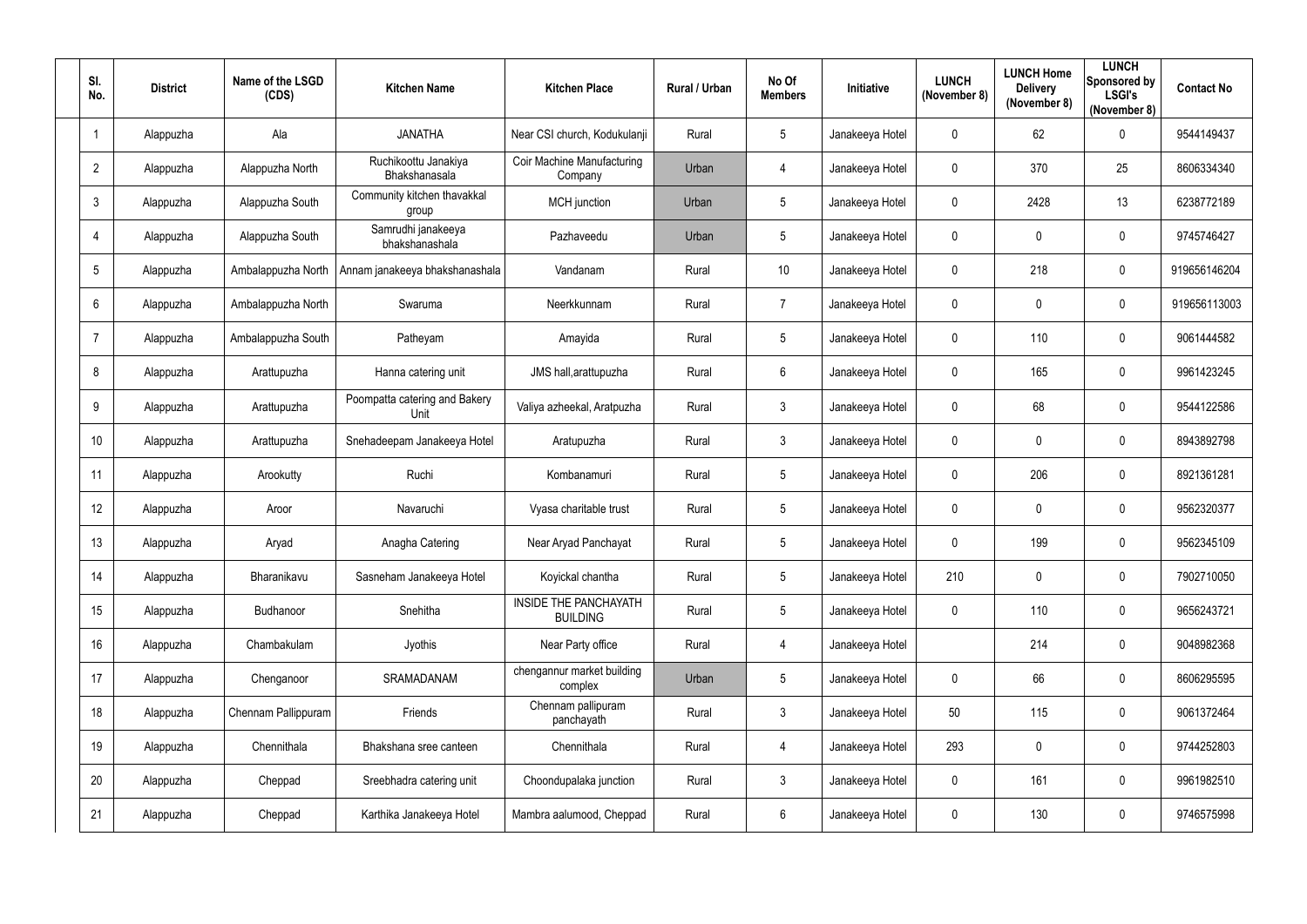| SI.<br>No. | <b>District</b> | Name of the LSGD<br>(CDS)     | <b>Kitchen Name</b>                     | <b>Kitchen Place</b>                    | Rural / Urban | No Of<br><b>Members</b> | Initiative      | <b>LUNCH</b><br>(November 8) | <b>LUNCH Home</b><br><b>Delivery</b><br>(November 8) | <b>LUNCH</b><br>Sponsored by<br><b>LSGI's</b><br>(November 8) | <b>Contact No</b> |
|------------|-----------------|-------------------------------|-----------------------------------------|-----------------------------------------|---------------|-------------------------|-----------------|------------------------------|------------------------------------------------------|---------------------------------------------------------------|-------------------|
| 22         | Alappuzha       | Cheriyanad                    | <b>DARSANA</b>                          | Near GOLDEN PALACE<br><b>AUDITORIUM</b> | Rural         | $5\phantom{.0}$         | Janakeeya Hotel | $\mathbf 0$                  | 94                                                   | $\mathbf 0$                                                   | 9747958424        |
| 23         | Alappuzha       | <b>Cherthala Municipality</b> | Santwanam                               | Ward 10                                 | Urban         | $5\overline{)}$         | Janakeeya Hotel | 378                          | 0                                                    | $\mathbf 0$                                                   | 8848178001        |
| 24         | Alappuzha       | Cherthala Municipality        | <b>NULM</b> canteen                     | Cherthala Municipality                  | Urban         | $5\phantom{.0}$         | Janakeeya Hotel | 125                          | $\mathbf 0$                                          | $\mathbf 0$                                                   | 6282870356        |
| 25         | Alappuzha       | Cherthala South               | Kashinandana                            | Cherthala S                             | Rural         | 10                      | Janakeeya Hotel | 92                           | 0                                                    | $\mathbf 0$                                                   | 9745940057        |
| 26         | Alappuzha       | Cheruthana                    | Sreedurga janakeeya hotel               | Near govt HSS aayaparambu               | Rural         | 4                       | Janakeeya Hotel | 207                          | $\overline{0}$                                       | $\overline{0}$                                                | 9961178936        |
| 27         | Alappuzha       | Chettikulangara               | SREE VINAYAKA JANAKEEYA<br><b>HOTEL</b> | <b>KARIPUZHA</b>                        | Rural         | $\mathbf{3}$            | Janakeeya Hotel | 214                          | $\mathbf 0$                                          | $\mathbf 0$                                                   | 9656810109        |
| 28         | Alappuzha       | Chettikulangara               | ANNAPOORNESWARI                         | <b>EREZHA SOUTH</b>                     | Rural         | $\overline{7}$          | Janakeeya Hotel | $\mathbf 0$                  | 0                                                    | $\mathbf 0$                                                   | 9744381090        |
| 29         | Alappuzha       | Chingoli                      | souhridam unit                          | karthikappally I p school               | Rural         | 3 <sup>5</sup>          | Janakeeya Hotel | $\mathbf 0$                  | 165                                                  | $\mathbf 0$                                                   | 7559808470        |
| 30         | Alappuzha       | Chunakkara                    | Vanitha Canteen                         | Chunakkara                              | Rural         | $\mathbf{3}$            | Janakeeya Hotel | 104                          | $\overline{0}$                                       | $\overline{0}$                                                | 9400509985        |
| 31         | Alappuzha       | Devikulangara                 | Thripthi                                | Buds school, devikulangara              | Rural         | 4                       | Janakeeya Hotel | $\mathbf 0$                  | 91                                                   | $\mathbf 0$                                                   | 9746712528        |
| 32         | Alappuzha       | Edathua                       | Theertham                               | Edathua market                          | Rural         | 3                       | Janakeeya Hotel | $\mathbf 0$                  | 176                                                  | $\boldsymbol{0}$                                              | 9544351169        |
| 33         | Alappuzha       | Ezhupunna                     | Neethipeedam                            | Eramalloor                              | Rural         | 8                       | Janakeeya Hotel | $\mathbf 0$                  | $\overline{0}$                                       | $\overline{0}$                                                | 9946790986        |
| 34         | Alappuzha       | Harippad                      | Swad                                    | A private Hotel's Kitchen               | Urban         | 4                       | Janakeeya Hotel | $\mathbf 0$                  | 0                                                    | $\mathbf 0$                                                   | 9562373933        |
| 35         | Alappuzha       | Kadakkarappally               | Soorya                                  | Kandamangalam temple<br>auditorium      | Rural         | $5\overline{)}$         | Janakeeya Hotel | $\overline{0}$               | $\mathbf 0$                                          | $\mathbf 0$                                                   | 9895266763        |
| 36         | Alappuzha       | Kainakary                     | Sivakashi                               | Near Panchayath                         | Rural         | $5\overline{)}$         | Janakeeya Hotel | $\boldsymbol{0}$             | 257                                                  | $\pmb{0}$                                                     | 8111821552        |
| 37         | Alappuzha       | Kandalloor                    | Annapoorna Hotel                        | Near Velanchira junction                | Rural         | $\overline{4}$          | Janakeeya Hotel | $\pmb{0}$                    | 72                                                   | $\mathbf 0$                                                   | -9747600181       |
| 38         | Alappuzha       | Kanjikuzhy                    | Santhwanam                              | Opposite NSS college                    | Rural         | $5\overline{)}$         | Janakeeya Hotel | $\overline{0}$               | $\mathbf 0$                                          | $\mathbf 0$                                                   | 9605307328        |
| 39         | Alappuzha       | Karthikappally                | Ruchi                                   | Community hall                          | Rural         | $6\overline{6}$         | Janakeeya Hotel | 174                          | $\mathbf 0$                                          | $\mathbf 0$                                                   | 9747607478        |
| 40         | Alappuzha       | Karuvatta                     | Karunya janakeeya hotel                 | Near Aashramam junction                 | Rural         | $6\overline{6}$         | Janakeeya Hotel | 920                          | $\mathbf 0$                                          | $\pmb{0}$                                                     | 916282508791      |
| 41         | Alappuzha       | Kavalam                       | Koottukari Janakeeya Hotel              | Near Permanent Outlet                   | Rural         | $5\overline{)}$         | Janakeeya Hotel | $\boldsymbol{0}$             | $\mathbf 0$                                          | $\mathbf 0$                                                   | 9744173219        |
| 42         | Alappuzha       | Kayamkulam West               | palazhy catering unit                   | Kallummood junction                     | Urban         | $5\phantom{.0}$         | Janakeeya Hotel | $\boldsymbol{0}$             | 146                                                  | $\bm{0}$                                                      | 9388819110        |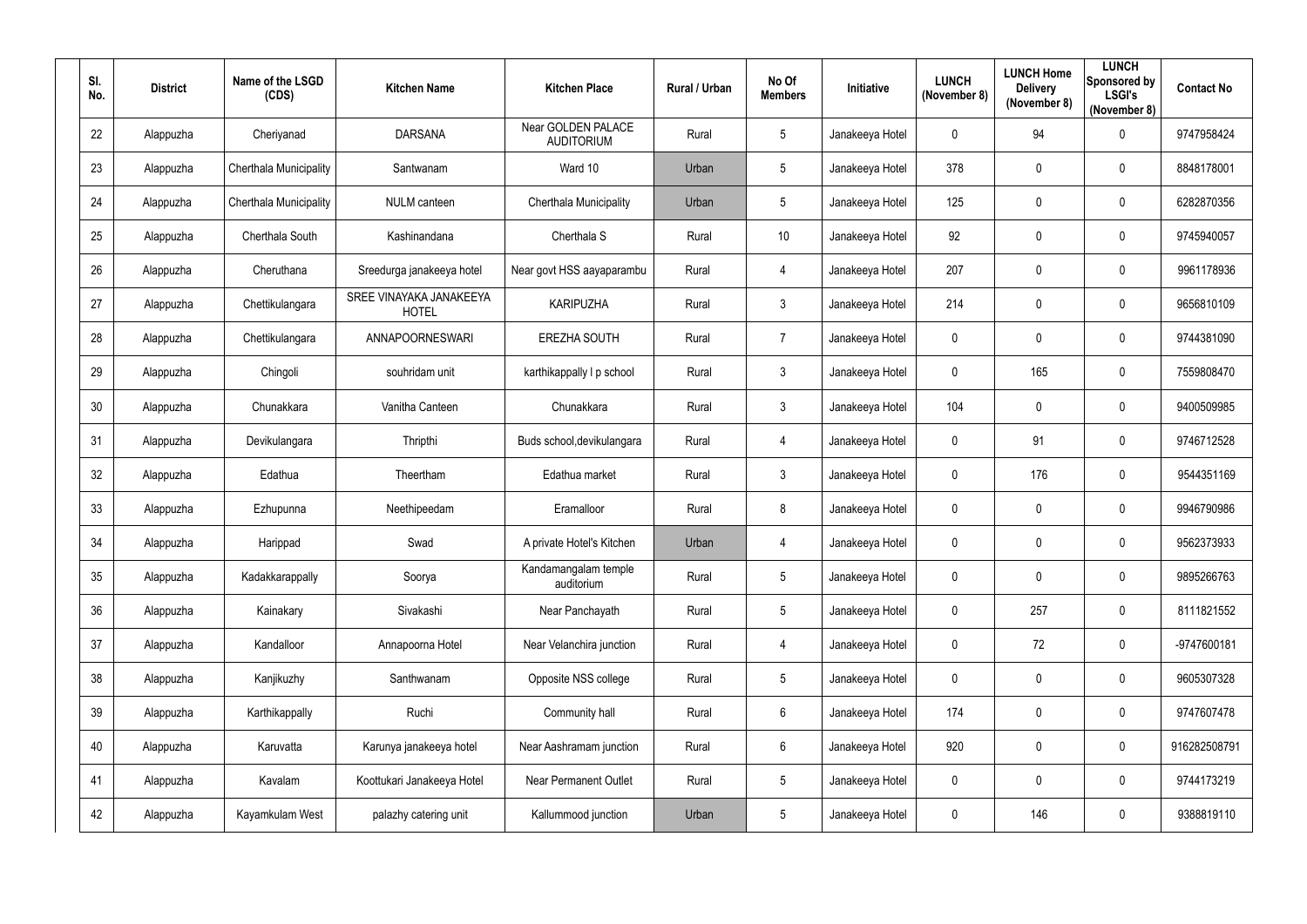|    | SI.<br>No. | <b>District</b> | Name of the LSGD<br>(CDS)   | <b>Kitchen Name</b>                    | <b>Kitchen Place</b>                   | Rural / Urban | No Of<br><b>Members</b> | Initiative      | <b>LUNCH</b><br>(November 8) | <b>LUNCH Home</b><br><b>Delivery</b><br>(November 8) | <b>LUNCH</b><br>Sponsored by<br><b>LSGI's</b><br>(November 8) | <b>Contact No</b> |
|----|------------|-----------------|-----------------------------|----------------------------------------|----------------------------------------|---------------|-------------------------|-----------------|------------------------------|------------------------------------------------------|---------------------------------------------------------------|-------------------|
|    | 43         | Alappuzha       | Kodamthurath                | <b>MATRUSAKTHI</b>                     | <b>KUTHIYATHODE</b>                    | Rural         | 5                       | Janakeeya Hotel | $\mathbf 0$                  | 0                                                    | $\mathbf 0$                                                   | 8281687439        |
| 87 | 44         | Alappuzha       | Krishnapuram                | Kanivu catering unit                   | Near SCB, kappil                       | Rural         | 4                       | Janakeeya Hotel | $\mathbf 0$                  | 0                                                    | $\mathbf 0$                                                   | 9544047480        |
|    | 45         | Alappuzha       | Kumarapuram                 | Mahadeva jankeeya hotel                | Near kavarattu temple                  | Rural         | $3\overline{3}$         | Janakeeya Hotel | 481                          | 0                                                    | $\mathbf 0$                                                   | 918606736168      |
|    | 46         | Alappuzha       | Kumarapuram                 | Navodhaya janakeeya hotel              | Kumarapuram                            | Rural         | $\mathfrak{Z}$          | Janakeeya Hotel | $\overline{0}$               | 0                                                    | $\mathbf 0$                                                   | 9037499871        |
|    | 47         | Alappuzha       | Kuthiyathode                | Ruchi Janakeeya Hotel                  | Near kuthiyathode panchayath<br>office | Rural         | 5                       | Janakeeya Hotel | $\mathbf 0$                  | 0                                                    | $\mathbf 0$                                                   | 9249269374        |
|    | 48         | Alappuzha       | Mannanchery                 | Snehitha                               | Panchayat building                     | Rural         | $\overline{4}$          | Janakeeya Hotel | 47                           | 42                                                   | $\boldsymbol{0}$                                              | 9544461740        |
|    | 49         | Alappuzha       | Mannar                      | Snehadhara                             | Kunnathur devasom                      | Rural         | 5                       | Janakeeya Hotel | 187                          | 0                                                    | $\mathbf 0$                                                   | 9567853570        |
|    | 50         | Alappuzha       | Mararikulam South           | Snehasparsham                          | Kattoor                                | Rural         | $\overline{4}$          | Janakeeya Hotel | $\mathbf 0$                  | 10                                                   | $\mathbf 0$                                                   | 9747881642        |
|    | 51         | Alappuzha       | Mavelikara<br>Municipality  | Ruchi janakeeya hotel                  | Municipality building                  | Urban         | 10                      | Janakeeya Hotel | 65                           | 0                                                    | $\mathbf 0$                                                   | 8289996136        |
|    | 52         | Alappuzha       | Mavelikkara<br>Thamarakulam | Thripthi Catering                      | Thamarakulam                           | Rural         | 5                       | Janakeeya Hotel | 136                          | 0                                                    | $\mathbf 0$                                                   | 8281558036        |
|    | 53         | Alappuzha       | Mavelikkara<br>Thekkekara   | Bhai catering                          | Pallarimangalam                        | Rural         | 5                       | Janakeeya Hotel | 188                          | 0                                                    | $\mathbf 0$                                                   | 9539851155        |
|    | 54         | Alappuzha       | Mavelikkara<br>Thekkekara   | SNEHATHEERAM JANAKEEYA<br><b>HOTEL</b> | <b>KURATHIKAD</b>                      | Rural         | 4                       | Janakeeya Hotel | $\mathbf 0$                  | 0                                                    | $\boldsymbol{0}$                                              |                   |
|    | 55         | Alappuzha       | Muhamma                     | <b>SNV Catering</b>                    | Near Community Health<br>Centre        | Rural         | 5                       | Janakeeya Hotel | $\mathbf 0$                  | 170                                                  | 0                                                             | 9605388763        |
|    | 56         | Alappuzha       | Mulakkuzha                  | Snehathanal                            | Mulakkuzha                             | Rural         | 5                       | Janakeeya Hotel | $\mathbf 0$                  | 35                                                   | $\pmb{0}$                                                     | 9037085079        |
|    | 57         | Alappuzha       | Muttar                      | Ruchi Catering Unit                    | Panchayat Building                     | Rural         |                         | Janakeeya Hotel | $\mathbf 0$                  | 0                                                    | $\mathbf 0$                                                   | 9072276826        |
|    | 58         | Alappuzha       | Nedumudy                    | Oruma                                  | Champakulam                            | Rural         | 5                       | Janakeeya Hotel | $\mathbf 0$                  | 181                                                  | $\pmb{0}$                                                     | 9188536147        |
|    | 59         | Alappuzha       | Neelamperoor                | Amrutha Janakeeya<br>Bhakshanasala     | Panchayat Building                     | Rural         | $\mathfrak{Z}$          | Janakeeya Hotel | $\mathbf 0$                  | 0                                                    | $\pmb{0}$                                                     | 9656167060        |
|    | 60         | Alappuzha       | Nooranad                    | Amma Canteen                           | Inside market place, Noornad           | Rural         | $5\overline{)}$         | Janakeeya Hotel | 196                          | 0                                                    | $\mathbf 0$                                                   | 7034377340        |
|    | 61         | Alappuzha       | Palamel                     | Arogya Canteen                         | Panchayat office compound              | Rural         | $\overline{4}$          | Janakeeya Hotel | 313                          | 0                                                    | $\pmb{0}$                                                     | 9497107651        |
|    | 62         | Alappuzha       | Pallippad                   | Annapoorneswari catering unit          | Irattakulangara junction               | Rural         | $5\overline{)}$         | Janakeeya Hotel | 324                          | 0                                                    | $\mathbf 0$                                                   | 9562318624        |
|    | 63         | Alappuzha       | Panavally                   | Harikrishnan                           | near nalpatheneswaram<br>temple        | Rural         |                         | Janakeeya Hotel | 62                           | 74                                                   | $\overline{0}$                                                | 9961774363        |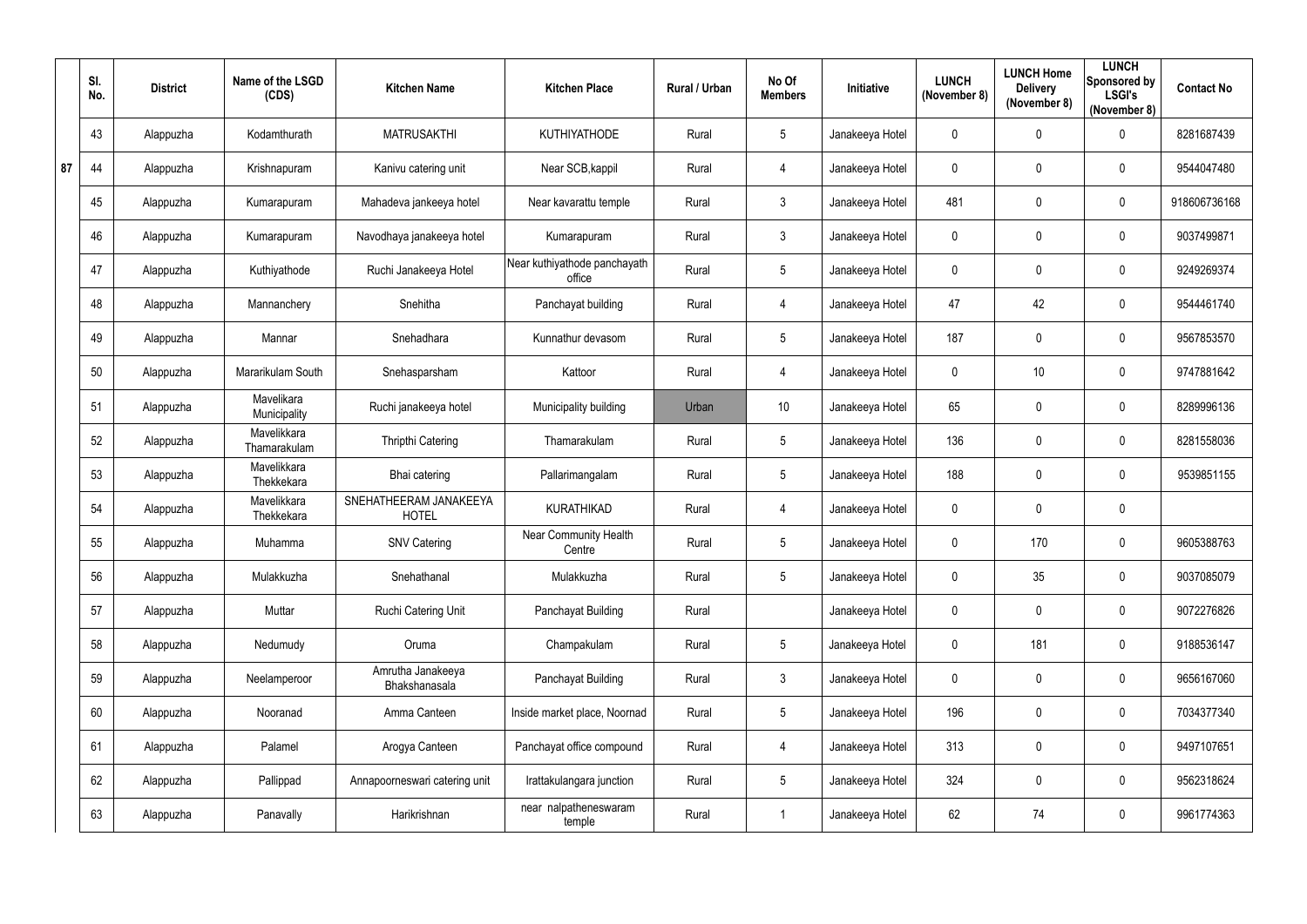| SI.<br>No. | <b>District</b> | Name of the LSGD<br>(CDS) | <b>Kitchen Name</b>         | <b>Kitchen Place</b>                                               | Rural / Urban | No Of<br><b>Members</b> | Initiative      | <b>LUNCH</b><br>(November 8) | <b>LUNCH Home</b><br><b>Delivery</b><br>(November 8) | <b>LUNCH</b><br>Sponsored by<br><b>LSGI's</b><br>(November 8) | <b>Contact No</b> |
|------------|-----------------|---------------------------|-----------------------------|--------------------------------------------------------------------|---------------|-------------------------|-----------------|------------------------------|------------------------------------------------------|---------------------------------------------------------------|-------------------|
| 64         | Alappuzha       | Pandanad                  | Sreebhadra                  | Muthavazhi                                                         | Rural         | $5\overline{)}$         | Janakeeya Hotel | $\mathbf 0$                  | 45                                                   | $\mathbf 0$                                                   | 9947120239        |
| 65         | Alappuzha       | Pathiyoor                 | Dakshina catering unit      | Mahalekshmi auditorium,<br>kareelakulangara                        | Rural         | $5\overline{)}$         | Janakeeya Hotel | $\mathbf 0$                  | 156                                                  | $\mathbf 0$                                                   | 9048200655        |
| 66         | Alappuzha       | Pattanakkad               | Aparna                      | Opposite of pattanakkad<br>gramapanchayath                         | Rural         | $5\phantom{.0}$         | Janakeeya Hotel | $\mathbf 0$                  | $\mathbf 0$                                          | $\overline{0}$                                                | 9037450634        |
| 67         | Alappuzha       | Perumbalam                | Amritham                    | Near by govt hospital                                              | Rural         | $\overline{4}$          | Janakeeya Hotel | $\pmb{0}$                    | 68                                                   | $\mathbf 0$                                                   | 8592809257        |
| 68         | Alappuzha       | Pulincunnu                | Nanma Janakeeya Hotel       | Near Krishi Bhavan                                                 | Rural         | $5\phantom{.0}$         | Janakeeya Hotel | $\mathbf 0$                  | $\mathbf 0$                                          | $\overline{0}$                                                | 9544752465        |
| 69         | Alappuzha       | Puliyoor                  | <b>UPPUM MULAKUM</b>        | <b>INSIDE PANCHAYATH</b><br>COMPOUND                               | Rural         | $5\phantom{.0}$         | Janakeeya Hotel | $\mathbf 0$                  | 135                                                  | $\boldsymbol{0}$                                              | 6238836314        |
| 70         | Alappuzha       | Punnapra North            | Annapoorneshwary            | Janajagrithi                                                       | Rural         | $\overline{4}$          | Janakeeya Hotel | $\mathbf 0$                  | 0                                                    | $\overline{0}$                                                | 8129450136        |
| 71         | Alappuzha       | Punnapra South            | Thripthy janakeeya hotel    | Punnapra south                                                     | Rural         | $9\,$                   | Janakeeya Hotel | $\mathbf 0$                  | $\mathbf 0$                                          | $\mathbf 0$                                                   | 9846179646        |
| 72         | Alappuzha       | Purakad                   | Pulari                      | Purakkad gp                                                        | Rural         | $5\overline{)}$         | Janakeeya Hotel | $\boldsymbol{0}$             | $\mathbf 0$                                          | $\overline{0}$                                                | 7034494313        |
| 73         | Alappuzha       | Purakad                   | Thiruvonam catering service | Thottappally                                                       | Rural         | 4                       | Janakeeya Hotel | $\mathbf 0$                  | $\mathbf 0$                                          | $\mathbf 0$                                                   |                   |
| 74         | Alappuzha       | Ramankary                 | Kudumbashree Vanitha Hotel  | Ramankary Town, Opposite<br><b>Judicial First Class Magistrate</b> | Rural         | 4                       | Janakeeya Hotel | $\boldsymbol{0}$             | $\mathbf 0$                                          | $\overline{0}$                                                | 8281314746        |
| 75         | Alappuzha       | Thaicattussery            | Unarv                       | Thyakattusheri junction                                            | Rural         | 4                       | Janakeeya Hotel | 41                           | 38                                                   | $\overline{0}$                                                | 9605897567        |
| 76         | Alappuzha       | Thakazhy                  | Thripthi Thakazhy           | <b>GBHSS Thakazhy</b>                                              | Rural         | 6                       | Janakeeya Hotel | $\mathbf 0$                  | 103                                                  | $\overline{0}$                                                | 9747405368        |
| 77         | Alappuzha       | Thalavady                 | Sakthi                      | Panayanbnoorkavu Temple<br>Auditorium                              | Rural         | $5\overline{)}$         | Janakeeya Hotel | $\mathbf 0$                  | 85                                                   | $\pmb{0}$                                                     |                   |
| 78         | Alappuzha       | Thannermukkom             | Patheyam                    | Panchayath office                                                  | Rural         | $\overline{4}$          | Janakeeya Hotel | 116                          | $\mathbf 0$                                          | $\mathbf 0$                                                   | 9633933288        |
| 79         | Alappuzha       | Thazhakkara               | Akshaya catering            | Building at glassfactory<br>junction                               | Rural         | $5\overline{)}$         | Janakeeya Hotel | 130                          | $\mathbf 0$                                          | $\mathbf 0$                                                   | 9847177930        |
| 80         | Alappuzha       | Thiruvanvandoor           | <b>SREE KRISHNA</b>         | Near pravinkoodu junction,                                         | Rural         | $5\overline{)}$         | Janakeeya Hotel | $\pmb{0}$                    | 118                                                  | $\boldsymbol{0}$                                              | 9446627175        |
| 81         | Alappuzha       | Thrikkunnappuzha          | Akshara janakeeya hotel     | KV jetty road                                                      | Rural         | $5\overline{)}$         | Janakeeya Hotel | 103                          | $\mathbf 0$                                          | $\mathbf 0$                                                   | 918891921223      |
| 82         | Alappuzha       | Thuravoor                 | RUCHI JANAKEEYA HOTEL       | Near alakkaparambu                                                 | Rural         | $5\overline{)}$         | Janakeeya Hotel | $\mathbf 0$                  | $\mathbf 0$                                          | $\pmb{0}$                                                     | 8157934346        |
| 83         | Alappuzha       | Vallikunnam               | Samthripthi                 | Padayanivattom temple<br>Auditorium                                | Rural         | $\overline{4}$          | Janakeeya Hotel | 68                           | $\mathbf 0$                                          | $\pmb{0}$                                                     | 8078962129        |
| 84         | Alappuzha       | Vayalar                   | Five star                   | Near Nagamkulangara Market                                         | Rural         | $5\overline{)}$         | Janakeeya Hotel | $\pmb{0}$                    | $\mathbf 0$                                          | $\pmb{0}$                                                     | 8606081847        |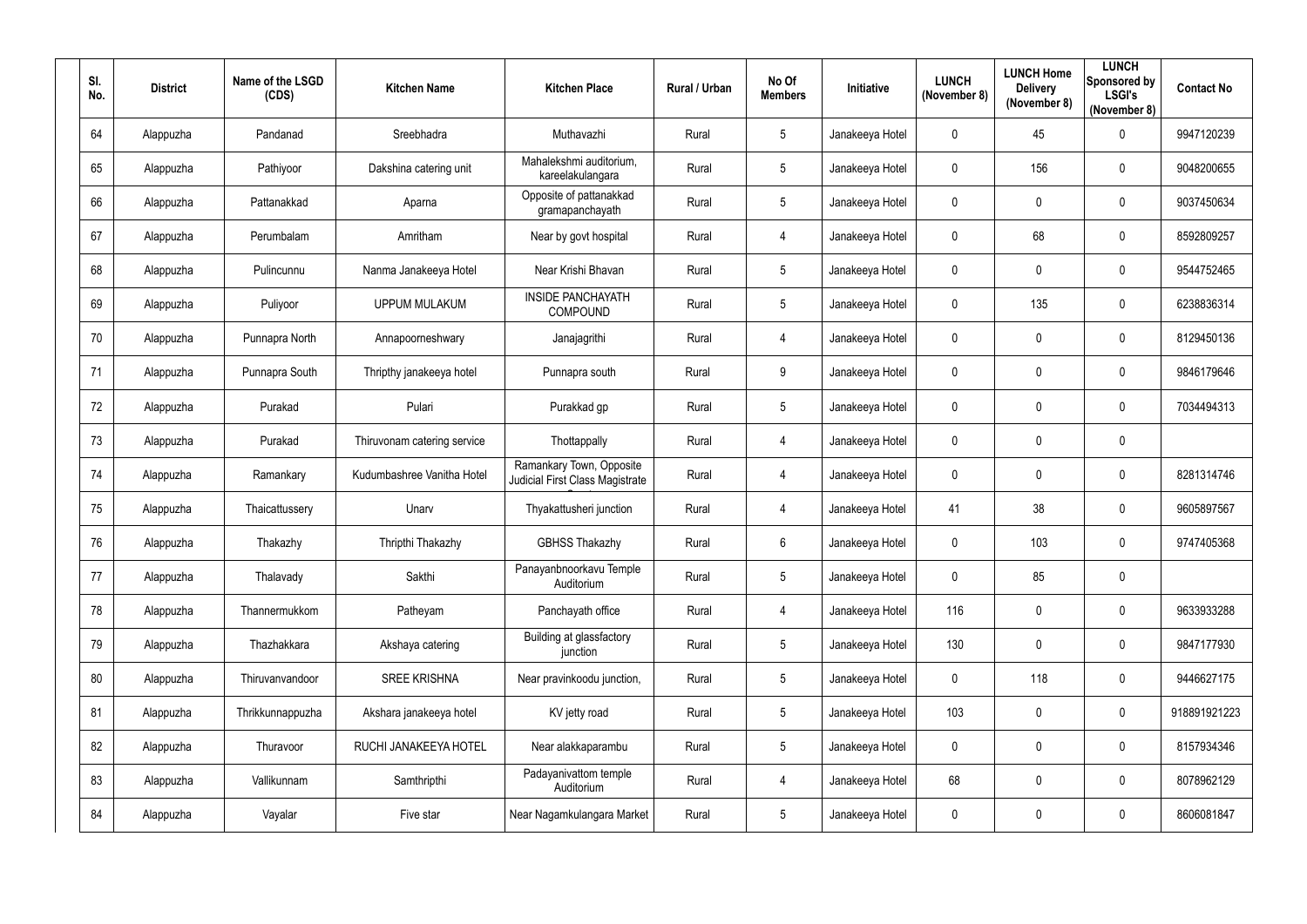|    | SI.<br>No.     | <b>District</b> | Name of the LSGD<br>(CDS) | <b>Kitchen Name</b>              | <b>Kitchen Place</b>                            | Rural / Urban | No Of<br><b>Members</b> | Initiative      | <b>LUNCH</b><br>(November 8) | <b>LUNCH Home</b><br><b>Delivery</b><br>(November 8) | <b>LUNCH</b><br>Sponsored by<br><b>LSGI's</b><br>(November 8) | <b>Contact No</b> |
|----|----------------|-----------------|---------------------------|----------------------------------|-------------------------------------------------|---------------|-------------------------|-----------------|------------------------------|------------------------------------------------------|---------------------------------------------------------------|-------------------|
|    | 85             | Alappuzha       | Veeyapuram                | Karuthal                         | Payippad LPS                                    | Rural         | $5\phantom{.0}$         | Janakeeya Hotel | 98                           | 0                                                    | 8                                                             | 8606846513        |
|    | 86             | Alappuzha       | Veliyanad                 | Manus Janakeeya Hotel            | Kurishmoodu, Near Veliyanadu<br>Grama Panchayat | Rural         | $\mathfrak{Z}$          | Janakeeya Hotel | 0                            | 0                                                    | $\mathbf 0$                                                   | 8086782924        |
|    | 87             | Alappuzha       | Venmoney                  | Annapoorna                       | Poyka                                           | Rural         | $5\phantom{.0}$         | Janakeeya Hotel | $\mathbf 0$                  | 158                                                  | $\mathbf 0$                                                   |                   |
| 87 |                |                 |                           |                                  |                                                 |               | 414                     |                 | 5322                         | 7041                                                 | 46                                                            |                   |
|    |                | Ernakulam       | Aikkaranad                | Subiksha Janakeeya Hotel         | Kolancherry                                     | Rural         | 4                       | Janakeeya Hotel | 382                          | 0                                                    | $\mathbf 0$                                                   | 9496215730        |
|    | $\overline{2}$ | Ernakulam       | Alengade                  | Thanima foods                    | Koduvazhanga                                    | Rural         | $\mathfrak{Z}$          | Janakeeya Hotel | 80                           | $\pmb{0}$                                            | $\mathbf 0$                                                   | 9349013322        |
|    | $\mathbf{3}$   | Ernakulam       | Alengade                  | Mr.Bakers                        | Malikam peedika                                 | Rural         | $\mathfrak{Z}$          | Janakeeya Hotel | 39                           | 0                                                    | $\mathbf 0$                                                   | 9633887779        |
|    | 4              | Ernakulam       | Alengade                  | Kasthurba kitchen                | Neerikkode                                      | Rural         | $\mathfrak{Z}$          | Janakeeya Hotel | 104                          | 0                                                    | $\mathbf 0$                                                   | 9526260253        |
|    | 5              | Ernakulam       | Amballoor                 | Dhanshree catering               | St.ignatius schools Amballur                    | Rural         | $5\phantom{.0}$         | Janakeeya Hotel | 124                          | 0                                                    | $\mathbf 0$                                                   | 8330081552        |
|    | 6              | Ernakulam       | Angamaly                  | Cafe Shree Canteen               | <b>Municipality Canteen</b>                     | Urban         | $5\phantom{.0}$         | Janakeeya Hotel | 272                          | 0                                                    | $\mathbf 0$                                                   | 9656927253        |
|    | $\overline{7}$ | Ernakulam       | Arakuzha                  | Ruchi Janakeeya hotel, Arakkuzha | Pandappilly                                     | Rural         | $5\phantom{.0}$         | Janakeeya Hotel | 149                          | 0                                                    | $\mathbf 0$                                                   | 9744864225        |
|    | 8              | Ernakulam       | Assamannoor               | New Life kudumbasree Hotel       | Cherukunnam                                     | Rural         | $\mathfrak{Z}$          | Janakeeya Hotel | 158                          | 0                                                    | $\mathbf 0$                                                   | 9656729450        |
|    | 9              | Ernakulam       | Avoly                     | Janakeeya Hotel, Avoli           | Hostel Junction, Avoli                          | Rural         | 3                       | Janakeeya Hotel | 223                          | 0                                                    | 0                                                             | 9847983621        |
|    | 10             | Ernakulam       | Ayyampuzha                | Five Star Hotel and Catering     | Panchayat Junction                              | Rural         | $\overline{4}$          | Janakeeya Hotel | 85                           | 0                                                    | $\mathbf 0$                                                   | 9744836324        |
|    | 11             | Ernakulam       | Chendamangalam            | Anugraha Kudumbashree hotel      | Vadakkumpuram                                   | Rural         | $5\phantom{.0}$         | Janakeeya Hotel | 130                          | $\pmb{0}$                                            | $\mathbf 0$                                                   | 9061419729        |
|    | 12             | Ernakulam       | Chengamanade              | Mythri janakeeya hotel           | Purayar                                         | Rural         | $5\phantom{.0}$         | Janakeeya Hotel | $\pmb{0}$                    | 120                                                  | $\overline{0}$                                                | 9496172362        |
|    | 13             | Ernakulam       | Cheranalloor              | Chaithanya                       | <b>Community Hall</b>                           | Rural         | $6\phantom{.0}$         | Janakeeya Hotel | 67                           | 0                                                    | $\mathbf 0$                                                   | 9995156639        |
|    | 14             | Ernakulam       | Cheranalloor              | Adukkala                         | Chittoor                                        | Rural         | $5\phantom{.0}$         | Janakeeya Hotel | $\pmb{0}$                    | $\pmb{0}$                                            | $\mathbf 0$                                                   | 808922128         |
|    | 15             | Ernakulam       | Chittattukara             | krishna cafe                     | chittattukara jn.                               | Rural         | $\mathfrak{Z}$          | Janakeeya Hotel | $\mathbf 0$                  | $\pmb{0}$                                            | $\mathbf 0$                                                   |                   |
|    | 16             | Ernakulam       | Choornikkara              | Metro hotel                      | Ambattukavu                                     | Rural         | $\mathfrak{Z}$          | Janakeeya Hotel | 300                          | 0                                                    | $\mathbf 0$                                                   | 9605319455        |
|    | 17             | Ernakulam       | Chottanikkara             | Ahalya Cafe                      | Kottayatthupara                                 | Rural         | $6\phantom{.0}$         | Janakeeya Hotel | 72                           | 0                                                    | $\overline{0}$                                                | 9567512337        |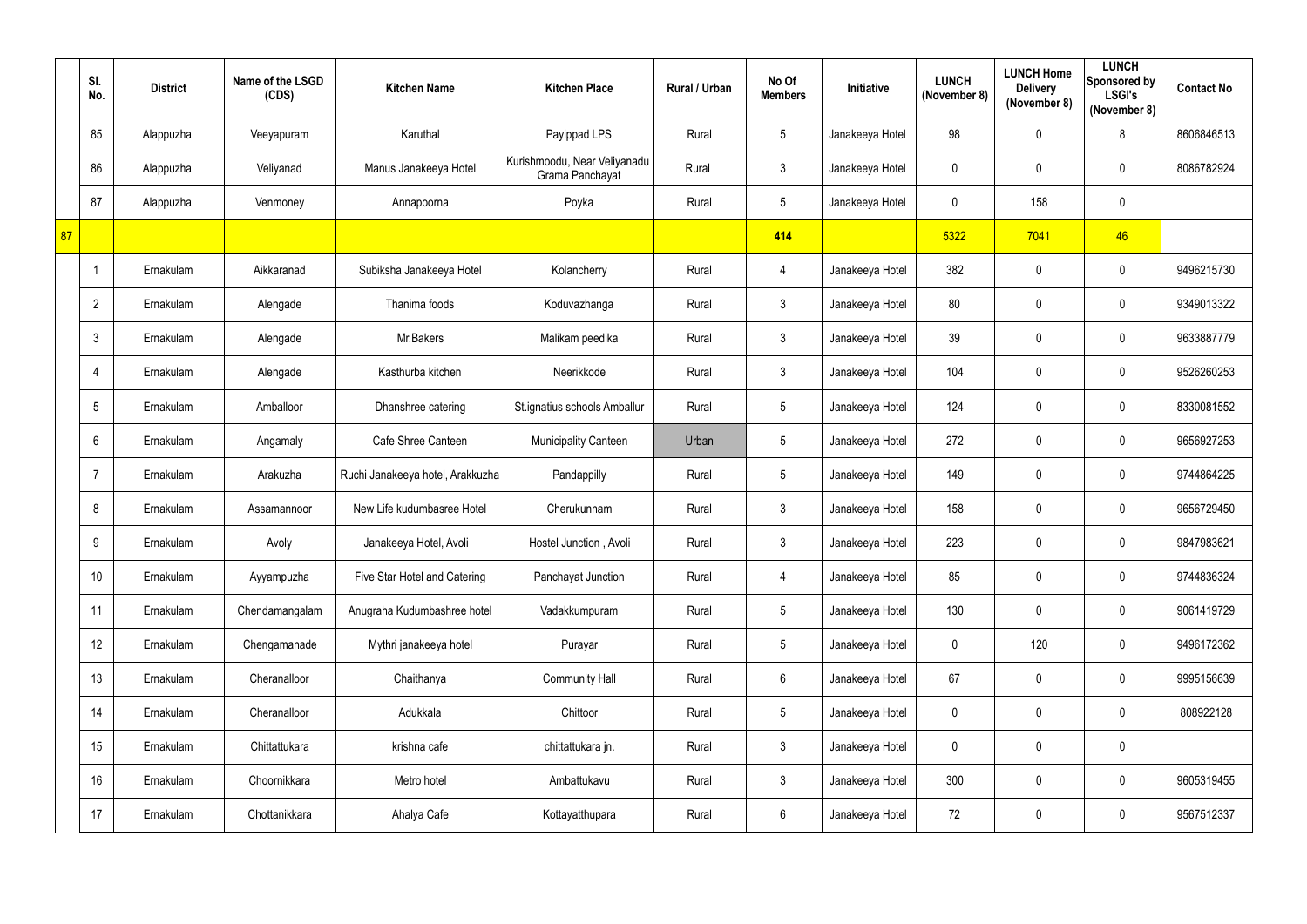| SI.<br>No.      | <b>District</b> | Name of the LSGD<br>(CDS) | <b>Kitchen Name</b>                   | <b>Kitchen Place</b>               | Rural / Urban | No Of<br><b>Members</b> | Initiative      | <b>LUNCH</b><br>(November 8) | <b>LUNCH Home</b><br><b>Delivery</b><br>(November 8) | <b>LUNCH</b><br>Sponsored by<br><b>LSGI's</b><br>(November 8) | <b>Contact No</b> |
|-----------------|-----------------|---------------------------|---------------------------------------|------------------------------------|---------------|-------------------------|-----------------|------------------------------|------------------------------------------------------|---------------------------------------------------------------|-------------------|
| 18              | Ernakulam       | Maneed                    | Coral Island                          | Maneed                             | Rural         | $\overline{4}$          | Janakeeya Hotel | 125                          | 0                                                    | $\mathbf 0$                                                   | 7012652495        |
| 19              | Ernakulam       | Edathala                  | Souhridam Kudumbashree canteen        | Edathala                           | Rural         | $\mathbf{3}$            | Janakeeya Hotel | 277                          | 0                                                    | $\mathbf 0$                                                   | 9745769363        |
| 20              | Ernakulam       | Edathala                  | Veetiloru oonne                       | Manalimukke                        | Rural         | $\mathbf{3}$            | Janakeeya Hotel | 153                          | 0                                                    | $\overline{0}$                                                | 9745769363        |
| 21              | Ernakulam       | Edavanakkad               | Royal Hotel                           | Edavanakad                         | Rural         | $\mathbf{3}$            | Janakeeya Hotel | 80                           | 0                                                    | $\mathbf 0$                                                   | 7902933414        |
| 22              | Ernakulam       | Elanji                    | janakiya hotel elanji                 | elanji punjayathu junction         | Rural         | $5\phantom{.0}$         | Janakeeya Hotel | 39                           | 0                                                    | $\mathbf 0$                                                   | 9947990787        |
| 23              | Ernakulam       | Eloor                     | Nalanandhana janakeeya hotel          | Eloor                              | Urban         | $\overline{4}$          | Janakeeya Hotel | 110                          | 0                                                    | $\mathbf 0$                                                   | 9562885391        |
| 24              | Ernakulam       | Ezhikkara                 | Sree Rajarajeswari Janakeeya<br>Hotel | Ezhikkara                          | Rural         | $5\overline{)}$         | Janakeeya Hotel | 101                          | 0                                                    | $\mathbf 0$                                                   | 8921579011        |
| 25              | Ernakulam       | Kadungalloor              | Snehitha janakeeya hotel              | Kadungalloor                       | Rural         | $\mathbf{3}$            | Janakeeya Hotel | 136                          | 0                                                    | $\mathbf 0$                                                   | 9567418674        |
| 26              | Ernakulam       | Kalady                    | Jyothi Vanitha Canteen                | Kalady                             | Rural         | $5\overline{)}$         | Janakeeya Hotel | 299                          | 0                                                    | $\overline{0}$                                                | 9544624439        |
| 27              | Ernakulam       | Kalamassery East          | Nanma janakeeya hotel                 | HMT, kalammassery                  | Urban         | $\mathbf{3}$            | Janakeeya Hotel | 342                          | 0                                                    | $\mathbf 0$                                                   | 9895535089        |
| 28              | Ernakulam       | Kalamassery West          | Pulari janakeeya hotel                | Kunamthai                          | Urban         | $\mathbf{3}$            | Janakeeya Hotel | 425                          | 0                                                    | $\mathbf 0$                                                   | 7736594305        |
| 29              | Ernakulam       | <b>Kalamassery West</b>   | Kismath janakeeya hotel               | Vattekkunnam                       | Urban         | $\mathbf{3}$            | Janakeeya Hotel | 190                          | 0                                                    | $\overline{0}$                                                | 8075879290        |
| 30 <sub>2</sub> | Ernakulam       | Kalloorkkad               | Puthuma Janakeeya Hotel               | Kallorkkad                         | Rural         | $\mathbf{3}$            | Janakeeya Hotel | 157                          | 0                                                    | $\mathbf 0$                                                   | 7558091353        |
| 31              | Ernakulam       | Kanjoor                   | Ammachiyude Adukkala                  | Parappuram                         | Rural         | $\mathbf{3}$            | Janakeeya Hotel | 132                          | $\mathbf 0$                                          | $\overline{0}$                                                | 6238583699        |
| 32              | Ernakulam       | Karumalloor               | Koottayma janakeeya hotel             | Kariyachira                        | Rural         | $\overline{4}$          | Janakeeya Hotel | 30 <sub>o</sub>              | 0                                                    | $\mathbf 0$                                                   | 9746484979        |
| 33              | Ernakulam       | Kavalangad                | Five star Janakeeya Hotel             | Nellimattom                        | Rural         | $5\phantom{.0}$         | Janakeeya Hotel | 306                          | $\mathbf 0$                                          | $\mathbf 0$                                                   | 9744705648        |
| 34              | Ernakulam       | Keezhmad                  | Sadyalayam janakeeya hotel            | Keezhmad                           | Rural         | $5\phantom{.0}$         | Janakeeya Hotel | 70                           | $\mathbf 0$                                          | $\mathbf 0$                                                   | 9846027221        |
| 35              | Ernakulam       | Kochi East                | ANNAPOORNA JANAKEEYA<br><b>HOTEL</b>  | ALINCHUVADU                        | Urban         | $5\phantom{.0}$         | Janakeeya Hotel | 290                          | $\pmb{0}$                                            | $\mathbf 0$                                                   | 9567529849        |
| 36              | Ernakulam       | Kochi East                | YUMMEES KITCHEN                       | VADUTHALA                          | Urban         | $5\phantom{.0}$         | Janakeeya Hotel | 135                          | 29                                                   | $\overline{0}$                                                |                   |
| 37              | Ernakulam       | Kochi East                | ORUMA KITCHEN                         | <b>PACHALAM</b>                    | Urban         | $\mathbf{3}$            | Janakeeya Hotel | $\pmb{0}$                    | 0                                                    | $\overline{0}$                                                | 9744763589        |
| 38              | Ernakulam       | Kochi East                | <b>PONPULARI</b>                      | KEERHI NAGAR,<br><b>ELAMAKKARA</b> | Urban         | $\mathbf{3}$            | Janakeeya Hotel | 319                          | $\mathbf 0$                                          | $\overline{0}$                                                | 8289818357        |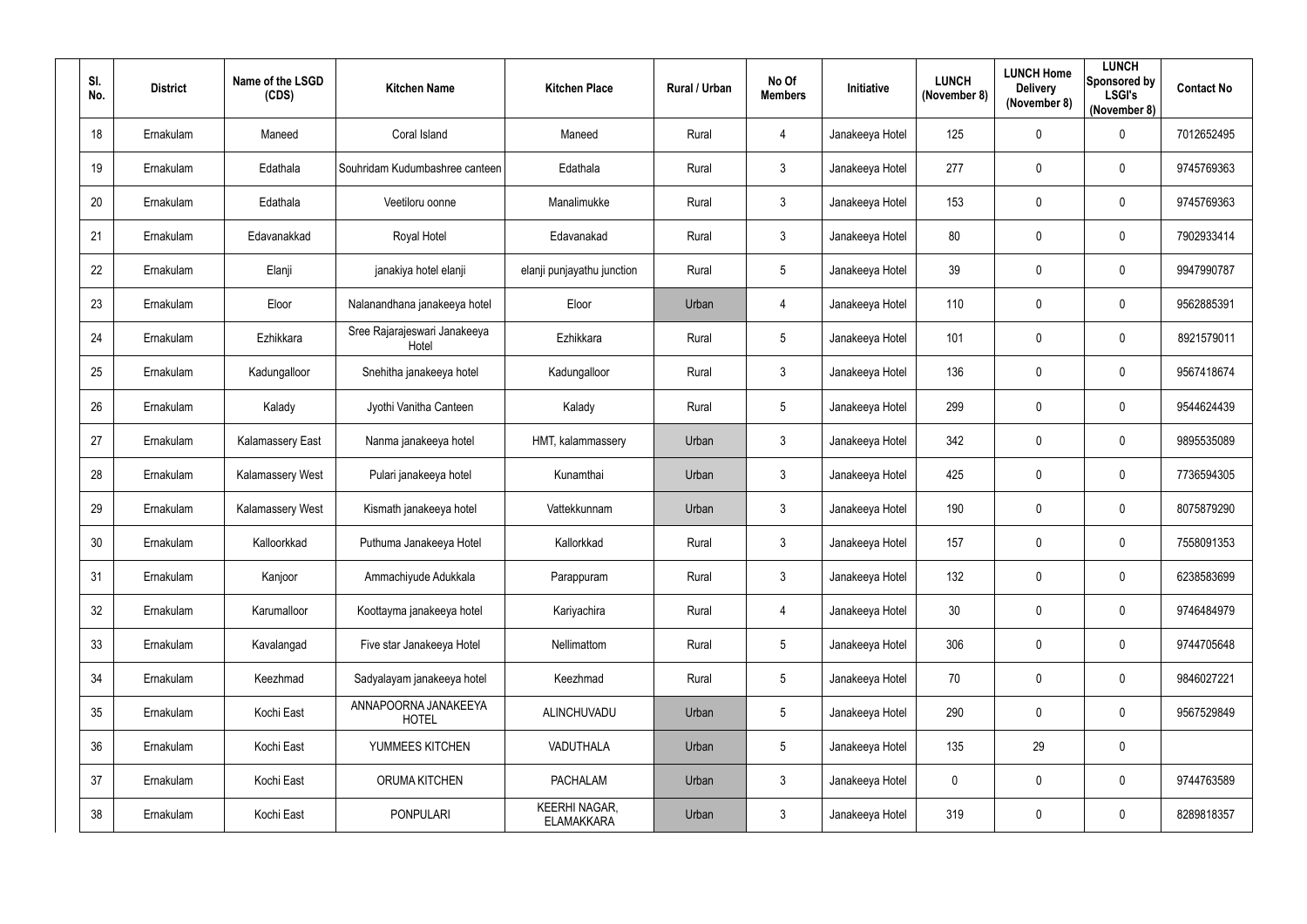|     | SI.<br>No. | <b>District</b> | Name of the LSGD<br>(CDS) | <b>Kitchen Name</b>                  | <b>Kitchen Place</b>      | Rural / Urban | No Of<br><b>Members</b> | <b>Initiative</b> | <b>LUNCH</b><br>(November 8) | <b>LUNCH Home</b><br><b>Delivery</b><br>(November 8) | <b>LUNCH</b><br>Sponsored by<br><b>LSGI's</b><br>(November 8) | <b>Contact No</b> |
|-----|------------|-----------------|---------------------------|--------------------------------------|---------------------------|---------------|-------------------------|-------------------|------------------------------|------------------------------------------------------|---------------------------------------------------------------|-------------------|
|     | 39         | Ernakulam       | Kochi East                | <b>RUCHI CATERING</b>                | <b>PUNNACKAL</b>          | Urban         | $5\phantom{.0}$         | Janakeeya Hotel   | 302                          | 66                                                   | $\mathbf 0$                                                   | 9947080022        |
|     | 40         | Ernakulam       | Kochi South               | <b>AMMAS KITCHEN</b>                 | <b>THEVARA</b>            | Urban         | 4                       | Janakeeya Hotel   | 961                          | 0                                                    | $\mathbf 0$                                                   | 7994618127        |
|     | 41         | Ernakulam       | Kochi South               | <b>NEW AKSHAYA HOTEL</b>             | <b>PONNURUNNI</b>         | Urban         | 5                       | Janakeeya Hotel   | 713                          | $\mathbf 0$                                          | $\mathbf 0$                                                   | 9895292721        |
|     | 42         | Ernakulam       | Kochi South               | <b>FRIENDS</b>                       | <b>MINI PARK</b>          | Urban         | $5\phantom{.0}$         | Janakeeya Hotel   | 184                          | 0                                                    | $\overline{0}$                                                | 9048207287        |
|     | 43         | Ernakulam       | Kochi West                | PUTHUMA KUDUMBASHREE<br><b>HOTEL</b> | PALLURUTHY NADA           | Urban         | $5\phantom{.0}$         | Janakeeya Hotel   | 232                          | 0                                                    | $\mathbf 0$                                                   | 9947611626        |
|     | 44         | Ernakulam       | Kochi West                | NAMMUDE ADUKKALA                     | <b>ERAVELI COLONY</b>     | Urban         | 5                       | Janakeeya Hotel   | 692                          | $\pmb{0}$                                            | $\mathbf 0$                                                   | 9746033279        |
|     | 45         | Ernakulam       | Koovappady                | Kaipunyam Janakeeya hotel            | Koovappady                | Rural         | $5\phantom{.0}$         | Janakeeya Hotel   | 198                          | 0                                                    | $\mathbf 0$                                                   |                   |
|     | 46         | Ernakulam       | Kothamangalam             | Thanima catering unit                | Kothamangalam             | Urban         | $\mathfrak{Z}$          | Janakeeya Hotel   | 68                           | $\mathbf 0$                                          | $\mathbf 0$                                                   | 9846664377        |
|     | 47         | Ernakulam       | Kottapady                 | Janakeeya Hotel                      | Kottappady junction       | Rural         | $\mathfrak{Z}$          | Janakeeya Hotel   | 172                          | 0                                                    | $\mathbf 0$                                                   | 9497406993        |
|     | 48         | Ernakulam       | Kottuvally                | subhiksha vanitha canteen            | kottuvally                | Rural         | 5                       | Janakeeya Hotel   | 60                           | 0                                                    | $\mathbf 0$                                                   | 8590034196        |
|     | 49         | Ernakulam       | kumbalangi                | st.antoneys kudumbashree             | old post office           | Rural         | $\mathfrak{Z}$          | Janakeeya Hotel   | 159                          | 0                                                    | $\mathbf 0$                                                   | 8138860764        |
|     | 50         | Ernakulam       | kunnathunadu              | thripthy janakeeya hotel             | pallikkara                | Rural         | $6\phantom{.0}$         | Janakeeya Hotel   | 68                           | 0                                                    | $\mathbf 0$                                                   | 9744561425        |
|     | 51         | Ernakulam       | Kunnukara                 | Greenchilly cafe                     | Kunnukara                 | Rural         | 3                       | Janakeeya Hotel   | 0                            | 47                                                   | $\mathbf 0$                                                   | 9496852989        |
| 114 | 52         | Ernakulam       | Kunnukara                 | Thanima canteen                      | North aduvassery          | Rural         | $5\phantom{.0}$         | Janakeeya Hotel   | $\mathbf 0$                  | 43                                                   | $\overline{0}$                                                | 9744200583        |
|     | 53         | Ernakulam       | Kuttampuzha               | Nila kudumbashree janakiya hotel     | Mini stadium, vadattupara | Rural         | $6\phantom{.0}$         | Janakeeya Hotel   | 63                           | 0                                                    | $\mathbf 0$                                                   | 9496754018        |
|     | 54         | Ernakulam       | Kuzhippilly               | Janakeeya hotel                      | Kuzhupilli                | Rural         | $\pmb{0}$               | Janakeeya Hotel   | $\mathbf 0$                  | 0                                                    | $\mathbf 0$                                                   | 9847371780        |
|     | 55         | Ernakulam       | Malayattoor               | Whats app Janakeeya Hotel            | Thottuva                  | Rural         | $\mathfrak{Z}$          | Janakeeya Hotel   | 293                          | 0                                                    | $\mathbf 0$                                                   | 9497796828        |
|     | 56         | Ernakulam       | Malayattoor               | Natturuchi Janakeeya Hotel           | Ettakkadavu               | Rural         | $\mathfrak{Z}$          | Janakeeya Hotel   | 241                          | $\pmb{0}$                                            | $\overline{0}$                                                | 9745470234        |
|     | 57         | Ernakulam       | Manjalloor                | Thanima Kudumbashree hotel           | Vazhakkulam               | Rural         | $5\phantom{.0}$         | Janakeeya Hotel   | 254                          | 0                                                    | $\mathbf 0$                                                   | 9526215854        |
|     | 58         | Ernakulam       | Manjapra                  | Sara's Kitchen                       | Puthenpalli               | Rural         | $\mathfrak{Z}$          | Janakeeya Hotel   | $\mathbf 0$                  | 0                                                    | $\overline{0}$                                                | 8547392730        |
|     | 59         | Ernakulam       | Maradu                    | <b>VANITHA HOTEL</b>                 | <b>KUNDANNOR JN</b>       | Urban         | 4                       | Janakeeya Hotel   | 130                          | $\pmb{0}$                                            | $\mathbf 0$                                                   |                   |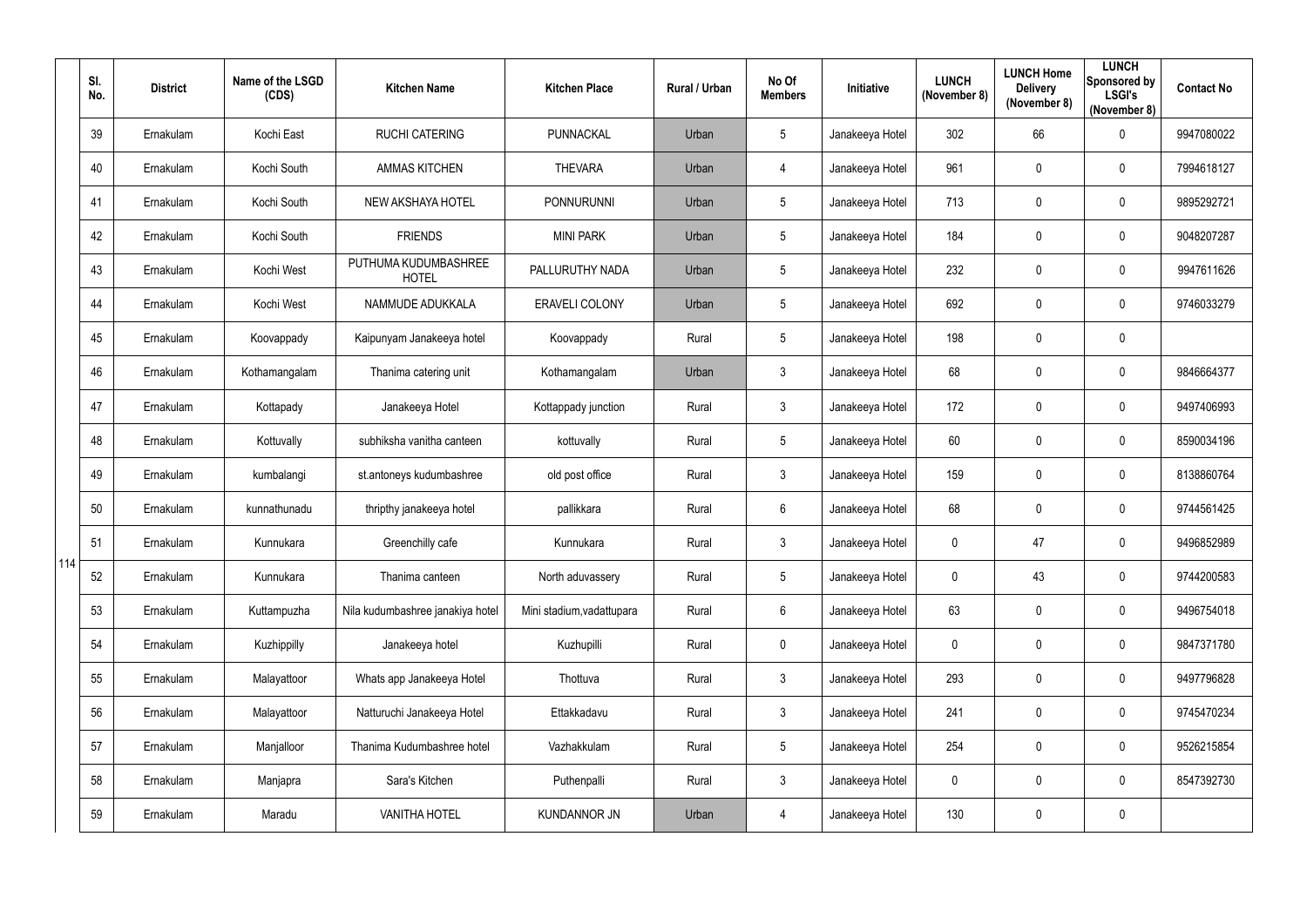| SI.<br>No. | <b>District</b> | Name of the LSGD<br>(CDS) | <b>Kitchen Name</b>            | <b>Kitchen Place</b>                        | Rural / Urban | No Of<br><b>Members</b> | Initiative      | <b>LUNCH</b><br>(November 8) | <b>LUNCH Home</b><br><b>Delivery</b><br>(November 8) | <b>LUNCH</b><br>Sponsored by<br><b>LSGI's</b><br>(November 8) | <b>Contact No</b> |
|------------|-----------------|---------------------------|--------------------------------|---------------------------------------------|---------------|-------------------------|-----------------|------------------------------|------------------------------------------------------|---------------------------------------------------------------|-------------------|
| 60         | Ernakulam       | Marady                    | Janakeeya Hotel Marady         | Unnakkuppa                                  | Rural         | $\overline{4}$          | Janakeeya Hotel | 34                           | $\mathbf 0$                                          | $\mathbf 0$                                                   | 9947943177        |
| 61         | Ernakulam       | Mazhuvannoor              | Sruthi Janakeeya Hotel         | Valayanchirangara                           | Rural         | 3                       | Janakeeya Hotel | 147                          | 0                                                    | $\overline{0}$                                                | 9747924485        |
| 62         | Ernakulam       | Mulavukad                 | Kudumbashree Veetile bakshanam | Mulavukad                                   | Rural         | $5\phantom{.0}$         | Janakeeya Hotel | 165                          | $\mathbf 0$                                          | $\boldsymbol{0}$                                              | 9061339557        |
| 63         | Ernakulam       | Muvattupuzha              | Oottupura                      | Muvattupuzha                                | Urban         | $\mathfrak{Z}$          | Janakeeya Hotel | 232                          | 0                                                    | $\mathbf 0$                                                   | 7736573412        |
| 64         | Ernakulam       | Nayarambalam              | Four star cafe                 | Nayarambalam                                | Rural         | 3                       | Janakeeya Hotel | 63                           | $\overline{0}$                                       | $\overline{0}$                                                | 8075349161        |
| 65         | Ernakulam       | Nellikuzhy                | Janakeeya Hotel                | Nellikkuzhi                                 | Rural         | $\mathbf{3}$            | Janakeeya Hotel | 296                          | $\overline{0}$                                       | $\boldsymbol{0}$                                              | 9744641099        |
| 66         | Ernakulam       | Njarakkal                 | Kripa Catering Unit            | Njarakkal                                   | Rural         | 3 <sup>1</sup>          | Janakeeya Hotel | 50                           | $\mathbf 0$                                          | $\mathbf 0$                                                   | 9567534006        |
| 67         | Ernakulam       | Okkal                     | Manna Janakeeya Hotel          | Edavoor                                     | Rural         | 4                       | Janakeeya Hotel | 61                           | $\mathbf 0$                                          | $\overline{0}$                                                | 8086822888        |
| 68         | Ernakulam       | Paingottoor               | Janakeeya hotel                | Paingottoor                                 | Rural         | $\overline{7}$          | Janakeeya Hotel | 72                           | $\overline{0}$                                       | $\boldsymbol{0}$                                              | 9656855730        |
| 69         | Ernakulam       | Pallarimangalam           | Janakeeya Hotel                | Janakeeya Hotel, Koovalloor                 | Rural         | 4                       | Janakeeya Hotel | 98                           | $\mathbf 0$                                          | $\overline{0}$                                                | 7025992310        |
| 70         | Ernakulam       | Pallipuram                | Kadumanga Food court           | Pothen valav                                | Rural         | $5\phantom{.0}$         | Janakeeya Hotel | 247                          | $\overline{0}$                                       | $\boldsymbol{0}$                                              | 9747525176        |
| 71         | Ernakulam       | Pambakkuda                | viswastha catering unit        | pambakkuda block punjayathu<br>building     | Rural         | $\overline{4}$          | Janakeeya Hotel | 49                           | $\overline{0}$                                       | $\overline{0}$                                                | 7510382367        |
| 72         | Ernakulam       | Parakkadave               | Thejus catering unit           | Moozhikkulam                                | Rural         | 10                      | Janakeeya Hotel | $\mathbf 0$                  | 0                                                    | 0                                                             | 9847936303        |
| 73         | Ernakulam       | Paravoor                  | sreevikneswara                 | Govt.boys' HSS, N.Paravur                   | Urban         | $\overline{4}$          | Janakeeya Hotel | 90 <sup>°</sup>              | $\mathbf 0$                                          | $\pmb{0}$                                                     | 9567581698        |
| 74         | Ernakulam       | Perumbavoor               | Swath kudumbashree canteen     | Perumbavoor                                 | Urban         | $3\phantom{.0}$         | Janakeeya Hotel | 319                          | $\mathbf 0$                                          | $\mathbf 0$                                                   | 8156881057        |
| 75         | Ernakulam       | Pindimana                 | Janakeeya hotel                | Muthamkuzhi                                 | Rural         | $\overline{4}$          | Janakeeya Hotel | 120                          | $\mathbf 0$                                          | $\mathbf 0$                                                   | 9656297799        |
| 76         | Ernakulam       | Piravam                   | sneha canteen                  | municipality building base floor<br>piravom | Urban         | $\overline{4}$          | Janakeeya Hotel | 260                          | $\mathbf 0$                                          | $\mathbf 0$                                                   | 9605594018        |
| 77         | Ernakulam       | Pothanikkad               | Taj hotel                      | Pothanikkad                                 | Rural         | 3 <sup>1</sup>          | Janakeeya Hotel | 116                          | $\mathbf 0$                                          | $\mathbf 0$                                                   | 8943961843        |
| 78         | Ernakulam       | Puthanvelikkara           | Panjami cafe kudumbashree      | Near panjayath office                       | Rural         | $5\overline{)}$         | Janakeeya Hotel | $\pmb{0}$                    | 110                                                  | $\mathbf 0$                                                   | 9645530669        |
| 79         | Ernakulam       | Ramamangalam              | cafe kudumbashree              | ramamngalam                                 | Rural         | $\overline{4}$          | Janakeeya Hotel | 237                          | $\mathbf 0$                                          | $\mathbf 0$                                                   | 9961344346        |
| 80         | Ernakulam       | Rayamangalam              | Arya canteen                   | Kuruppampady                                | Rural         | $\mathbf{3}$            | Janakeeya Hotel | 155                          | $\boldsymbol{0}$                                     | $\bm{0}$                                                      | 9072147163        |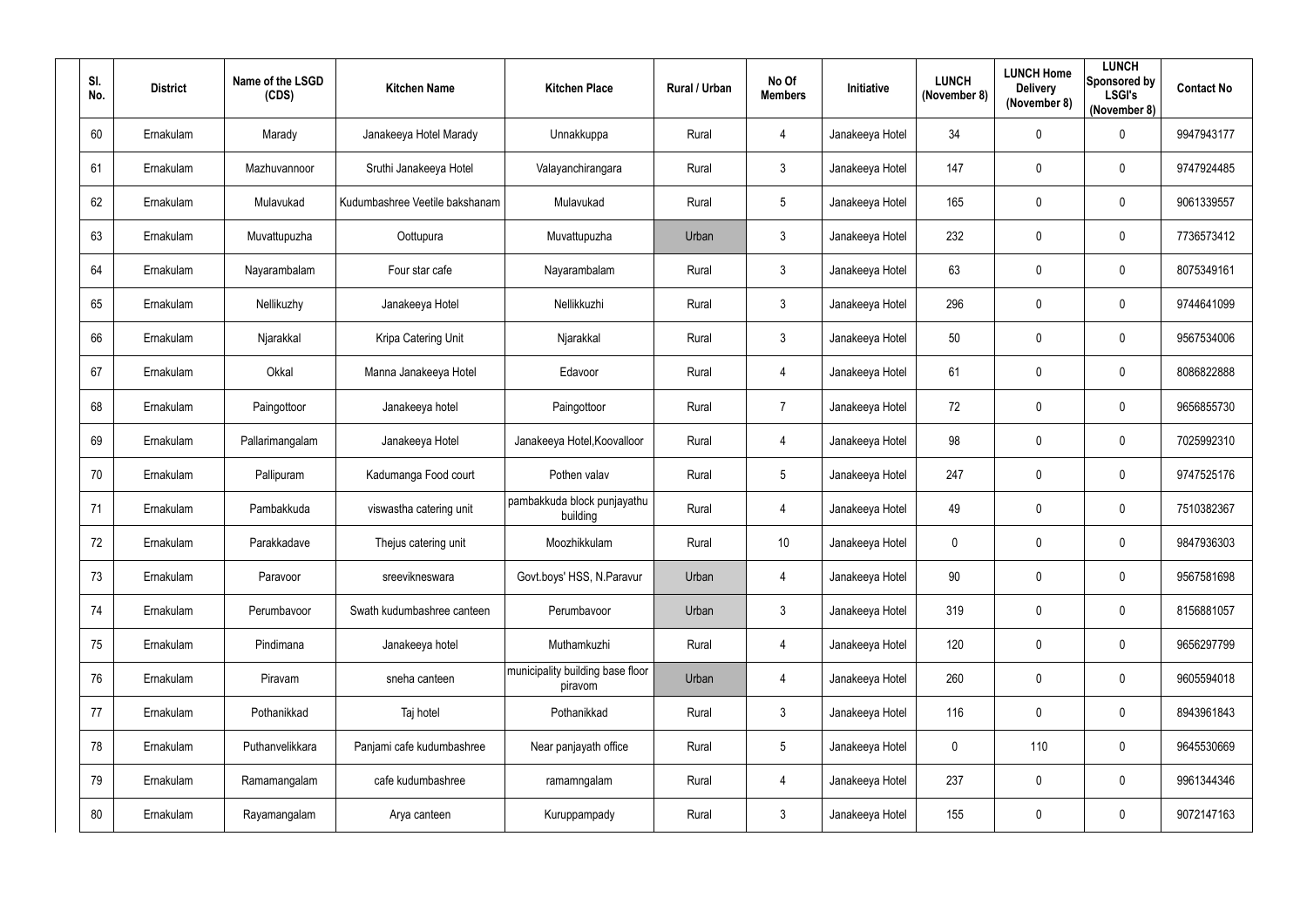| SI.<br>No. | <b>District</b> | Name of the LSGD<br>(CDS) | <b>Kitchen Name</b>                                      | <b>Kitchen Place</b> | Rural / Urban | No Of<br><b>Members</b> | Initiative      | <b>LUNCH</b><br>(November 8) | <b>LUNCH Home</b><br><b>Delivery</b><br>(November 8) | <b>LUNCH</b><br>Sponsored by<br><b>LSGI's</b><br>(November 8) | <b>Contact No</b> |
|------------|-----------------|---------------------------|----------------------------------------------------------|----------------------|---------------|-------------------------|-----------------|------------------------------|------------------------------------------------------|---------------------------------------------------------------|-------------------|
| 81         | Ernakulam       | Thirumarady               | janakiya hotel thirumarady                               | edappara jn.         | Rural         | $\mathbf{3}$            | Janakeeya Hotel | 48                           | $\mathbf 0$                                          | $\mathbf 0$                                                   | 7594811868        |
| 82         | Ernakulam       | Thiruvaniyoor             | Thanima                                                  | Thiruvaniyoor        | Rural         | 5 <sub>5</sub>          | Janakeeya Hotel | 177                          | $\mathbf 0$                                          | $\overline{0}$                                                | 9061239698        |
| 83         | Ernakulam       | Thrikkakkara East         | Thanima Janakeeya Hotel                                  | Kakkanad             | Urban         | 8                       | Janakeeya Hotel | $\mathbf 0$                  | $\mathbf 0$                                          | $\mathbf 0$                                                   | 9207134763        |
| 84         | Ernakulam       | Thrikkakkara west         | Janakeeya Hotel                                          | Chembumukku          | Urban         | $5\phantom{.0}$         | Janakeeya Hotel | 107                          | $\mathbf 0$                                          | $\mathbf 0$                                                   | 9496530576        |
| 85         | Ernakulam       | Thuravoor                 | E Grill                                                  | Yudapuram            | Rural         | 4                       | Janakeeya Hotel | 312                          | $\boldsymbol{0}$                                     | $\overline{0}$                                                | 9526845935        |
| 86         | Ernakulam       | Tripunithura              | Janakeeya Hotel Tripunithura                             | Eroor                | Urban         | $\mathbf{3}$            | Janakeeya Hotel | 103                          | $\mathbf 0$                                          | $\boldsymbol{0}$                                              | 8089117821        |
| 87         | Ernakulam       | Vadakkekkara              | vadakkekkara kudumbasree<br>janakeeya hotel              | Madaplathuruth       | Rural         | 4                       | Janakeeya Hotel | $\mathbf 0$                  | $\mathbf 0$                                          | $\mathbf 0$                                                   | 8301806778        |
| 88         | Ernakulam       | Vadavukode<br>Puthancruz  | Janakeeya Hotel                                          | Vadavukod            | Rural         | 4                       | Janakeeya Hotel | 130                          | $\mathbf 0$                                          | $\mathbf 0$                                                   |                   |
| 89         | Ernakulam       | Valakom                   | Ruchi kudumbashree catering                              | Valakom              | Rural         | $5\phantom{.0}$         | Janakeeya Hotel | 115                          | $\overline{0}$                                       | $\mathbf 0$                                                   |                   |
| 90         | Ernakulam       | Varapuzha                 | <b>DURGA ACTIVITY</b>                                    | <b>CHETTIBHAGAM</b>  | Rural         | 8                       | Janakeeya Hotel | 118                          | 0                                                    | $\overline{2}$                                                | 9496160074        |
| 91         | Ernakulam       | Vazhakulam                | Three Star Hotel                                         | Marampally           | Rural         | 3                       | Janakeeya Hotel | 283                          | $\overline{0}$                                       | $\boldsymbol{0}$                                              | 8547309874        |
| 92         | Ernakulam       | Vengola                   | Janakeeya Hotel                                          | Pathipalam           | Rural         | $5\overline{)}$         | Janakeeya Hotel | 80                           | $\overline{0}$                                       | $\overline{0}$                                                | 8113030921        |
| 93         | Ernakulam       | Vengoor                   | <b>JANAKEEYA HOTEL</b>                                   | Choorathod           | Rural         | 4                       | Janakeeya Hotel | 120                          | 0                                                    | $\overline{0}$                                                | 6238320991        |
| 94         | Ernakulam       | Angamaly                  | <b>JANAKEEYA HOTEL</b>                                   | TB Junction          | Urban         | $3\phantom{.0}$         | Janakeeya Hotel | 62                           | $\mathbf 0$                                          | $\pmb{0}$                                                     | 9447924974        |
| 95         | Ernakulam       | kothamangalam             | P.K janakeeya hotel                                      | kothamangalam        | Urban         | $6\overline{6}$         | Janakeeya Hotel | 292                          | $\mathbf 0$                                          | $\mathbf 0$                                                   | 8156869114        |
| 96         | Ernakulam       | Nedumbassery              | thani nadan                                              | athani               | rural         | 5 <sub>5</sub>          | Janakeeya Hotel | 48                           | $\overline{0}$                                       | $\mathbf 0$                                                   | 9961277604        |
| 97         | Ernakulam       | Perumbavoor               | JANAKEEYA HOTEL MINI CIVIL<br><b>STATION PERUMBAVOOR</b> | Perumbavoor          | Urban         | 3 <sup>5</sup>          | Janakeeya Hotel | 177                          | $\mathbf 0$                                          | $\mathbf 0$                                                   | 9847008734        |
| 98         | Ernakulam       | Kumblam                   | JANAKEEYA HOTEL, KUMBALAM                                | <b>KUMBALAM</b>      | rural         | $5\overline{)}$         | Janakeeya Hotel | $\pmb{0}$                    | $\mathbf 0$                                          | $\mathbf 0$                                                   | 9746652714        |
| 99         | Ernakulam       | Ayavana                   | Keralasree Janakeeya Hotel                               | Ayavana              | Rural         | $5\overline{)}$         | Janakeeya Hotel | 54                           | $\mathbf 0$                                          | $\mathbf 0$                                                   | 9744607799        |
| 100        | Ernakulam       | Aluva                     | Ruchi Janakeeya hotel                                    | Aluva                | Urban         | $\overline{4}$          | Janakeeya Hotel | $\mathbf 0$                  | 68                                                   | $\pmb{0}$                                                     |                   |
| 101        | Ernakulam       | Payipra                   | Nanma janakeeya hotel                                    | Pezhakkappilly       | Rural         | $\mathbf{3}$            | Janakeeya Hotel | 142                          | $\mathbf 0$                                          | $\pmb{0}$                                                     | 9567747725        |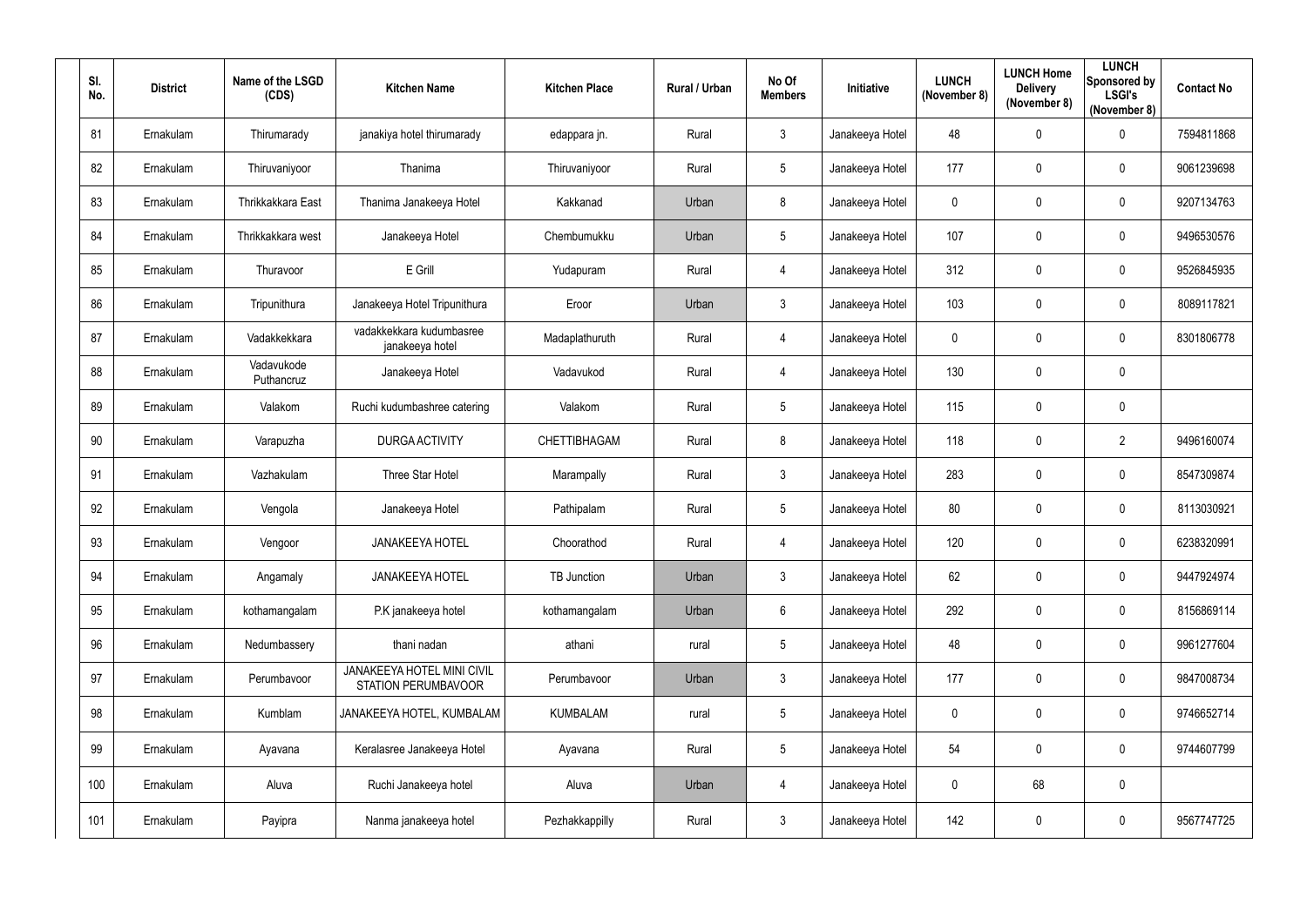|     | SI.<br>No.      | <b>District</b> | Name of the LSGD<br>(CDS) | <b>Kitchen Name</b>          | <b>Kitchen Place</b>                             | Rural / Urban | No Of<br><b>Members</b> | Initiative      | <b>LUNCH</b><br>(November 8) | <b>LUNCH Home</b><br><b>Delivery</b><br>(November 8) | <b>LUNCH</b><br>Sponsored by<br><b>LSGI's</b><br>(November 8) | <b>Contact No</b> |
|-----|-----------------|-----------------|---------------------------|------------------------------|--------------------------------------------------|---------------|-------------------------|-----------------|------------------------------|------------------------------------------------------|---------------------------------------------------------------|-------------------|
|     | 102             | Ernakulam       | Kochi West                | Ushas Kudumbashree Hotel     | <b>FORT KOCHI</b>                                | Urban         | 4                       | Janakeeya Hotel | 276                          | 0                                                    | $\mathbf 0$                                                   | 7510713668        |
|     | 103             | Ernakulam       | Mookkannoor               | Mamma's Kitchen              | Mookkannoor                                      | Rural         | $\mathfrak{Z}$          | Janakeeya Hotel | 205                          | 0                                                    | $\mathbf 0$                                                   | 8593835285        |
|     | 104             | Ernakulam       | Edakkattuvayal            | Santhwanam                   | Arakunnam                                        | Rural         | $\mathfrak{Z}$          | Janakeeya Hotel | 43                           | $\pmb{0}$                                            | $\mathbf 0$                                                   | 9447047980        |
|     | 105             | Ernakulam       | Karukutti                 | Anugraha Janakeeya Hotel     | Pallissery                                       | Rural         | $\sqrt{5}$              | Janakeeya Hotel | 90                           | 0                                                    | $\mathbf 0$                                                   | 9846161486        |
|     | 106             | Ernakulam       | poothrukka                | Grandma Janakeeya hotel      | choondi                                          | Rural         | $\mathfrak{Z}$          | Janakeeya hotel | 75                           | 0                                                    | $\mathbf 0$                                                   | 9400550287        |
|     | 107             | Ernakulam       | kalamasshery east         | thanima Janakeeya hotel      | kangarappadi                                     | urban         | $\mathfrak{Z}$          | Janakeeya hotel | 449                          | 0                                                    | $\mathbf 0$                                                   | 9745481742        |
|     | 108             | Ernakulam       | Ayyampuzha                | Sneha janakeeya hotel        | ayyampuzha junction                              | Rural         | 4                       | Janakeeya hotel | 147                          | $\pmb{0}$                                            | $\mathbf 0$                                                   | 8590753551        |
|     | 109             | Ernakulam       | Keerampara                | Abhaya Janakeeya Hotel       | Punnekkad                                        | Rural         | 4                       | Janakeeya hotel | 104                          | $\pmb{0}$                                            | $\mathbf 0$                                                   | 8301059431        |
|     | 110             | Ernakulam       | Mudakkuzha                | janakeeya hotel              | mudakkuzha                                       | Rural         | 3 <sup>1</sup>          | Janakeeya hotel | 64                           | 0                                                    | $\mathbf 0$                                                   | 9496431218        |
|     | 111             | Ernakulam       | kochi east                | samrudhi@kochi               | ernakulam north                                  | urban         | 14                      | Janakeeya hotel | 1657                         | 1151                                                 | $\mathbf 0$                                                   | 9048609615        |
| 109 |                 |                 |                           |                              |                                                  |               | 449                     |                 | 18980                        | 1634                                                 | 2 <sup>2</sup>                                                | 20616             |
|     |                 | Idukki          | Adimaly                   | Friends Janakeeya Hotel      | Adimaly                                          | Rural         | 4                       | Janakeeya Hotel | 167                          | 0                                                    | 4                                                             | 9961635779        |
|     | $\mathbf{2}$    | Idukki          | Alackode                  | Five Star Canteen            | Elamdesham Block<br>Panchayath Building, Alakode | Rural         | 5                       | Janakeeya Hotel | $\mathbf{0}$                 | $\mathbf 0$                                          | $\mathbf 0$                                                   | 9961482164        |
|     | $\mathbf{3}$    | Idukki          | Arakkulam                 | Sabhalyam                    | Moolamattom                                      | Rural         | 4                       | Janakeeya Hotel | 288                          | 0                                                    | $\mathbf 0$                                                   | 8848124921        |
|     | 4               | Idukki          | Ayyappancovil             | Maria Janakeeya Hotel        | Parappu                                          | Rural         | $\mathfrak{Z}$          | Janakeeya Hotel | 106                          | $\pmb{0}$                                            | $\mathbf 0$                                                   | 9544622096        |
|     | $5\phantom{.0}$ | Idukki          | Bysonvalley               | Famous Janakiya Hotel        | Pottankad                                        | Rural         | $\overline{4}$          | Janakeeya Hotel | 96                           | $\pmb{0}$                                            | $\mathbf 0$                                                   | 9744566398        |
|     | $6\phantom{.}$  | Idukki          | Chakkupallam              | Vanithasree Janakeeya Hotel  | Anakkara                                         | Rural         | $\mathfrak{Z}$          | Janakeeya Hotel | 224                          | $\pmb{0}$                                            | $\overline{4}$                                                | 8075143547        |
|     | 7               | Idukki          | Devikulam                 | Kudumbashree Janakeeya Hotel | Echo point                                       | Rural         | $\mathfrak{Z}$          | Janakeeya Hotel | $\mathbf 0$                  | 0                                                    | $\mathbf 0$                                                   | 8281640208        |
|     | 8               | Idukki          | Edavetty                  | Kudumbashree Janakeeya Hotel | Edavetty                                         | Rural         | $\mathfrak{Z}$          | Janakeeya Hotel | 117                          | $\pmb{0}$                                            | $\mathbf 0$                                                   | 6238694173        |
|     | 9               | ldukki          | Erattayar                 | Vanitha Janakeeya Hotel      | Erattayar                                        | Rural         | 4                       | Janakeeya Hotel | 118                          | 0                                                    | $\mathbf 0$                                                   | 9188166929        |
|     | 10 <sup>°</sup> | Idukki          | Kamakshi                  | Kripa Catering               | Thankamani                                       | Rural         | $5\phantom{.0}$         | Janakeeya Hotel | 285                          | 0                                                    | $\mathbf 0$                                                   | 9544021398        |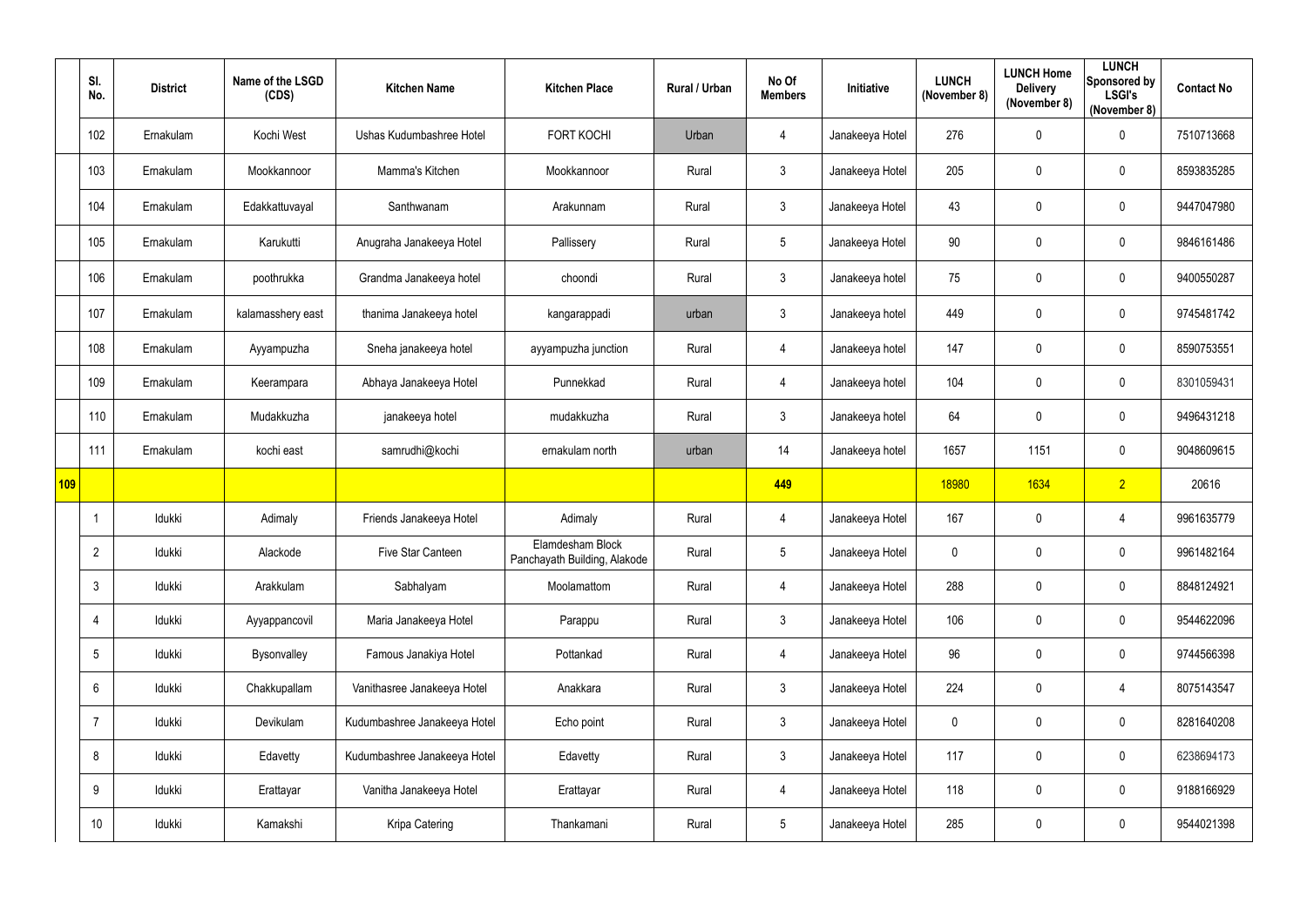|    | SI.<br>No.      | <b>District</b> | Name of the LSGD<br>(CDS) | <b>Kitchen Name</b>                   | <b>Kitchen Place</b>                              | Rural / Urban | No Of<br><b>Members</b> | Initiative      | <b>LUNCH</b><br>(November 8) | <b>LUNCH Home</b><br><b>Delivery</b><br>(November 8) | <b>LUNCH</b><br>Sponsored by<br><b>LSGI's</b><br>(November 8) | <b>Contact No</b> |
|----|-----------------|-----------------|---------------------------|---------------------------------------|---------------------------------------------------|---------------|-------------------------|-----------------|------------------------------|------------------------------------------------------|---------------------------------------------------------------|-------------------|
|    | 11              | Idukki          | Kanchiyar                 | Swadh Janakeeya Hotel                 | Kanchiyar                                         | Rural         | $5\phantom{.0}$         | Janakeeya Hotel | 120                          | 0                                                    | $\mathbf 0$                                                   | 8606856496        |
|    | 12              | Idukki          | Kanjikkuzhi               | Samarppanam                           | Kanjikkuzhi                                       | Rural         | 4                       | Janakeeya Hotel | 203                          | 0                                                    | -1                                                            | 9447169262        |
|    | 13              | Idukki          | Kanthaloor                | Morningstar Janakeeya Hotel           | Sahayagiri complex, near<br>Kanthalloor Bus stand | Rural         | 4                       | Janakeeya Hotel | 165                          | 0                                                    | $\mathbf 0$                                                   | 9447941632        |
|    | 14              | Idukki          | Karimannoor               | Rujiya Catering Unit                  | Karimannoor                                       | Rural         | 5                       | Janakeeya Hotel | 98                           | 0                                                    | $\overline{0}$                                                | 9497454952        |
|    | 15              | Idukki          | Karunapuram               | Karuna Hotel                          | Panchayathu complex                               | Rural         | 4                       | Janakeeya Hotel | $\overline{0}$               | 0                                                    | $\overline{0}$                                                | 9961152820        |
|    | 16              | Idukki          | Kattappana                | Karunya Janakeeya Hotel               | Kattappana                                        | Urban         | $5\overline{)}$         | Janakeeya Hotel | 310                          | 0                                                    | $\mathbf 0$                                                   | 9497684477        |
|    | 17              | Idukki          | Kodikkulam                | Kulirma Janakiya Hotel                | Kodikkulam                                        | Rural         | $6\overline{6}$         | Janakeeya Hotel | 47                           | 0                                                    | $\overline{0}$                                                | 9605111852        |
|    | 18              | Idukki          | Kokkayar                  | Sevana Janakeeya hotel                | 35th Mile                                         | Rural         | $\mathbf{3}$            | Janakeeya Hotel | 22                           | 0                                                    | $\mathbf 0$                                                   | 9562067674        |
|    | 19              | Idukki          | Konnathadi                | Friends Janakeeya Hotel               | Panickankudi                                      | Rural         | $6\phantom{.}$          | Janakeeya Hotel | 73                           | 0                                                    | $\mathbf 0$                                                   | 9544048878        |
|    | 20              | Idukki          | Kumili                    | Ruchi Hotel                           | Kumili                                            | Rural         | 4                       | Janakeeya Hotel | 113                          | 0                                                    | $\overline{0}$                                                | 9447980637        |
|    | 21              | Idukki          | Manakkadu                 | Vanitha Hotel                         | Chittoor                                          | Rural         | $3\overline{3}$         | Janakeeya Hotel | 40                           | 0                                                    | $\boldsymbol{0}$                                              | 8330097933        |
|    | 22              | Idukki          | Mankulam                  | Jeevanam Catering Janakeeya<br>Hotel  | Panchayathu Building                              | Rural         | 4                       | Janakeeya Hotel | 85                           | 0                                                    | $\overline{0}$                                                | 9495060505        |
| 46 | 23              | Idukki          | Marayoor                  | Malabar food court Janakeeya<br>Hotel | Marayoor Near IDCB bank                           | Rural         | 4                       | Janakeeya Hotel | 142                          | 0                                                    | 0                                                             | 9446925610        |
|    | 24              | Idukki          | Mariyapuram               | Anaswara Hotel & Catering             | Idukki                                            | Rural         | $\overline{4}$          | Janakeeya Hotel | 155                          | 0                                                    | $\overline{4}$                                                | 9526329438        |
|    | 25              | Idukki          | Munnar                    | Annapoorna catering                   | Lorry stand, old munnar                           | Rural         | $5\overline{)}$         | Janakeeya Hotel | 170                          | 0                                                    | $\mathbf 0$                                                   | 8281009478        |
|    | 26              | Idukki          | Muttom                    | Nila Janakeeya Hotel                  | Muttom                                            | Rural         | $\mathfrak{Z}$          | Janakeeya hotel | 228                          | $\mathbf 0$                                          | $\mathbf 0$                                                   | 9961104818        |
|    | 27              | Idukki          | Nedumkandam               | Annus catering                        | Nedumkandam<br>Kizhakkekavala                     | Rural         | $\overline{4}$          | Janakeeya Hotel | 184                          | 0                                                    | $\pmb{0}$                                                     | 9747458576        |
|    | 28              | Idukki          | Pallivasal                | <b>Blessing Janakeeya Hotel</b>       | Pallivasal                                        | Rural         | $\overline{4}$          | Janakeeya Hotel | 87                           | 0                                                    | $\mathbf 0$                                                   | 9947981574        |
|    | 29              | Idukki          | Pampadumpara              | Thripthy Janakeeya Hotel              | Pampadumpara                                      | Rural         | $\mathbf{3}$            | Janakeeya Hotel | 232                          | $\mathbf 0$                                          | $\mathbf 0$                                                   | 9207150558        |
|    | 30 <sup>°</sup> | Idukki          | Peermedu                  | Thripthy Janakeeya Hotel              | Peermedu                                          | Rural         | $\mathfrak{Z}$          | Janakeeya Hotel | 117                          | 0                                                    | $\mathbf 0$                                                   | 9633311267        |
|    | 31              | Idukki          | Peruvanthanam             | Janakeeya Hotel                       | Peruvanthanam                                     | Rural         | 5                       | Janakeeya Hotel | $35\,$                       | 0                                                    | $\bm{0}$                                                      | 9562274720        |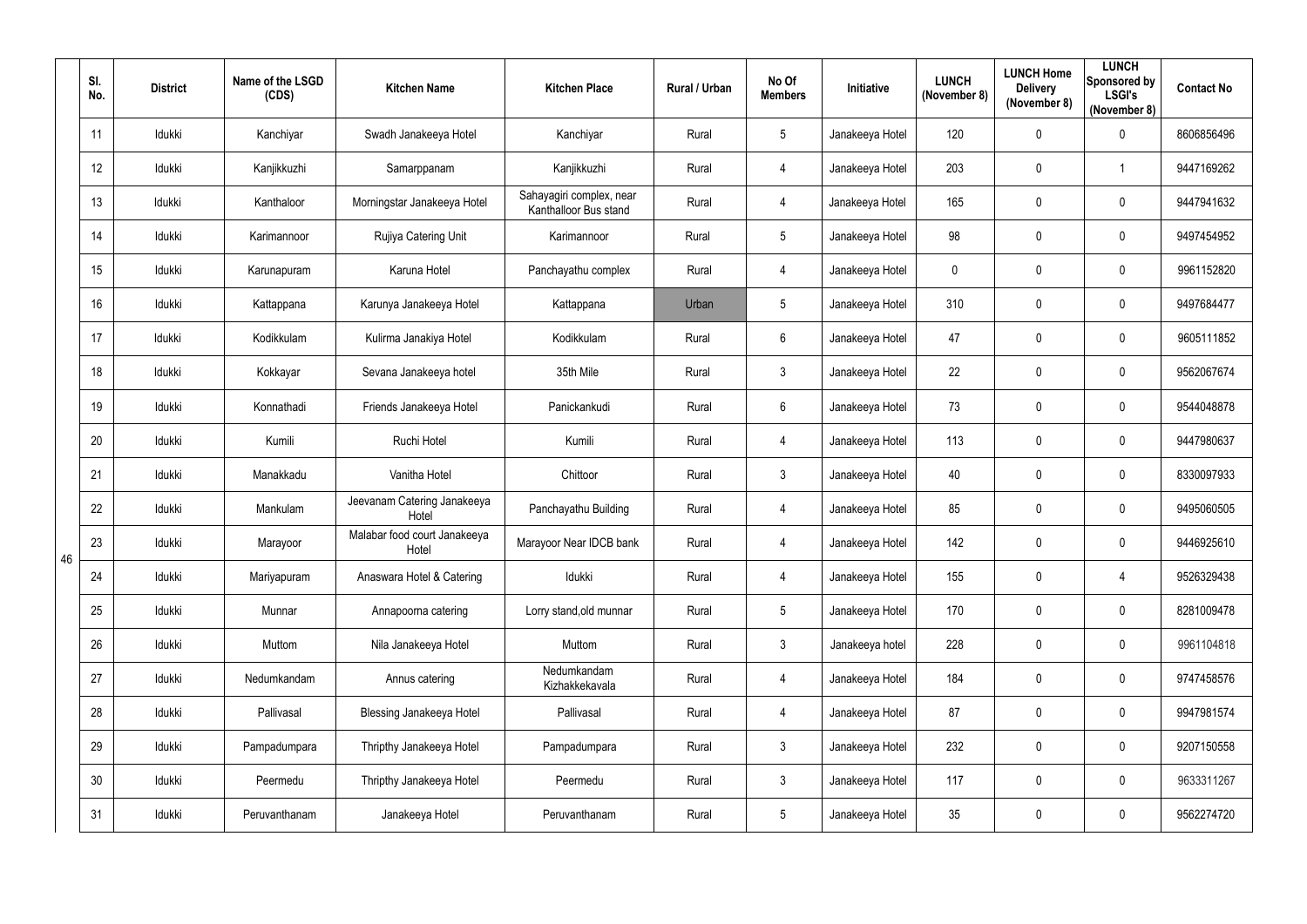|    | SI.<br>No.      | <b>District</b> | Name of the LSGD<br>(CDS) | <b>Kitchen Name</b>                       | <b>Kitchen Place</b>                      | Rural / Urban | No Of<br><b>Members</b> | Initiative      | <b>LUNCH</b><br>(November 8) | <b>LUNCH Home</b><br><b>Delivery</b><br>(November 8) | <b>LUNCH</b><br>Sponsored by<br><b>LSGI's</b><br>(November 8) | <b>Contact No</b> |
|----|-----------------|-----------------|---------------------------|-------------------------------------------|-------------------------------------------|---------------|-------------------------|-----------------|------------------------------|------------------------------------------------------|---------------------------------------------------------------|-------------------|
|    | 32              | Idukki          | Purappuzha                | Ammas Janakeeya Hotel                     | Purappuzha                                | Rural         | $\mathfrak{Z}$          | Janakeeya Hotel | 87                           | $\pmb{0}$                                            | $\overline{0}$                                                | 9744954032        |
|    | 33              | Idukki          | Rajakkadu                 | Janakeeya Hotel                           | Rajakkadu Town                            | Rural         | $\mathfrak{Z}$          | Janakeeya Hotel | 409                          | 0                                                    | $\overline{0}$                                                | 9446766999        |
|    | 34              | Idukki          | Rajakumari                | Aiswarya Vanitha Restaurent               | Rajakumari South                          | Rural         | $\overline{4}$          | Janakeeya Hotel | 298                          | 0                                                    | $\mathbf 0$                                                   | 9526570410        |
|    | 35              | Idukki          | Santhanpara               | Janakeeya Hotel                           | Santhanpara                               | Rural         | $\overline{4}$          | Janakeeya Hotel | 140                          | $\pmb{0}$                                            | $\overline{0}$                                                | 9526174553        |
|    | 36              | Idukki          | Senapathy                 | Ammoose Hotel                             | Mangathotty                               | Rural         | $\mathfrak{Z}$          | Janakeeya Hotel | $\mathbf 0$                  | 0                                                    | $\overline{0}$                                                | 9539396626        |
|    | 37              | Idukki          | Udumbannoor               | Kudumbashree Janakeeya Hotel              | Udumbannor                                | Rural         | $\mathfrak{Z}$          | Janakeeya Hotel | 242                          | 0                                                    | $\mathbf 0$                                                   | 9633678438        |
|    | 38              | Idukki          | Upputhara                 | Samarppitha Janakeeya hotel               | Upputhara                                 | Rural         | $5\phantom{.0}$         | Janakeeya Hotel | 112                          | $\pmb{0}$                                            | $\overline{0}$                                                | 9526590710        |
|    | 39              | Idukki          | Vandanmedu                | Dharshana Janakeeya Hotel                 | Vandanmedu                                | Rural         | $\overline{4}$          | Janakeeya Hotel | 198                          | 0                                                    | $\mathbf 0$                                                   | 9744038737        |
|    | 40              | Idukki          | Vandiperiyar              | Vandiperiyar Janakeeya Hotel              | Vandiperiyar                              | Rural         | 5                       | Janakeeya Hotel | 254                          | 0                                                    | $\mathbf 0$                                                   | 8086863254        |
|    | 41              | Idukki          | Vannappuram               | Souhrudham Janakeeya Hotel                | Vannappuram                               | Rural         | 5                       | Janakeeya Hotel | 42                           | $\pmb{0}$                                            | $\overline{0}$                                                | 8113054492        |
|    | 42              | Idukki          | Vathikudy                 | Karthika                                  | Thopramkudi                               | Rural         | $\overline{4}$          | Janakeeya Hotel | 368                          | 0                                                    | $\overline{0}$                                                | 9947636989        |
|    | 43              | Idukki          | Vattavada                 | Vattavada Kudumbashree<br>Janakeeya Hotel | Keekkara, Kovilur                         | Rural         | $\overline{4}$          | Janakeeya Hotel | $\mathbf 0$                  | 0                                                    | $\mathbf 0$                                                   | 9497790469        |
|    | 44              | Idukki          | Vazhathoppu               | Grahalakshmi Hotel & Catering             | Cheruthoni                                | Rural         | $\overline{4}$          | Janakeeya Hotel | 258                          | $\mathbf 0$                                          | $\overline{2}$                                                | 9496178884        |
|    | 45              | Idukki          | Vellathooval              | Flowers Janakeeya Hotel                   | Vellathooval                              | Rural         | $\overline{4}$          | Janakeeya Hotel | 85                           | 0                                                    | $\mathbf 0$                                                   | 9961419892        |
|    | 46              | Idukki          | Velliyamattam             | Padhayam Kudumbashree<br>Janakeeya Hotel  | Velliyamattam                             | Rural         | $\overline{4}$          | Janakeeya Hotel | 67                           | 0                                                    | $\mathbf 0$                                                   | 7902854627        |
| 46 |                 |                 |                           |                                           |                                           |               | <b>185</b>              |                 | 6587                         | $\boldsymbol{0}$                                     | 15                                                            |                   |
|    |                 | Kannur          | Maloor                    | Maloor Janakeeya Hotel                    | Thrikandaripoyil, PO-<br>Thrikandaripoyil | Rural         | $\mathfrak{Z}$          | Janakeeya Hotel | 120                          | 0                                                    | $\mathbf 0$                                                   | 9656132294        |
|    | $\overline{2}$  | Kannur          | Kolachery                 | Janakeeya Hotel                           | Kolachery Paramba, PO-<br>Kolacheri       | Rural         | $5\phantom{.0}$         | Janakeeya Hotel | 180                          | 0                                                    | $\overline{2}$                                                | 9895324699        |
|    | $\mathfrak{Z}$  | Kannur          | Pinarayi                  | Janakeeya hotel, Pinarayi                 | Pinarayi                                  | Rural         | $6\phantom{.0}$         | Janakeeya Hotel | 156                          | $\pmb{0}$                                            | $\mathbf 0$                                                   | 9447215211        |
|    | 4               | Kannur          | Muzhakunnu                | Thripthy Janakeeya Hotel                  | Kakkayangad, Muzhakkunnu                  | Rural         | $5\phantom{.0}$         | Janakeeya Hotel | 184                          | 0                                                    | $\overline{2}$                                                | 9526047538        |
|    | $5\phantom{.0}$ | Kannur          | Chapparappadavu           | Kudumbasree janakeeya hotel               | Near village office,<br>Chapparappadav    | Rural         | $\mathfrak{Z}$          | Janakeeya Hotel | 163                          | 0                                                    | $\mathbf 0$                                                   | 9605413324        |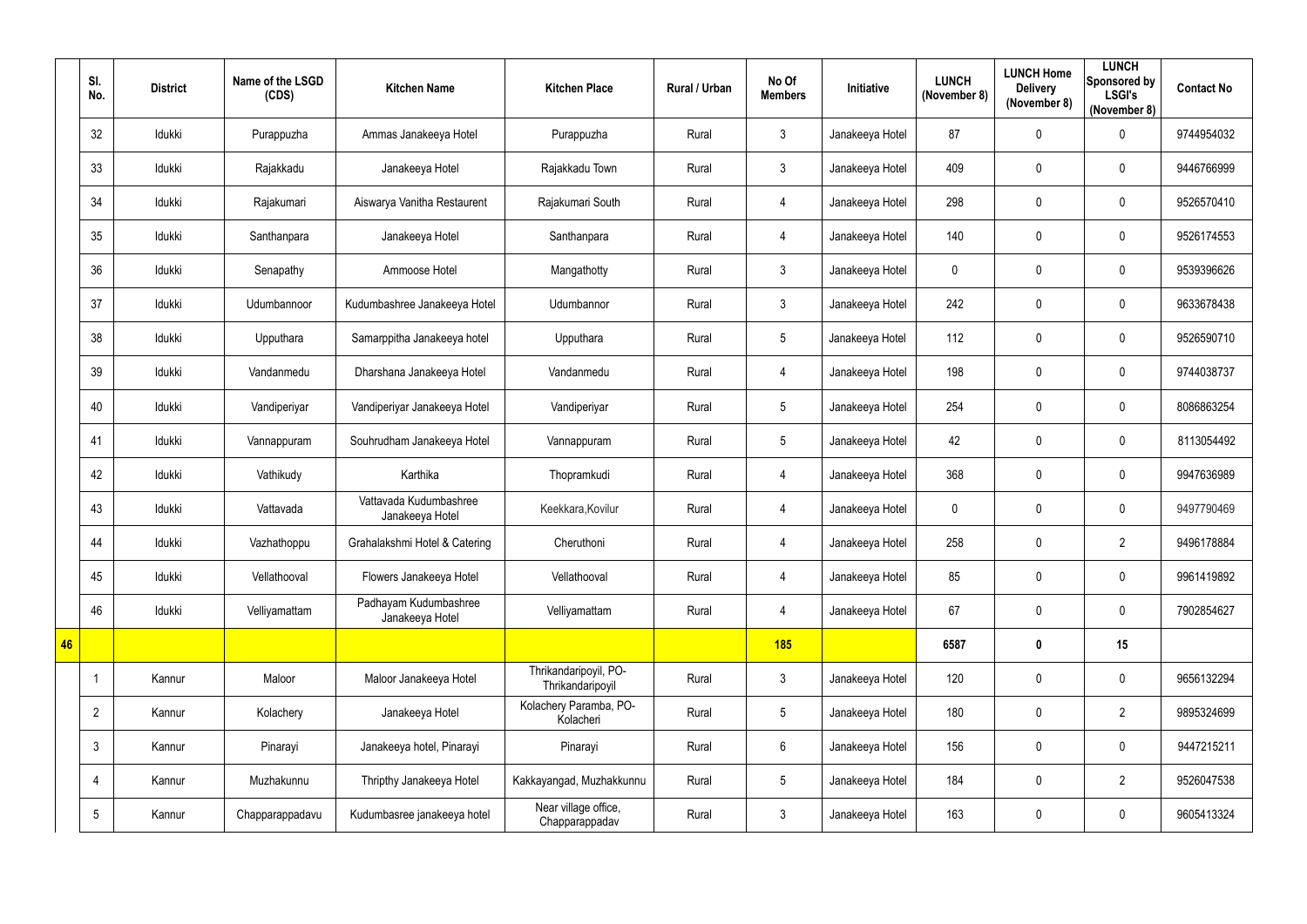| SI.<br>No. | <b>District</b> | Name of the LSGD<br>(CDS)   | <b>Kitchen Name</b>                                | <b>Kitchen Place</b>                          | Rural / Urban | No Of<br><b>Members</b> | Initiative      | <b>LUNCH</b><br>(November 8) | <b>LUNCH Home</b><br><b>Delivery</b><br>(November 8) | <b>LUNCH</b><br>Sponsored by<br><b>LSGI's</b><br>(November 8) | <b>Contact No</b> |
|------------|-----------------|-----------------------------|----------------------------------------------------|-----------------------------------------------|---------------|-------------------------|-----------------|------------------------------|------------------------------------------------------|---------------------------------------------------------------|-------------------|
| 6          | Kannur          | Iritty                      | Roopasree Kudumbashree hotel                       | Koolichembra                                  | Urban         | 8                       | Janakeeya Hotel | 360                          | 0                                                    | $\mathbf 0$                                                   | 8589921533        |
|            | Kannur          | Dharmadam                   | Dharmadam Janakeeya hotel                          | Near Andalloor kav,<br>Dharmadam              | Rural         | 3                       | Janakeeya Hotel | 78                           | 0                                                    | $\mathbf 0$                                                   | 9526975778        |
| 8          | Kannur          | Peralassery                 | Janakeeya Hotel                                    | Peralassery Town, PO -<br>Mundallur           | Rural         | 9                       | Janakeeya Hotel | 389                          | $\mathbf 0$                                          | $\overline{0}$                                                | 70256213909       |
| 9          | Kannur          | Kadannappalli<br>Panappuzha | Kudumbasree janakeeya hotel                        | Chanthappura                                  | Rural         | $\overline{4}$          | Janakeeya Hotel | 126                          | 0                                                    | $\mathbf 0$                                                   | 9961089935        |
| 10         | Kannur          | Anthur                      | Janakeeya hotel                                    | Dharmasala                                    | Urban         | $5\overline{)}$         | Janakeeya Hotel | 212                          | 0                                                    | $\mathbf 0$                                                   | 9544138650        |
| 11         | Kannur          | Cheruthazham                | Janakeeya Hotel (Thripthi<br>Kudumbashree Canteen) | Pilathara                                     | Rural         | 3                       | Janakeeya Hotel | 205                          | $\mathbf 0$                                          | $\overline{0}$                                                | 9947540361        |
| 12         | Kannur          | Peravoor                    | Kudumbashree Janakeeya Hotel                       | Peravoor Bus stand, Peravoor<br><b>PO</b>     | Rural         | 3                       | Janakeeya Hotel | 173                          | 0                                                    | $\mathbf 0$                                                   | 9947567857        |
| 13         | Kannur          | Kalliassery                 | Janakeeya Hotel                                    | Irinav Road, Payyattam, PO-<br>Irinav         | Rural         | 4                       | Janakeeya Hotel | 136                          | $\mathbf 0$                                          | $\mathbf 0$                                                   | 8848330570        |
| 14         | Kannur          | Panniyannur                 | Janakeeya Hotel                                    | Panoor Block office compound                  | Rural         | $6^{\circ}$             | Janakeeya Hotel | 301                          | $\mathbf 0$                                          | $\overline{0}$                                                | 9447449875        |
| 15         | Kannur          | Kannapuram                  | Janakeeya Hotel                                    | Chynaclay road, Kannapuram                    | Rural         | $5\overline{)}$         | Janakeeya Hotel | 186                          | $\mathbf 0$                                          | $\overline{2}$                                                | 8089127045        |
| 16         | Kannur          | Sreekandapuram              | Janakeeya Hotel                                    | Sreekandapuram, near bus<br>stand             | Urban         | $5\overline{)}$         | Janakeeya Hotel | 268                          | $\mathbf 0$                                          | $\overline{0}$                                                | 7591948757        |
| 17         | Kannur          | Thalasseri                  | Janakeeya Hotel                                    | New bus stand, Thalasseri                     | Urban         | $6^{\circ}$             | Janakeeya Hotel | 741                          | $\mathbf 0$                                          | $\overline{0}$                                                | 9446263864        |
| 18         | Kannur          | Chokli                      | Janakeeya Hotel                                    | Olavilam, Chokli                              | Rural         | 5                       | Janakeeya Hotel | 146                          | 0                                                    | 0                                                             | 9846892821        |
| 19         | Kannur          | Udayagiri                   | Janakeeya Hotel                                    | Karthikapuram                                 | Rural         | $\overline{4}$          | Janakeeya Hotel | 312                          | $\mathbf 0$                                          | $\pmb{0}$                                                     | 9562375342        |
| 20         | Kannur          | Karivellur Peralam          | Janakeeya Hotel                                    | Panchayah building,<br>Onakkunnu              | Rural         | $\overline{4}$          | Janakeeya Hotel | 120                          | $\mathbf 0$                                          | $\mathbf 0$                                                   | 7025519714        |
| 21         | Kannur          | Muzhappilangad              | Janakeeya Hotel                                    | Near FCI godown,<br>Muzhappilangad            | Rural         | $5\phantom{.0}$         | Janakeeya Hotel | 172                          | $\mathbf 0$                                          | $\mathbf 0$                                                   | 7306005267        |
| 22         | Kannur          | Narath                      | Janakeeya Hotel                                    | Janakeeya Hotel, Kambil,<br>Narath            | Rural         | $\overline{7}$          | Janakeeya Hotel | 210                          | $\mathbf 0$                                          | $\mathbf{3}$                                                  | 9747441162        |
| 23         | Kannur          | Payyannur                   | Janakeeya Hotel                                    | Municipality compoud,<br>Payyannur            | Urban         | $\mathbf{3}$            | Janakeeya Hotel | 322                          | $\mathbf 0$                                          | $\mathbf 0$                                                   | 9526620805        |
| 24         | Kannur          | Kangol Alappadamba          | Janakeeya Hotel                                    | Mathil, Near Kangol<br>Alappadamba Panchayath | Rural         | 4                       | Janakeeya Hotel | 108                          | $\mathbf 0$                                          | $\pmb{0}$                                                     | 9495296142        |
| 25         | Kannur          | Naduvil                     | Janakeeya Hotel                                    | Panchayath compound,<br>Naduvil town          | Rural         | $\overline{4}$          | Janakeeya Hotel | 142                          | 0                                                    | $\mathbf 0$                                                   | 7902902490        |
| 26         | Kannur          | Koothuparamba               | Janakeeya Hotel                                    | Manghad Vayal, Near HSS<br>Koothuparamba, PO- | Urban         | 8                       | Janakeeya Hotel | 375                          | $\mathbf 0$                                          | $\bm{0}$                                                      | 9645608253        |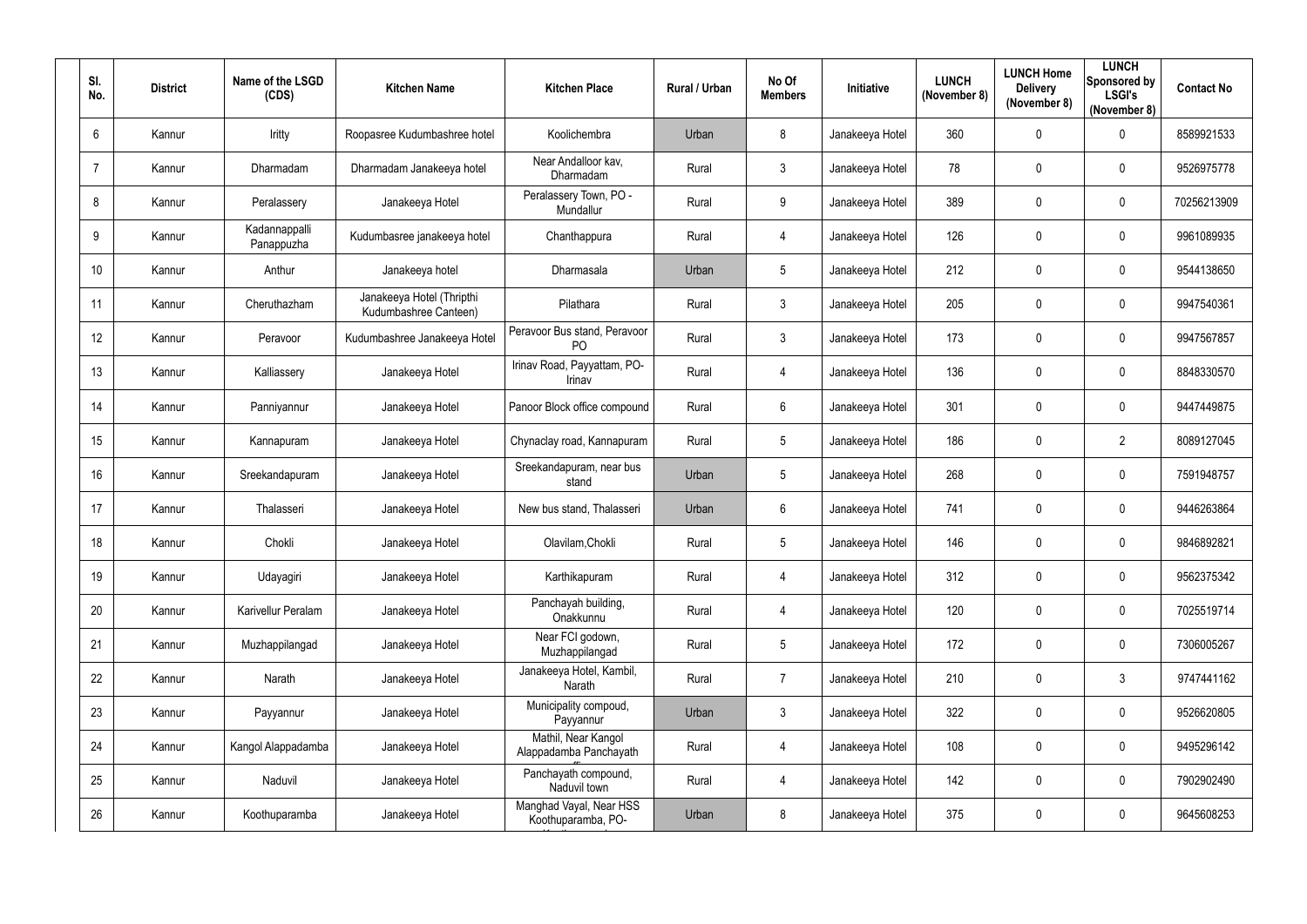|    | SI.<br>No. | <b>District</b> | Name of the LSGD<br>(CDS) | <b>Kitchen Name</b> | <b>Kitchen Place</b>                                           | Rural / Urban | No Of<br><b>Members</b> | Initiative      | <b>LUNCH</b><br>(November 8) | <b>LUNCH Home</b><br><b>Delivery</b><br>(November 8) | <b>LUNCH</b><br>Sponsored by<br><b>LSGI's</b><br>(November 8) | <b>Contact No</b> |
|----|------------|-----------------|---------------------------|---------------------|----------------------------------------------------------------|---------------|-------------------------|-----------------|------------------------------|------------------------------------------------------|---------------------------------------------------------------|-------------------|
|    | 27         | Kannur          | Kuttiatoor                | Janakeeya Hotel     | Near Panchayath office,<br>Chattukappara                       | Rural         | 5                       | Janakeeya Hotel | 54                           | 0                                                    | $\mathbf 0$                                                   | 9544644195        |
|    | 28         | Kannur          | Kathirur                  | Janakeeya Hotel     | Panchayath office building,<br>Kathirur                        | Rural         | 5                       | Janakeeya Hotel | 170                          | $\mathbf 0$                                          |                                                               | 8129404833        |
|    | 29         | Kannur          | Panoor                    | Janakeeya Hotel     | Elangode, Panoor                                               | Urban         | 5                       | Janakeeya Hotel | 138                          | 0                                                    | $\mathbf 0$                                                   | 9605852157        |
|    | 30         | Kannur          | Chirakkal                 | Janakeeya Hotel     | Chirakkal weavers,<br>Puthiyatheru                             | Rural         | 5                       | Janakeeya Hotel | 250                          | 0                                                    | $\overline{0}$                                                | 9895854873        |
|    | 31         | Kannur          | Eranjoli                  | Janakeeya Hotel     | Near Thalassery RTO office,<br>Chungam                         | Rural         | 5                       | Janakeeya Hotel | 205                          | $\boldsymbol{0}$                                     | $\mathbf 0$                                                   | 9656368808        |
|    | 32         | Kannur          | Payam                     | Janakeeya Hotel     | Near Panchayath office,<br>Madathil                            | Rural         | 4                       | Janakeeya Hotel | 168                          | 0                                                    | $\overline{0}$                                                | 9496554678        |
|    | 33         | Kannur          | Eramam Kuttoor            | Janakeeya Hotel     | Mathamangalam, Near CDS<br>office                              | Rural         | $\overline{4}$          | Janakeeya Hotel | 154                          | 0                                                    | $\mathbf 0$                                                   | 9562473576        |
|    | 34         | Kannur          | Ramanthally               | Janakeeya hotel     | Ramanthally                                                    | Rural         | 4                       | Janakeeya Hotel | 166                          | 0                                                    | $\overline{0}$                                                | 9496705429        |
|    | 35         | Kannur          | Thripangottur             | Janakeeya Hotel     | Kallikkandy, Thripangottur                                     | Rural         | $3\overline{3}$         | Janakeeya Hotel | 310                          | 0                                                    | $\mathbf 0$                                                   | 9495191659        |
|    | 36         | Kannur          | Madayi                    | Janakeeya Hotel     | Eripuram, Near Vrindhavan<br>Residency, PO Pazhayangadi        | Rural         | $\mathfrak{Z}$          | Janakeeya Hotel | 175                          | 0                                                    | $\mathbf 0$                                                   | 7561006271        |
|    | 37         | Kannur          | Kelakam                   | Janakeeya Hotel     | Kelakam PO                                                     | Rural         | $\mathbf{3}$            | Janakeeya Hotel | 152                          | 0                                                    | $\mathbf 0$                                                   | 8113866296        |
|    | 38         | Kannur          | Kurumathoor               | Janakeeya Hotel     | Near GVHSS, Kurumathoor                                        | Rural         | $\mathfrak{Z}$          | Janakeeya Hotel | 101                          | $\pmb{0}$                                            | $\mathbf 0$                                                   | 9633816470        |
|    | 39         | Kannur          | Peringome Vayakkara       | Janakeeya Hotel     | Peringome, Near Police station                                 | Rural         | 5                       | Janakeeya Hotel | 105                          | $\mathbf{0}$                                         | $\mathbf 0$                                                   | 9961413726        |
|    | 40         | Kannur          | Munderi                   | Janakeeya Hotel     | Kanjirode Karakkadu, Munderi                                   | Rural         | 4                       | Janakeeya Hotel | 261                          | $\pmb{0}$                                            | $\overline{0}$                                                | 8547609196        |
|    | 41         | Kannur          | Anjarakandy               | Janakeeya Hotel     | Panayatham Paramba,<br>Anjarankandy                            | Rural         | $\overline{4}$          | Janakeeya Hotel | 182                          | $\pmb{0}$                                            | $\overline{0}$                                                | 9496900755        |
| 87 | 42         | Kannur          | Ayyankkunnu               | Janakeeya Hotel     | Ayyankunnu Panchayth<br>Anghadikkadavu                         | Rural         | 4                       | Janakeeya Hotel | 152                          | $\pmb{0}$                                            | $\overline{0}$                                                | 9946734976        |
|    | 43         | Kannur          | Padiyoor                  | Janakeeya Hotel     | Padiyoor PO                                                    | Rural         | $\overline{4}$          | Janakeeya Hotel | 65                           | $\pmb{0}$                                            | $\overline{0}$                                                | 9539028498        |
|    | 44         | Kannur          | Ezhome                    | Janakeeya Hotel     | Pazhayangadi bus stand,<br>Ezhom                               | Rural         | 5                       | Janakeeya Hotel | 291                          | $\pmb{0}$                                            | $\overline{0}$                                                | 8086910862        |
|    | 45         | Kannur          | Koodali                   | Janakeeya Hotel     | Near Koodali Panchayath<br>Office, Kololam, PO -<br>Edayannoor | Rural         | 4                       | Janakeeya Hotel | 125                          | $\pmb{0}$                                            |                                                               | 9526524230        |
|    | 46         | Kannur          | Pappinisseri              | Janakeeya Hotel     | Near EMS Smaraka Govt.<br>Higher secondary school,             | Rural         | $\overline{4}$          | Janakeeya Hotel | 207                          | $\boldsymbol{0}$                                     | $\overline{0}$                                                | 9605727307        |
|    | 47         | Kannur          | Mattannur                 | Janakeeya Hotel     | Near Municipality office,<br>Mattannur                         | Urban         | 5                       | Janakeeya Hotel | 223                          | $\boldsymbol{0}$                                     | $\overline{0}$                                                | 7510706897        |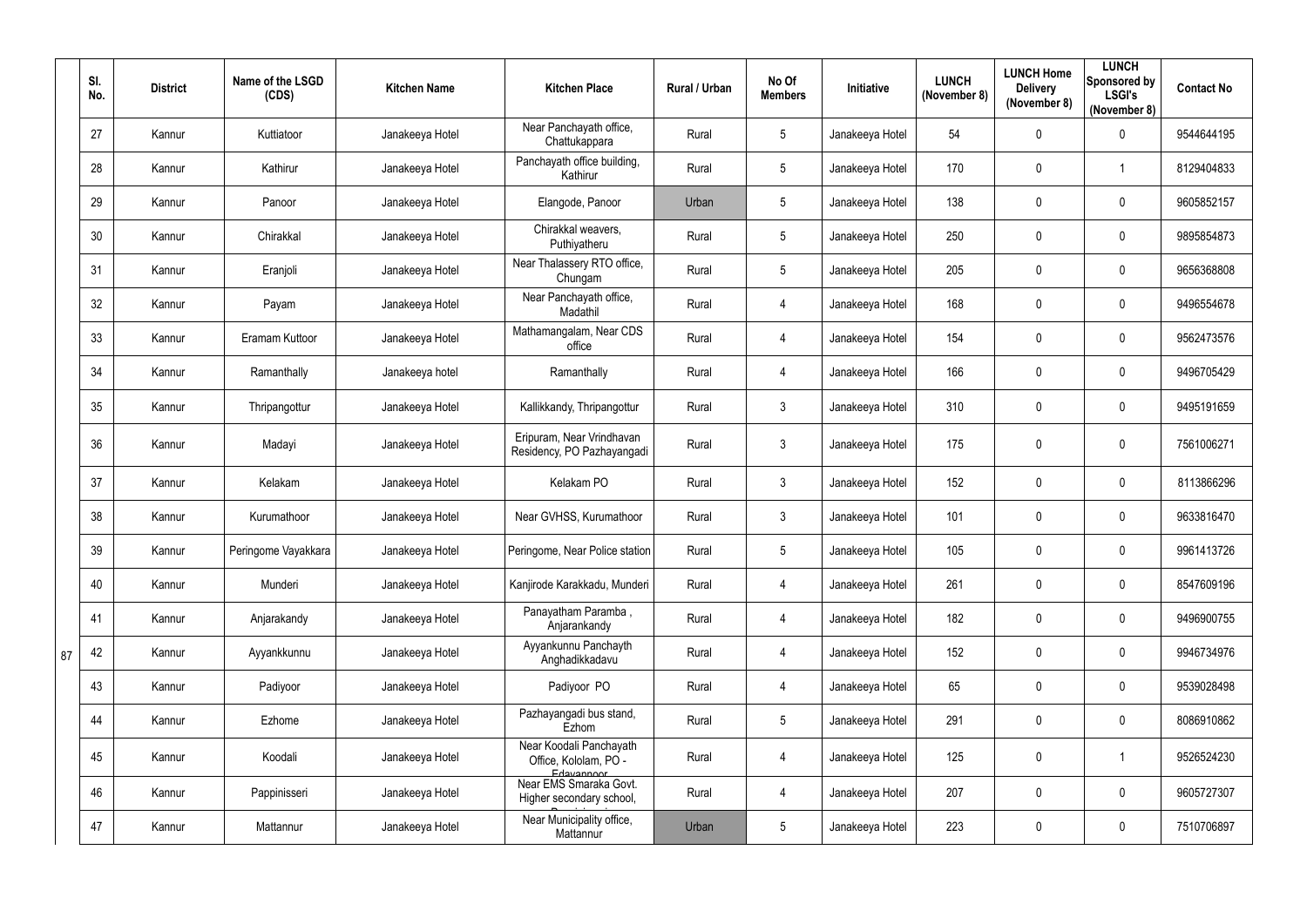| SI.<br>No. | <b>District</b> | Name of the LSGD<br>(CDS) | <b>Kitchen Name</b>                          | <b>Kitchen Place</b>                                    | Rural / Urban | No Of<br><b>Members</b> | Initiative      | <b>LUNCH</b><br>(November 8) | <b>LUNCH Home</b><br><b>Delivery</b><br>(November 8) | <b>LUNCH</b><br>Sponsored by<br><b>LSGI's</b><br>(November 8) | <b>Contact No</b> |
|------------|-----------------|---------------------------|----------------------------------------------|---------------------------------------------------------|---------------|-------------------------|-----------------|------------------------------|------------------------------------------------------|---------------------------------------------------------------|-------------------|
| 48         | Kannur          | Chenghalayi               | Janakeeya Hotel                              | Valakai, Chenghalayi                                    | Rural         | $\mathbf{3}$            | Janakeeya Hotel | 123                          | $\mathbf 0$                                          | $\mathbf 0$                                                   | 8547696233        |
| 49         | Kannur          | Pattiam                   | Janakeeya Hotel                              | Cheruvancheri PO,<br>Cheruvancheri                      | Rural         | $\overline{4}$          | Janakeeya Hotel | 249                          | $\mathbf 0$                                          | $\overline{2}$                                                | 7025025275        |
| 50         | Kannur          | Thaliparamba              | Janakeeya Hotel                              | Municipality compoud,<br>Thaliparamba                   | Urban         | $\overline{4}$          | Janakeeya Hotel | 178                          | $\mathbf 0$                                          | $\mathbf 0$                                                   | 8547849019        |
| 51         | Kannur          | Payyavoor                 | Janakeeya Hotel                              | Payyavoor - PO, Payyavoor                               | Rural         | $5\overline{)}$         | Janakeeya Hotel | 210                          | $\mathbf 0$                                          | $\mathbf 0$                                                   | 9495311608        |
| 52         | Kannur          | Kottiyoor                 | Janakeeya Hotel                              | Neendunokki, Kottiyoor - PO                             | Rural         | $5\phantom{.0}$         | Janakeeya Hotel | 105                          | $\mathbf 0$                                          | $\overline{0}$                                                | 6282565854        |
| 53         | Kannur          | Kunnothparamba            | Janakeeya Hotel                              | Kunnothparamba PO,<br>Kunnothparamba                    | Rural         | $\mathbf{3}$            | Janakeeya Hotel | 194                          | $\mathbf 0$                                          | $\boldsymbol{0}$                                              | 8156840487        |
| 54         | Kannur          | Pariyaram                 | Janakeeya Hotel                              | Near Panchayath Office,<br>Chithappile poyil, Pariyaram | Rural         | $\overline{4}$          | Janakeeya Hotel | 121                          | 0                                                    | $\overline{0}$                                                | 9744385083        |
| 55         | Kannur          | Kunjimangalam             | Janakeeya Hotel                              | Old Post office building,<br>Andamkovil, Kunjimangalam  | Rural         | 4                       | Janakeeya Hotel | 149                          | $\mathbf 0$                                          | $\mathbf 0$                                                   | 9526981326        |
| 56         | Kannur          | Thillenkeri               | Janakeeya Hotel                              | Thekkam poyil, Near Uliyil<br>Town                      | Rural         | $\mathbf{3}$            | Janakeeya Hotel | 267                          | $\mathbf 0$                                          | $\overline{0}$                                                | 9745059451        |
| 57         | Kannur          | Chittariparamba           | Janakeeya Hotel                              | Poovathinkeezhil, PO-<br>Chittariparamba                | Rural         | $6\phantom{.}$          | Janakeeya Hotel | 145                          | $\mathbf 0$                                          | $\overline{0}$                                                | 8943506825        |
| 58         | Kannur          | Mayyil                    | Janakeeya Hotel                              | Near Mayyil Panchayath office,<br>Mayyil                | Rural         | $\overline{4}$          | Janakeeya Hotel | 169                          | $\mathbf 0$                                          | $\mathbf 0$                                                   | 9526072638        |
| 59         | Kannur          | Cherukunnu                | Janakeeya Hotel                              | Pallichal, PO - Cherukunnu,<br>Pin -670301              | Rural         | $\overline{4}$          | Janakeeya Hotel | 154                          | $\mathbf 0$                                          | $\overline{2}$                                                | 8547361298        |
| 60         | Kannur          | Aaralam                   | Janakeeya Hotel                              | Athikkal, PO - Keezhpally                               | Rural         | $5\overline{)}$         | Janakeeya Hotel | 222                          | $\mathbf 0$                                          | $\mathbf 0$                                                   | 9961285762        |
| 61         | Kannur          | Alakkode                  | Janakeeya Hotel                              | Therthally, Therthally PO,<br>Alakkode                  | Rural         | $5\phantom{.0}$         | Janakeeya Hotel | 209                          | $\mathbf 0$                                          | $\mathbf 0$                                                   | 8547045070        |
| 62         | Kannur          | Malappattam               | Janakeeya Hotel                              | Near Malappattam<br>panchayath, Malappattam             | Rural         | $3\overline{3}$         | Janakeeya Hotel | $\mathbf 0$                  | $\mathbf 0$                                          | $\mathbf 0$                                                   | 9400571842        |
| 63         | Kannur          | Kanichar                  | Janakeeya Hotel                              | Kanichar PO, Kanichar                                   | Rural         | 3 <sup>1</sup>          | Janakeeya Hotel | 226                          | $\mathbf 0$                                          | $\boldsymbol{0}$                                              | 9526167667        |
| 64         | Kannur          | Mokeri                    | Kudumbashree Janakeeya Hotel,<br>Mokeri      | Vallangad, Mokeri                                       | Rural         | $5\phantom{.0}$         | Janakeeya Hotel | 329                          | $\pmb{0}$                                            | $\mathbf 0$                                                   | 9947037223        |
| 65         | Kannur          | Anjarakandy 2             | Kudumbashree Janakeeya Hotel,<br>Anjarakandy | Kavinmoola, Anjarakandy                                 | Rural         | $5\overline{)}$         | Janakeeya Hotel | 182                          | $\mathbf 0$                                          | $\mathbf 0$                                                   | 9446657510        |
| 66         | Kannur          | Newmahi                   | Kudumbashree Janakeeya Hotel                 | Newmahi bridge, Newmahi                                 | Rural         | $\mathfrak{Z}$          | Janakeeya Hotel | 247                          | $\mathbf 0$                                          | $\mathbf 0$                                                   | 9946056862        |
| 67         | Kannur          | Keezhallur                | Janakeeya Hotel                              | Kummanam, Elambara                                      | Rural         | $\mathfrak{Z}$          | Janakeeya Hotel | 216                          | $\mathbf 0$                                          | $\mathbf 0$                                                   | 9947648580        |
| 68         | Kannur          | Chembilode                | Janakeeya hotel                              | Chakkarakal bus stand,<br>mowanchery                    | Rural         | $5\overline{)}$         | Janakeeya Hotel | 467                          | $\mathbf 0$                                          | $\boldsymbol{0}$                                              | 9847951631        |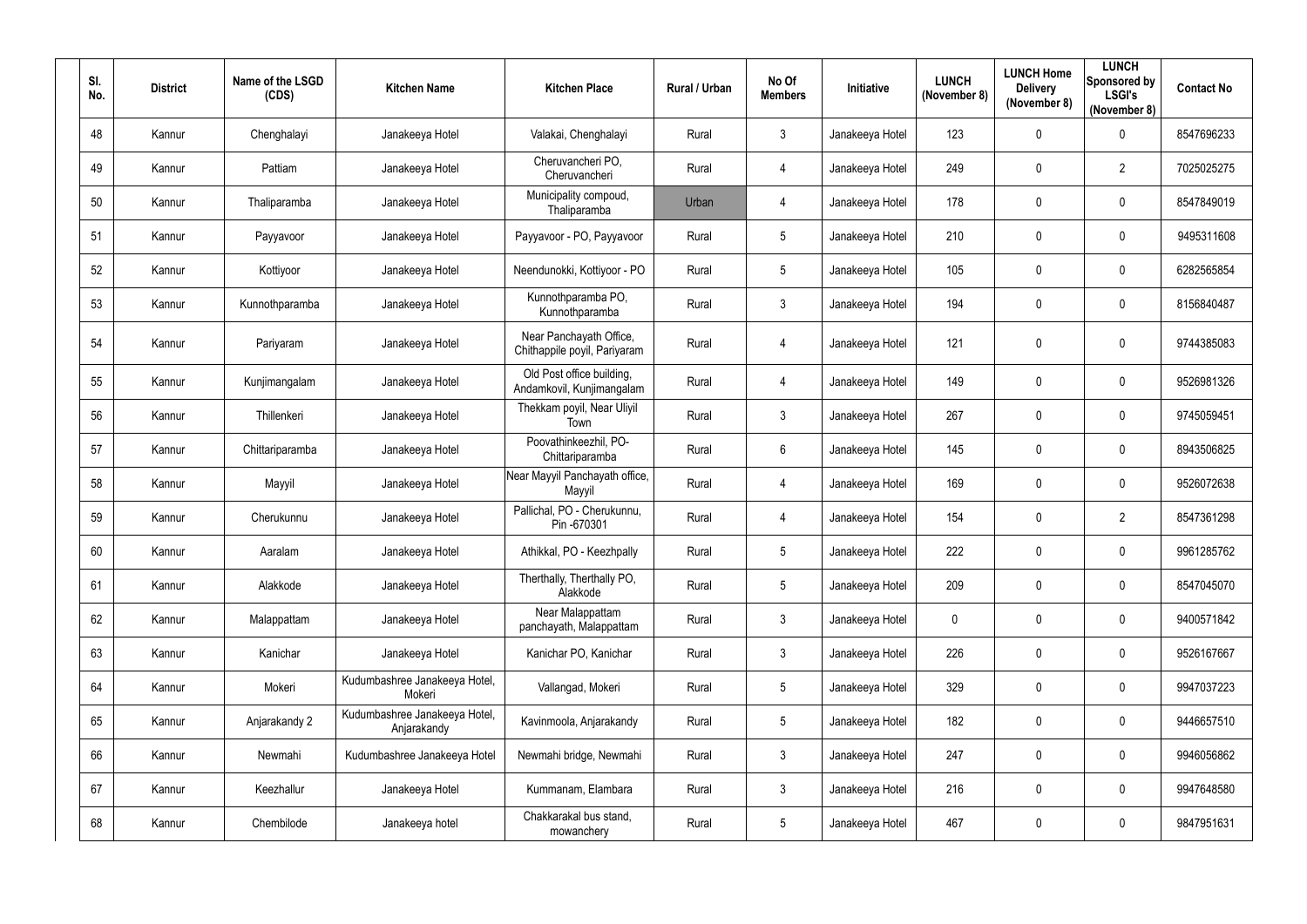|    | SI.<br>No. | <b>District</b> | Name of the LSGD<br>(CDS) | <b>Kitchen Name</b>        | <b>Kitchen Place</b>                                        | Rural / Urban | No Of<br><b>Members</b> | Initiative      | <b>LUNCH</b><br>(November 8) | <b>LUNCH Home</b><br><b>Delivery</b><br>(November 8) | <b>LUNCH</b><br><b>Sponsored by</b><br><b>LSGI's</b><br>(November 8) | <b>Contact No</b> |
|----|------------|-----------------|---------------------------|----------------------------|-------------------------------------------------------------|---------------|-------------------------|-----------------|------------------------------|------------------------------------------------------|----------------------------------------------------------------------|-------------------|
|    | 69         | Kannur          | vengad                    | Janakeeya hotel            | mambaram                                                    | Rural         | $6\phantom{.0}$         | Janakeeya Hotel | 139                          | 0                                                    | $\mathbf 0$                                                          | 7902970902        |
|    | 70         | Kannur          | Azhikode                  | Janakeeya hotel            | vankulathvayayal                                            | Rural         | $\overline{4}$          | Janakeeya Hotel | 148                          | 0                                                    | $\mathbf 0$                                                          | 9895910633        |
|    | 71         | Kannur          | Kolayad                   | Janakeeya hotel            | kolayad                                                     | rural         | $\mathbf{3}$            | janakeeya hotel | 135                          | 0                                                    | $\mathbf 0$                                                          | 8592065431        |
|    | 72         | Kannur          | valapattanam              | janakeeya hotel            | mill road, valapattanam                                     | rural         | $\mathfrak{Z}$          | janakeeya hotel | 0                            | $\pmb{0}$                                            | $\mathbf 0$                                                          | 9061345312        |
|    | 73         | Kannur          | Anthur 2                  | annapoorna janakeeya hotel | paliyath valapp, po morazha                                 | urban         | $\mathbf{3}$            | janakeeya hotel | 121                          | 0                                                    | $\mathbf 0$                                                          | 9526183004        |
|    | 74         | Kannur          | payyannur 2               | janakeeya hotel            | kaniyeri, po vellur                                         | urban         | $\mathfrak{Z}$          | janakeeya hotel | 54                           | 0                                                    | $\mathbf 0$                                                          | 8301817232        |
|    | 75         | Kannur          | cherupuzha                | janakeeya hotel            | near panjayath office,<br>cherupuzha, 670511                | rural         | $\overline{4}$          | janakeeya hotel | 242                          | 0                                                    | $\mathbf 0$                                                          | 8547114024        |
|    | 76         | Kannur          | Eruvessy                  | Janakeeya hotel            | Panchayath office road,<br>Chemberi                         | Rural         | $\overline{4}$          | Janakeeya hotel | 259                          | 0                                                    | $\mathbf 0$                                                          | 9544893463        |
|    | 77         | Kannur          | Pattuvam                  | Janakeeya Hotel            | Near Pattuvam panchayath<br>office, Pattuvam                | Rural         | $5\phantom{.0}$         | Janakeeya hotel | 166                          | $\pmb{0}$                                            | $\mathbf 0$                                                          | 9539731430        |
|    | 78         | Kannur          | Mangattidom               | Janakeeya Hotel            | Kaitheri idam, Nirmalagiri PO,<br>Mangattidom               | Rural         | $\overline{7}$          | Janakeeya hotel | 167                          | 0                                                    | $\mathbf 0$                                                          | 9207253934        |
|    | 79         | Kannur          | Panoor                    | Janakeeya Hotel            | Thundayi peedika, Pukkom,<br>Panoor PO                      | Urban         | 5                       | Janakeeya hotel | 172                          | 0                                                    | $\mathbf 0$                                                          | 9605852157        |
|    | 80         | Kannur          | Kottayam                  | Janakeeya hotel            | Kottayam malabar, Kottayam<br>panchayath building, Kottayam | Rural         | 5                       | Janakeeya hotel | 143                          | $\pmb{0}$                                            | $\mathbf 0$                                                          | 9656672187        |
|    | 81         | Kannur          | Ulikkal                   | Janakeeya hotel            | Vattiyam thodu (po) Mattara,<br>Ulikkal, 670705             | Rural         | 5                       | Janakeeya hotel | 74                           | $\mathbf 0$                                          | 0                                                                    | 8086777517        |
|    | 82         | Kannur          | Kadambur                  | Janakeeya hotel            | Kadachira, Kadambur                                         | Rural         | $5\phantom{.0}$         | Janakeeya hotel | 120                          | 0                                                    | $\mathbf 0$                                                          | 9847178332        |
|    | 83         | Kannur          | Irikkoor                  | Janakeeya hotel            | Peruvalathuparambu, PO -<br>Irikkoor                        | Rural         | $\overline{4}$          | Janakeeya hotel | 147                          | $\pmb{0}$                                            | $\mathbf 0$                                                          | 9746864255        |
|    | 84         | Kannur          | Mattool                   | Janakeeya hotel            | Mattool central, Mattool                                    | Rural         | $5\phantom{.0}$         | Janakeeya hotel | $\mathbf 0$                  | $\pmb{0}$                                            | $\mathbf 0$                                                          | 9895321842        |
|    | 85         | Kannur          | Thalasseri -2             | Janakeeya hotel            | Thalayi harbour, Thalasseri                                 | Urban         | 5                       | Janakeeya hotel | 261                          | $\pmb{0}$                                            | $\mathbf 0$                                                          | 9605745402        |
|    | 86         | Kannur          | Kannur                    | Janakeeya hotel            | Pallipoyil division, Kannur<br>corporation                  | Urban         | $\mathfrak{Z}$          | Janakeeya hotel | 300                          | 0                                                    | $\overline{0}$                                                       | 9745243643        |
|    | 87         | Kannur          | Ulikkal                   | Janakeeya hotel            | Manikkadavu PO,<br>Manikkadadavu - 670705                   | Rural         | $5\phantom{.0}$         | Janakeeya hotel | 224                          | $\pmb{0}$                                            | $\mathbf 0$                                                          | 8547972988        |
| 87 |            |                 |                           |                            |                                                             |               | 385                     |                 | 16573                        | $\boldsymbol{0}$                                     | 15                                                                   |                   |
|    |            | kasaragod       | kayyur cheemeni           | janakeeya hotel cheemeni   | cheemeni                                                    | Rural         | $\overline{4}$          | janakeeya hotel | 215                          |                                                      |                                                                      |                   |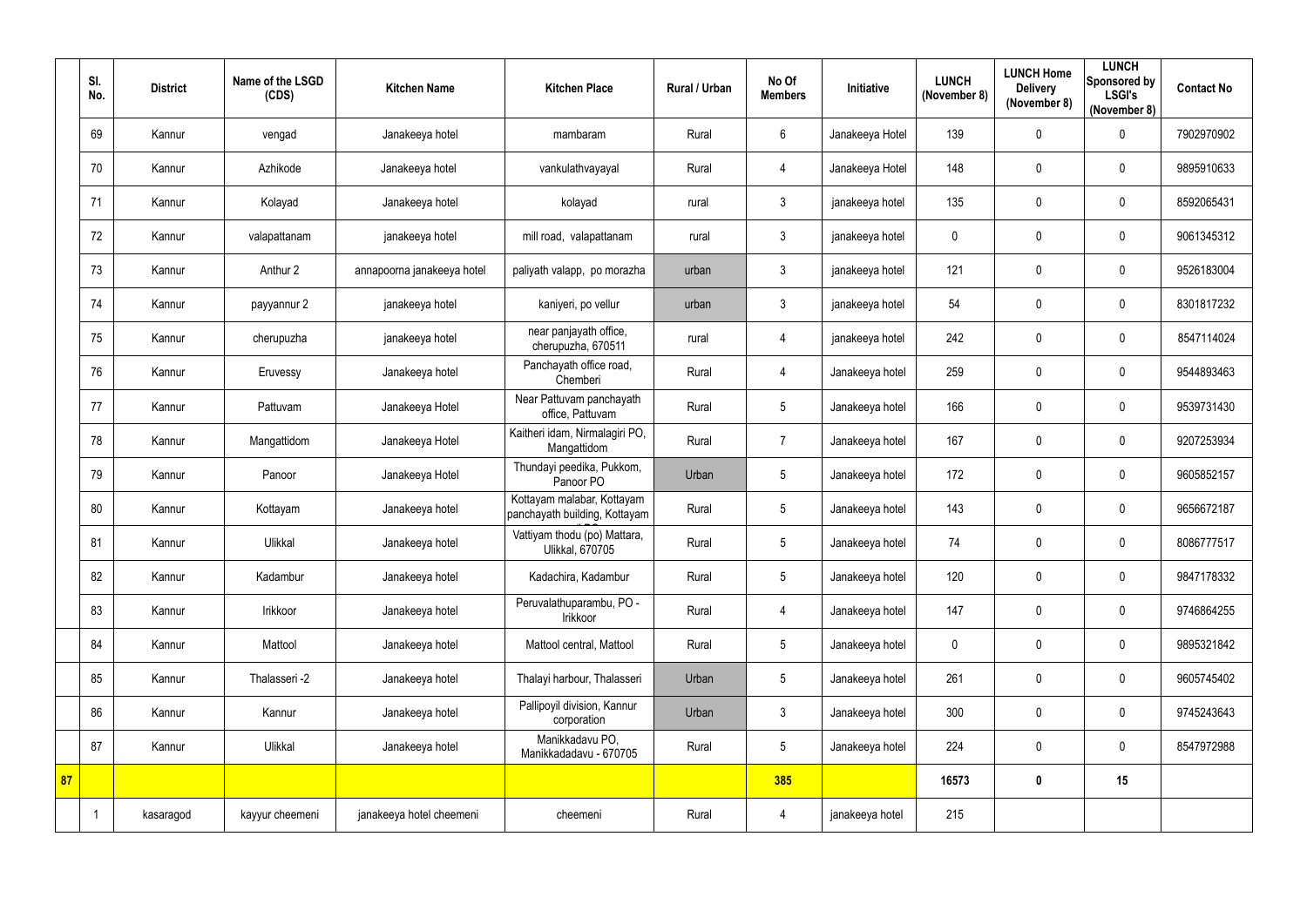| SI.<br>No.      | <b>District</b> | Name of the LSGD<br>(CDS) | <b>Kitchen Name</b>             | <b>Kitchen Place</b>  | Rural / Urban | No Of<br><b>Members</b> | Initiative      | <b>LUNCH</b><br>(November 8) | <b>LUNCH Home</b><br><b>Delivery</b><br>(November 8) | <b>LUNCH</b><br>Sponsored by<br><b>LSGI's</b><br>(November 8) | <b>Contact No</b> |
|-----------------|-----------------|---------------------------|---------------------------------|-----------------------|---------------|-------------------------|-----------------|------------------------------|------------------------------------------------------|---------------------------------------------------------------|-------------------|
| $\overline{2}$  | Kasaragod       | Pilicode                  | Janakeeya Hotel, Pilicode       | Kalikkadavu           | Rural         | $\overline{4}$          | Janakeeya Hotel | 166                          | 0                                                    | $\overline{0}$                                                | 9944087661        |
| $\mathbf{3}$    | Kasaragod       | Kodom belur               | janakeeya hotel kalichanadukkam | Kalichanadukkam       | Rural         | $\overline{4}$          | Janakeeya Hotel | 123                          | 0                                                    | $\mathbf 0$                                                   | 9562820280        |
| $\overline{4}$  | Kasaragod       | Chemnad                   | Oruma janakeeya hotel           | Koliyadkam            | Rural         | $5\phantom{.0}$         | Janakeeya Hotel | 310                          | 0                                                    | $\mathbf 0$                                                   | 9567660603        |
| $5\phantom{.0}$ | Kasaragod       | Trikarpur                 | Janakeeya Hotel                 | Trikaripur            | Rural         | $5\phantom{.0}$         | Janakeeya Hotel | 0                            | 0                                                    | $\mathbf 0$                                                   | 8086392698        |
| 6               | Kasaragod       | Panathady                 | janakeeya hotel panthoor        | Panathoor             | Rural         | $\overline{4}$          | Janakeeya Hotel | 103                          | 0                                                    | $\mathbf 0$                                                   | 8943109804        |
| 7               | Kasaragod       | West eleri                | Thripthi Janakeeya hotel        | Bheemanadi            | Rural         | $\overline{4}$          | Janakeeya Hotel | 266                          | 0                                                    | $\overline{0}$                                                | 9497847040        |
| 8               | Kasaragod       | Madikai                   | Salkara Janakeeya hotel         | Madikai               | Rural         | $\mathfrak{Z}$          | Janakeeya Hotel | 104                          | 0                                                    | $\mathbf 0$                                                   | 8281850733        |
| 9               | Kasaragod       | Valiyaparamba             | Janakeeya hotel                 | Valiyaparamba         | Rural         | $\mathbf{3}$            | Janakeeya Hotel | 63                           | 0                                                    | $\overline{0}$                                                | 9745962447        |
| 10              | Kasaragod       | Ajanur                    | Janakeeya hotel                 | Vellikkoth            | Rural         | $\mathfrak{Z}$          | Janakeeya Hotel | 308                          | 0                                                    | $\overline{0}$                                                | 7558068272        |
| 11              | Kasaragod       | Badiadka                  | Janakeeya hotel                 | Badiadka              | Rural         | $\overline{4}$          | Janakeeya Hotel | 77                           | 0                                                    | $\mathbf 0$                                                   | 9539359291        |
| 12              | Kasaragod       | Kuttikkol                 | Janakeeya hotel                 | Kuttikkol             | Rural         | $\overline{4}$          | Janakeeya Hotel | 105                          | 0                                                    | $\overline{0}$                                                | 8547062480        |
| 13              | Kasaragod       | Delampadi                 | Janakeeya hotel                 | Delampadi             | Rural         | $\overline{4}$          | Janakeeya hotel | 85                           | 0                                                    | $\mathbf 0$                                                   | 9496702505        |
| 14              | Kasaragod       | Muliyar                   | Janakeeya hotel                 | Bovikkanam            | Rural         | 9                       | Janakeeya Hotel | 48                           | $\mathbf 0$                                          | $\mathbf 0$                                                   | 7034632654        |
| 15              | Kasaragod       | Meenja                    | Janakeeya hotel                 | Miyapadav             | Rural         | $\overline{4}$          | Janakeeya hotel | $\mathbf 0$                  | 0                                                    | $\overline{0}$                                                | 9497161960        |
| 16              | Kasaragod       | Puthige                   | Janakeeya hotel                 | Puthige               | Rural         | $\mathfrak{Z}$          | Janakeeya hotel | 80                           | 0                                                    | $\overline{0}$                                                | 8592071686        |
| 17              | Kasaragod       | Bedaduka                  | Janakeeya Hotel                 | Kundamkuzhi           | Rural         | $\mathfrak{Z}$          | Janakeeya Hotel | 293                          | $\pmb{0}$                                            | $\overline{0}$                                                | 8281092860        |
| 18              | Kasaragod       | Pallikara                 | Janakeeya Hotel                 | Pallikara             | Rural         | $\overline{4}$          | Janakeeya Hotel | 218                          | $\pmb{0}$                                            | $\overline{0}$                                                | 7034016505        |
| 19              | Kasaragod       | Kinanoor karinthalam      | Janakeeya Hotel                 | Parappa               | Rural         | $5\phantom{.0}$         | Janakeeya hotel | 223                          | $\pmb{0}$                                            | $\overline{0}$                                                | 9526063885        |
| 20              | Kasaragod       | Nileswaram                | Janakeeya Hotel                 | Nileswaram market     | Urban         | $5\phantom{.0}$         | Janakeeya hotel | 234                          | $\pmb{0}$                                            | $\overline{0}$                                                | 6235177323        |
| 21              | Kasaragod       | Kanhangad 1               | Janakeeya hotel                 | Kanhangad town        | Urban         | $5\phantom{.0}$         | Janakeeya hotel | 397                          | $\pmb{0}$                                            | $\overline{0}$                                                | 8111858204        |
| 22              | Kasaragod       | Kanhangad 1               | Janakeeya hotel                 | Nr.Mini civil station | Urban         | $\mathfrak{Z}$          | Janakeeya hotel | 135                          | 0                                                    | $\overline{0}$                                                | 9495561250        |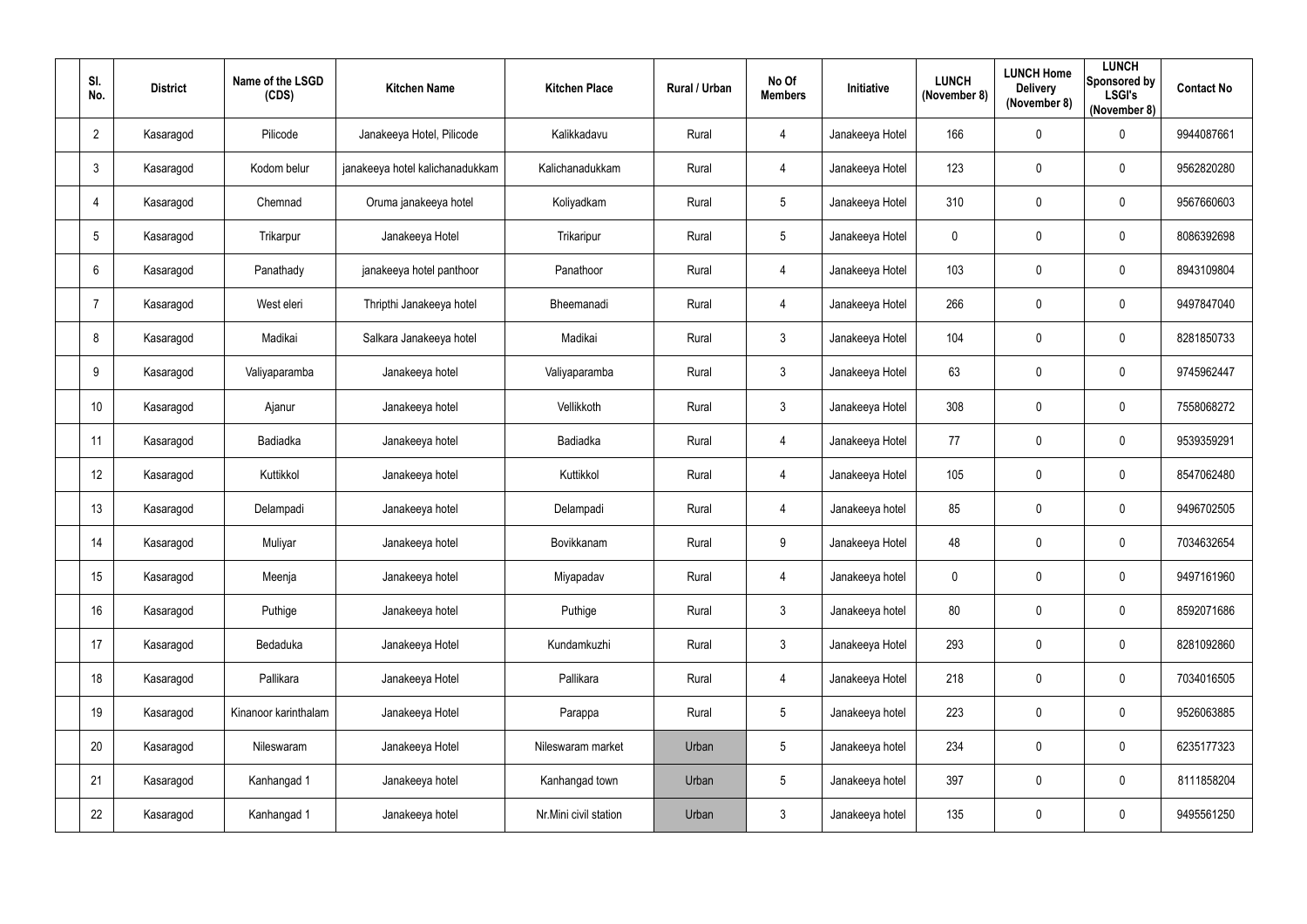|    | SI.<br>No. | <b>District</b> | Name of the LSGD<br>(CDS) | <b>Kitchen Name</b>     | <b>Kitchen Place</b> | <b>Rural / Urban</b> | No Of<br><b>Members</b> | Initiative      | <b>LUNCH</b><br>(November 8) | <b>LUNCH Home</b><br><b>Delivery</b><br>(November 8) | <b>LUNCH</b><br><b>Sponsored by</b><br><b>LSGI's</b><br>(November 8) | <b>Contact No</b> |
|----|------------|-----------------|---------------------------|-------------------------|----------------------|----------------------|-------------------------|-----------------|------------------------------|------------------------------------------------------|----------------------------------------------------------------------|-------------------|
|    | 23         | Kasaragod       | Paivalige                 | Janakeeya hotel         | Paivalige            | Rural                | $\overline{4}$          | Janakeeya hotel | $90\,$                       | 0                                                    | $\mathbf 0$                                                          | 7356491447        |
|    | 24         | Kasaragod       | Manjeswaram               | Janakeeya Hotel         | Manjeswaram          | Rural                | $\overline{4}$          | Janakeeya Hotel | 95                           | 0                                                    | $\mathbf 0$                                                          | 9562867549        |
|    | 25         | Kasaragod       | Kanhangad 2               | Janakeeya Hotel         | Kottrachal           | Urban                | $\mathbf{3}$            | Janakeeya Hotel | $\mathbf 0$                  | 0                                                    | $\overline{0}$                                                       | 7025961094        |
|    | 26         | Kasaragod       | Cheruvathur               | Janakeeya hotel         | Kavumchira           | Rural                | $5\phantom{.0}$         | Janakeeya Hotel | 248                          | 0                                                    | $\mathbf 0$                                                          | 9562358039        |
|    | 27         | Kasaragod       | Padne                     | Janakeeya Hotel         | Nadakkavu            | Rural                | $\mathfrak{Z}$          | Janakeeya Hotel | 222                          | 0                                                    | $\mathbf 0$                                                          | 9744087661        |
|    | 28         | Kasaragod       | Kasaragod                 | Janakeeya Hotel         | Kasaragod            | Urban                | $\overline{4}$          | Janakeeya Hotel | 182                          | $\pmb{0}$                                            | $\mathbf 0$                                                          | 9633400269        |
|    | 29         | Kasarkode       | Pallikkara                | Janakeeya Hotel         | Perladukkam          | Rural                | $\overline{4}$          | Janakeeya Hotel | 232                          | 0                                                    | $\pmb{0}$                                                            | 9544582935        |
|    | 30         | Kasargode       | Kumbala                   | Janakeeya Hotel         | Kumbala              | Rural                | $\mathfrak{Z}$          | Janakeeya Hotel | 62                           | 0                                                    | $\overline{0}$                                                       | 7012142329        |
|    | 31         | Kasargode       | Karadka                   | Janakeeya Hotel         | Mulleria             | Rural                | $\overline{7}$          | Janakeeya Hotel | 105                          | 0                                                    | $\mathbf 0$                                                          | 8281395910        |
|    | 32         | Kasaragode      | Vorkady                   | Janakeeya Hotel         | Vorkady              | Rural                | $\mathfrak{Z}$          | Janakeeya Hotel | 0                            | 0                                                    | $\overline{0}$                                                       | 8547223339        |
|    | 33         | Kasaragode      | <b>Balal</b>              | Janakeeya hotel         | Balal                | Rural                | $\mathfrak{Z}$          | Janakeeya hotel | 86                           | $\pmb{0}$                                            | $\overline{0}$                                                       | 7510839676        |
|    | 34         | Kasaragod       | Nileswaram                | mahima janakeeya hotel  | kanichira            | urban                | 4                       | janakeeya hotel | 140                          | $\pmb{0}$                                            | $\overline{0}$                                                       | 8590121681        |
|    | 35         | Kasaragode      | Kallar                    | janakeeya hotel         | kallar               | rural                | 4                       | janakeeya hotel | 138                          | 0                                                    | 0                                                                    | 9562820280        |
|    | 36         | Kasaragode      | Mangalpady                | janakeeya hotel         | mangalpady           | rural                | $\overline{4}$          | janakeeya hotel | 191                          | $\pmb{0}$                                            | $\mathbf 0$                                                          | 9633488309        |
|    | 37         | kasaragod       | Uduma                     | granma janakeeya hotel  | palakkunnu           | Rural                | $\overline{4}$          | janakeeya hotel | 293                          | $\pmb{0}$                                            | $\mathbf 0$                                                          | 8129957159        |
|    | 38         | Kasaragod       | pullur periya             | Salkara Janakeeya hotel | periya               | Rural                | $5\phantom{.0}$         | janakeeya hotel | 516                          | $\pmb{0}$                                            | $\overline{0}$                                                       | 8547309266        |
|    | 39         | kasaragod       | kumbadaje                 | janakeeya hotel         | kumbadaje            | Rural                | $\mathfrak{Z}$          | janakeeya hotel | 47                           | $\pmb{0}$                                            | $\mathbf 0$                                                          | 8593848698        |
|    | 40         | Kasaragod       | Chengala                  | Janakeeya Hotel         | Cherkkala            | Rural                | $\mathfrak{Z}$          | Janakeeya Hotel | 115                          | $\pmb{0}$                                            | $\overline{0}$                                                       |                   |
|    | 41         | kasaragod       | East eleri                | janakeeya hotel         | east eleri           | Rural                | $\mathfrak{Z}$          | janakeeya hotel | 125                          | $\pmb{0}$                                            | $\overline{0}$                                                       |                   |
| 41 |            |                 |                           |                         |                      |                      | 165                     |                 | 6225                         | $\boldsymbol{0}$                                     | $\boldsymbol{0}$                                                     |                   |
|    |            | Kollam          | Chathannur                | Memsahib                | Sheemaaty junction   | Rural                | $5\phantom{.0}$         | Janakeeya Hotel | 357                          | $\pmb{0}$                                            | $\overline{0}$                                                       | 9446246685        |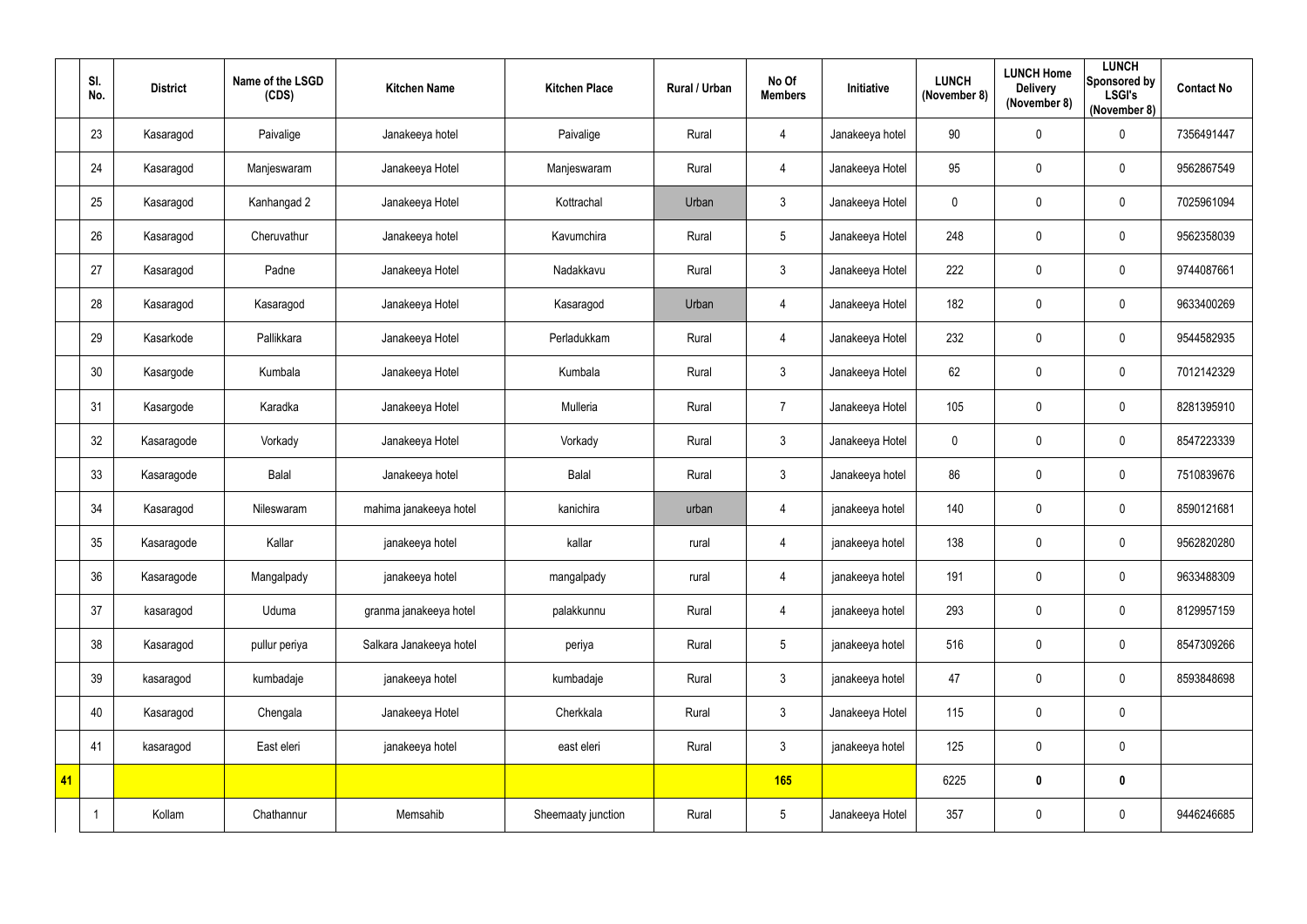| SI.<br>No.     | <b>District</b> | Name of the LSGD<br>(CDS) | <b>Kitchen Name</b>              | <b>Kitchen Place</b>                 | Rural / Urban | No Of<br><b>Members</b> | Initiative      | <b>LUNCH</b><br>(November 8) | <b>LUNCH Home</b><br><b>Delivery</b><br>(November 8) | <b>LUNCH</b><br>Sponsored by<br><b>LSGI's</b><br>(November 8) | <b>Contact No</b> |
|----------------|-----------------|---------------------------|----------------------------------|--------------------------------------|---------------|-------------------------|-----------------|------------------------------|------------------------------------------------------|---------------------------------------------------------------|-------------------|
| $\overline{2}$ | Kollam          | Melila                    | <b>Atham Unit</b>                | Melila                               | Rural         | $\overline{7}$          | Janakeeya Hotel | 240                          | $\mathbf 0$                                          | $\mathbf 0$                                                   | 9961178040        |
| 3              | Kollam          | Kulakkada                 | Ruchi Snacks & Catering Unit     | Poovattoor                           | Rural         | $\overline{4}$          | Janakeeya Hotel | 179                          | $\mathbf 0$                                          | $\mathbf 0$                                                   | 7907941183        |
|                | Kollam          | Ittiva                    | Nanma Janakeeya hotel            | Kattampally                          | Rural         | $5\overline{)}$         | Janakeeya Hotel | $\mathbf 0$                  | $\mathbf 0$                                          | $\mathbf 0$                                                   | 9809171887        |
| 5              | Kollam          | Sooranad North            | Nanma catering unit              | Sooranadu higher secondary<br>school | Rural         | $5\overline{)}$         | Janakeeya Hotel | 257                          | $\mathbf 0$                                          | $\mathbf 0$                                                   | 9846082469        |
| 6              | Kollam          | Clappana                  | Bismi catering                   | Palakulangara                        | Rural         | $5\phantom{.0}$         | Janakeeya Hotel | 97                           | 0                                                    | $\overline{0}$                                                | 9847901413        |
|                | Kollam          | Mayyanad                  | Krishnas Janakeeya hotel         | Eravipuram                           | Rural         | $\mathbf{3}$            | Janakeeya Hotel | 143                          | $\mathbf 0$                                          | $\boldsymbol{0}$                                              | 9656477455        |
| 8              | Kollam          | Mayyanad                  | Souhridha Janakeeya hotel        | Pattarumukku,                        | Rural         | $9\,$                   | Janakeeya Hotel | 275                          | 0                                                    | $\overline{0}$                                                | 7902645448        |
| 9              | Kollam          | Kulasekharapuram          | adi sakthi                       | Puthentheruvu.                       | Rural         | $5\phantom{.0}$         | Janakeeya Hotel | $\mathbf 0$                  | $\mathbf 0$                                          | $\mathbf 0$                                                   | 9656890790        |
| 10             | Kollam          | Thekkumbhagam             | Krishna hotel                    | Nadakavu junction                    | Rural         | $\overline{4}$          | Janakeeya Hotel | 43                           | $\mathbf 0$                                          | $\overline{0}$                                                | 9961070031        |
| 11             | Kollam          | Oachira                   | Parabhramam catering             | near oachira , ITI canteen,          | Rural         | $\overline{4}$          | Janakeeya Hotel | $\mathbf 0$                  | $\mathbf 0$                                          | $\mathbf 0$                                                   | 9562283927        |
| 12             | Kollam          | Thodiyoor                 | Samridhi activity group          | Lpschool thodiyoor                   | Rural         | $5\overline{)}$         | Janakeeya Hotel | 58                           | $\mathbf 0$                                          | $\overline{0}$                                                | 9895703572        |
| 13             | Kollam          | Thrikkovilvattom          | Murari catering, janakeeya hotel | Mukhathala                           | Rural         | $\overline{4}$          | Janakeeya Hotel | 65                           | $\mathbf 0$                                          | $\overline{0}$                                                | 9847072544        |
| 14             | Kollam          | Sasthamcotta              | Sreedurgha catering              | Jemini hotel sasthamcotta            | Rural         | 7                       | Janakeeya Hotel | $\mathbf 0$                  | $\mathbf 0$                                          | $\overline{0}$                                                | 9744368496        |
| 15             | Kollam          | Kollam                    | Athulya catering                 | Thirumullavaram                      | Urban         | $\overline{4}$          | Janakeeya Hotel | 175                          | $\mathbf 0$                                          | $\boldsymbol{0}$                                              | 9048646080        |
| 16             | Kollam          | West Kallada              | Keerthi catering                 | Karalimukku                          | Rural         | $5\phantom{.0}$         | Janakeeya Hotel | 269                          | $\mathbf 0$                                          | $\pmb{0}$                                                     | 9605206907        |
| 17             | Kollam          | Thazhava                  | Pavizham                         | Karutheri junction                   | Rural         | $5\phantom{.0}$         | Janakeeya Hotel | 190                          | $\mathbf 0$                                          | $\mathbf 0$                                                   | 8086704216        |
| 18             | Kollam          | Kollam                    | Niravu catering                  | Chinnakkada                          | Urban         | $5\phantom{.0}$         | Janakeeya Hotel | 282                          | $\mathbf 0$                                          | $\boldsymbol{0}$                                              | 9633073613        |
| 19             | Kollam          | Kundara                   | Ammu Catering unit               | Mulavana LP school                   | Rural         | $\overline{4}$          | Janakeeya Hotel | 146                          | $\mathbf 0$                                          | $\mathbf 0$                                                   | 9633518572        |
| 20             | Kollam          | Neduvathur                | Pooja hotel                      | Thevalappuram                        | Rural         | $\mathbf{3}$            | Janakeeya Hotel | 35                           | $\mathbf 0$                                          | $\mathbf 0$                                                   | 9745376675        |
| 21             | Kollam          | Punalur                   | Jyothi Catering                  | Punalur                              | Urban         | $\overline{4}$          | Janakeeya Hotel | 312                          | $\mathbf 0$                                          | $\pmb{0}$                                                     | 9961249345        |
| 22             | Kollam          | Punalur                   | <b>Mahima Catering</b>           | Punalur                              | Urban         | $5\phantom{.0}$         | Janakeeya Hotel | 224                          | $\mathbf 0$                                          | $\bm{0}$                                                      | 9496112957        |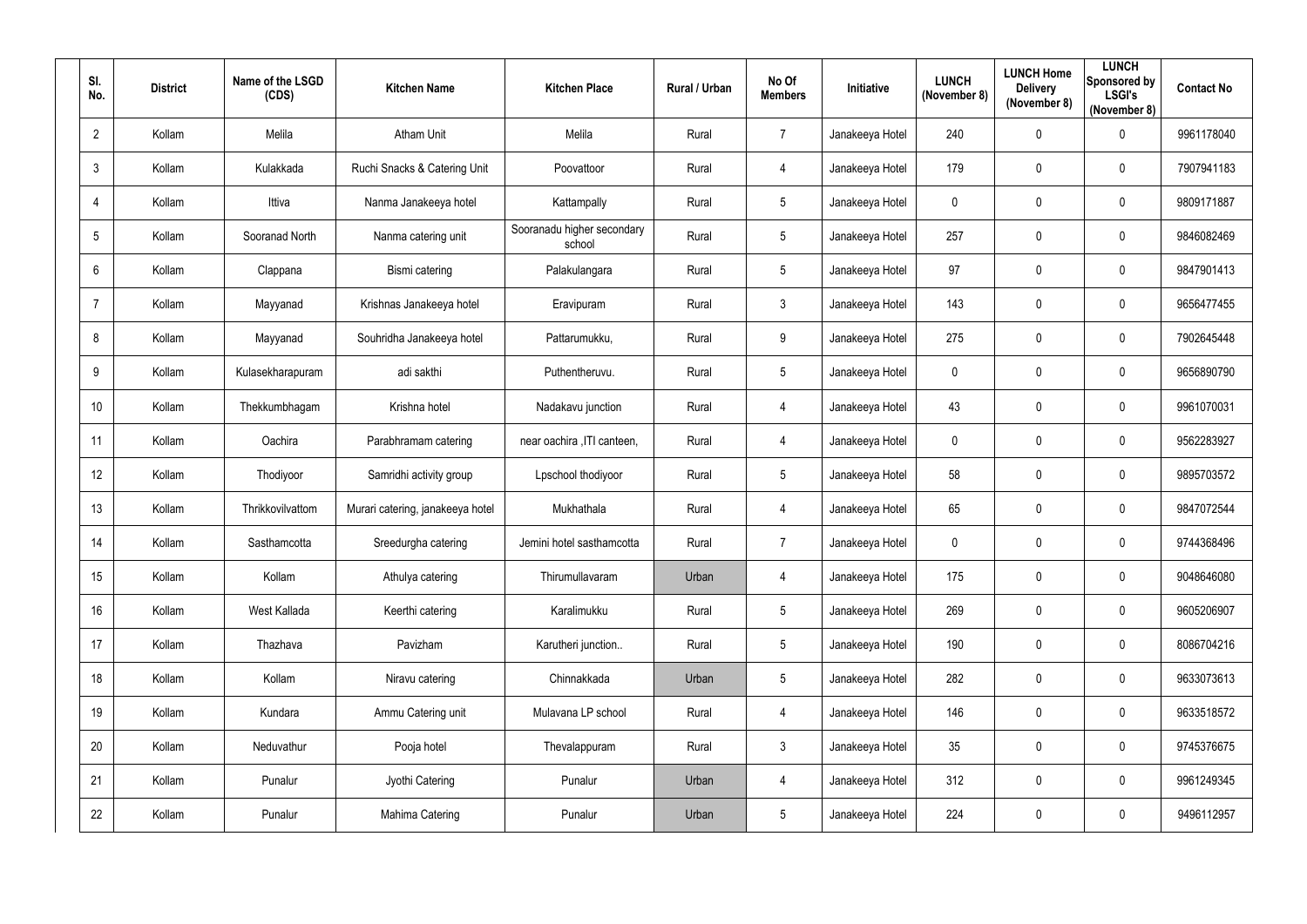|    | SI.<br>No. | <b>District</b> | Name of the LSGD<br>(CDS) | <b>Kitchen Name</b>      | <b>Kitchen Place</b>              | Rural / Urban | No Of<br><b>Members</b> | Initiative      | <b>LUNCH</b><br>(November 8) | <b>LUNCH Home</b><br><b>Delivery</b><br>(November 8) | <b>LUNCH</b><br>Sponsored by<br><b>LSGI's</b><br>(November 8) | <b>Contact No</b> |
|----|------------|-----------------|---------------------------|--------------------------|-----------------------------------|---------------|-------------------------|-----------------|------------------------------|------------------------------------------------------|---------------------------------------------------------------|-------------------|
|    | 23         | Kollam          | Punalur                   | Safalyam Catering        | Punalur                           | Urban         | 5                       | Janakeeya Hotel | 358                          | 0                                                    | $\mathbf 0$                                                   | 9495476197        |
|    | 24         | Kollam          | Thrikkaruva               | Janakeeya Bhakshanashala | Thinavila Junction Kanjaveli      | Rural         | 4                       | Janakeeya Hotel | 135                          | 0                                                    | $\mathbf 0$                                                   | 9645069880        |
|    | 25         | Kollam          | Chithara                  | AKG Janakeeya Hotel      | Kizhakkumbagom                    | Rural         | 5                       | Janakeeya Hotel | 110                          | 0                                                    | $\mathbf 0$                                                   | 9495701987        |
|    | 26         | Kollam          | South Paravur             | Kshree janakeeya hotel   | Busstand , paravur                | Urban         | 5                       | Janakeeya Hotel | 165                          | 0                                                    | $\overline{5}$                                                | 8606179380        |
|    | 27         | Kollam          | Mynagappally              | Anugraha hotel           | Kadappa                           | Rural         | 5                       | Janakeeya Hotel | 213                          | 0                                                    | $\mathbf 0$                                                   | 9995085705        |
|    | 28         | Kollam          | Mandrothuruthu            | Janakeeya Bhakshanashala | Thoombummukham                    | Rural         | $\overline{4}$          | Janakeeya Hotel | 81                           | 0                                                    | $\mathbf 0$                                                   | 9526648057        |
|    | 29         | Kollam          | Karungappally             | Bagya catering           | Muncipality                       | Urban         | $\overline{4}$          | Janakeeya Hotel | $\mathbf 0$                  | 0                                                    | $\mathbf 0$                                                   | 9947702130        |
|    | 30         | Kollam          | Kollam East               | Bharathlekshmi           | Vadakkevila                       | Urban         | $\mathfrak{Z}$          | Janakeeya Hotel | 364                          | 0                                                    | $\mathbf 0$                                                   | 9744300901        |
|    | 31         | Kollam          | Chavara                   | Harisree janakeya hotel  | Panchayath                        | Rural         | $\mathfrak{Z}$          | Janakeeya Hotel | 48                           | 0                                                    | $\mathbf 0$                                                   | 9995166343        |
|    | 32         | Kollam          | Pavithreswaram            | Kairali                  | Pavithreswaram                    | Rural         | $\overline{4}$          | Janakeeya Hotel | 193                          | 0                                                    | $\mathbf 0$                                                   | 9605836414        |
|    | 33         | Kollam          | Veliyam                   | Kantharees               | Panchayathu building              | Rural         | 5                       | Janakeeya Hotel | 112                          | 0                                                    | $\boldsymbol{0}$                                              | 9562111715        |
|    | 34         | Kollam          | Velinalloor               | Quality Janakeeya hotel  | Alummod , Velinalloor             | Rural         | 4                       | Janakeeya Hotel | 120                          | 0                                                    | $\mathbf 0$                                                   | 9605896303        |
|    | 35         | Kollam          | Elamadu                   | Swaruma janakeeya hotel  | Near cooperative bank,<br>Elamadu | Rural         | 3                       | Janakeeya Hotel | 195                          | 0                                                    | $\mathbf{3}$                                                  | 8129611321        |
|    | 36         | Kollam          | Kadakkal                  | Nanma janakeeya hotel    | Kadakkal                          | Rural         | $\overline{4}$          | Janakeeya Hotel | 310                          | 0                                                    | $\pmb{0}$                                                     | 9847936390        |
|    | 37         | Kollam          | Perayam                   | Janakeeya hotel          | Onambalam                         | Rural         | $\overline{4}$          | Janakeeya Hotel | $\mathbf 0$                  | 0                                                    | $\mathbf 0$                                                   | 9446855866        |
|    | 38         | Kollam          | Ezhukone                  | Ezhukone janakeeya hotel | Near panchayathu office           | Rural         | 5                       | Janakeeya Hotel | 225                          | 0                                                    | $\pmb{0}$                                                     | 8086757275        |
|    | 39         | Kollam          | Adichanalloor             | Ruchikkoottu             | Mylakkaadu                        | Rural         | $\overline{4}$          | Janakeeya Hotel | $\mathbf 0$                  | 0                                                    | $\pmb{0}$                                                     | 8136954461        |
| 80 | 40         | Kollam          | Poruvazhi                 | Amma janakeeya hotel     | Poruvaxhy                         | Rural         | $5\overline{)}$         | Janakeeya Hotel | 192                          | 0                                                    | $\mathbf 0$                                                   | 9656421272        |
|    | 41         | Kollam          | Nilamel                   | Vanitha Janakeeya Hotel  | Nilamel                           | Rural         | $\overline{4}$          | Janakeeya Hotel | 81                           | 0                                                    | $\pmb{0}$                                                     | 9447407264        |
|    | 42         | Kollam          | Panmana                   | SV janakeeya hotel       | Kollaka CN junction               | Rural         | 3 <sup>1</sup>          | Janakeeya Hotel | $\mathbf 0$                  | 0                                                    | $\mathbf 0$                                                   | 8113020216        |
|    | 43         | Kollam          | Ummannoor                 | Thanal                   | Nellikunnam                       | Rural         | $\overline{4}$          | Janakeeya Hotel | 176                          | 0                                                    | $\bm{0}$                                                      | 9656194614        |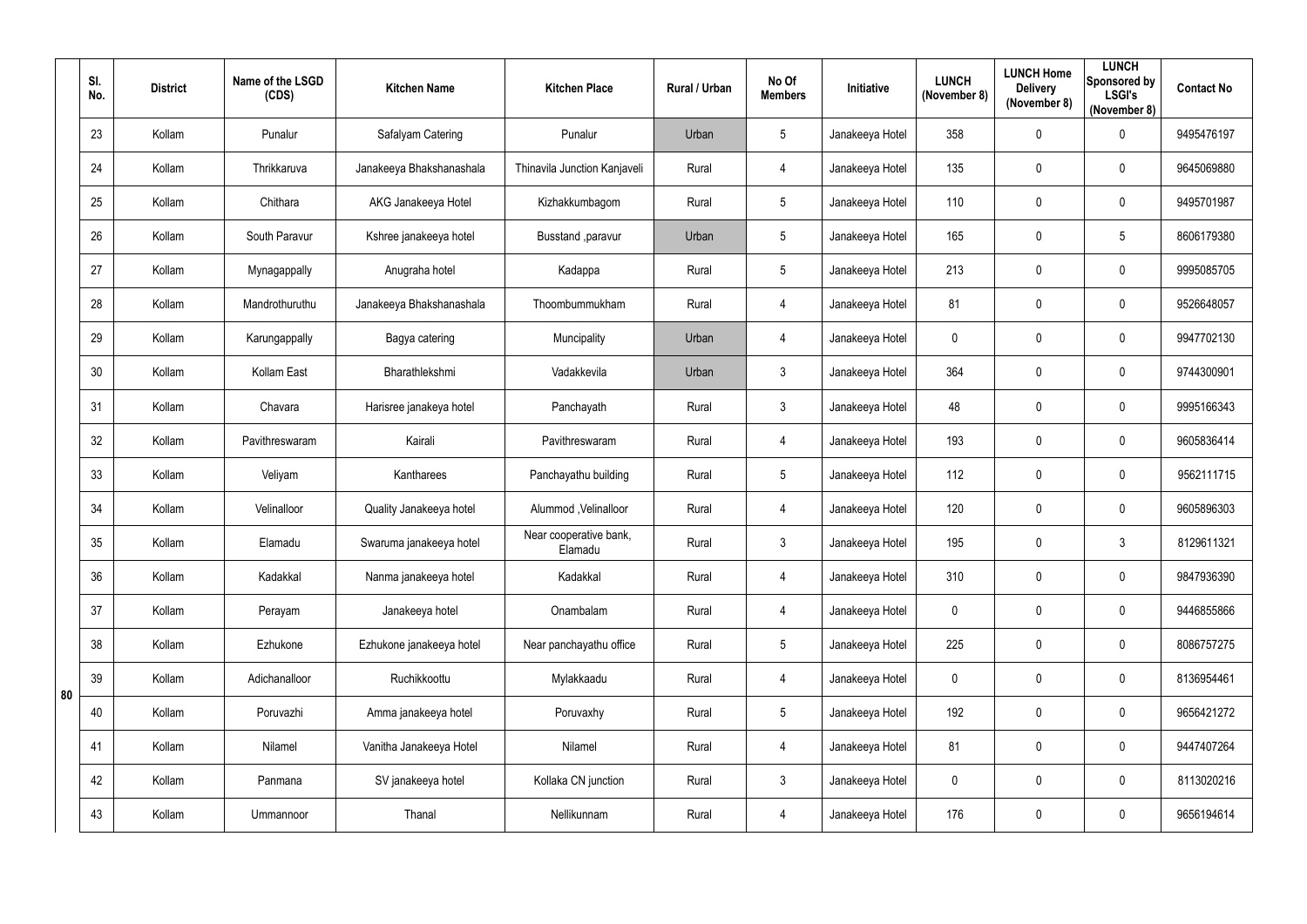| SI. | No. | <b>District</b> | Name of the LSGD<br>(CDS) | <b>Kitchen Name</b>                   | <b>Kitchen Place</b>                                 | Rural / Urban | No Of<br><b>Members</b> | Initiative      | <b>LUNCH</b><br>(November 8) | <b>LUNCH Home</b><br><b>Delivery</b><br>(November 8) | <b>LUNCH</b><br>Sponsored by<br><b>LSGI's</b><br>(November 8) | <b>Contact No</b> |
|-----|-----|-----------------|---------------------------|---------------------------------------|------------------------------------------------------|---------------|-------------------------|-----------------|------------------------------|------------------------------------------------------|---------------------------------------------------------------|-------------------|
|     | 44  | Kollam          | Kulathupuzha              | Karunya Janakeeya Hotel               | Thinkal karikkam                                     | Rural         | $\overline{4}$          | Janakeeya Hotel | 130                          | $\mathbf 0$                                          | $\mathbf 0$                                                   | 9048034267        |
|     | 45  | Kollam          | Kareepra                  | Kareepra janakeeya hotel              | Panchayathu office junction                          | Rural         | $5\overline{)}$         | Janakeeya Hotel | 54                           | $\mathbf 0$                                          | $\overline{0}$                                                | 9656783244        |
|     | 46  | Kollam          | Piravanthur               | Thanima catering unit                 | Piravanthoor                                         | Rural         | $5\phantom{.0}$         | Janakeeya Hotel | $\mathbf 0$                  | $\mathbf 0$                                          | $\overline{0}$                                                | 9207907284        |
|     | 47  | Kollam          | Karavaloor                | Sreelekshmi Janakeeya Hotel           | Karavalur                                            | Rural         | $5\overline{)}$         | Janakeeya Hotel | 121                          | $\overline{0}$                                       | $\mathbf 0$                                                   | 9745719860        |
|     | 48  | Kollam          | Kunnathur                 | Sneha janakeeya hotel                 | Bhoothakuzhi                                         | Rural         | 3                       | Janakeeya Hotel | 85                           | 0                                                    | $\overline{0}$                                                | 9061504141        |
|     | 49  | Kollam          | Alayaman                  | Sreelakam Janakeeya Hotel             | Karukone                                             | Rural         | 4                       | Janakeeya Hotel | 203                          | $\overline{0}$                                       | $\overline{0}$                                                | 8592858448        |
|     | 50  | Kollam          | Kottarakkara              | Ruchi                                 | Kottarakkara christuraj hospital<br>hospital canteen | Urban         | $5\phantom{.0}$         | Janakeeya Hotel | 224                          | 0                                                    | $\overline{0}$                                                | 9447997809        |
|     | 51  | Kollam          | Chirakkara                | Bhoomika Jh                           | Bhajanamadam mukku                                   | Rural         | $5\phantom{.0}$         | Janakeeya Hotel | 152                          | $\mathbf 0$                                          | $\overline{0}$                                                | 9567024263        |
|     | 52  | Kollam          | Kalluvathukkal            | Deepam Jh                             | Parippally                                           | Rural         | 4                       | Janakeeya Hotel | $\mathbf 0$                  | $\mathbf 0$                                          | $\overline{0}$                                                | 8593984144        |
|     | 53  | Kollam          | Chirakkara                | Niram Jh                              | Vadakkemukku ,chirakkara                             | Rural         | 4                       | Janakeeya Hotel | 185                          | $\mathbf 0$                                          | $\overline{0}$                                                | 9847286593        |
|     | 54  | Kollam          | Velinalloor               | Mathrika janakeeya hotel              | Govt PHC canteen                                     | Rural         | 4                       | Janakeeya Hotel | 149                          | $\mathbf 0$                                          | $\overline{0}$                                                | 7592859804        |
|     | 55  | Kollam          | East Kallada              | kudumbashree janakeeya hotel          | marthandapuram                                       | Rural         | $5\overline{)}$         | Janakeeya Hotel | 236                          | $\overline{0}$                                       | $\overline{0}$                                                | 9746964557        |
|     | 56  | Kollam          | Anchal                    | Malu janakeeya hotel                  | Anchal, Town ward                                    | Rural         | $\mathbf{3}$            | Janakeeya Hotel | 282                          | $\mathbf 0$                                          | $\overline{0}$                                                | 9656920091        |
|     | 57  | Kollam          | Kummil                    | Sreebhadra janakeeya hotel            | Thachonam                                            | Rural         | 3 <sup>1</sup>          | Janakeeya Hotel | 60                           | $\mathbf 0$                                          | $\mathbf 0$                                                   | 9846327312        |
|     | 58  | Kollam          | Yeroor                    | Oottupura janakeeya hotel             | yeroor                                               | Rural         | $6\overline{6}$         | Janakeeya Hotel | 297                          | $\mathbf 0$                                          | $\pmb{0}$                                                     | 9526031467        |
|     | 59  | Kollam          | Nedumpana                 | Samthripthy janakeeya hotel           | Pallimon                                             | Rural         | $\overline{4}$          | Janakeeya Hotel | 38                           | $\mathbf 0$                                          | $\mathbf 0$                                                   | 9539780119        |
|     | 60  | Kollam          | Kollam                    | Ishwarya janakeeya hotel              | Near collectorate, Thevally<br>division              | Urban         | 3 <sup>1</sup>          | Janakeeya Hotel | 275                          | $\mathbf 0$                                          | $\boldsymbol{0}$                                              | 8848893882        |
|     | 61  | Kollam          | Edamulakkal               | Sahya janakeeya hotel                 | Edamulackal                                          | Rural         | $\overline{4}$          | Janakeeya Hotel | 158                          | $\mathbf 0$                                          | $\mathbf 0$                                                   | 7025532998        |
|     | 62  | Kollam          | Mylom                     | Amrutha                               | Inchakkadu                                           | Rural         | $5\overline{)}$         | Janakeeya Hotel | 88                           | $\mathbf 0$                                          | $\pmb{0}$                                                     | 9539780965        |
|     | 63  | Kollam          | Thevalakkara              | Kerala Janakeeya Hotel                | Thevalakkara                                         | Rural         | $3\phantom{.0}$         | Janakeeya Hotel | 117                          | $\mathbf 0$                                          | $\pmb{0}$                                                     | 9847291089        |
|     | 64  | Kollam          | Thalavoor                 | Kudumbasheree Nadan<br>Bhakshanashala | Pidavoor                                             | Rural         | $\overline{4}$          | Janakeeya Hotel | $\pmb{0}$                    | $\mathbf 0$                                          | $\bm{0}$                                                      | 9747324839        |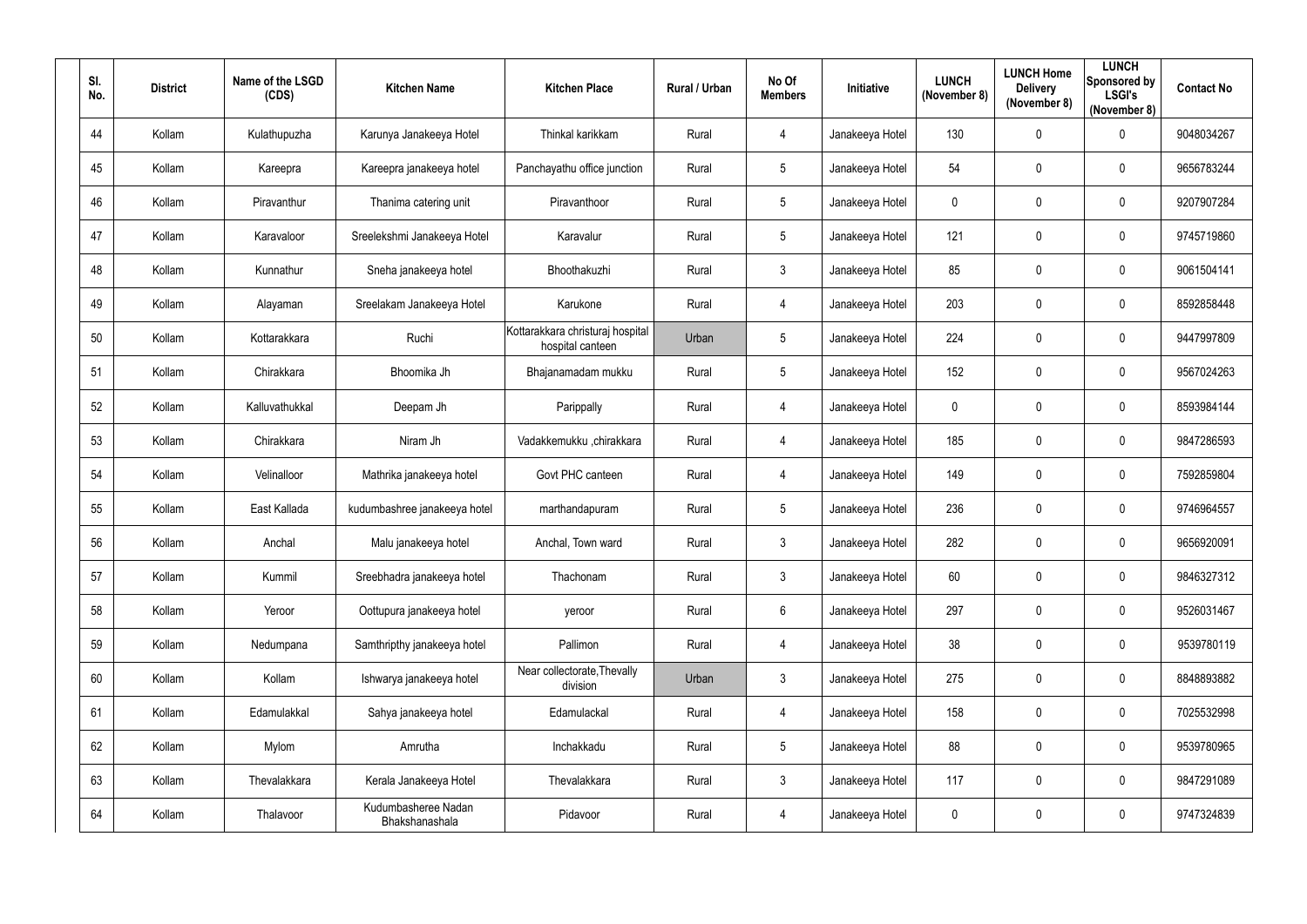|    | SI.<br>No.     | <b>District</b> | Name of the LSGD<br>(CDS) | <b>Kitchen Name</b>                              | <b>Kitchen Place</b>      | Rural / Urban | No Of<br><b>Members</b> | Initiative      | <b>LUNCH</b><br>(November 8) | <b>LUNCH Home</b><br><b>Delivery</b><br>(November 8) | <b>LUNCH</b><br>Sponsored by<br><b>LSGI's</b><br>(November 8) | <b>Contact No</b> |
|----|----------------|-----------------|---------------------------|--------------------------------------------------|---------------------------|---------------|-------------------------|-----------------|------------------------------|------------------------------------------------------|---------------------------------------------------------------|-------------------|
|    | 65             | Kollam          | Vilakkudy                 | vadhanam                                         | <b>KUNNICODU</b>          | Rural         | $5\phantom{.0}$         | Janakeeya Hotel | 156                          | $\mathbf 0$                                          | $\mathbf 0$                                                   | 9526354689        |
|    | 66             | Kollam          | Poothakkulam              | Avani catering                                   | Poothakkulam gp           | Rural         | 4                       | Janakeeya Hotel | $\mathbf 0$                  | 0                                                    | $\mathbf 0$                                                   | 9562782082        |
|    | 67             | Kollam          | Pathanapuram              | Pathanapuram Grama Panchayath<br>Janakeeya Hotel | Pathanapuram              | Rural         | 4                       | Janakeeya Hotel | 91                           | $\mathbf 0$                                          | $\mathbf 0$                                                   | 9061291033        |
|    | 68             | Kollam          | Chadayamangalam           | Real janakeeya hotel                             | Chadayamangalam           | Rural         | $\mathfrak{Z}$          | Janakeeya Hotel | 75                           | 0                                                    | $\mathbf 0$                                                   | 9562123039        |
|    | 69             | Kollam          | Elampalloor               | Kalavara janakeeya hotel                         | Ashupathri mukku, Kundara | Rural         | $5\overline{)}$         | Janakeeya Hotel | 212                          | $\boldsymbol{0}$                                     | $\mathbf 0$                                                   | 8943182967        |
|    | 70             | Kollam          | Kottamkara                | Ishwarya janakeeya hotel                         | Keralapuram               | Rural         | $5\phantom{.0}$         | Janakeeya Hotel | $\mathbf 0$                  | $\pmb{0}$                                            | $\overline{0}$                                                | 9747765979        |
|    | 71             | Kollam          | Vettikavala               | Nanma                                            | Vettikkavala              | Rural         | $\mathfrak{Z}$          | Janakeeya Hotel | 152                          | 0                                                    | $\mathbf 0$                                                   | 9645070430        |
|    | 72             | Kollam          | Pooyappally               | Anaswara janakeeya hotel                         | Maruthamanpally           | Rural         | $5\phantom{.0}$         | Janakeeya Hotel | $\mathbf 0$                  | 0                                                    | $\mathbf 0$                                                   | 9947289476        |
|    | 73             | Kollam          | Thenmala                  | Nanma janakeeya hotel                            | Thennala                  | Rural         | 4                       | Janakeeya Hotel | 80                           | 0                                                    | $\mathbf 0$                                                   | 9446274943        |
|    | 74             | Kollam          | Pattazhi                  | Suprabhatham Catering Unit                       | pattazhy                  | Rural         | 4                       | Janakeeya Hotel | 52                           | $\boldsymbol{0}$                                     | $\mathbf 0$                                                   | 9495195796        |
|    | 75             | Kollam          | Neendakara                | Darshana Janakeeya Hotel                         | Puthenthura Junction      | Rural         | $\mathfrak{Z}$          | Janakeeya Hotel | 169                          | 0                                                    | $\overline{0}$                                                | 9633106463        |
|    | 76             | Kollam          | Panayam                   | snehadeepam activity group                       | Thanikkamukku             | Rural         | 4                       | Janakeeya Hotel | 0                            | 0                                                    | $\mathbf 0$                                                   | 8606117577        |
|    | 77             | Kollam          | Clappana                  | Vijayasree                                       | Near alumpeedika junction | Rural         | $5\phantom{.0}$         | Janakeeya Hotel | 0                            | 0                                                    | $\mathbf 0$                                                   | 9567797660        |
|    | 78             | Kollam          | Sooranad South            | Akshaya janakeeya hotel                          | Patharam                  | Rural         | $\overline{4}$          | Janakeeya Hotel | 287                          | $\pmb{0}$                                            | $\overline{0}$                                                | 9746919825        |
|    | 79             | Kollam          | Edamulakkal               | Deepam janakeeya hotel                           | Edamulackal               | Rural         | $\mathfrak{Z}$          | Janakeeya Hotel | 293                          | $\pmb{0}$                                            | $\overline{0}$                                                | 9400684494        |
|    | 80             | Kollam          | Aryankavu                 | Sevana janakeeya hotel                           | Kazhuthurutty             | Rural         | $\mathfrak{Z}$          | Janakeeya Hotel | 205                          | $\pmb{0}$                                            | $\overline{0}$                                                | 8921381398        |
|    | 81             | Kollam          | Pattazhi Vadakkekara      | Annapoorna                                       | Kaduvathode               | Rural         | $\overline{4}$          | Janakeeya Hotel | $\mathbf 0$                  | 0                                                    | $\overline{0}$                                                | 7561013776        |
| 81 |                |                 |                           |                                                  |                           |               | 350                     |                 | 11051                        | $\bullet$                                            | 8 <sup>1</sup>                                                |                   |
|    | -1             | Kottayam        | Akalakkunnam              | Navaruchi                                        | Chengalam                 | Rural         | $5\phantom{.0}$         | Janakeeya Hotel | 120                          | $\pmb{0}$                                            | $\overline{0}$                                                | 9188362235        |
|    | $\overline{2}$ | Kottayam        | Arpookkara                | Niravu                                           | <b>Medical College</b>    | Rural         | $8\,$                   | Janakeeya Hotel | 234                          | $\pmb{0}$                                            | $\overline{0}$                                                | 9744719092        |
|    | $\mathfrak{Z}$ | Kottayam        | Arpookkara                | Ruchi Janakeeya Hotel                            | Kaippuzha mutt            | Rural         | $\overline{4}$          | Janakeeya Hotel | 255                          | $\pmb{0}$                                            | $\overline{0}$                                                | 9847147156        |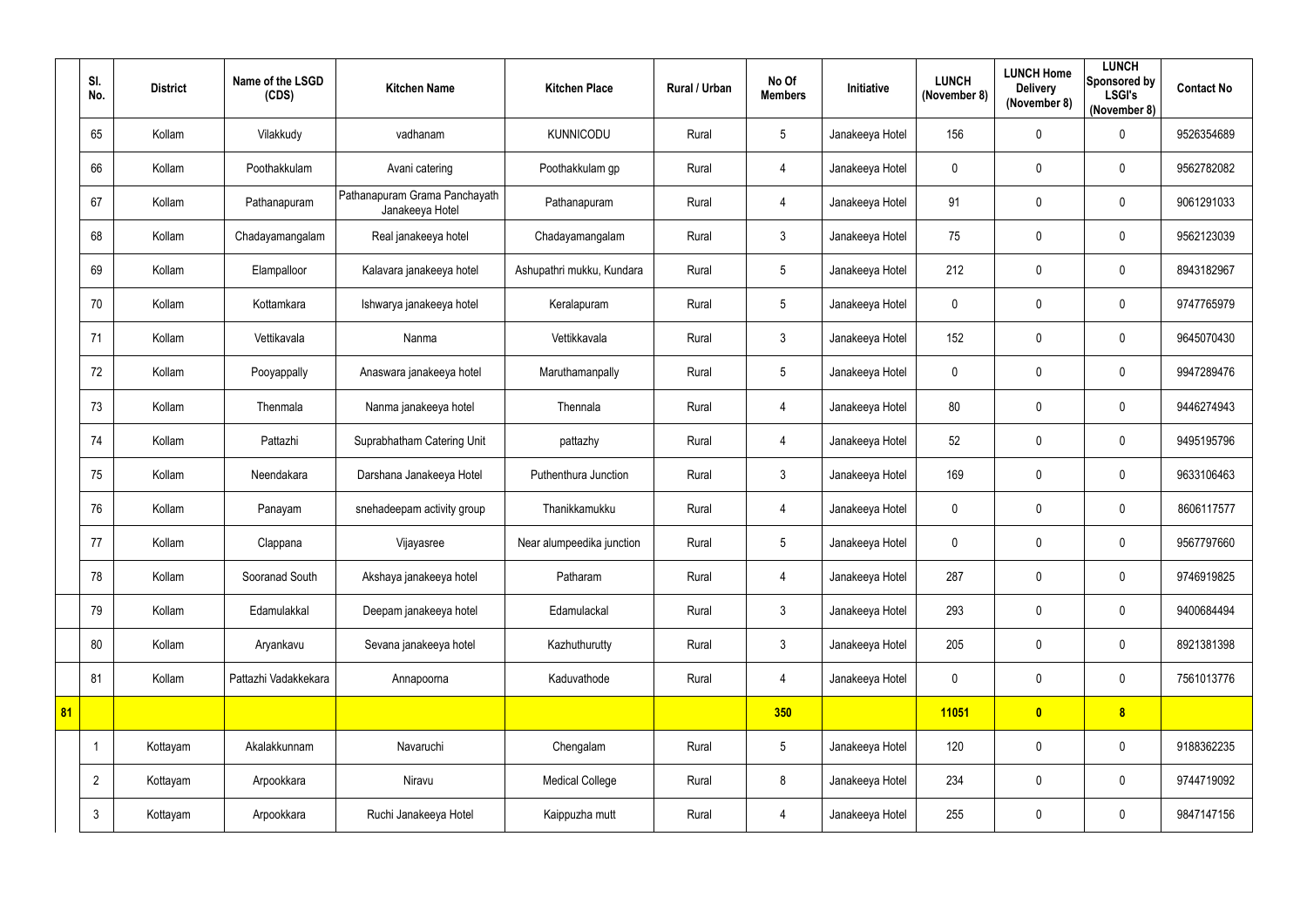| SI.<br>No.      | <b>District</b> | Name of the LSGD<br>(CDS) | <b>Kitchen Name</b>                | <b>Kitchen Place</b>                   | Rural / Urban | No Of<br><b>Members</b> | <b>Initiative</b> | <b>LUNCH</b><br>(November 8) | <b>LUNCH Home</b><br><b>Delivery</b><br>(November 8) | <b>LUNCH</b><br>Sponsored by<br><b>LSGI's</b><br>(November 8) | <b>Contact No</b> |
|-----------------|-----------------|---------------------------|------------------------------------|----------------------------------------|---------------|-------------------------|-------------------|------------------------------|------------------------------------------------------|---------------------------------------------------------------|-------------------|
| $\overline{4}$  | Kottayam        | Athirampuzha              | Hannas                             | Mannanam                               | Rural         | $\overline{4}$          | Janakeeya Hotel   | 56                           | $\mathbf 0$                                          | $\mathbf 0$                                                   | 9496136682        |
| $5\phantom{.0}$ | Kottayam        | Ayarkunnam                | Panchami Unit                      | Near PHC Ayarkunnam                    | Rural         | $5\overline{)}$         | Janakeeya Hotel   | 35                           | $\mathbf 0$                                          | $\mathbf 0$                                                   | 9744560994        |
| $6\phantom{.}6$ | Kottayam        | Aymanam                   | Bisiya                             | Aymanam panchayath hall                | Rural         | $\mathbf{3}$            | Janakeeya Hotel   | 97                           | $\mathbf 0$                                          | $\overline{0}$                                                | 9544560606        |
| $\overline{7}$  | Kottayam        | Bharananganam             | Kudumbshree nadan<br>bhakshanasala | Bharananganam                          | Rural         | 3 <sup>1</sup>          | Janakeeya Hotel   | 116                          | $\mathbf 0$                                          | $\mathbf 0$                                                   | 8113827680        |
| 8               | Kottayam        | Changanassery             | Janakeeya Hotel                    | Near Railway station                   | Urban         | 3                       | Janakeeya Hotel   | 145                          | 0                                                    | $\overline{0}$                                                | 7560866821        |
| 9               | Kottayam        | Chemp                     | Thanima                            | Chemp                                  | Rural         | $\overline{4}$          | Janakeeya Hotel   | $\mathbf 0$                  | $\overline{0}$                                       | $\boldsymbol{0}$                                              | 9809940907        |
| 10 <sup>°</sup> | Kottayam        | Chirakkadav               | <b>Udaya Catering Unit</b>         | Mahatma Gandhi Town Hall,<br>Ponkunnam | Rural         | $5\overline{)}$         | Janakeeya Hotel   | 60                           | 0                                                    | $\mathbf 0$                                                   | 6282479410        |
| 11              | Kottayam        | Chirakkadav               | Sargam                             | Thekkethu Kavala                       | Rural         | 3                       | Janakeeya Hotel   | 29                           | $\mathbf 0$                                          | $\mathbf 0$                                                   | 9656087110        |
| 12              | Kottayam        | Elikulam                  | Janakeeya Hotel Elikkulam          | Manchakuzhy                            | Rural         | $\mathbf{3}$            | Janakeeya Hotel   | 35                           | $\mathbf 0$                                          | $\overline{0}$                                                | 9074768314        |
| 13              | Kottayam        | Ettumanoor                | Gramashree cafe kudumbasree        | Nandanam auditorium,<br>Ettumanoor     | Urban         | $5\phantom{.0}$         | Janakeeya Hotel   | 114                          | $\overline{0}$                                       | $\mathbf 0$                                                   | 9847334071        |
| 14              | Kottayam        | Kadanad                   | Thanal catering                    | Kadanad                                | Rural         | $5\phantom{.0}$         | Janakeeya Hotel   | 60                           | $\mathbf 0$                                          | $\overline{0}$                                                | 9048099040        |
| 15              | Kottayam        | Kadaplamattam             | Salt &pepper                       | Near Kadaplamattom CDS                 | Rural         | 4                       | Janakeeya Hotel   | 43                           | 24                                                   | $\overline{0}$                                                | 9645400860        |
| 16              | Kottayam        | Kadaplamattam             | Kadaplamattam Janakeeya Hotel      | Vayala                                 | Rural         | 4                       | Janakeeya Hotel   | 40                           | 25                                                   | $\overline{0}$                                                | 9446804954        |
| 17              | Kottayam        | Kaduthuruthy              | Janakeeya Hotel                    | Panchayath premise                     | Rural         | $6\overline{6}$         | Janakeeya Hotel   | 86                           | $\mathbf 0$                                          | $\boldsymbol{0}$                                              | 9847166464        |
| 18              | Kottayam        | Kallara                   | Vasuki Janakeeya hotel             | Kallara                                | Rural         | 3 <sup>1</sup>          | Janakeeya Hotel   | 63                           | $\mathbf 0$                                          | $\pmb{0}$                                                     | 9846103478        |
| 19              | Kottayam        | Kanakkari                 | Jesus                              | Pattithanam                            | Rural         | $5\phantom{.0}$         | Janakeeya Hotel   | 135                          | $\mathbf 0$                                          | $\mathbf 0$                                                   | 9447192439        |
| 20              | Kottayam        | Kangazha                  | Sulabha                            | Pathanadu                              | Rural         | $5\overline{)}$         | Janakeeya Hotel   | 85                           | $\mathbf 0$                                          | $\boldsymbol{0}$                                              | 9847438293        |
| 21              | Kottayam        | Kanjirapally              | Vanitha canteen                    | Panchayath premise                     | Rural         | $3\phantom{.0}$         | Janakeeya Hotel   | 136                          | $\mathbf 0$                                          | $\mathbf 0$                                                   | 9605391868        |
| 22              | Kottayam        | Karoor                    | Unarvu janakeeya hotel             | Valavoor                               | Rural         | $5\overline{)}$         | Janakeeya Hotel   | 125                          | $\mathbf 0$                                          | $\pmb{0}$                                                     | 8304903250        |
| 23              | Kottayam        | Karukachal                | <b>Sukrutham Catering Unit</b>     | Karukachal                             | Rural         | $5\overline{)}$         | Janakeeya Hotel   | 55                           | $\mathbf 0$                                          | $\pmb{0}$                                                     | 9847766843        |
| 24              | Kottayam        | Kidangoor                 | Janakeeya hotel                    | Kidangoor Panchayath                   | Rural         | $\mathfrak{Z}$          | Janakeeya Hotel   | 116                          | $\mathbf 0$                                          | $\bm{0}$                                                      | 9048080292        |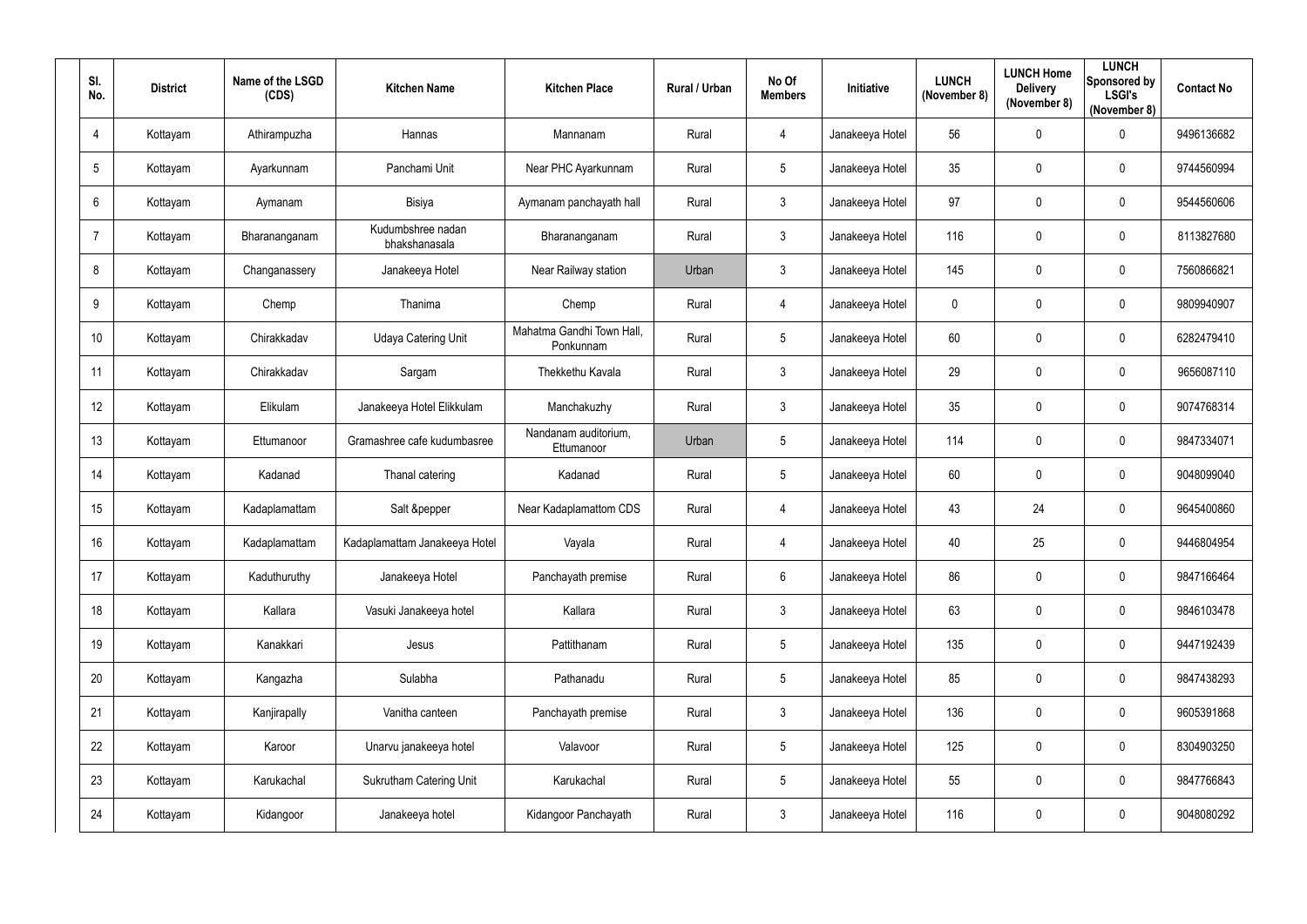|    | SI.<br>No. | <b>District</b> | Name of the LSGD<br>(CDS) | <b>Kitchen Name</b>             | <b>Kitchen Place</b>           | Rural / Urban | No Of<br><b>Members</b> | Initiative      | <b>LUNCH</b><br>(November 8) | <b>LUNCH Home</b><br><b>Delivery</b><br>(November 8) | <b>LUNCH</b><br>Sponsored by<br><b>LSGI's</b><br>(November 8) | <b>Contact No</b> |
|----|------------|-----------------|---------------------------|---------------------------------|--------------------------------|---------------|-------------------------|-----------------|------------------------------|------------------------------------------------------|---------------------------------------------------------------|-------------------|
|    | 25         | Kottayam        | Kooroppada                | Achus Janakeeya Hotel           | Panchayath                     | Rural         | $\mathfrak{Z}$          | Janakeeya Hotel | 60                           | 0                                                    | $\mathbf 0$                                                   | 9778121989        |
|    | 26         | Kottayam        | Koottickal                | Janakeeya hotel                 | Koottickal                     | Rural         | 5                       | Janakeeya Hotel | 386                          | 0                                                    | $\mathbf 0$                                                   | 9645219929        |
|    | 27         | Kottayam        | Koruthodu                 | Koruthodu Janakeeya Hotel       | Koruthodu                      | Rural         | $6\phantom{.}$          | Janakeeya Hotel | 98                           | 0                                                    | $\mathbf 0$                                                   | 7510770418        |
|    | 28         | Kottayam        | KottayamNorth             | Alfa Canteen                    | Municipality Kottayam          | Urban         | 5                       | Janakeeya Hotel | 169                          | 0                                                    | $\mathbf 0$                                                   | 9846571923        |
|    | 29         | Kottayam        | KottayamNorth             | Kerala cafe janakeeya hotel     | Choottuveli                    | Urban         | $\mathfrak{Z}$          | Janakeeya Hotel | 363                          | 0                                                    | $\mathbf 0$                                                   | 8129337294        |
|    | 30         | Kottayam        | KottayamNorth             | Maria Janakeeya Hotel           | Chungam                        | Urban         | 5                       | Janakeeya Hotel | 235                          | 0                                                    | $\mathbf 0$                                                   | 9744843928        |
|    | 31         | Kottayam        | KottayamNorth             | Ambady Janakeeya Hotel          | Karapuzha                      | Urban         | $\overline{4}$          | Janakeeya Hotel | $\mathbf 0$                  | 0                                                    | $\mathbf 0$                                                   | 9496374594        |
|    | 32         | Kottayam        | Kozhuvanal                | Rohini Janakeeya Hotel          | Vakkappulam                    | Rural         | $\mathfrak{Z}$          | Janakeeya Hotel | $\mathbf 0$                  | 0                                                    | $\mathbf 0$                                                   | 9400216885        |
|    | 33         | Kottayam        | Kuravilangadu             | kudumbashree janakeeya hotel    | kuravilangady by pass junction | Rural         | 5                       | Janakeeya Hotel | 154                          | 0                                                    | $\mathbf 0$                                                   | 7559022364        |
|    | 34         | Kottayam        | Kurichi                   | Swad Catering                   | Cheruvelippadi                 | Rural         | $\overline{4}$          | Janakeeya Hotel | 322                          | 0                                                    | $\mathbf 0$                                                   | 9847891917        |
|    | 35         | Kottayam        | Madappally                | SR catering                     | Mammoodu                       | Rural         | 3                       | Janakeeya Hotel | $\overline{0}$               | 0                                                    | $\boldsymbol{0}$                                              | 9747702203        |
|    | 36         | Kottayam        | Manimala                  | Vanitha canteen                 | Manimala                       | Rural         | $\mathfrak{Z}$          | Janakeeya Hotel | 123                          | 0                                                    | $\mathbf 0$                                                   | 9946318069        |
|    | 37         | Kottayam        | Manjoor                   | Oruma catering unit             | Kuruppanthara                  | Rural         | 5                       | Janakeeya Hotel | 65                           | 46                                                   | $\overline{2}$                                                | 9349189590        |
|    | 38         | Kottayam        | Manjoor                   | Deepam                          | Manjoor                        | Rural         | $5\overline{)}$         | Janakeeya Hotel | $\mathbf 0$                  | 0                                                    | $\pmb{0}$                                                     | 8547676135        |
|    | 39         | Kottayam        | Marangattupilly           | Marangattupilly Janakeeya Hotel | Marangattupilly                | Rural         | $\overline{4}$          | Janakeeya Hotel | 97                           | 0                                                    | $\mathbf 0$                                                   | 9544416772        |
| 79 | 40         | Kottayam        | Maravanthuruth            | Changathi                       | Maravanthuruth                 | Rural         | $\overline{4}$          | Janakeeya Hotel | 53                           | 0                                                    | $\pmb{0}$                                                     | 9744598169        |
|    | 41         | Kottayam        | Meenachil                 | Akshaya Janakeeya hotel         | Idamattam                      | Rural         | $\overline{4}$          | Janakeeya Hotel | 98                           | 0                                                    | $\mathbf{3}$                                                  | 9747190979        |
|    | 42         | Kottayam        | Meenachil                 | Archana janakeeya Hotel         | Paika                          | Rural         | $5\overline{)}$         | Janakeeya Hotel | 169                          | 0                                                    | $\mathbf 0$                                                   | 9048759539        |
|    | 43         | Kottayam        | Meenadom                  | Nainus                          | Meenadom                       | Rural         | $\mathfrak{Z}$          | Janakeeya Hotel | 54                           | $\pmb{0}$                                            | $\pmb{0}$                                                     | 9539752801        |
|    | 44         | Kottayam        | Melukavu                  | Seenayi Cafe centre             | Melukavumattam                 | Rural         | $5\overline{)}$         | Janakeeya Hotel | $\mathbf 0$                  | 0                                                    | $\mathbf 0$                                                   | 9744546703        |
|    | 45         | Kottayam        | Moonnilav                 | Aiswarya                        | Moonnilav                      | Rural         | 3 <sup>1</sup>          | Janakeeya Hotel | 74                           | 0                                                    | $\overline{0}$                                                | 8281227689        |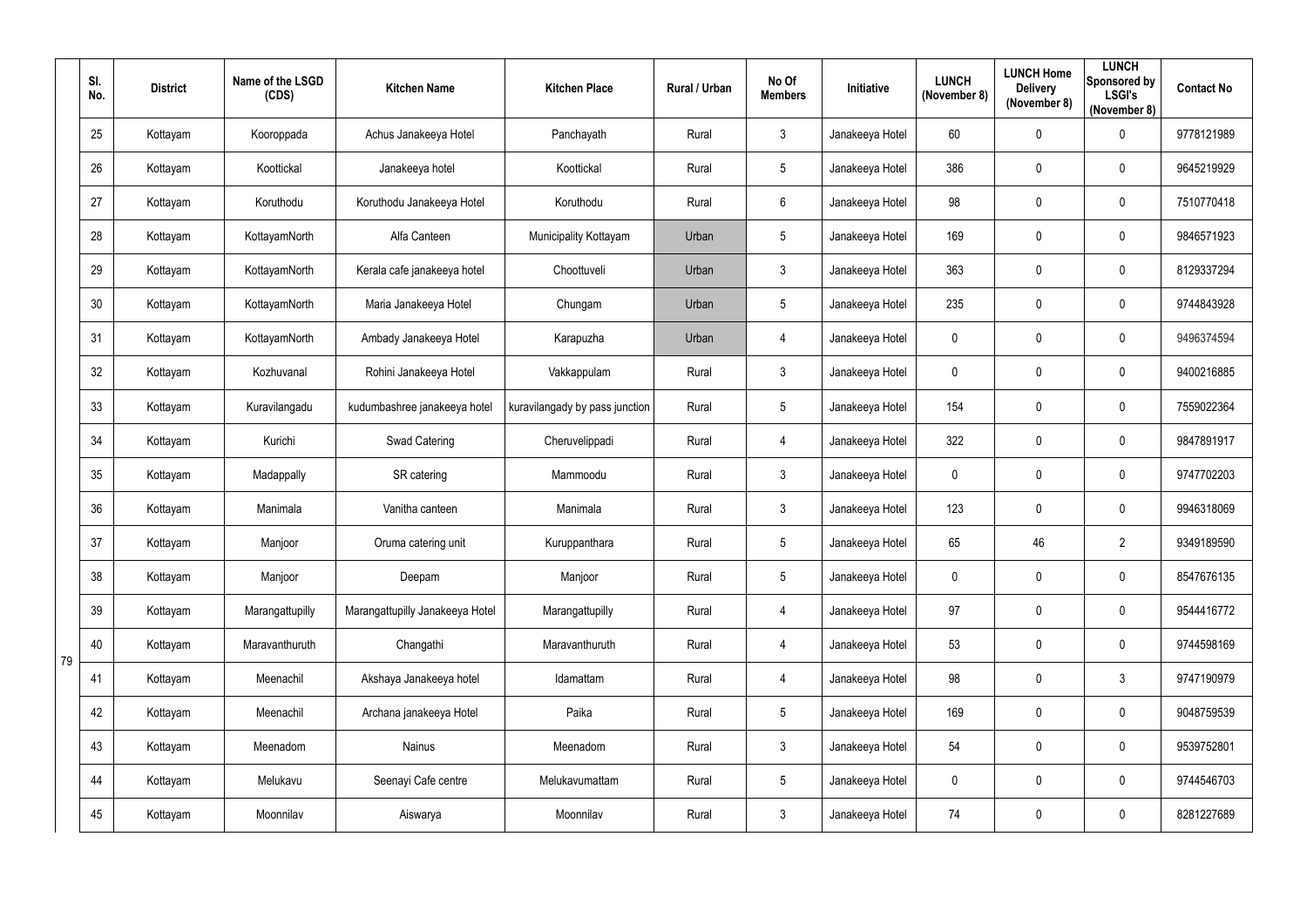| SI.<br>No. | <b>District</b> | Name of the LSGD<br>(CDS) | <b>Kitchen Name</b>          | <b>Kitchen Place</b>     | Rural / Urban | No Of<br><b>Members</b> | Initiative      | <b>LUNCH</b><br>(November 8) | <b>LUNCH Home</b><br><b>Delivery</b><br>(November 8) | <b>LUNCH</b><br>Sponsored by<br><b>LSGI's</b><br>(November 8) | <b>Contact No</b> |
|------------|-----------------|---------------------------|------------------------------|--------------------------|---------------|-------------------------|-----------------|------------------------------|------------------------------------------------------|---------------------------------------------------------------|-------------------|
| 46         | Kottayam        | Mulakkulam                | Janakeeya Hotel              | Moorkkattilpadi          | Rural         | $\overline{4}$          | Janakeeya Hotel | 68                           | $\mathbf 0$                                          | $\mathbf 0$                                                   | 9747856382        |
| 47         | Kottayam        | Mundakkayam               | Janakeeya Hotel Mundakkayam  | Mundakkayam              | Rural         | $6\overline{6}$         | Janakeeya Hotel | 132                          | $\mathbf 0$                                          | $\mathbf 0$                                                   | 9495314979        |
| 48         | Kottayam        | Nedumkunnam               | Nanma Kudumbashree Unit      | Nedumkunnam              | Rural         | $5\overline{)}$         | Janakeeya Hotel | 80                           | $\mathbf 0$                                          | $\mathbf 0$                                                   | 7306791612        |
| 49         | Kottayam        | Neendoor                  | Gruhasree ME Unit            | Panchayath               | Rural         | $3\overline{3}$         | Janakeeya Hotel | 36                           | $\mathbf 0$                                          | $\mathbf 0$                                                   | 9847756958        |
| 50         | Kottayam        | Njeezhoor                 | Annapoorna Janakeeya Hotel   | Panchayath               | Rural         | $\overline{4}$          | Janakeeya Hotel | 86                           | 0                                                    | $\overline{0}$                                                | 9745246839        |
| 51         | Kottayam        | Pala                      | Harithasree catering         | Chethimattam             | Urban         | $5\phantom{.0}$         | Janakeeya Hotel | 215                          | $\mathbf 0$                                          | $\boldsymbol{0}$                                              | 9895154240        |
| 52         | Kottayam        | Pampady                   | Thrupthi                     | Pampady Town             | Rural         | $5\overline{)}$         | Janakeeya Hotel | 20                           | 0                                                    | $\mathbf 0$                                                   | 9633013622        |
| 53         | Kottayam        | Panachikkadu              | Ruchi Canteen                | Paruthumpara             | Rural         | $5\overline{)}$         | Janakeeya Hotel | 115                          | $\mathbf 0$                                          | $\mathbf 0$                                                   | 9656411494        |
| 54         | Kottayam        | Parathodu                 | Janakeeya Hotel Parathodu    | Panchayath               | Rural         | $\overline{4}$          | Janakeeya Hotel | 112                          | $\mathbf 0$                                          | $\overline{0}$                                                | 7907455541        |
| 55         | Kottayam        | Paippadu                  | Thejus                       | Paippadu                 | Rural         | $5\overline{)}$         | Janakeeya Hotel | 196                          | $\overline{0}$                                       | $\mathbf 0$                                                   | 7034621426        |
| 56         | Kottayam        | Poonjar                   | Haritham                     | Poonjar                  | Rural         | $5\overline{)}$         | Janakeeya Hotel | 72                           | $\mathbf 0$                                          | $\overline{4}$                                                | 9495235348        |
| 57         | Kottayam        | Ramapuram                 | Ruchi                        | Ramapuram                | Rural         | $\overline{4}$          | Janakeeya Hotel | 170                          | 30                                                   | $\overline{0}$                                                | 9495107277        |
| 58         | Kottayam        | T.V.Puram                 | Vijaya Janakeeya Hotel       | TV Puram                 | Rural         | $\mathbf{3}$            | Janakeeya Hotel | 30                           | $\mathbf 0$                                          | $\overline{0}$                                                | 9847614136        |
| 59         | Kottayam        | Teekkoy                   | Kairali                      | Vagamattom, Kallambhagam | Rural         | $3\overline{3}$         | Janakeeya Hotel | $\pmb{0}$                    | $\mathbf 0$                                          | $\boldsymbol{0}$                                              | 7025702768        |
| 60         | Kottayam        | Thalanad                  | Nanma                        | Muttambhagam Kavala      | Rural         | $\mathbf{3}$            | Janakeeya Hotel | $\pmb{0}$                    | $\mathbf 0$                                          | $\pmb{0}$                                                     | 9961289547        |
| 61         | Kottayam        | Thalappalam               | Ameya                        | Thalappalam              | Rural         | $\overline{4}$          | Janakeeya Hotel | 113                          | $\mathbf 0$                                          | $\mathbf 0$                                                   | 7025932626        |
| 62         | Kottayam        | Thalayolaparambu          | kudumbashree janakeeya hotel | Thalayolaparambu         | Rural         | $\mathbf{3}$            | Janakeeya Hotel | 95                           | $\mathbf 0$                                          | $\boldsymbol{0}$                                              | 7994830570        |
| 63         | Kottayam        | Thidanadu                 | Janani                       | Chemmlamattam            | Rural         | $6\overline{6}$         | Janakeeya Hotel | 100                          | $\mathbf 0$                                          | $\mathbf 0$                                                   | 9562695545        |
| 64         | Kottayam        | Thidanadu                 | Krishna                      | Near Panchayath          | Rural         | $\overline{4}$          | Janakeeya Hotel | 107                          | $\mathbf 0$                                          | $\pmb{0}$                                                     | 9605565960        |
| 65         | Kottayam        | Thiruvarppu               | Sreeparvathy food products   | Illickal                 | Rural         | $\mathbf{3}$            | Janakeeya Hotel | 124                          | $\mathbf 0$                                          | $\pmb{0}$                                                     | 9747289846        |
| 66         | Kottayam        | Thrikkodithanam           | Swanthanam                   | Thrikkodithanam          | Rural         | $5\phantom{.0}$         | Janakeeya Hotel | 69                           | $\mathbf 0$                                          | $\bm{0}$                                                      | 7902729237        |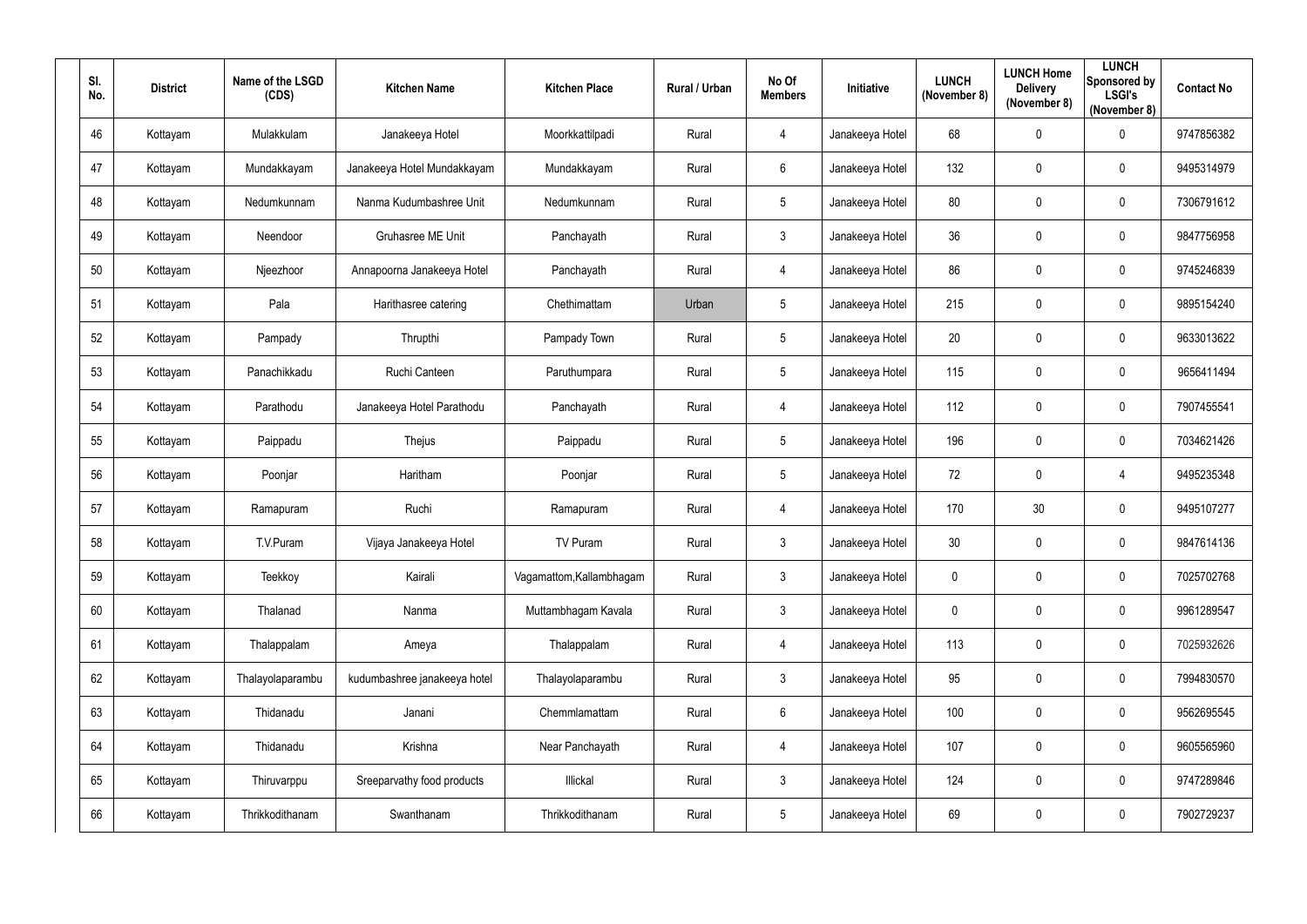|           | SI.<br>No.      | <b>District</b> | Name of the LSGD<br>(CDS) | <b>Kitchen Name</b>                                      | <b>Kitchen Place</b>                        | Rural / Urban | No Of<br><b>Members</b> | Initiative      | <b>LUNCH</b><br>(November 8) | <b>LUNCH Home</b><br><b>Delivery</b><br>(November 8) | <b>LUNCH</b><br>Sponsored by<br><b>LSGI's</b><br>(November 8) | <b>Contact No</b> |
|-----------|-----------------|-----------------|---------------------------|----------------------------------------------------------|---------------------------------------------|---------------|-------------------------|-----------------|------------------------------|------------------------------------------------------|---------------------------------------------------------------|-------------------|
|           | 67              | Kottayam        | Udayanapuram              | Uppum Mulakum                                            | Nerekadavu                                  | Rural         | $\mathfrak{Z}$          | Janakeeya Hotel | 40                           | 0                                                    | $\mathbf 0$                                                   | 8111850728        |
|           | 68              | Kottayam        | Udayanapuram              | Aiswarya Activity Group                                  | Vaikom Block Panchayath                     | Rural         | 5                       | Janakeeya Hotel | 98                           | 0                                                    | $\mathbf 0$                                                   | 9847437286        |
|           | 69              | Kottayam        | Uzhavoor                  | Uzhavoor Janakeeya Hotel                                 | <b>Uzhavoor Town</b>                        | Rural         | 8                       | Janakeeya Hotel | 195                          | 84                                                   | 15                                                            | 9746074266        |
|           | 70              | Kottayam        | Vaikom                    | <b>Chanees Eats</b>                                      | Chalapparambu                               | Urban         | $\overline{4}$          | Janakeeya Hotel | 97                           | 0                                                    | $\mathbf 0$                                                   | 9446467389        |
|           | 71              | Kottayam        | Vakathanam                | Padheyam                                                 | Njaliakuzhi                                 | Rural         | 6                       | Janakeeya Hotel | 145                          | 0                                                    | $\mathbf 0$                                                   | 9495010073        |
|           | 72              | Kottayam        | Vazhappally               | Udayam                                                   | Vazhappally                                 | Rural         | $\overline{4}$          | Janakeeya Hotel | 121                          | 0                                                    | $\mathbf 0$                                                   | 9562267564        |
|           | 73              | Kottayam        | Vazhoor                   | Kudumbashree Canteen Unit At<br>Vazhoor Grama Panchayath | Vazhoor Grama Panchayath<br><b>Building</b> | Rural         | 5                       | Janakeeya Hotel | 55                           | 0                                                    | $\mathbf 0$                                                   | 9544717796        |
|           | 74              | Kottayam        | Vazhoor                   | New India                                                | Nedumavu                                    | Rural         | $\mathfrak{Z}$          | Janakeeya Hotel | 36                           | 0                                                    | $\mathbf 0$                                                   | 9744581242        |
|           | 75              | Kottayam        | Vechoor                   | <b>Treeland Annapoorna</b>                               | <b>Bund Road</b>                            | Rural         | $\mathfrak{Z}$          | Janakeeya Hotel | 118                          | 0                                                    | $\mathbf 0$                                                   | 8606814487        |
|           | 76              | Kottayam        | Veliyannoor               | Thanima foods                                            | Veliyannoor                                 | Rural         | 3                       | Janakeeya Hotel | 194                          | 0                                                    | $\mathbf 0$                                                   | 9744392147        |
|           | 77              | Kottayam        | Vellavoor                 | Uppum Mulakum Janakeeya Hotel                            | Panchayath premise                          | Rural         | 5                       | Janakeeya Hotel | 65                           | 0                                                    | $\mathbf 0$                                                   | 9188317288        |
|           | 78              | Kottayam        | Velloor                   | Puzhayoram catering                                      | Near Velloor cds office                     | Rural         | $\overline{4}$          | Janakeeya Hotel | 132                          | 0                                                    | $\mathbf 0$                                                   | 9895522286        |
|           | 79              | Kottayam        | Vijayapuram               | Niravu                                                   | Iranjal                                     | Rural         | 3                       | Janakeeya Hotel | 192                          | 0                                                    | 0                                                             | 9495245895        |
|           | 80              | Kottayam        | Vijayapuram               | Renown Janakeeya Hotel                                   | Vadavathoor                                 | Rural         | $5\overline{)}$         | Janakeeya Hotel | 142                          | 0                                                    | $\overline{0}$                                                | 8606536302        |
| <b>79</b> |                 |                 |                           |                                                          |                                             |               | 336                     |                 | 8330                         | 209                                                  | 24                                                            |                   |
|           | $\mathbf 1$     | Kozhikode       | Balussery                 | Unarvu Janakeeya Hotel                                   | Balussery                                   | Rural         | 5                       | Janakeeya Hotel | 154                          | 0                                                    | $\overline{0}$                                                | 95440 03929       |
|           | $\overline{2}$  | Kozhikode       | Panangad                  | Kairali Janakeeya Hotel                                  | Balussery mukku at KK<br>hospital           | Rural         | $\mathfrak{Z}$          | Janakeeya Hotel | 354                          | 0                                                    | $\mathbf 0$                                                   | 97450 85782       |
|           | $\mathfrak{Z}$  | Kozhikode       | Koorachundu               | Koorachundu Janakeeya hotel                              | Koorachundu                                 | Rural         | $\overline{4}$          | Janakeeya Hotel | 259                          | 0                                                    | $\overline{0}$                                                | 94967 07886       |
|           | 4               | Kozhikode       | Koorachundu               | Koottayma Janakeeya Hotel                                | Kallanode                                   | Rural         | 5                       | Janakeeya Hotel | 352                          | 0                                                    | $\overline{0}$                                                | 94967 26850       |
|           | $5\overline{)}$ | Kozhikode       | Kottur                    | Sneha Janakeeya Hotel                                    | Kottur                                      | Rural         | $5\overline{)}$         | Janakeeya Hotel | 120                          | 0                                                    | $\overline{0}$                                                | 97456 72101       |
|           | $6\phantom{.}$  | Kozhikode       | Naduvannur                | Naduvannur Janakeeya Hotel                               | Naduvannur                                  | Rural         | $\overline{7}$          | Janakeeya Hotel | 336                          | 0                                                    | $\mathbf 0$                                                   | 8592-031802       |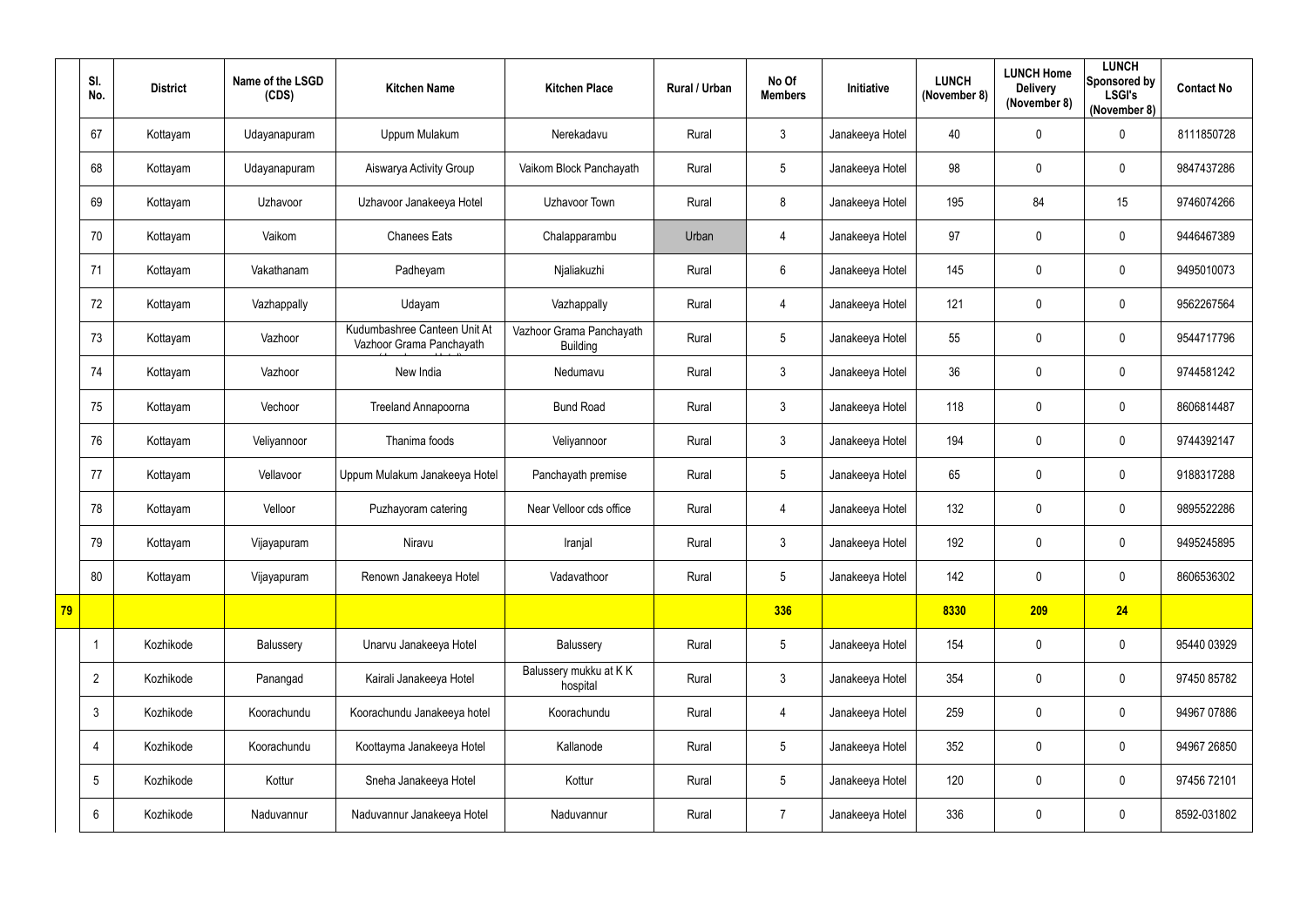| SI.<br>No.     | <b>District</b> | Name of the LSGD<br>(CDS) | <b>Kitchen Name</b>            | <b>Kitchen Place</b>                  | Rural / Urban | No Of<br><b>Members</b> | Initiative      | <b>LUNCH</b><br>(November 8) | <b>LUNCH Home</b><br><b>Delivery</b><br>(November 8) | <b>LUNCH</b><br>Sponsored by<br><b>LSGI's</b><br>(November 8) | <b>Contact No</b> |
|----------------|-----------------|---------------------------|--------------------------------|---------------------------------------|---------------|-------------------------|-----------------|------------------------------|------------------------------------------------------|---------------------------------------------------------------|-------------------|
| $\overline{7}$ | Kozhikode       | Naduvannur                | Kudumbashree Janakeeya Hotel   | Anjolimukku                           | Rural         | $\mathbf{3}$            | Janakeeya Hotel | 358                          | $\mathbf 0$                                          | $\overline{0}$                                                | 9995947043        |
| 8              | Kozhikode       | Ulliyeri                  | Ulliyeri Janakeeya Hotel       | Ulliyeri                              | Rural         | $\overline{4}$          | Janakeeya Hotel | 330                          | 0                                                    | $\overline{0}$                                                | 89434 06681       |
| 9              | Kozhikode       | Unnikulam                 | Swad Janakeeya Hotel           | Ekarool Kaappil Road                  | Rural         | $\mathbf{3}$            | Janakeeya Hotel | 613                          | $\mathbf 0$                                          | $\boldsymbol{0}$                                              | 85475 75474       |
| 10             | Kozhikode       | Unnikulam                 | Chaithanya Janakeeya Hotel     | Opposite unnikulam<br>gramapanchayath | Rural         | 3                       | Janakeeya Hotel | 574                          | $\mathbf 0$                                          | $\overline{0}$                                                | 87141 31460       |
| 11             | Kozhikode       | Nanminda                  | Akshaya vanitha hotel          | Nanminda panchayath building          | Rural         | $\mathbf{3}$            | Janakeeya Hotel | 105                          | 0                                                    | $\overline{0}$                                                | 9961184212        |
| 12             | Kozhikode       | Thalakkulathur            | Thalakkulathur Janakeeya Hotel | Parambath                             | Rural         | $\overline{4}$          | Janakeeya Hotel | 220                          | $\mathbf 0$                                          | $\boldsymbol{0}$                                              | 7593067511        |
| 13             | Kozhikode       | Kakkodi                   | Kakkodi Janakeeya Hotel        | Kakkodi Bazar                         | Rural         | $\overline{7}$          | Janakeeya Hotel | 233                          | 0                                                    | $\overline{0}$                                                | 8943123615        |
| 14             | Kozhikode       | Chelannur                 | Oottupura Janakeeya Hotel      | Ambalathukulangara                    | Rural         | $\overline{7}$          | Janakeeya Hotel | 70                           | $\mathbf 0$                                          | $\overline{0}$                                                | 9846010528        |
| 15             | Kozhikode       | Narikkuni                 | Amma Janakeeya Hotel           | Narikkuni                             | Rural         | $\mathbf{3}$            | Janakeeya Hotel | 184                          | $\mathbf 0$                                          | $\overline{0}$                                                | 9645606562        |
| 16             | Kozhikode       | Kakkoor                   | Janakeeya Hotel Kakkoor        | Kakkoor                               | Rural         | $5\phantom{.0}$         | Janakeeya Hotel | 107                          | $\mathbf 0$                                          | $\mathbf{3}$                                                  | 8592050112        |
| 17             | Kozhikode       | Koduvally                 | Sadhya Janakeeya Hotel         | G M L P School, Koduvally             | Urban         | $5\phantom{.0}$         | Janakeeya Hotel | 491                          | $\mathbf 0$                                          | $\overline{0}$                                                | 8593898831        |
| 18             | Kozhikode       | Koduvally                 | KKN Janakeeya Hotel Koduvally  | Nellamkandi                           | Urban         | $\mathbf{3}$            | Janakeeya Hotel | 144                          | $\mathbf 0$                                          | $\overline{0}$                                                | 9847650894        |
| 19             | Kozhikode       | Koduvally                 | Swad Janakeeya Hotel           | Manipuram                             | Urban         | 5                       | Janakeeya Hotel | 240                          | 0                                                    | 0                                                             | 9946991995        |
| 20             | Kozhikode       | Madavoor                  | Madavoor Janakeeya Hotel       | Near madavoor panchayath              | Rural         | $5\phantom{.0}$         | Janakeeya Hotel | 197                          | $\mathbf 0$                                          | $\mathbf 0$                                                   | 8547590842        |
| 21             | Kozhikode       | Omasseri                  | Annapoornna Janakeeya Hotel    | Omasseri                              | Rural         | $\overline{4}$          | Janakeeya Hotel | 308                          | $\mathbf 0$                                          | $\mathbf 0$                                                   | 9605102599        |
| 22             | Kozhikode       | Puthuppadi                | Ruchi Janakeeya Hotel          | Puthupadi                             | Rural         | $5\phantom{.0}$         | Janakeeya Hotel | 240                          | $\pmb{0}$                                            | $\mathbf 0$                                                   | 7909113114        |
| 23             | Kozhikode       | Kizhakkoth                | Swad Janakeeya Hotel           | Mariveettilthazham                    | Rural         | $\overline{4}$          | Janakeeya Hotel | 118                          | $\mathbf 0$                                          | $\mathbf 0$                                                   | 9847086665        |
| 24             | Kozhikode       | Thamarassery              | Pavithram Janakeeya hotel      | Thamarassery old stand                | Rural         | $6\phantom{.}6$         | Janakeeya Hotel | 297                          | $\mathbf 0$                                          | $\mathbf 0$                                                   | 9048389661        |
| 25             | Kozhikode       | Kodenchery                | Kairali Janakeeya Hotel        | Kodenchery                            | Rural         | $\overline{4}$          | Janakeeya Hotel | 145                          | $\mathbf 0$                                          | $\mathbf 0$                                                   | 9446037829        |
| 26             | Kozhikode       | Koodaranji                | Ruchikkoot Janakeeya Hotel     | Koodaranji                            | Rural         | $6\overline{6}$         | Janakeeya Hotel | 297                          | $\mathbf 0$                                          | $\mathbf 0$                                                   | 9496439278        |
| 27             | Kozhikode       | Thiruvambadi              | Pulari Janakeeya Hotel         | Thondimmal                            | Rural         | $5\phantom{.0}$         | Janakeeya Hotel | 97                           | $\mathbf 0$                                          | $\bm{0}$                                                      | 7034264232        |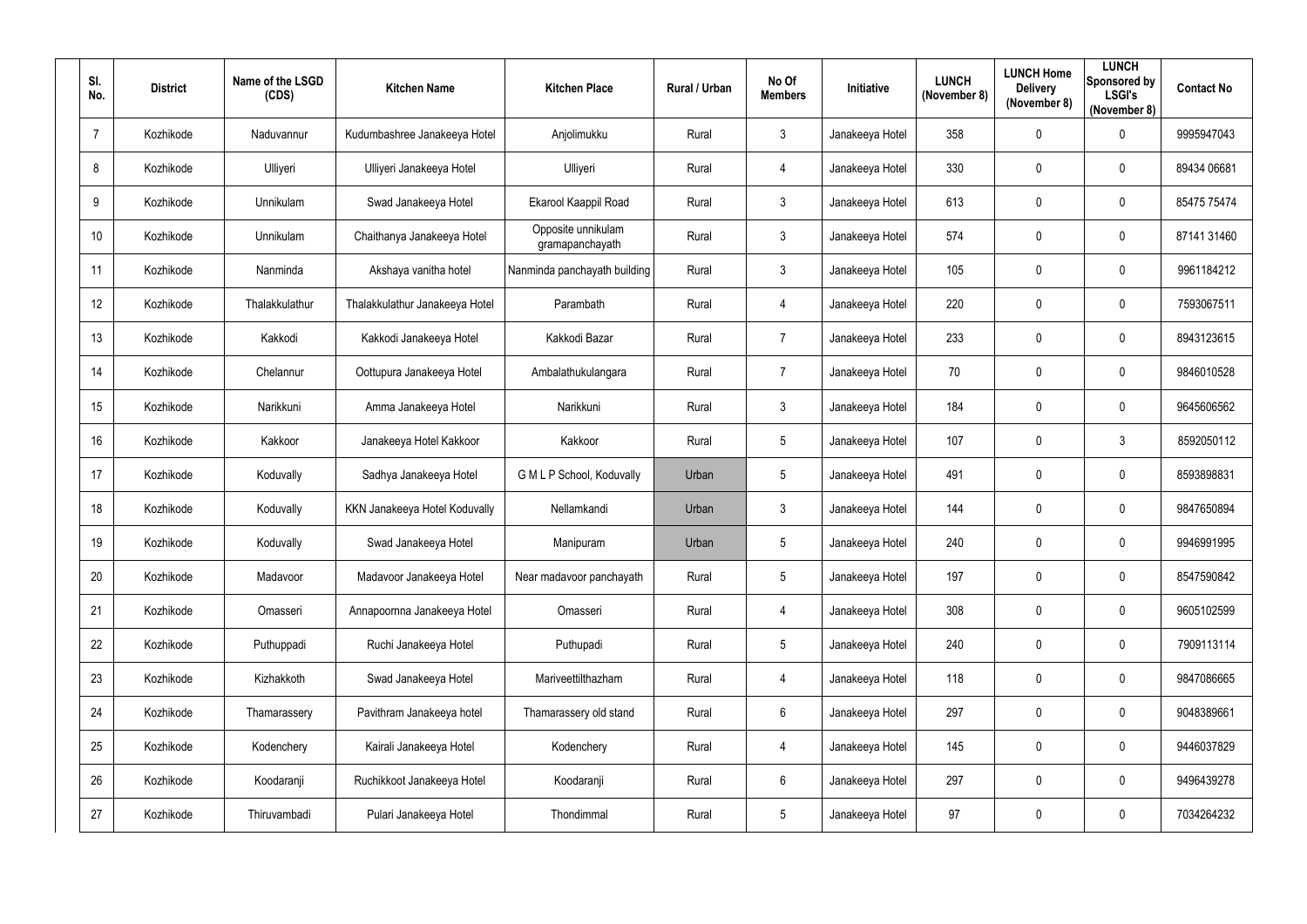| SI.<br>No. | <b>District</b> | Name of the LSGD<br>(CDS) | <b>Kitchen Name</b>                      | <b>Kitchen Place</b>                        | Rural / Urban | No Of<br><b>Members</b> | Initiative      | <b>LUNCH</b><br>(November 8) | <b>LUNCH Home</b><br><b>Delivery</b><br>(November 8) | <b>LUNCH</b><br>Sponsored by<br><b>LSGI's</b><br>(November 8) | <b>Contact No</b> |
|------------|-----------------|---------------------------|------------------------------------------|---------------------------------------------|---------------|-------------------------|-----------------|------------------------------|------------------------------------------------------|---------------------------------------------------------------|-------------------|
| 28         | Kozhikode       | Kattippara                | Ruchi Janakeeya Hotel                    | Chamal                                      | Rural         | $6^{\circ}$             | Janakeeya Hotel | 185                          | $\mathbf 0$                                          | $\overline{0}$                                                | 7591974045        |
| 29         | Kozhikode       | Koyilandy North           | Naveena canteen                          | Near new bus stand                          | Urban         | $\overline{7}$          | Janakeeya Hotel | 628                          | 0                                                    | $\overline{2}$                                                | 9544185262        |
| 30         | Kozhikode       | Koyilandy North           | Koyilandi Nagarasabha Janakeeya<br>Hotel | Near Kollamchira                            | Urban         | 10                      | Janakeeya Hotel | 393                          | $\mathbf 0$                                          | $\overline{1}$                                                | 8943191728        |
| 31         | Kozhikode       | Koyilandi South           | Snehadeepam Janakeeya Hotel              | Muthambi                                    | Urban         | $6\phantom{.}$          | Janakeeya Hotel | 159                          | 0                                                    | $\overline{0}$                                                | 9188198658        |
| 32         | Kozhikode       | Chengottukavu             | Amma Janakeeya Hotel                     | Edakkulam                                   | Rural         | $5\overline{)}$         | Janakeeya Hotel | 141                          | $\overline{0}$                                       | $\overline{0}$                                                | 9048235785        |
| 33         | Kozhikode       | Atholi                    | Atholi Janakeeya Hotel                   | Kodassery                                   | Rural         | $\overline{4}$          | Janakeeya Hotel | 128                          | $\mathbf 0$                                          | $\boldsymbol{0}$                                              | 9072499251        |
| 34         | Kozhikode       | Moodadi                   | Ruchi Janakeeya Hotel                    | Moodadi                                     | Rural         | $5\overline{)}$         | Janakeeya Hotel | 256                          | 0                                                    | $\mathbf 0$                                                   | 8281226403        |
| 35         | Kozhikode       | Chemancheri               | Annapoornna Janakeeya Hotel              | Pookkad                                     | Rural         | $5\overline{)}$         | Janakeeya Hotel | 232                          | $\mathbf 0$                                          | $\overline{1}$                                                | 9048235785        |
| 36         | Kozhikode       | Arikkulam                 | Thanima Janakeeya Hotel                  | Kurudimukku                                 | Rural         | $\overline{4}$          | Janakeeya Hotel | 161                          | $\overline{0}$                                       | -1                                                            | 9645137125        |
| 37         | Kozhikode       | Arikkulam                 | Ruchiyidam Janakeeya Hotel               | Arikkulam                                   | Rural         | 4                       | Janakeeya Hotel | 70                           | $\mathbf 0$                                          | $\overline{2}$                                                | 9048410803        |
| 38         | Kozhikode       | Kozhikode Central.        | Ruchikkoott                              | <b>District Veterinary Hospital</b>         | Urban         | 3                       | Janakeeya Hotel | 879                          | 412                                                  | $\boldsymbol{0}$                                              | 7025774213        |
| 39         | Kozhikode       | Kozhikode Central         | Sneha Ruchikkoott                        | Mankavu                                     | Urban         | $\overline{4}$          | Janakeeya Hotel | 336                          | 48                                                   | $\boldsymbol{0}$                                              | 8921995031        |
| 40         | Kozhikode       | Kozhikode Central         | Tripthi Janakeeya Hotel                  | Near AMLP School,<br>Moozhikkal             | Urban         | 3                       | Janakeeya Hotel | 637                          | 124                                                  | 0                                                             | 8129200288        |
| 41         | Kozhikode       | Kozhikode Central         | New Ganesh                               | Kovoor, near library                        | Urban         | $5\overline{)}$         | Janakeeya Hotel | 860                          | 175                                                  | $\mathbf 0$                                                   | 9349123701        |
| 42         | Kozhikode       | Kozhikode Central         | Ruchippura Janakeeya Hotel               | Near Focus mall, New bus<br>stand Kozhikode | Urban         | $3\phantom{.0}$         | Janakeeya Hotel | 880                          | $\mathbf 0$                                          | $\mathbf 0$                                                   | 9605602806        |
| 43         | Kozhikode       | Kozhikode Central         | Souparnika Janakeeya Hotel               | Medical college near chest<br>hospital      | Urban         | $6\phantom{.0}$         | Janakeeya Hotel | 504                          | $\overline{0}$                                       | $\boldsymbol{0}$                                              | 8281709784        |
| 44         | Kozhikode       | Kozhikode North           | Udayam kudumbasree canteen               | Thadambattuthazham                          | Urban         | $5\overline{)}$         | Janakeeya Hotel | 700                          | 44                                                   | $\mathbf 0$                                                   | 7736850096        |
| 45         | Kozhikode       | Kozhikode North           | Ruchi                                    | Elathoor, Chettikulam                       | Urban         | $\overline{4}$          | Janakeeya Hotel | 315                          | $\mathbf 0$                                          | $\mathbf 0$                                                   | 9947743713        |
| 46         | Kozhikode       | Kozhikode North           | Tasty Janakeeya Hotel                    | Butt road                                   | Urban         | $5\overline{)}$         | Janakeeya Hotel | 714                          | 140                                                  | $\mathbf 0$                                                   | 9074462795        |
| 47         | Kozhikode       | Kozhikode North           | Oruma                                    | Eranjikkal                                  | Urban         | $\overline{4}$          | Janakeeya Hotel | 408                          | 18                                                   | $\boldsymbol{0}$                                              |                   |
| 48         | Kozhikode       | Feroke                    | Ruchi vanitha mess                       | <b>Feroke Muncipality</b>                   | Urban         | $\overline{7}$          | Janakeeya Hotel | 217                          | $\boldsymbol{0}$                                     | $\boldsymbol{0}$                                              | 9544468026        |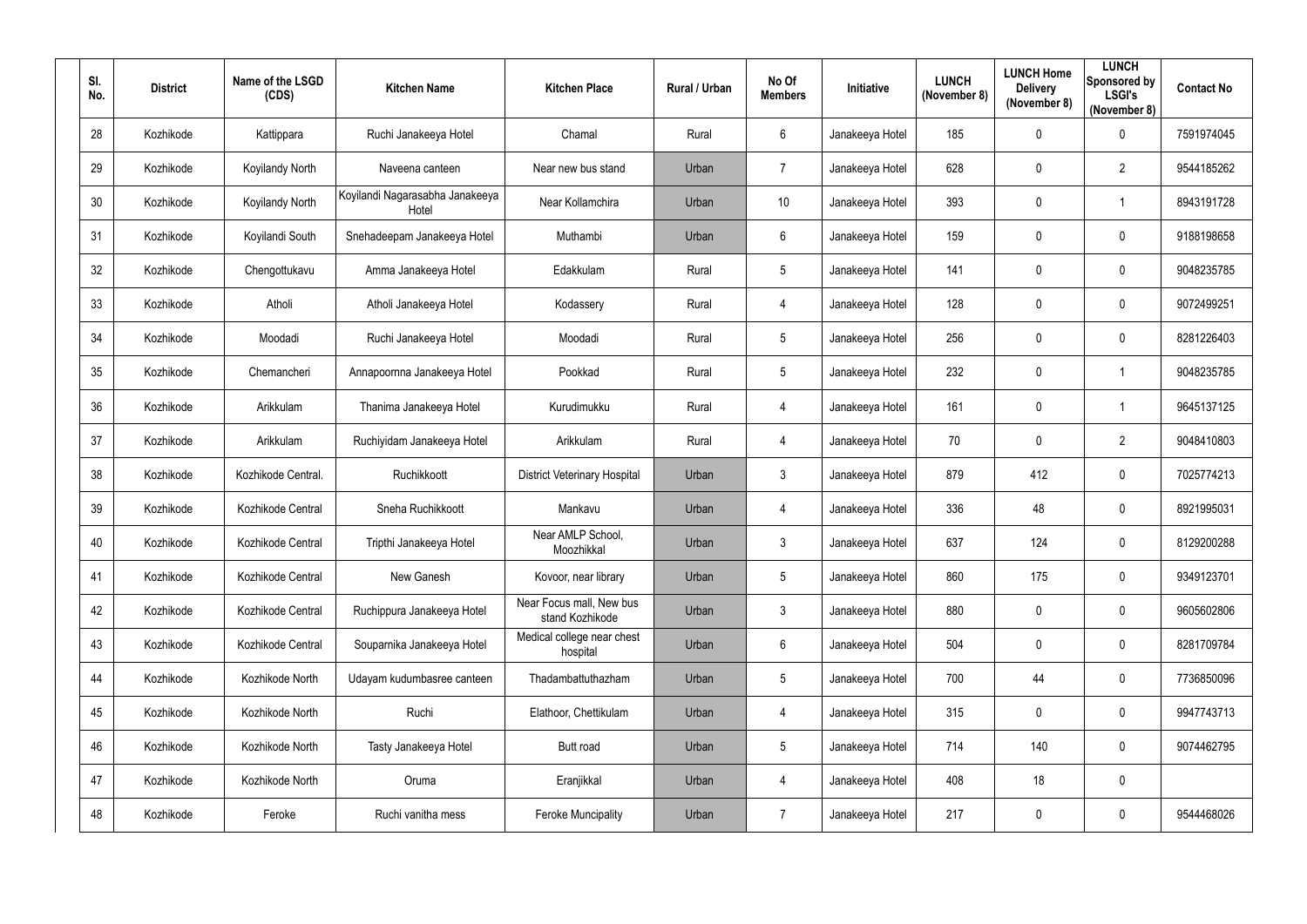|     | SI.<br>No. | <b>District</b> | Name of the LSGD<br>(CDS) | <b>Kitchen Name</b>                       | <b>Kitchen Place</b>               | Rural / Urban | No Of<br><b>Members</b> | Initiative      | <b>LUNCH</b><br>(November 8) | <b>LUNCH Home</b><br><b>Delivery</b><br>(November 8) | <b>LUNCH</b><br>Sponsored by<br><b>LSGI's</b><br>(November 8) | <b>Contact No</b> |
|-----|------------|-----------------|---------------------------|-------------------------------------------|------------------------------------|---------------|-------------------------|-----------------|------------------------------|------------------------------------------------------|---------------------------------------------------------------|-------------------|
|     | 49         | Kozhikode       | Feroke                    | Mithra Janakeeya Hotel                    | Ambalangadi                        | Urban         | 5                       | Janakeeya Hotel | 212                          | 0                                                    | $\overline{0}$                                                | 9847657229        |
|     | 50         | Kozhikode       | Ramanattukara             | Tasty catering unit                       | Ramanattukara                      | Urban         | $6\phantom{.0}$         | Janakeeya Hotel | 391                          | 0                                                    | $\overline{0}$                                                | 9961004004        |
|     | 51         | Kozhikode       | KozhikodeSouth            | Ushass cattering                          | Meenchantha school                 | Urban         | 5                       | Janakeeya Hotel | 769                          | 0                                                    | $\overline{0}$                                                | 9645629224        |
| 104 | 52         | Kozhikode       | Kozhikode South           | Oruma                                     | Naduvattam                         | Urban         | $\overline{4}$          | Janakeeya Hotel | 364                          | 0                                                    | $\overline{0}$                                                | 9747405960        |
|     | 53         | Kozhikode       | Kozhikode South           | Ruchi Janakeeya Hotel                     | Kundayithode                       | Urban         | 5                       | Janakeeya Hotel | 570                          | 0                                                    | $\overline{0}$                                                | 9526521036        |
|     | 54         | Kozhikode       | Kozhikode South           | Five star                                 | Palayam                            | Urban         | $\overline{4}$          | Janakeeya Hotel | 490                          | 0                                                    | $\overline{0}$                                                | 9744307041        |
|     | 55         | Kozhikode       | Olavanna                  | Kailamadam Janakeeya Hotel                | Pantheerankavu bypass              | Rural         | $6\phantom{.0}$         | Janakeeya Hotel | 420                          | 175                                                  | $\overline{0}$                                                | 9526123535        |
|     | 56         | Kozhikode       | Olavanna                  | Snehitha Janakeeya Hotel                  | Kunnathupalam                      | Rural         | $6\phantom{.0}$         | Janakeeya Hotel | 169                          | 265                                                  | $\mathbf 0$                                                   | 9072771905        |
|     | 57         | Kozhikode       | Kadalundi                 | Kadambhari Janakeeya Hotel                | Mannoor valavil                    | Rural         | $6\phantom{.0}$         | Janakeeya Hotel | 185                          | 0                                                    | $\overline{0}$                                                | 9349923675        |
|     | 58         | Kozhikode       | Mukkam                    | Mukkam Friends Janakeeya hotel            | Mukkam                             | Urban         | $\overline{4}$          | Janakeeya Hotel | 437                          | 0                                                    | $\overline{0}$                                                | 9497215604        |
|     | 59         | Kozhikode       | Mukkam                    | Oottupura Janakeeya Hotel                 | Manassery                          | Urban         | 4                       | Janakeeya Hotel | 467                          | 0                                                    | $\overline{0}$                                                | 9645563417        |
|     | 60         | Kozhikode       | Chathamangalam            | Prakruthi                                 | Chathamangalam vipanana<br>kendram | Rural         | $5\phantom{.0}$         | Janakeeya Hotel | 125                          | 0                                                    | $\overline{0}$                                                | 9745828787        |
|     | 61         | Kozhikode       | Perumanna                 | Thushara Janakeeya Hotel                  | Vallikkunnu                        | Rural         | 5                       | Janakeeya Hotel | 186                          |                                                      | $\mathbf 0$                                                   | 8113873612        |
|     | 62         | Kozhikode       | Kodiyathur                | Kanivu                                    | Eranjimavu                         | Rural         | $\overline{4}$          | Janakeeya Hotel | 198                          | 0                                                    | $\mathbf 0$                                                   | 9048094053        |
|     | 63         | Kozhikode       | Karassery                 | Karassery CDS Janakeeya Hotel             | Near karassery panchayath          | Rural         | $\overline{4}$          | Janakeeya Hotel | 135                          | $\pmb{0}$                                            | $\mathbf 0$                                                   | 9645120636        |
|     | 64         | Kozhikode       | Kuruvattoor               | Nanma Janakeeya Hotel                     | Payambra                           | Rural         | $\overline{4}$          | Janakeeya Hotel | 107                          | $\pmb{0}$                                            | $\mathbf 0$                                                   | 8547413299        |
|     | 65         | Kozhikode       | Mavoor                    | Koottayma Janakeeya Hotel                 | Mavoor                             | Rural         | $\overline{4}$          | Janakeeya Hotel | 317                          | 0                                                    | $\mathbf 0$                                                   | 9961856227        |
|     | 66         | Kozhikode       | Peruvayal                 | Tripthi Janakeeya Hotel                   | Velliparambu                       | Rural         | $5\phantom{.0}$         | Janakeeya Hotel | 105                          | $\pmb{0}$                                            | $\mathbf 0$                                                   | 6238723687        |
|     | 67         | Kozhikode       | Kunnamangalam             | Snehapuram Janakeeya Hotel                | Karanthoor                         | Rural         | $\mathfrak{Z}$          | Janakeeya Hotel | $\mathbf 0$                  | 0                                                    | $\mathbf 0$                                                   | 9048545152        |
|     | 68         | Kozhikode       | Kuttiadi                  | Janakeeya Hotel                           | Kuttiadi Town                      | Rural         | 9                       | Janakeeya Hotel | 210                          | 0                                                    | $\mathbf 0$                                                   | 8606099575        |
|     | 69         | Kozhikode       | Kavilumpara               | Kavilumpara panchayath<br>Janakeeya Hotel | Thottilpalam                       | Rural         | $\overline{4}$          | Janakeeya Hotel | 317                          | 0                                                    | $\mathbf 0$                                                   | 8157900256        |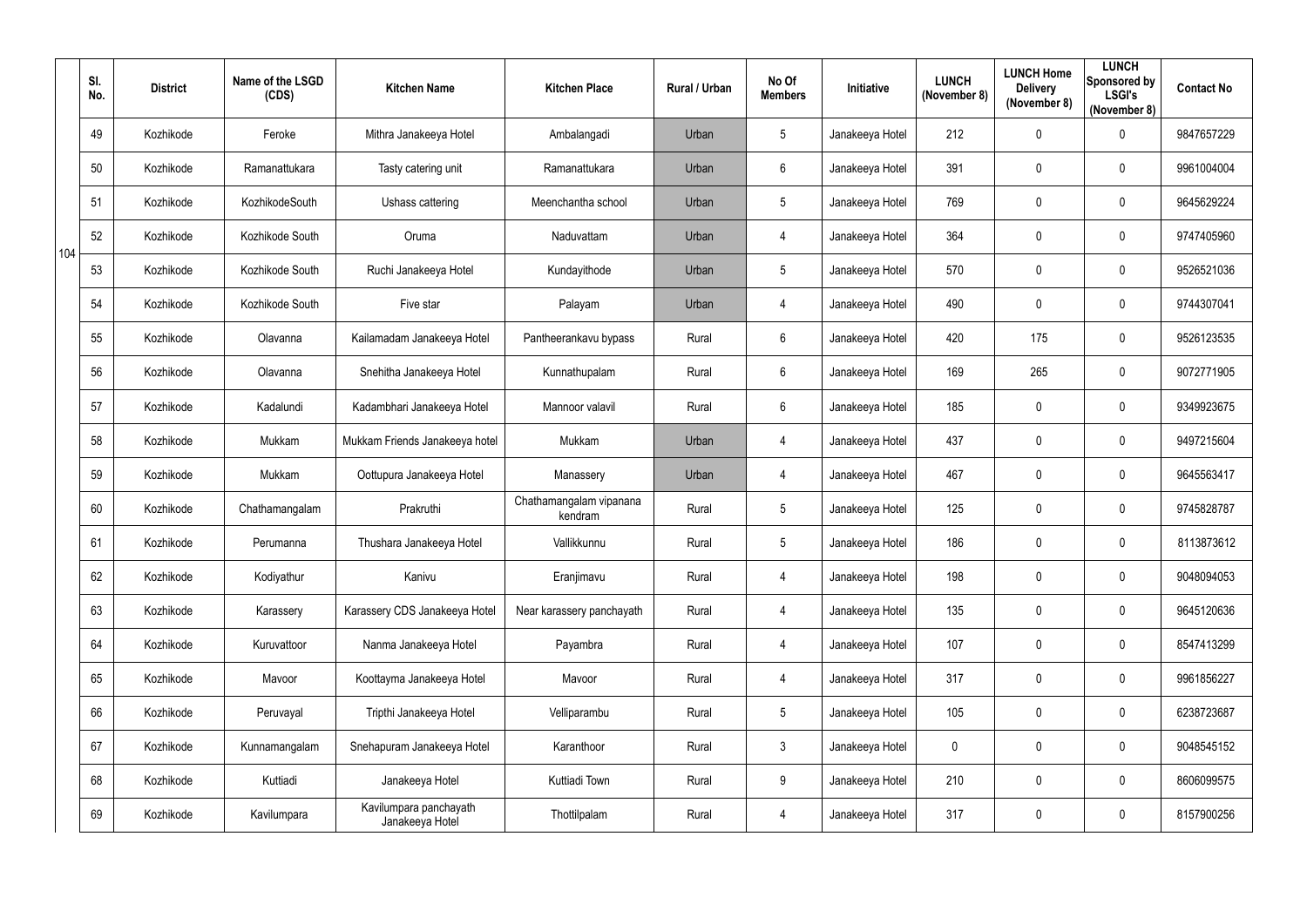| SI.<br>No.      | <b>District</b> | Name of the LSGD<br>(CDS) | <b>Kitchen Name</b>                                  | <b>Kitchen Place</b>                               | Rural / Urban | No Of<br><b>Members</b> | Initiative      | <b>LUNCH</b><br>(November 8) | <b>LUNCH Home</b><br><b>Delivery</b><br>(November 8) | <b>LUNCH</b><br>Sponsored by<br><b>LSGI's</b><br>(November 8) | <b>Contact No</b> |
|-----------------|-----------------|---------------------------|------------------------------------------------------|----------------------------------------------------|---------------|-------------------------|-----------------|------------------------------|------------------------------------------------------|---------------------------------------------------------------|-------------------|
| 70              | Kozhikode       | Maruthonkara              | Thanima Janakeeya Hotel                              | Adukkath                                           | Rural         | $5\phantom{.0}$         | Janakeeya Hotel | 262                          | $\mathbf 0$                                          | -1                                                            | 9846974198        |
| 71              | Kozhikode       | Velom                     | Samridhi                                             | Kallumpuram - Theekkuni                            | Rural         | 5 <sub>5</sub>          | Janakeeya Hotel | 199                          | 0                                                    | $\overline{0}$                                                | 9846813401        |
| 72              | Kozhikode       | Kunnummal                 | Ruchi Janakeeya Hotel                                | Kakkattil                                          | Rural         | $5\phantom{.0}$         | Janakeeya Hotel | 301                          | $\mathbf 0$                                          | $\boldsymbol{0}$                                              | 9605800608        |
| 73              | Kozhikode       | Naripatta                 | Sthree sakthi Janakeeya Hotel                        | Kaiveli                                            | Rural         | $5\phantom{.0}$         | Janakeeya Hotel | 151                          | $\boldsymbol{0}$                                     | $\mathbf 0$                                                   | 9645339232        |
| 74              | Kozhikode       | Kayakkodi                 | Samridhi Janakeeya Hotel                             | Kayakkodi                                          | Rural         | $5\phantom{.0}$         | Janakeeya Hotel | 204                          | $\mathbf 0$                                          | $\overline{0}$                                                | 9495587551        |
| 75              | Kozhikode       | Thurayur                  | Cds coffee house                                     | Thurayur                                           | Rural         | $5\phantom{.0}$         | Janakeeya Hotel | 245                          | $\overline{0}$                                       | $\boldsymbol{0}$                                              | 9048028293        |
| 76              | Kozhikode       | Payyoli                   | Mithra                                               | Payyoli Municipality                               | Urban         | $5\phantom{.0}$         | Janakeeya Hotel | 270                          | $\mathbf 0$                                          | $\overline{0}$                                                | 8606505900        |
| 77              | Kozhikode       | Meppayur                  | Ruchi canteen                                        | Meppayur                                           | Rural         | $5\phantom{.0}$         | Janakeeya Hotel | 271                          | $\mathbf 0$                                          | $\overline{0}$                                                | 9447469729        |
| 78              | Kozhikode       | Thikkodi                  | Kaippunnyam Janakeeya Hotel                          | Thikkodi                                           | Rural         | $5\phantom{.0}$         | Janakeeya Hotel | 215                          | $\overline{0}$                                       | $\overline{0}$                                                | 9526071250        |
| 79              | Kozhikode       | Keezhariyur               | Tripthi Janakeeya Hotel                              | Arayanattu para                                    | Rural         | 8                       | Janakeeya Hotel | 286                          | $\mathbf 0$                                          | $\overline{0}$                                                | 8592834034        |
| 80              | Kozhikode       | Chakkittappara            | Chakkittapara cds Hotel                              | Chakkittapara CDS                                  | Rural         | $\mathbf{3}$            | Janakeeya Hotel | 201                          | $\boldsymbol{0}$                                     | $\overline{0}$                                                | 9526881089        |
| 81              | Kozhikode       | Cheruvannur               | Vanitha canteen                                      | near cheruvannur panchayath<br>office, Cheruvannur | Rural         | 5 <sub>5</sub>          | Janakeeya Hotel | 150                          | $\overline{0}$                                       | $\overline{0}$                                                | 9400676505        |
| 82              | Kozhikode       | Koothali                  | Salkara stationary cum Coffee<br>house and photostat | Near Koothali panchayath<br>office                 | Rural         | $6\phantom{.}$          | Janakeeya Hotel | 224                          | $\mathbf 0$                                          | $\overline{0}$                                                | 9847642496        |
| 83              | Kozhikode       | Changaroth                | Changorath Janakeeya Hotel                           | Near Vadakkumbad HSS                               | Rural         | $5\phantom{.0}$         | Janakeeya Hotel | $\mathbf 0$                  | $\mathbf 0$                                          | $\mathbf 0$                                                   | 9747353283        |
| 84              | Kozhikode       | Perambra                  | Perambra Janakeeya Hotel                             | Perambra                                           | Rural         | $\overline{4}$          | Janakeeya Hotel | 211                          | $\overline{0}$                                       | $\mathbf 0$                                                   | 6238677483        |
| 85              | Kozhikode       | Kayanna                   | Kudumbashree Janakeeya Hotel<br>Kayanna              | Kayanna Bazar                                      | Rural         | 3 <sup>1</sup>          | Janakeeya Hotel | 41                           | $\mathbf 0$                                          | $\mathbf 0$                                                   | 9496130121        |
| 86              | Kozhikode       | Nochad                    | Kudumbashree Janakeeya Hotel                         | Muliyangal                                         | Rural         | $5\phantom{.0}$         | Janakeeya Hotel | 212                          | $\mathbf 0$                                          | $\mathbf 0$                                                   | 7034944936        |
| 87              | Kozhikode       | Ayenchery                 | Janakeeya Hotel Ayanchery                            | Ayanchery                                          | Rural         | 4                       | Janakeeya Hotel | $\mathbf 0$                  | $\mathbf 0$                                          | $\mathbf 0$                                                   | 8078369520        |
| 88              | Kozhikode       | Maniyur                   | Ruchikoott Vanitha Hotel                             | Near maniyur panchayath<br>office, Navodaya stop   | Rural         | $\overline{4}$          | Janakeeya Hotel | 129                          | $\mathbf 0$                                          | $\mathbf 0$                                                   | 9400097895        |
| 89              | Kozhikode       | Villiappally              | Janakeeya Hotel Villiappally                         | Keezhal Mukku                                      | Rural         | $\overline{4}$          | Janakeeya Hotel | 165                          | $\mathbf 0$                                          | $\mathbf 0$                                                   | 8086472039        |
| 90 <sup>°</sup> | Kozhikode       | Thiruvallur               | Ruchi Janakeeya Hotel                                | Thiruvallur                                        | Rural         | $5\phantom{.0}$         | Janakeeya Hotel | 196                          | $\boldsymbol{0}$                                     | $\bm{0}$                                                      | 9400723619        |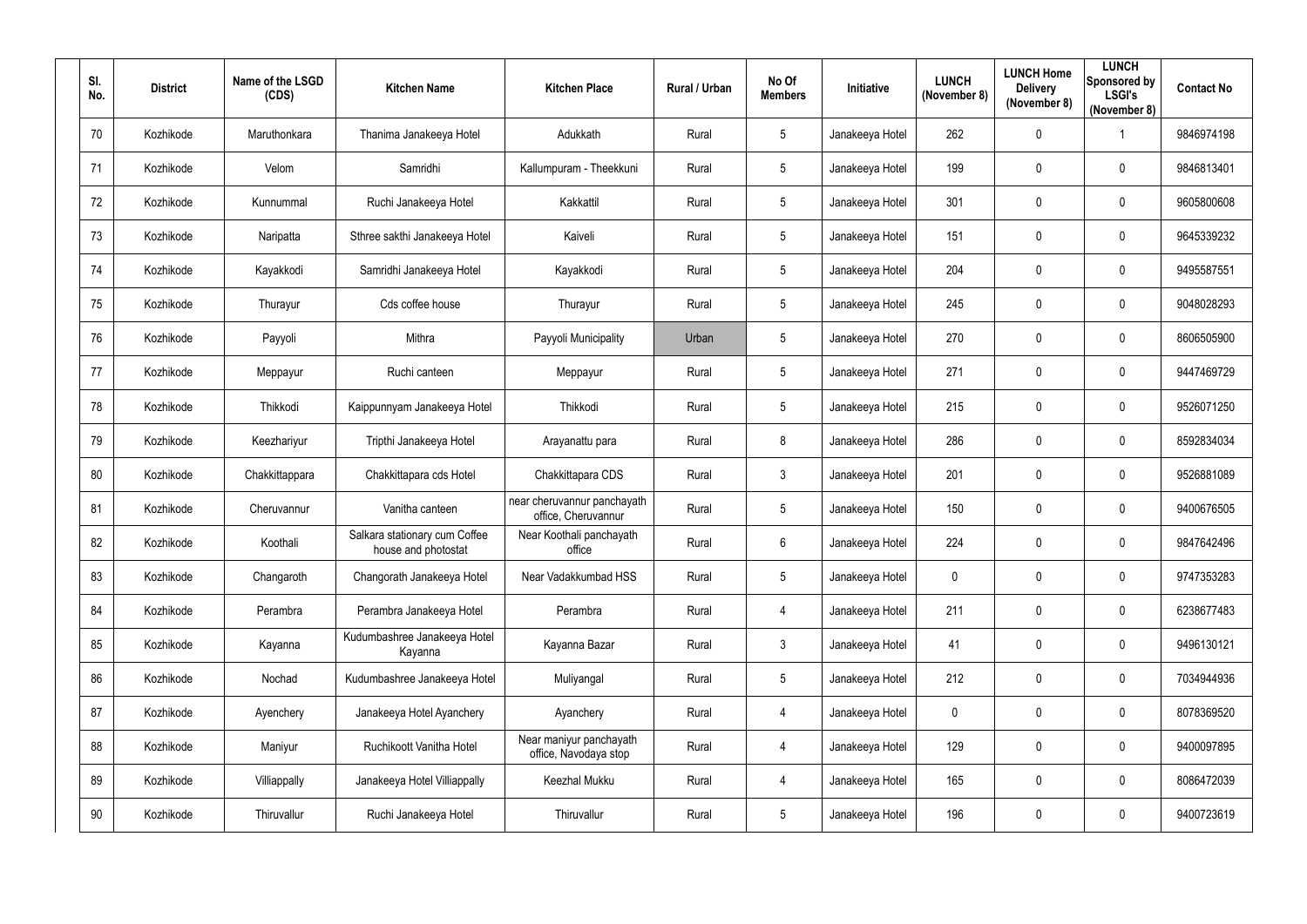|     | SI.<br>No.      | <b>District</b> | Name of the LSGD<br>(CDS) | <b>Kitchen Name</b>                      | <b>Kitchen Place</b>       | Rural / Urban | No Of<br><b>Members</b> | Initiative      | <b>LUNCH</b><br>(November 8) | <b>LUNCH Home</b><br><b>Delivery</b><br>(November 8) | <b>LUNCH</b><br>Sponsored by<br><b>LSGI's</b><br>(November 8) | <b>Contact No</b> |
|-----|-----------------|-----------------|---------------------------|------------------------------------------|----------------------------|---------------|-------------------------|-----------------|------------------------------|------------------------------------------------------|---------------------------------------------------------------|-------------------|
|     | 91              | Kozhikode       | Edachery                  | Kudumbasree cafe and helpdesk            | Edachery                   | Rural         | 4                       | Janakeeya Hotel | 241                          | 0                                                    | $\mathbf 0$                                                   | 7736287974        |
|     | 92              | Kozhikode       | Nadapuram                 | Uttupura canteen and catering            | Kallachi                   | Rural         | 6                       | Janakeeya Hotel | 406                          | 0                                                    | $\mathbf 0$                                                   | 9946448011        |
|     | 93              | Kozhikode       | Chekkyad                  | Ruchi vanitha hotel                      | Puliyav                    | Rural         | 4                       | Janakeeya Hotel | 248                          | 0                                                    | $\mathbf 0$                                                   | 9048541152        |
|     | 94              | Kozhikode       | Valayam                   | Nanma Janakeeya Hotel                    | Valayam                    | Rural         | $5\phantom{.0}$         | Janakeeya Hotel | 20                           | 0                                                    | $\mathbf 0$                                                   | 9207821783        |
|     | 95              | Kozhikode       | Purameri                  | Nanma Janakeeya Hotel                    | Purameri                   | Rural         | 6                       | Janakeeya Hotel | 276                          | 0                                                    | $\mathbf 0$                                                   | 9745393164        |
|     | 96              | Kozhikode       | Vanimel                   | Vanimel Janakeeya Hotel                  | Bhoomivathukkal            | Rural         | $\sqrt{5}$              | Janakeeya Hotel | 303                          | $\pmb{0}$                                            | $\mathbf 0$                                                   | 9048163049        |
|     | 97              | Kozhikode       | Tuneri                    | Menma Oottupura Janakeeya Hotel          | Tuneri                     | Rural         | $\mathfrak{Z}$          | Janakeeya Hotel | 225                          | 0                                                    | $\mathbf 0$                                                   | 9745251928        |
|     | 98              | Kozhikode       | Onchiyam                  | Adukkala                                 | Kannookkara                | Rural         | $\mathfrak{Z}$          | Janakeeya Hotel | 207                          | 0                                                    | $\mathbf 0$                                                   | 8606115054        |
|     | 99              | Kozhikode       | Chorode                   | Janani Hotel and Catering Unit           | Chorode                    | Rural         | 4                       | Janakeeya Hotel | 247                          | 0                                                    | $\mathbf 0$                                                   | 9645426343        |
|     | 100             | Kozhikode       | Eramala                   | Janakeeya Hotel - Eramala                | Orkkatteri                 | Rural         | 8                       | Janakeeya Hotel | 170                          | 0                                                    | $\mathbf 0$                                                   | 9645239675        |
|     | 101             | Kozhikode       | Vadakara West             | Janakeeya Hotel - Vadakara west          | Vadakara                   | Urban         | $\mathfrak{Z}$          | Janakeeya Hotel | 485                          | 0                                                    | $\mathbf 0$                                                   | 8943703596        |
|     | 102             | Kozhikode       | Vadakara West             | Chithra Janakeeya Hotel                  | Vadakara New bus stand     | Urban         | $\mathfrak{Z}$          | Janakeeya Hotel | 345                          | $\pmb{0}$                                            | $\mathbf 0$                                                   | 9387762939        |
|     | 103             | Kozhikode       | Vadakara East             | Janakeeya Hotel Vadakara<br>Municipality | Edodi                      | Urban         | 6                       | Janakeeya Hotel | 466                          | 0                                                    | $\mathbf 0$                                                   | 9207604876        |
|     | 104             | Kozhikode       | Azhiyoor                  | Janakeeya Hotel Azhiyoor                 | Chombala near Block Office | Rural         | $\mathfrak{S}$          | Janakeeya Hotel | 227                          | 0                                                    | $\overline{0}$                                                | 8086159250        |
| 104 |                 |                 |                           |                                          |                            |               | 494                     |                 | 29719                        | 1401                                                 | 11                                                            |                   |
|     |                 | Malappuram      | Triprangode               | Vishista Vanitha Canteen                 | Ottumpuram                 | Rural         | $5\phantom{.0}$         | Janakeeya Hotel | 110                          | 27                                                   | $\overline{0}$                                                | 9526951352        |
|     | $\overline{2}$  | Malappuram      | Kondotty-2                | Amrutham Janakeeya Hotel                 | Kondotty busstand          | Urban         | 4                       | Janakeeya Hotel | 494                          | $\pmb{0}$                                            | $5\phantom{.0}$                                               | 7356582539        |
|     | $\mathbf{3}$    | Malappuram      | Ponmundam                 | Janakeeya hotel                          | Athanikkal                 | Rural         | $\overline{4}$          | Janakeeya Hotel | 165                          | $\pmb{0}$                                            | $\overline{0}$                                                | 9746986753        |
|     | 4               | Malappuram      | Ponnani-1                 | Samridhi                                 | Ponnani                    | Urban         | $5\phantom{.0}$         | Janakeeya Hotel | 104                          | $\pmb{0}$                                            | $\overline{0}$                                                | 9526810552        |
|     | $5\phantom{.0}$ | Malappuram      | Parappanangadi            | Thathoos janakeeya hotel                 | Parappanangadi             | Urban         | $\mathfrak{Z}$          | Janakeeya Hotel | 162                          | 136                                                  | $\overline{0}$                                                | 9048515158        |
|     | $6\phantom{.}6$ | Malappuram      | Edayur                    | mathuraka vanita hotel                   | vattaparamb                | Rural         | $\mathfrak{Z}$          | Janakeeya Hotel | 115                          | 0                                                    | $\overline{0}$                                                | 9995857550        |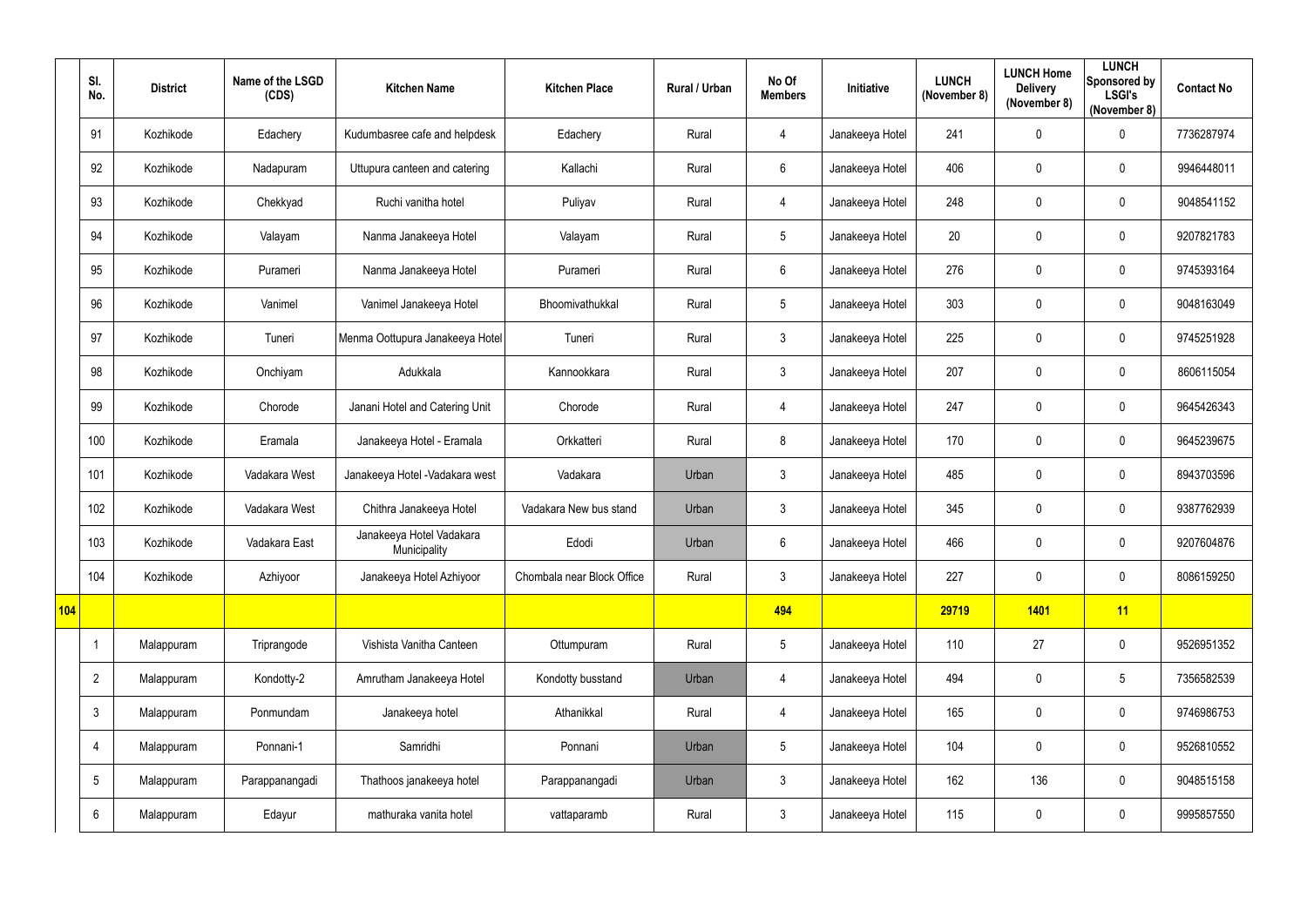| SI.<br>No.      | <b>District</b> | Name of the LSGD<br>(CDS) | <b>Kitchen Name</b>         | <b>Kitchen Place</b>                     | Rural / Urban | No Of<br><b>Members</b> | Initiative      | <b>LUNCH</b><br>(November 8) | <b>LUNCH Home</b><br><b>Delivery</b><br>(November 8) | <b>LUNCH</b><br>Sponsored by<br><b>LSGI's</b><br>(November 8) | <b>Contact No</b> |
|-----------------|-----------------|---------------------------|-----------------------------|------------------------------------------|---------------|-------------------------|-----------------|------------------------------|------------------------------------------------------|---------------------------------------------------------------|-------------------|
| $\overline{7}$  | Malappuram      | Kaladi                    | Thripthi Janakeeya Hotel    | Naripparamb                              | Rural         | 4                       | Janakeeya Hotel | 105                          | $\mathbf 0$                                          | $\mathbf 0$                                                   | 9048111134        |
| 8               | Malappuram      | Tavanur                   | Snehitha                    | Ayankalam                                | Rural         | $5\overline{)}$         | Janakeeya Hotel | 46                           | 0                                                    | $\overline{0}$                                                | 9995887155        |
| 9               | Malappuram      | Karulai                   | Janakeeya Hotel             | Karulayi Town                            | Rural         | 4                       | Janakeeya Hotel | 53                           | 26                                                   | $\mathbf 0$                                                   | 9388070564        |
| 10 <sup>°</sup> | Malappuram      | Melattur                  | Melattur Janakeeya Hotel    | Melattur                                 | Rural         | $5\phantom{.0}$         | Janakeeya Hotel | 245                          | $\overline{0}$                                       | $\overline{0}$                                                | 9497644650        |
| 11              | Malappuram      | Vallikkunnu               | Ruchikootu                  | Anangadi                                 | Rural         | 4                       | Janakeeya Hotel | 125                          | 112                                                  | $\overline{0}$                                                | 9846828029        |
| 12              | Malappuram      | Parappanangadi            | Sobhika Janakeeya hotel     | Parappanangadi                           | Urban         | $5\phantom{.0}$         | Janakeeya Hotel | 401                          | 90                                                   | $\overline{0}$                                                | 9048220552        |
| 13              | Malappuram      | Vazhakkad                 | Ruchi hotel vazhakkad       | Gup school vazhakkad                     | Rural         | $5\overline{)}$         | Janakeeya Hotel | 321                          | 172                                                  | $\mathbf 0$                                                   | 9656316072        |
| 14              | Malappuram      | Amarambalam               | Janakeeya Hotel             | Opposite Federal Bank<br>Pookkottumpadam | Rural         | 4                       | Janakeeya Hotel | 98                           | $6\phantom{.}6$                                      | $\overline{1}$                                                | 8157060589        |
| 15              | Malappuram      | Marakkara                 | Famous Hotel                | marakkara                                | Rural         | $\mathbf{3}$            | Janakeeya Hotel | 94                           | $\overline{0}$                                       | $\overline{0}$                                                | 6238909658        |
| 16              | Malappuram      | Ozhur                     | Archana Vanitha Canteen     | Pulparambu                               | Rural         | $\overline{2}$          | Janakeeya Hotel | 132                          | $\mathbf 0$                                          | $\overline{0}$                                                | 9645906084        |
| 17              | Malappuram      | Keezhuparambu             | Sisiram hotel keezhuparambu | New bazar kuniyil                        | Rural         | $5\phantom{.0}$         | Janakeeya Hotel | 74                           | 49                                                   | $\boldsymbol{0}$                                              | 8086830582        |
| 18              | Malappuram      | Irimbiliyam               | nandanam vanita hotel       | kotappuram                               | Rural         | $5\overline{)}$         | janakeeya Hotel | 199                          | $\overline{0}$                                       | $\overline{0}$                                                | 7306302029        |
| 19              | Malappuram      | Porur                     | Kudumbasree vanitha canteen | Cherukod                                 | Rural         | 4                       | Janakeeya Hotel | 132                          | 0                                                    | $\mathbf 0$                                                   | 9745425647        |
| $20\,$          | Malappuram      | Tirunavaya                | Vibhava Cafesree            | Karathoor                                | Rural         | $\overline{4}$          | Janakeeya Hotel | 62                           | 15                                                   | $\pmb{0}$                                                     | 9645414837        |
| 21              | Malappuram      | Moothedam                 | Moothedam janakeeya hotel   | Karappuram                               | Rural         | $3\phantom{.0}$         | Janakeeya Hotel | $\pmb{0}$                    | $\mathbf 0$                                          | $\mathbf 0$                                                   | 9447630154        |
| 22              | Malappuram      | Vazhayur                  | Three Star Janakeeya Hotel  | Karad                                    | Rural         | $\overline{4}$          | Janakeeya Hotel | 304                          | 160                                                  | $\mathbf 0$                                                   | 9744305921        |
| 23              | Malappuram      | urngattiri                | Oottupura                   | Therattummal                             | Rural         | $5\overline{)}$         | Janakeeya Hotel | 110                          | 98                                                   | $\mathbf 0$                                                   | 9562851125        |
| 24              | Malappuram      | Maranchery                | Janakeeya Hotel maranchey   | Panambad                                 | Rural         | $5\overline{)}$         | Janakeeya Hotel | 43                           | 74                                                   | $\mathbf 0$                                                   | 9048081621        |
| 25              | Malappuram      | Athavanad                 | Janakeeya Bhakshanasala     | Vettichira                               | Rural         | $5\overline{)}$         | Janakeeya Hotel | 156                          | $\mathbf 0$                                          | $\pmb{0}$                                                     | 9495291580        |
| 26              | Malappuram      | Pothukal                  | Vanitha Canteen             | Nettikulam                               | Rural         | $6\overline{6}$         | Janakeeya Hotel | $\overline{0}$               | 77                                                   | $\mathbf 0$                                                   | 9048501397        |
| 27              | Malappuram      | Mampad                    | <b>Bismi Cafe</b>           | Mampad                                   | Rural         | $3\phantom{.0}$         | Janakeeya Hotel | 121                          | $\mathbf 0$                                          | $\bm{0}$                                                      | 9961170251        |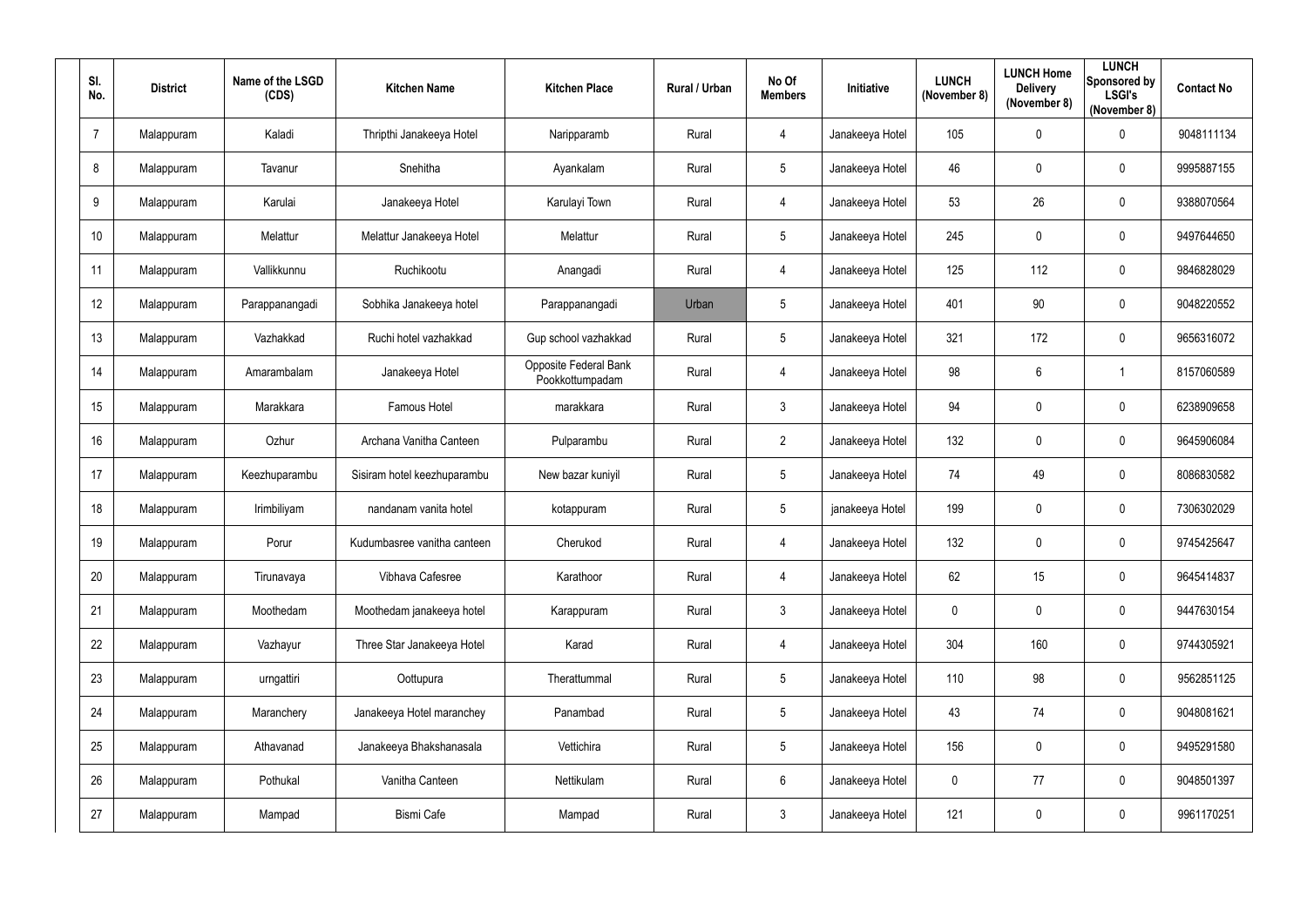| SI.<br>No.      | <b>District</b> | Name of the LSGD<br>(CDS) | <b>Kitchen Name</b>                               | <b>Kitchen Place</b> | Rural / Urban | No Of<br><b>Members</b> | Initiative      | <b>LUNCH</b><br>(November 8) | <b>LUNCH Home</b><br><b>Delivery</b><br>(November 8) | <b>LUNCH</b><br>Sponsored by<br><b>LSGI's</b><br>(November 8) | <b>Contact No</b> |
|-----------------|-----------------|---------------------------|---------------------------------------------------|----------------------|---------------|-------------------------|-----------------|------------------------------|------------------------------------------------------|---------------------------------------------------------------|-------------------|
| 28              | Malappuram      | Marakkara                 | Ruchikoottu                                       | <b>AC Nirappu</b>    | Rural         | 5 <sup>5</sup>          | Janakeeya Hotel | 36                           | $\overline{0}$                                       | $\mathbf 0$                                                   | 9745625415        |
| 29              | Malappuram      | Alipparambu               | Oottupura                                         | Alipparambu          | Rural         | $5\overline{)}$         | Janakeeya Hotel | 147                          | 0                                                    | $\overline{0}$                                                | 9847690941        |
| 30 <sub>2</sub> | Malappuram      | Valanchery                | Janakkeeya Hotel                                  | Valanchery           | Urban         | $5\phantom{.0}$         | Janakeeya Hotel | 147                          | $\overline{0}$                                       | $\boldsymbol{0}$                                              | 8593812408        |
| 31              | Malappuram      | Chaliyar                  | Chaliyar Janakeeya Hotel                          | Akambaadam           | Rural         | 3 <sup>1</sup>          | Janakeeya Hotel | 103                          | 37                                                   | $\mathbf 0$                                                   | 9605274841        |
| 32              | Malappuram      | Kalikavu                  | Friends Janakeeya Hotel                           | Kalikavu             | Rural         | $\overline{4}$          | Janakeeya Hotel | 104                          | 5                                                    | $\overline{0}$                                                | 9745751684        |
| 33              | Malappuram      | Angadipuram               | Janakeeya Hotel                                   | Angadipuram          | Rural         | 4                       | Janakeeya Hotel | 206                          | $\overline{0}$                                       | $\boldsymbol{0}$                                              | 7902314724        |
| 34              | Malappuram      | Puzhakkattri              | Jasmin                                            | Puzhakkattiri        | Rural         | $5\overline{)}$         | Janakeeya Hotel | 147                          | 106                                                  | $\overline{0}$                                                | 9495497872        |
| 35              | Malappuram      | Nannamukku                | Tanima                                            | Nannamukku           | Rural         | $5\phantom{.0}$         | Janakeeya Hotel | 167                          | 125                                                  | $\mathbf 0$                                                   | 8943417885        |
| 36              | Malappuram      | Moorkkanad                | Oruma Janakeeya Hotel                             | Moorkkanad           | Rural         | $5\phantom{.0}$         | Janakeeya Hotel | 45                           | 75                                                   | $\overline{0}$                                                | 9605728248        |
| 37              | Malappuram      | Edavanna                  | Souhrtham Janakeeya Hotel                         | Edavanna             | Rural         | $5\phantom{.0}$         | Janakeeya Hotel | 332                          | 109                                                  | $\mathbf 0$                                                   | 9746986110        |
| 38              | Malappuram      | Tirur                     | Ruchi Janakeeya Hotel                             | Tirur                | Urban         | 4                       | Janakeeya Hotel | 260                          | 68                                                   | $\overline{0}$                                                | 9895409528        |
| 39              | Malappuram      | Tirur                     | Amrutham Janakeeya Hotel                          | Tirur                | Urban         | 4                       | Janakeeya Hotel | 276                          | $\boldsymbol{0}$                                     | $\overline{0}$                                                | 9745074259        |
| 40              | Malappuram      | Edappal                   | Daya Cafesree                                     | Edappal              | Rural         | $5\overline{)}$         | Janakeeya Hotel | 162                          | 0                                                    | $\overline{0}$                                                | 9895439056        |
| 41              | Malappuram      | Koottilangadi             | Janakeeya Hotel                                   | Koottilangadi        | Rural         |                         | Janakeeya Hotel | 42                           | 45                                                   | $\boldsymbol{0}$                                              | 9539471939        |
| 42              | Malappuram      | Vattamkulam               | Vibhava Janakeeya Hotel                           | Edappal              | Rural         | $\overline{4}$          | Janakeeya Hotel | 153                          | $\boldsymbol{0}$                                     | $\pmb{0}$                                                     | 9744844512        |
| 43              | Malappuram      | Nilambur                  | Annapporna Janakeeya Hotel                        | Nilambur             | Urban         | 8                       | Janakeeya Hotel | 352                          | 99                                                   | $\mathbf 0$                                                   | 8547795364        |
| 44              | Malappuram      | Puzhakkattri              | PT Group                                          | Ramapuram            | Rural         | $\overline{4}$          | Janakeeya Hotel | 142                          | 43                                                   | $\boldsymbol{0}$                                              | 9745108676        |
| 45              | Malappuram      | Vazhikkadavu              | Vanitha Janakeeya Hotel                           | Manimooli            | Rural         | $\overline{4}$          | Janakeeya Hotel | 86                           | 31                                                   | $\mathbf 0$                                                   | 8943046755        |
| 46              | Malappuram      | Chungathara               | Chungathara Annapoorna Vanitha<br>Janakeeya Hotel | Chalikkulam          | Rural         | $3\phantom{.0}$         | Janakeeya Hotel | $\mathbf 0$                  | 32                                                   | $\pmb{0}$                                                     | 9745674102        |
| 47              | Malappuram      | Vallikunnu                | Punathil Janakeeya Hotel                          | Vallikunnu           | Rural         | $\overline{4}$          | Janakeeya Hotel | $\boldsymbol{0}$             | 248                                                  | $\mathbf 0$                                                   | 9946051042        |
| 48              | Malappuram      | Tirurangadi               | Nirmalyam Janakeeya Hotel                         | Chanthappadi         | Urban         | $5\phantom{.0}$         | Janakeeya Hotel | $\boldsymbol{0}$             | 391                                                  | $\pmb{0}$                                                     | 9895168511        |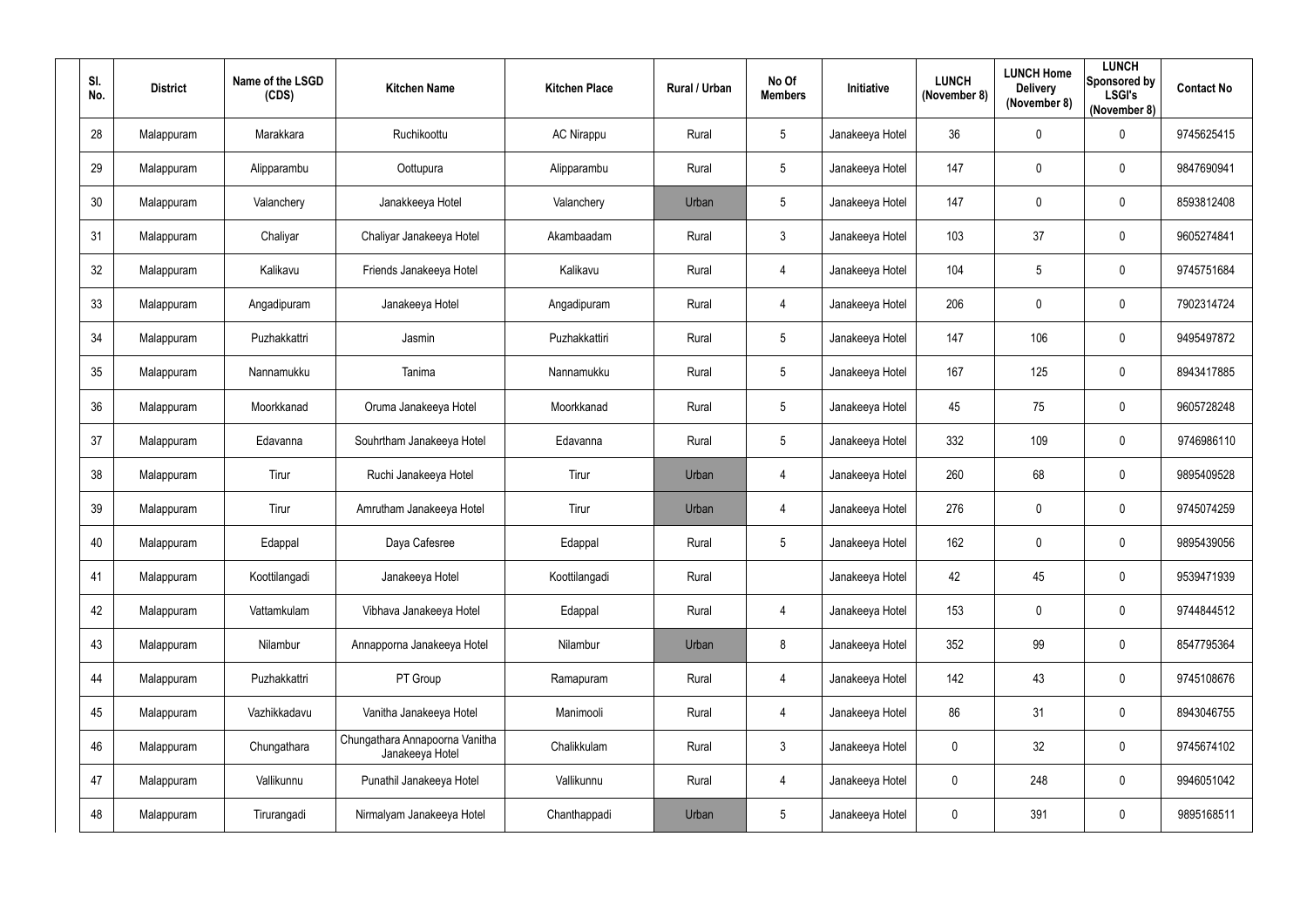|     | SI.<br>No. | <b>District</b> | Name of the LSGD<br>(CDS) | <b>Kitchen Name</b>             | <b>Kitchen Place</b>   | Rural / Urban | No Of<br><b>Members</b> | Initiative      | <b>LUNCH</b><br>(November 8) | <b>LUNCH Home</b><br><b>Delivery</b><br>(November 8) | <b>LUNCH</b><br>Sponsored by<br><b>LSGI's</b><br>(November 8) | <b>Contact No</b> |
|-----|------------|-----------------|---------------------------|---------------------------------|------------------------|---------------|-------------------------|-----------------|------------------------------|------------------------------------------------------|---------------------------------------------------------------|-------------------|
|     | 49         | Malappuram      | Purathur                  | Purathur Janakeeya Hotel        | Kavilakkad             | Rural         | $\mathfrak{Z}$          | Janakeeya Hotel | 106                          | 69                                                   | $\overline{0}$                                                | 9645170119        |
|     | 50         | Malappuram      | Kuruva                    | Swad                            | Ambalaparamb           | Rural         | 4                       | Janakeeya Hotel | 46                           | 31                                                   | $\overline{0}$                                                | 9495993543        |
|     | 51         | Malappuram      | Perumanna Klari           | Perumanna Klari Janakeeya Hotel | Near Panjayathu office | Rural         | $\mathfrak{Z}$          | Janakeeya Hotel | 85                           | 0                                                    | $\overline{0}$                                                | 7306197556        |
|     | 52         | Malappuram      | Kuttippuram               | Janakeeya Hotel Kuttippurram    | Kuttipuram             | Rural         | $5\phantom{.0}$         | Janakeeya Hotel | 158                          | 0                                                    | $\mathbf 0$                                                   | 8921459017        |
|     | 53         | Malappuram      | Niramaruthur              | Annapporna Janakeeya Hotel      | Mangad                 | Rural         | $\mathfrak{Z}$          | Janakeeya Hotel | 90                           | $\boldsymbol{0}$                                     | $\overline{0}$                                                | 9746334349        |
|     | 54         | Malappuram      | Veliyancode               | Cafe Kudumbashree               | Eramangalam            | Rural         | $\mathfrak{Z}$          | Janakeeya Hotel | 53                           | 79                                                   | $\overline{0}$                                                | 9567575145        |
|     | 55         | Malappuram      | Pulilkal                  | Ruchi Koottu Janakeeya Hotel    | Pulikkal               | Rural         | 4                       | Janakeeya Hotel | 182                          | 41                                                   | $\overline{0}$                                                | 9947039208        |
|     | 56         | Malappuram      | Karuvarakund              | Janakeeya Hotel                 | Karuvarakund           | Rural         | 4                       | Janakeeya Hotel | 158                          | 15                                                   | $\overline{0}$                                                | 9562233316        |
| 113 | 57         | Malappuram      | Thuvvur                   | Janakeeya Hotel                 | Thuvvur                | Rural         | $5\phantom{.0}$         | Janakeeya Hotel | 112                          | 38                                                   | $\overline{0}$                                                | 8075365565        |
|     | 58         | Malappuram      | Kottakkal                 | Kottakkal Janakeeya Hotel       | Kottakkal              | Urban         | $\mathfrak{Z}$          | Janakeeya Hotel | 410                          | 0                                                    | $\mathbf 0$                                                   | 9946216609        |
|     | 59         | Malappuram      | Kuzhimanna                | Mythri Janakkeeya Hotel         | Cheruparamb            | Rural         | 4                       | Janakeeya Hotel | 167                          | 95                                                   | $\overline{0}$                                                | 9961738543        |
|     | 60         | Malappuram      | Talakkad                  | Talakkad Janakeeya Hotel        | <b>BP</b> Angadi       | Rural         | 4                       | Janakeeya Hotel | 55                           | 32                                                   | $\mathbf 0$                                                   | 9447824517        |
|     | 61         | Malappuram      | Areecode                  | Haritha sree Janakeeya Hotel    | Pookottuchola          | Rural         | 4                       | Janakeeya Hotel | 141                          | 18                                                   | $\mathbf 0$                                                   | 7025072558        |
|     | 62         | Malappuram      | Cherukkavu                | Kitchen Hut Janakeeya Hotel     | Chevayoor              | Rural         | $\overline{4}$          | Janakeeya Hoel  | 134                          | 125                                                  | $\overline{0}$                                                | 9895195887        |
|     | 63         | Malappuram      | Thiruvali                 | Janakeeya hotel                 | Thiruvali              | Rural         | $5\phantom{.0}$         | Janakeeya Hotal | 106                          | 0                                                    | $\overline{0}$                                                | 9746385945        |
|     | 64         | Malappuram      | Alamcode                  | Janakeeya hotel                 | Alamcode               | Rural         | $5\phantom{.0}$         | Janakeeya Hotal | 197                          | 112                                                  | $\overline{0}$                                                | 8129368109        |
|     | 65         | Malappuram      | Manjeri 1                 | Cafe Janakeeya hotel            | Manjeri                | Urban         | $6\phantom{.0}$         | Janakeeya Hotal | 243                          | 31                                                   | $6\phantom{.}6$                                               | 7336671011        |
|     | 66         | Malappuram      | kalpakanchery             | Janakeeya HOTEL                 | Kalpakanchery          | Rural         | $\overline{4}$          | Janakeeya Hotel | 75                           | $\pmb{0}$                                            | $\overline{0}$                                                | 9048929947        |
|     | 67         | Malappuram      | Kodur                     | Janakeeya hotel                 | vadakkemanna           | Rural         | $\mathbf{3}$            | Janakeeya hotel | 138                          | 22                                                   | $\overline{0}$                                                | 9605430938        |
|     | 68         | Malappuram      | Anakayam                  | janakeeya hotel                 | Anakayam               | Rural         | $5\phantom{.0}$         | Janakeeya hotel | 219                          | $\pmb{0}$                                            | $\mathbf 0$                                                   | 7025840671        |
|     | 69         | Malappuram      | Malappuram                | Janakeeya Hotel                 | Malappuram             | Urban         | $\mathbf{3}$            | Janakeeya Hotal | 162                          | 31                                                   | $\overline{0}$                                                | 8281125864        |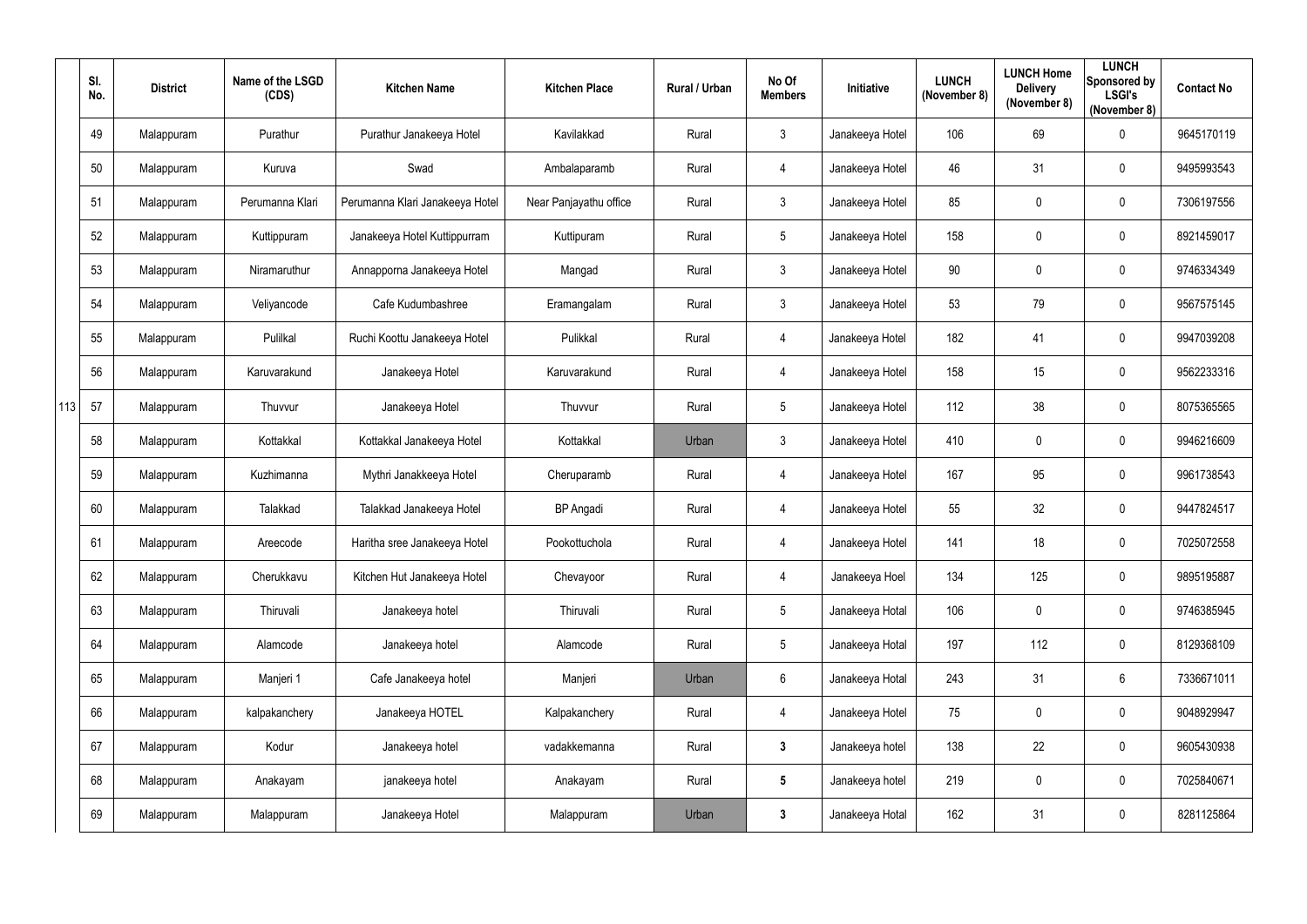| SI. | No.    | <b>District</b> | Name of the LSGD<br>(CDS) | <b>Kitchen Name</b>        | <b>Kitchen Place</b> | Rural / Urban | No Of<br><b>Members</b> | Initiative      | <b>LUNCH</b><br>(November 8) | <b>LUNCH Home</b><br><b>Delivery</b><br>(November 8) | <b>LUNCH</b><br>Sponsored by<br><b>LSGI's</b><br>(November 8) | <b>Contact No</b> |
|-----|--------|-----------------|---------------------------|----------------------------|----------------------|---------------|-------------------------|-----------------|------------------------------|------------------------------------------------------|---------------------------------------------------------------|-------------------|
|     | 70     | Malappuram      | Tanur                     | Azhimukham Janakeeya hotel | tanur                | Urban         | $3\phantom{a}$          | Janakeeya Hotel | $\mathbf 0$                  | 0                                                    | $\mathbf 0$                                                   | 7594914843        |
| 71  |        | Malappuram      | Elamkulam                 | Janapriya                  | Kunnakav             | Rural         | 4                       | Janakeeya Hotel | 164                          | 0                                                    | $\mathbf 0$                                                   | 9496725446        |
|     | 72     | Malappuram      | Wandoor                   | Janakeeya Hotel            | wandoor              | Rural         | 4                       | Janakeeya Hotel | 140                          | 0                                                    | $\overline{0}$                                                | 8086064498        |
|     | 73     | Malappuram      | Perinthalmanna            | samrthi janakeeya hotei    | Perinthalmanna       | Urban         | $5\phantom{.0}$         | Janakeeya hotel | 214                          | 0                                                    | $\mathbf 0$                                                   | 7994259773        |
|     | 74     | Malappuram      | Munniyur                  | Oottupura                  | Munniyur             | Rural         | $5\phantom{.0}$         | Janakeeya Hotel | 176                          | 89                                                   | $\mathbf 0$                                                   |                   |
|     | 75     | Malappuram      | AR Nagar                  | Aiswarya                   | AR Nagar             | Rural         | $3\phantom{a}$          | Janakeeya Hotel | 180                          | 0                                                    | $\mathbf 0$                                                   |                   |
|     | 76     | Malappuram      | Thenjippalam              | Nanma                      | Thenjippalam         | Rural         |                         | Janakeeya Hotel | 314                          | 112                                                  | $\mathbf 0$                                                   |                   |
|     | 77     | Malappuram      | Peruvallur                | Anugraha                   | Super bazar          | Rural         | $5\phantom{.0}$         | Jankeeya Hotel  | $\overline{0}$               | 474                                                  | $\overline{2}$                                                | 9747037665        |
|     | 78     | Malappuram      | Muthuvallur               | Nanma janakeeya hotel      | Muthuparambu         | Rural         | $\mathbf{3}$            | Janakeeya hotel | 402                          | 0                                                    | $\mathbf 0$                                                   | 9744406501        |
|     | 79     | Malappuram      | mankada                   | janakeeya hatel            | Aryiranazhipadi      | Rural         | $\mathbf{3}$            | janakeeya hotel | 223                          | 89                                                   | $\mathbf 0$                                                   | 9539855520        |
|     | 80     | Malappuram      | Vengara                   | Ponnoos hotel              | Vengara              | Rural         | $\overline{\mathbf{4}}$ | Janakeeya hotel | 294                          | 0                                                    | $\mathbf 0$                                                   | 9947424618        |
|     | 81     | Malappuram      | Pulpatta                  | Santhwanam Janakeeya hotel | Padikkal parambil    | Rural         | $5\phantom{.0}$         | Janakeeya hotel | 400                          | 209                                                  | $\mathbf 0$                                                   | 9526367569        |
|     | 82     | Malappuram      | Keezhattur                | Keezhattur Janakeeya hotel | Keezhattur           | Rural         | 4                       | Janakeeya hotel | 54                           | 0                                                    | $\mathbf 0$                                                   | 9539209640        |
|     | 83     | Malappuram      | Cherumundam               | Nanma janakeeya hotel      | Manchingapara        | Rural         | $\overline{\mathbf{4}}$ | Janakeeya hotel | 100                          | 0                                                    | $\overline{0}$                                                | 9496048689        |
|     | 84     | Malappuram      | Chelambre                 | Soorya Janakeeya hotel     | Pulluparamb          | Rural         | $3\phantom{a}$          | Janakeeya hotel | 69                           | 102                                                  | $\overline{0}$                                                | 7994179285        |
|     | 85     | Malappuram      | Ponmala                   | Janakeeya hotel            | Chappangadi          | Rural         | $\overline{\mathbf{4}}$ | Janakeeya hotel | 196                          | $\pmb{0}$                                            | $\overline{0}$                                                | 9605811748        |
|     | 86     | Malappuram      | Thennala                  | <b>Bismi Hotel</b>         | Pookkiparamb         | Rural         | 4                       | Jankeeya Hotel  | 216                          | 0                                                    | $\overline{0}$                                                | 9995757092        |
|     | 87     | Malappuram      | Tanalur                   | Janakeeya Hotel            | Tanalur              | Rural         |                         | Jankeeya Hotel  | 202                          | 0                                                    | $\overline{0}$                                                |                   |
|     | 88     | Malappuram      | Parappur                  | Janakeeya Hotel            | chullipparambu       | Rural         | $5\phantom{.0}$         | Janakeeya Hotel | 86                           | $\mathbf 0$                                          | $\overline{0}$                                                | 9961091317        |
|     | 89     | Malappuram      | Edarikkode                | Janakeeya Hotel            | Edarikkod            | Rural         | $3\phantom{a}$          | Janakeeya Hotel | $\mathbf 0$                  | 0                                                    | $\overline{0}$                                                | 8089003770        |
|     | $90\,$ | Malappuram      | Oorakam                   | Ammoos                     | Panchayath padi      | Rural         | $\mathbf{3}$            | Janakeeya Hotel | 248                          | 0                                                    | $\overline{0}$                                                | 9526449294        |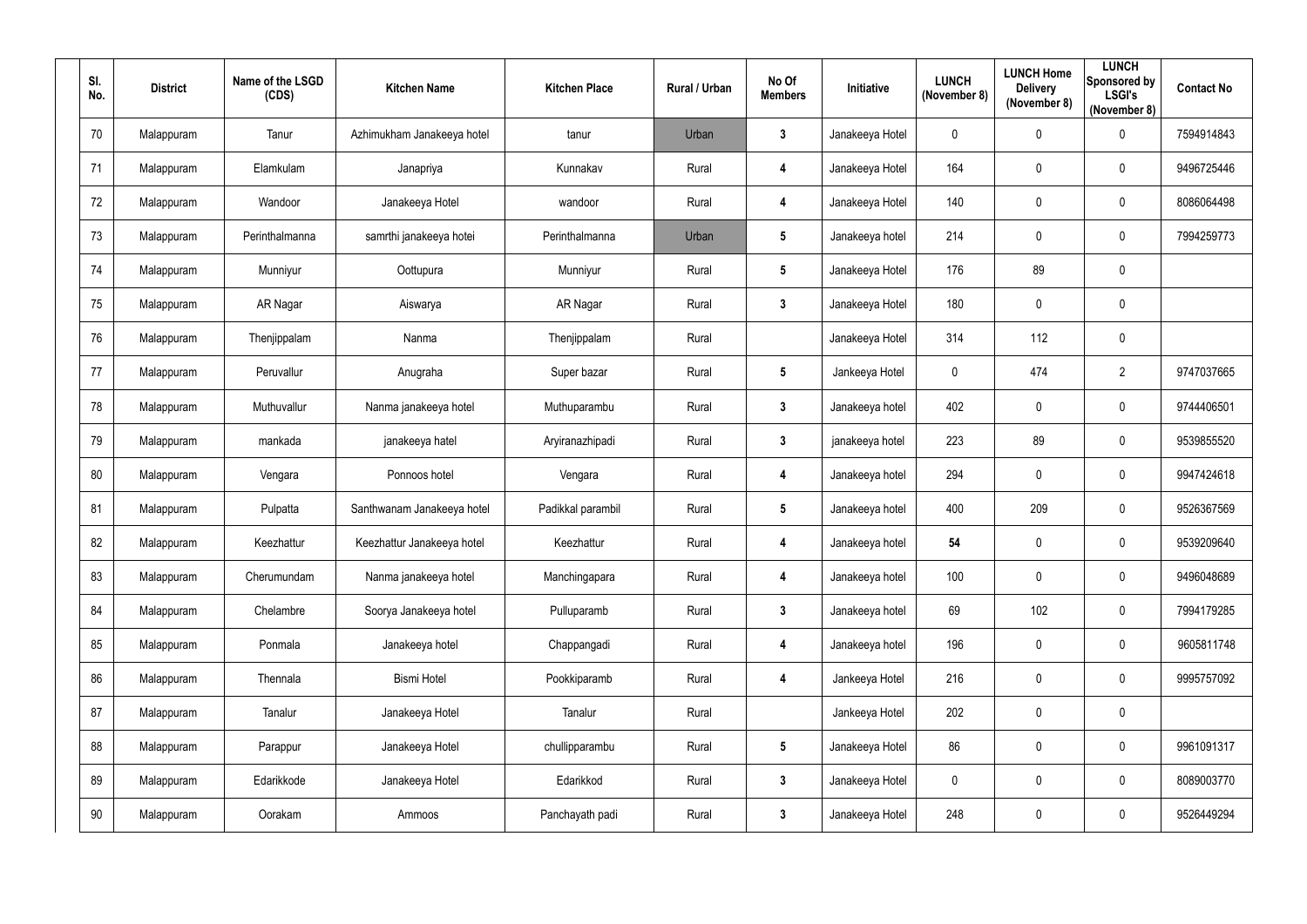| SI.<br>No. | <b>District</b> | Name of the LSGD<br>(CDS) | <b>Kitchen Name</b>      | <b>Kitchen Place</b> | Rural / Urban | No Of<br><b>Members</b> | Initiative      | <b>LUNCH</b><br>(November 8) | <b>LUNCH Home</b><br><b>Delivery</b><br>(November 8) | <b>LUNCH</b><br>Sponsored by<br><b>LSGI's</b><br>(November 8) | <b>Contact No</b> |
|------------|-----------------|---------------------------|--------------------------|----------------------|---------------|-------------------------|-----------------|------------------------------|------------------------------------------------------|---------------------------------------------------------------|-------------------|
| 91         | Malappuram      | Nannambra                 | Veeturuchi               | Kundoor Athani       | Rural         | $\overline{\mathbf{4}}$ | Janakeeya Hotel | 20                           | 118                                                  | $\mathbf 0$                                                   | 9400618659        |
| 92         | Malappuram      | Pandikkad                 | Janakeeya Hotel          | Pandikkad            | Rural         | 4                       | Janakeeya Hotel | 178                          | $\overline{0}$                                       | $\mathbf 0$                                                   |                   |
| 93         | Malappuram      | Chokkad                   | Natturuchi               | Chokkad              | Rural         |                         | Janakeeya Hotel | 104                          | $\overline{0}$                                       | $\mathbf 0$                                                   |                   |
| 94         | Malappuram      | Cheekode                  | Cheekode Janakeeya Hotel | Cheekode             | Rural         |                         | Janakeeya Hotel | 54                           | 50                                                   | $\mathbf 0$                                                   |                   |
| 95         | Malappuram      | Makkarapparamb            | Subiksha                 | Makkarapparamb       | Rural         | $3\phantom{.0}$         | Janakeeya Hotel | 38                           | 16                                                   | $\boldsymbol{0}$                                              | 8089003770        |
| 96         | Malappuram      | Ponnani-1                 | Devi Janakeeya Hotel     | Ponnani              | Urban         | $5\phantom{.0}$         | Janakeeya Hotel | $\pmb{0}$                    | $\overline{0}$                                       | $\boldsymbol{0}$                                              | 9961919097        |
| 97         | malappuram      | mangalam                  | Soubagya                 | mangalam             | Rural         | $5\phantom{.0}$         | janakeeya hotel | 91                           | 20                                                   | $\mathbf 0$                                                   |                   |
| 98         | Malappuram      | Trikkalangode             | janakeeya hotel          | karakkunnu           | Rural         | $6\phantom{1}$          | Janakeeya Hotel | 162                          | $\mathbf 0$                                          | $\mathbf 0$                                                   |                   |
| 99         | Malppuram       | Morayoor                  | Janakeeya hotel          | Valanchery           | Rural         | $\mathbf{3}$            | Janakeeya hotel | 130                          | $\overline{0}$                                       | $\mathbf 0$                                                   |                   |
| 100        | Malappuram      | Perumbadapp               | Janakeeya hotel          | Perumbadapp          | Rural         | $\overline{\mathbf{4}}$ | Janakeeya hotel | $\mathbf 0$                  | $\pmb{0}$                                            | $\mathbf 0$                                                   |                   |
| 101        | Malappuram      | Tirur                     | Samruthi Janakeeya Hotel | Vettom               | <b>RURAL</b>  |                         | Janakeeya hotel | 146                          | 209                                                  | $\mathbf 0$                                                   |                   |
| 102        | Malappuram      | Kondotty                  | Janakeeya hotel          | vazhakad             | <b>RURAL</b>  |                         | janakeeya hotel | 302                          | 196                                                  | $\mathbf 0$                                                   |                   |
| 103        | Malappuram      | Perinthalmanna            | Janakeeya hotel          | pulamanthole         | <b>RURAL</b>  | 4                       | Janakeeya hotel | 174                          | 0                                                    | $\overline{0}$                                                |                   |
| 104        | Malappuram      | Tanur                     | Jankeeya hotel           | Valavannur           | <b>RURAL</b>  |                         | Janakeeya hotel | 240                          | $\mathbf 0$                                          | $\pmb{0}$                                                     |                   |
| 105        | Malappuram      | kottakkal                 | Janakeeya hotel          | kotakkal             | <b>URBAN</b>  |                         | Janakeeya hotel | 312                          | $\mathbf 0$                                          | $\pmb{0}$                                                     |                   |
| 106        | Malappuram      | Vettom                    | Thripthi Janakeeya Hotel | vettom               | <b>RURAL</b>  |                         | Janakeeya hotel | 140                          | 38                                                   | $\pmb{0}$                                                     |                   |
| 107        | Malappuram      | Nilambur                  | Janakeeya hotel          | nilambur             | <b>URBAN</b>  |                         | Janakeeya hotel | 240                          | 15                                                   | $\pmb{0}$                                                     |                   |
| 108        | Malappuram      | Nilambur                  | Janakeeya hotel          | nilambur             | <b>URBAN</b>  |                         | Janakeeya hotel | 205                          | $\mathbf 0$                                          | $\pmb{0}$                                                     |                   |
| 109        | Malappuram      | Vallikkunn                | Rasakkut                 |                      | Rural         |                         | janakeeyahotel  | 11                           | 120                                                  | $\pmb{0}$                                                     |                   |
| 110        | Malappuram      | kuruva                    | Ruchi                    |                      | Rural         | $5\phantom{.0}$         | Janakeeyahotel  | 140                          | 23                                                   | $\pmb{0}$                                                     | 9745414800        |
| 111        | Malappuram      | Kannamangalam             |                          |                      | Rural         |                         | Janakeeya Hotel | 390                          | $\overline{0}$                                       | $\pmb{0}$                                                     |                   |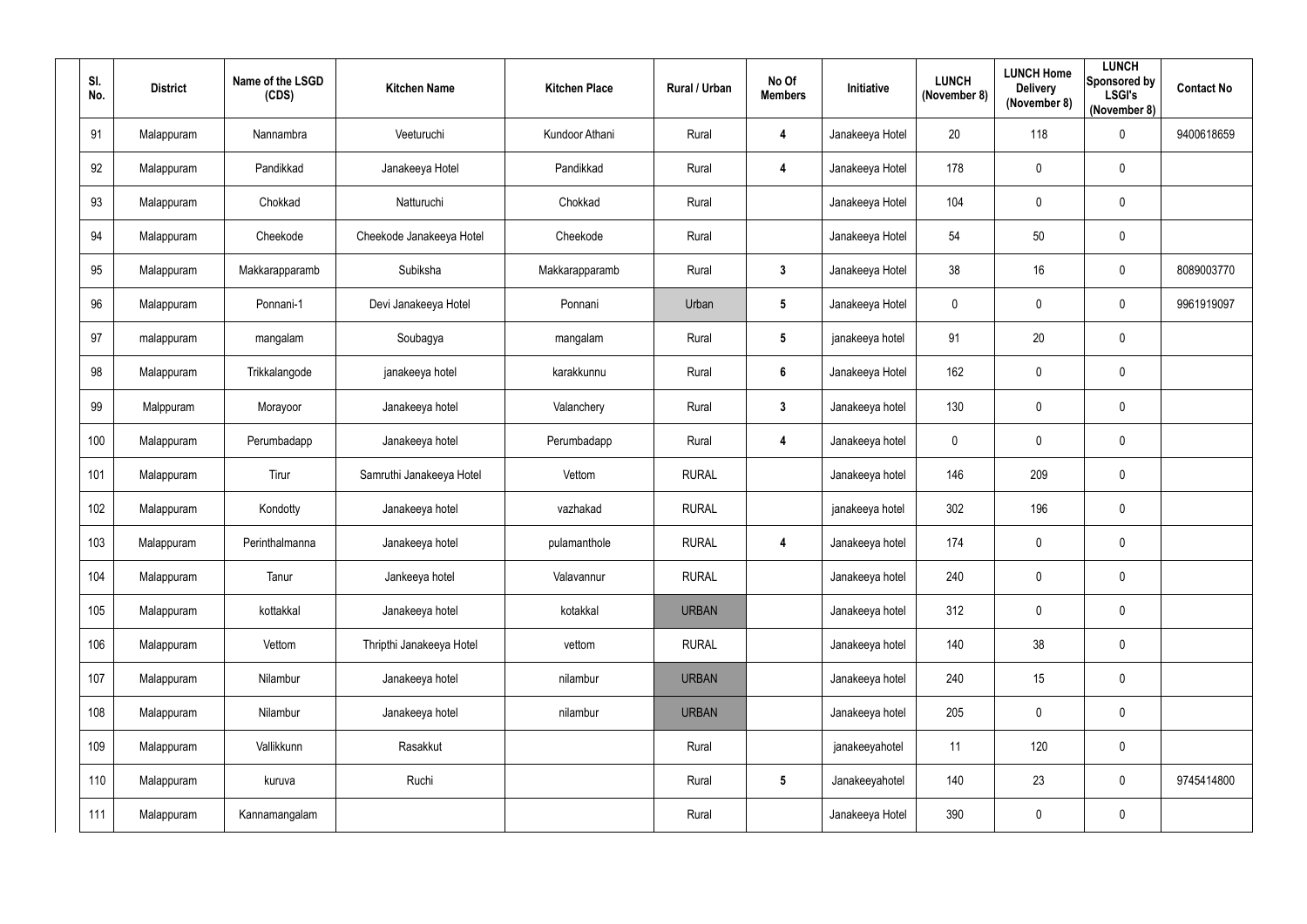|     | SI.<br>No.      | <b>District</b> | Name of the LSGD<br>(CDS) | <b>Kitchen Name</b>             | <b>Kitchen Place</b>                      | Rural / Urban | No Of<br><b>Members</b> | Initiative      | <b>LUNCH</b><br>(November 8) | <b>LUNCH Home</b><br><b>Delivery</b><br>(November 8) | <b>LUNCH</b><br>Sponsored by<br><b>LSGI's</b><br>(November 8) | <b>Contact No</b> |
|-----|-----------------|-----------------|---------------------------|---------------------------------|-------------------------------------------|---------------|-------------------------|-----------------|------------------------------|------------------------------------------------------|---------------------------------------------------------------|-------------------|
|     | 112             | Malappuram      | Othungal                  | janakeeya hotel                 | Othukkungal                               | Rural         | $5\phantom{.0}$         | Janakeeya Hotel | 235                          | 0                                                    | $\overline{0}$                                                | 9656716066        |
|     | 113             | Malappuram      | Pookkottur                | janakeeya hotel                 | valluvambram                              | Rural         | 4                       | Janakeeya Hotel | 224                          | 0                                                    | $\overline{0}$                                                | 9447334084        |
| 113 |                 |                 |                           |                                 |                                           |               |                         |                 | 17129                        | 5075                                                 | 14                                                            |                   |
|     |                 | Palakkad        | Elapully                  | Nakshathra Vanitha canteen      | Canteen                                   | Rural         | $\overline{4}$          | Janakeeya Hotel | 125                          | 0                                                    | $\overline{0}$                                                | 8547384972        |
|     | $\overline{2}$  | Palakkad        | Nalleppilly               | Vanitha Canteen                 | Canteen                                   | Rural         | $\overline{4}$          | Janakeeya Hotel | 180                          | 0                                                    | $\overline{0}$                                                | 9656232569        |
|     | 3               | Palakkad        | Chittur                   | Thanal vanitha Canteen          | Thathamangalam, Mettuvalavu               | Urban         | $\mathfrak{Z}$          | Janakeeya Hotel | 371                          | 0                                                    | $\overline{0}$                                                | 9447105400        |
|     | 4               | Palakkad        | chittur                   | urapp janakeeya hotel           | Anicode junction                          | urban         | 5                       | Janakeeya hotel | 208                          | 0                                                    | $\overline{0}$                                                | 9349930549        |
|     | $5\phantom{.0}$ | Palakkad        | polpully                  | subiksha janakeeya hotel        | kallootiyal                               | Rural         | 5                       | Janakeeya hotel | 146                          | 0                                                    | $\overline{0}$                                                | 9495197498        |
|     | 6               | Palakkad        | Eruthenpathy              | Nila janakeeya hotel            | Mooniilmada muniyappan<br>kshethram near  | Rural         | $5\phantom{.0}$         | Janakeeya hotel | 126                          | 0                                                    | $\overline{0}$                                                | 9037290925        |
|     |                 | Palakkad        | Perumatty                 | Nanam Janakeeya hotel           | kannimari                                 | Rural         | $\mathbf{3}$            | Janakeeya hotel | $\mathbf 0$                  | 0                                                    | $\overline{0}$                                                | 9605529657        |
|     | 8               | Palakkad        | Vadakarapathy             | soubhagya janakeeya hotel       | vadakarapathy panchayath                  | Rural         | $5\phantom{.0}$         | Janakeeya hotel | 107                          | 0                                                    | $\overline{0}$                                                | 9633578756        |
|     | 9               | Palakkad        | Kozhinjampara             | Sreesakthi Janakeeya hotel      | Kozhinjampara<br>gramapanchayth, near bus | Rural         | $5\phantom{.0}$         | Janakeeya hotel | 150                          | 0                                                    | $\overline{0}$                                                | 9847121105        |
|     | 10 <sup>°</sup> | Palakkad        | Vadakkenchery             | Oottupura Vanitha Canteen       | Panchayath building,<br>Vadakkenchery     | Rural         | 4                       | Janakeeya Hotel | 167                          | $\mathbf 0$                                          | $\mathbf 0$                                                   | 9656360141        |
|     | 11              | Palakkad        | PKD North                 | Cafesree                        | opp. ksrtc bus stand,<br>Manjakulam road  | Urban         | $5\phantom{.0}$         | Janakeeya Hotel | 326                          | 0                                                    | $\mathbf 0$                                                   | 9037332005        |
|     | 12 <sup>°</sup> | Palakkad        | Ongallur                  | Amma canteen                    | Ongallur vipanana kendram                 | Rural         | $\overline{4}$          | Janakeeya Hotel | 107                          | 0                                                    | $\mathbf 0$                                                   | 7560924507        |
|     | 13              | Palakkad        | Muthuthala                | Sreelakshmi vanitha canteen     | Muthuthala panchayath                     | Rural         | $\overline{4}$          | Janakeeya Hotel | 96                           | $\pmb{0}$                                            | $\mathbf 0$                                                   | 7558865485        |
|     | 14              | Palakkad        | Koppam                    | Natturuchi kudumbashree cafe    | Near koppam village                       | Rural         | $5\phantom{.0}$         | Janakeeya Hotel | 169                          | 0                                                    | $\mathbf 0$                                                   | 8075779172        |
|     | 15              | Palakkad        | Paruthur                  | Mamatty vanitha canteen         | Near panchayath                           | Rural         | $5\phantom{.0}$         | Janakeeya Hotel | 96                           | 0                                                    | $\overline{0}$                                                | 9544847874        |
|     | 16 <sup>°</sup> | Palakkad        | Vilayur                   | Souhritha caffesree (Ruchipura) | Near Vilayur Panchayath                   | Rural         | $6\phantom{.0}$         | Janakeeya Hotel | 101                          | 0                                                    | $\mathbf 0$                                                   | 9747342046        |
|     | 17              | palakkad        | Kulukkallur               | Snehitha Janakeeya hotel        | Kulukkallur panchayath                    | Rural         | $5\phantom{.0}$         | Janakeeya hotel | 89                           | 0                                                    | $\mathbf 0$                                                   | 9746701454        |
|     | 18              | Palakkad        | Pattambi                  | Janakeeya hotel                 | near Govt samskritha college,<br>Pattambi | Urban         | 4                       | Janakeeya hotel | $\mathbf 0$                  | 0                                                    | $\overline{0}$                                                | 9562043428        |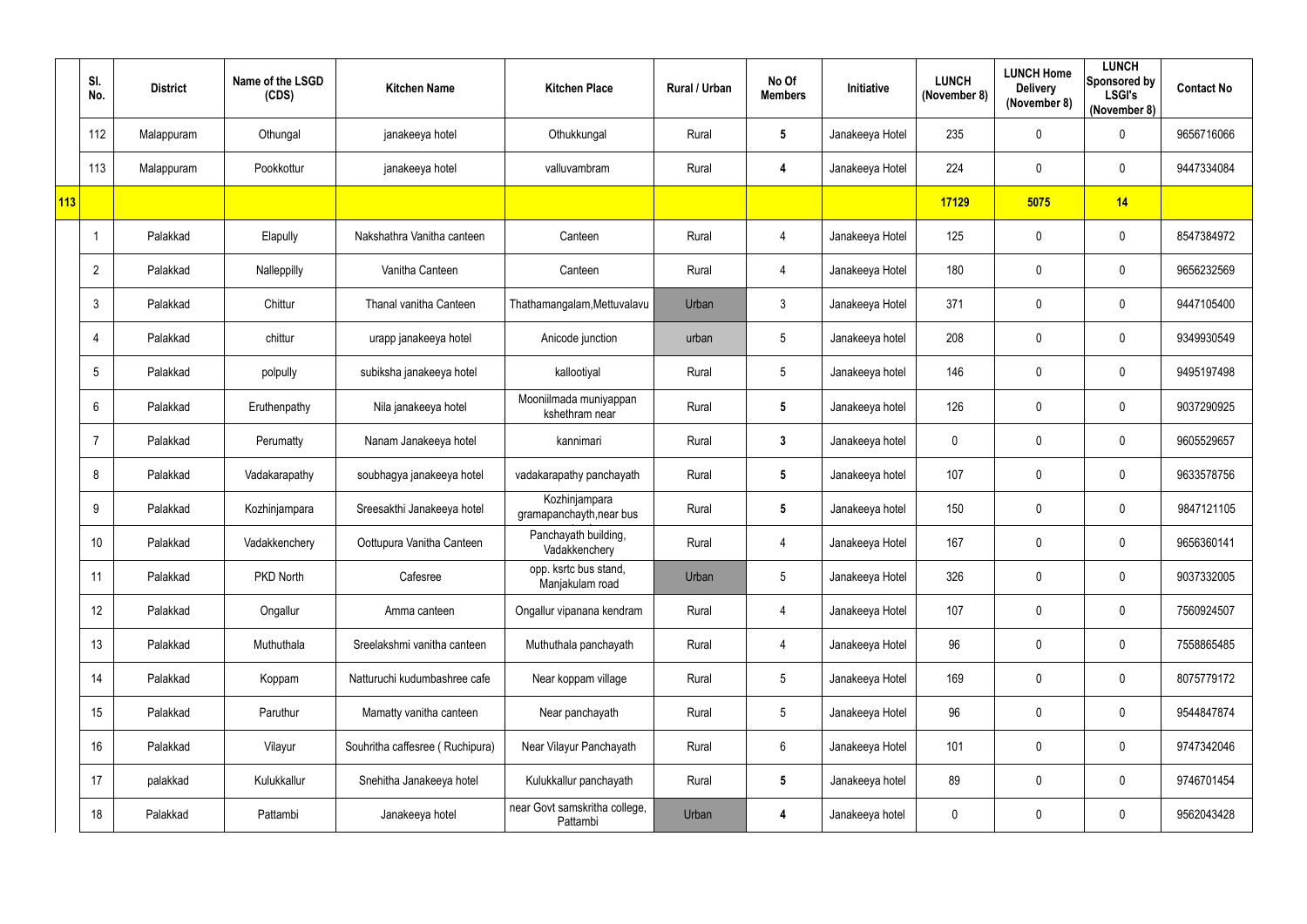| SI.<br>No. | <b>District</b> | Name of the LSGD<br>(CDS) | <b>Kitchen Name</b>                      | <b>Kitchen Place</b>                   | Rural / Urban | No Of<br><b>Members</b> | Initiative       | <b>LUNCH</b><br>(November 8) | <b>LUNCH Home</b><br><b>Delivery</b><br>(November 8) | <b>LUNCH</b><br>Sponsored by<br><b>LSGI's</b><br>(November 8) | <b>Contact No</b> |
|------------|-----------------|---------------------------|------------------------------------------|----------------------------------------|---------------|-------------------------|------------------|------------------------------|------------------------------------------------------|---------------------------------------------------------------|-------------------|
| 19         | Palakkad        | Erimayur                  | Thanima Vanitha Canteen                  | Panchayath building, Erimayur          | Rural         | $5\overline{)}$         | Janakeeya Hotel  | 68                           | $\mathbf 0$                                          | $\overline{2}$                                                | 9746440633        |
| 20         | Palakkad        | Kizhekkencheri            | Vanitha Canteen                          | Panchayath Building,<br>Kizhakkenchery | Rural         | $\overline{4}$          | Janakeeya Hotel  | 61                           | $\mathbf 0$                                          | -1                                                            | 9747923418        |
| 21         | Palakkad        | Peringottukkurrissi       | Aiswarya Vanitha canteen                 | Panchayth building                     | Rural         | $\mathbf{3}$            | Janakeeya Hotel  | 72                           | $\mathbf 0$                                          | $\overline{0}$                                                | 9048665884        |
| 22         | Palakkad        | Mundoor                   | Bharath vanitha canteen                  | Panchayath building                    | Rural         | $3\overline{3}$         | Janakeeya Hotel  | 189                          | $\mathbf 0$                                          | $\mathbf 0$                                                   | 8592830607        |
| 23         | Palakkad        | Kodumbu                   | kripa                                    | kodumb panchayath                      | Rural         | $\overline{4}$          | Janakeeya HoteL  | 70                           | 0                                                    | $\overline{0}$                                                | 9048682860        |
| 24         | Palakkad        | Thirumittakode            | Thirumuttam Janakeeya Hotel              | Karukaputhur                           | Rural         | $6\phantom{.}$          | Janakeeya Hotel  | 123                          | $\mathbf 0$                                          | $\boldsymbol{0}$                                              | 9072841599        |
| 25         | Palakkad        | Akathethara               | Nanma canteen                            | kalyanamandapam                        | Rural         | $\mathbf{3}$            | Janakeeya Hotel  | 45                           | 0                                                    | $\overline{0}$                                                | 7025563510        |
| 26         | Palakkad        | Marutharoad               | flavours cantteen                        | panchayath                             | Rural         | $5\phantom{.0}$         | Janakeeya Hotela | 114                          | $\mathbf 0$                                          | $\mathbf 0$                                                   | 9746227966        |
| 27         | Palakkad        | Trithala                  | Kairali Vanitha Hotel                    | Thirthala                              | Rural         | $5\overline{)}$         | Janakeeya Hotel  | 93                           | $\mathbf 0$                                          | $\mathbf{3}$                                                  | 9048710155        |
| 28         | Palakkad        | Kongad                    | Annapoorna vanitha canteen               | Near Kongad village office             | Rural         | $5\phantom{.0}$         | Janakeeya Hotel  | 103                          | $\mathbf 0$                                          | $\mathbf 0$                                                   | 9645425774        |
| 29         | Palakkad        | Sreekrishnapuram          | Subiksha canteen                         | Near panchayath office                 | Rural         | $\mathbf{3}$            | Janakeeya Hotel  | 94                           | $\mathbf 0$                                          | $\overline{0}$                                                | 8086697226        |
| 30         | Palakkad        | Pallassana                | dhanalakshmi vanitha canteen             | pallassana panchayath<br>building      | Rural         | $5\overline{)}$         | Janakeeya Hotel  | 212                          | $\mathbf 0$                                          | $\overline{0}$                                                | 8943225892        |
| 31         | Palakkad        | Nenmmara                  | Nemmara Janakeeya hotel                  | Nemmara junction                       | Rural         | 4                       | Janakeeya hotel  | 275                          | $\mathbf 0$                                          | $\mathbf 0$                                                   | 8157850935        |
| 32         | Palakkad        | Ayilur                    | Janakeeya hotel                          | Thalavettanpara, Ayilur                | Rural         | $\mathbf{3}$            | Janakeeya hotel  | 137                          | $\mathbf 0$                                          | $\mathbf 0$                                                   | 9539517856        |
| 33         | Palakkad        | Melarkode                 | Janakeeya Hotel                          | near Melarkode panchayath              | Rural         | $\overline{4}$          | Janakeeya hotel  | 118                          | $\mathbf 0$                                          | $\mathbf 0$                                                   | 8606193918        |
| 34         | Palakkad        | Vandazhi                  | janakeeya hotel                          | Kaniyamangalam                         | Rural         | $\mathbf{3}$            | Janakeeya hotel  | 39                           | $\mathbf 0$                                          | $\mathbf 0$                                                   | 9645919937        |
| 35         | Palakkad        | Nelliayampathy            | Janakeeya hotel                          | near Panchayat, kaikaty                | Rural         | $\overline{4}$          | Janakeeya hotel  | $\boldsymbol{0}$             | $\mathbf 0$                                          | $\mathbf 0$                                                   | 9497123529        |
| 36         | Palakkad        | Elavanchery               | Snehatheeram                             | Near GUPS, Vattekkad                   | Rural         | $5\phantom{.0}$         | Janakeeya Hotel  | $\mathbf 0$                  | $\mathbf 0$                                          | $\mathbf 0$                                                   | 9744195274        |
| 37         | Palakkad        | Kollemkode                | Priya Vanitha Canteen                    | Block Panchayath Office,<br>Kollengode | Rural         | $\overline{4}$          | Janakeeya Hotel  | 257                          | $\mathbf 0$                                          | $\mathbf 0$                                                   | 9745456764        |
| 38         | Palakkad        | Koduvayur                 | Samridhi Kudumbashree Vanitha<br>Canteen | Panchayath Building                    | Rural         | $5\phantom{.0}$         | Janakeeya Hotel  | 100                          | $\mathbf 0$                                          | $\mathbf 0$                                                   | 8086263595        |
| 39         | Palakkad        | Pattanchery               | Sreelakshmi vanitha canteen              | Panchayath Building                    | Rural         | $\overline{4}$          | Janakeeya Hotel  | 51                           | $\mathbf 0$                                          | $\bm{0}$                                                      | 8086916932        |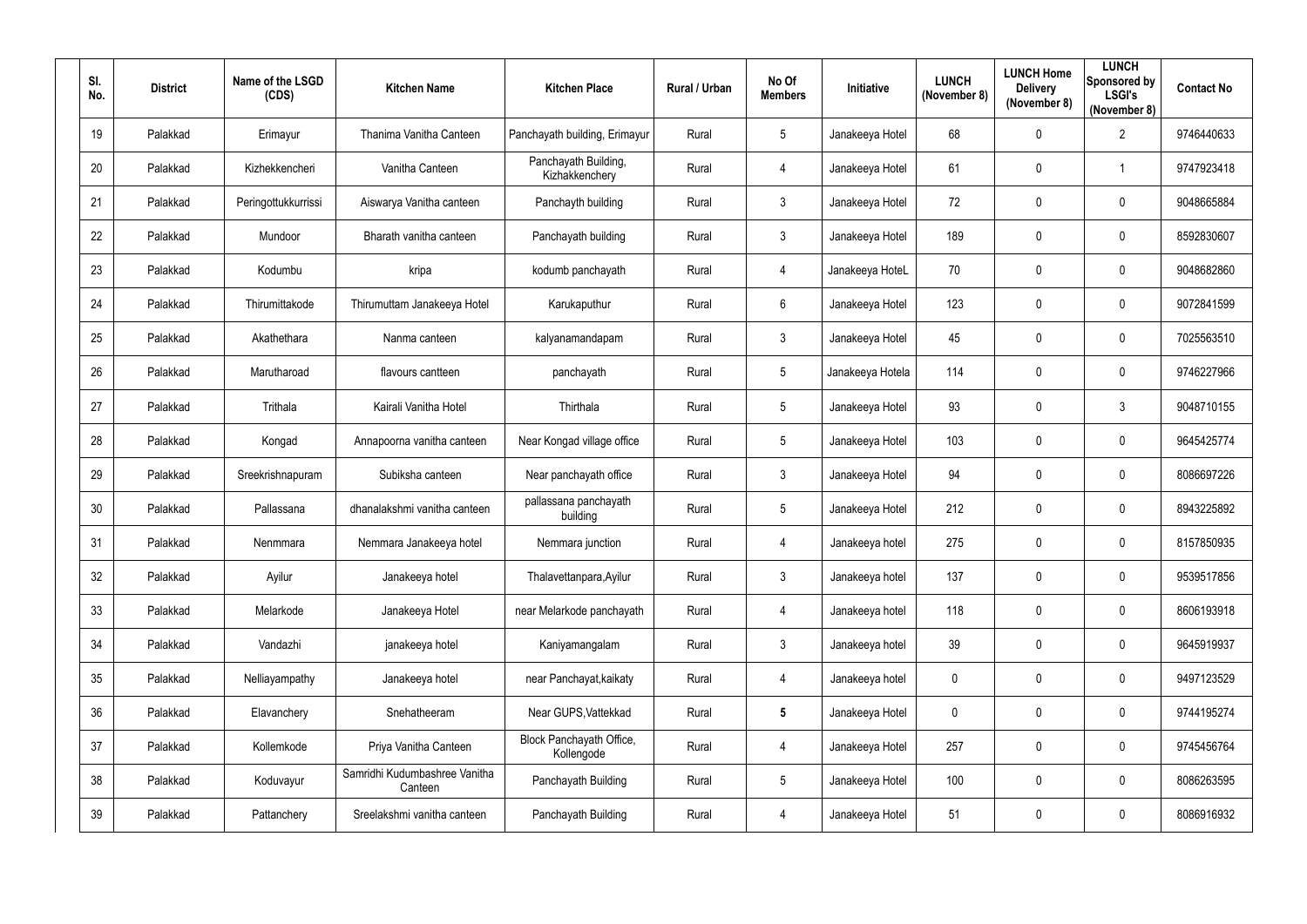|    | SI.<br>No. | <b>District</b> | Name of the LSGD<br>(CDS) | <b>Kitchen Name</b>                     | <b>Kitchen Place</b>                            | Rural / Urban | No Of<br><b>Members</b> | Initiative       | <b>LUNCH</b><br>(November 8) | <b>LUNCH Home</b><br><b>Delivery</b><br>(November 8) | <b>LUNCH</b><br>Sponsored by<br><b>LSGI's</b><br>(November 8) | <b>Contact No</b> |
|----|------------|-----------------|---------------------------|-----------------------------------------|-------------------------------------------------|---------------|-------------------------|------------------|------------------------------|------------------------------------------------------|---------------------------------------------------------------|-------------------|
|    | 40         | Palakkad        | Pudunagaram               | Janakeeya Hotel                         | Near KSEB, Pudunagaram                          | Rural         | 4                       | Janakeeya hotel  | 197                          | $\mathbf 0$                                          | $\mathbf 0$                                                   | 9497241598        |
|    | 41         | Palakkad        | Vadavanoor                | Sree Muruka Janakeeya Hotel             | Vydhyasala, Vadavanoor                          | Rural         | $5\phantom{.0}$         | Janakeeya hotel  | 178                          | 0                                                    | $\mathbf 0$                                                   | 9567011729        |
|    | 42         | Palakkad        | Peruvemba                 | Samridi Janakeeya Hotel                 | Peruvemba Junction                              | Rural         | 4                       | Jankeeya hotel   | 28                           | $\mathbf 0$                                          | $\mathbf 0$                                                   | 918089611261      |
|    | 43         | Palakkad        | Muthalamada               | Janakeeya Hotel                         | Chulliyarmedu                                   | Rural         | 4                       | Jankeeya hotel   | 198                          | $\mathbf 0$                                          | $\mathbf 0$                                                   | 9633730067        |
|    | 44         | Palakkad        | Cherppalasseri            | Swad Janakiyahotel, CPY                 | Scheduled caste coperative<br>society hall, cpy | Urban         | $5\phantom{.0}$         | Janakeeya Hotel  | 114                          | $\mathbf 0$                                          | $\overline{0}$                                                | 9447746082        |
|    | 45         | Palakkad        | Vellinezhi                | Aiswarya kudumbashree                   | Adakkaputhur                                    | Rural         | $\mathbf{3}$            | Janakeeya Hotel  | 85                           | $\mathbf 0$                                          | $\boldsymbol{0}$                                              | 9747730588        |
|    | 46         | Palakkad        | Keralasseri               | Bhagyasree janakeeya hotel              | Near village office                             | Rural         | 3                       | Janakeeya Hotel  | 65                           | 0                                                    | $\overline{0}$                                                | 8606125128        |
|    | 47         | Palakkad        | Kottayi                   | Kudumbashree Vanitha canteen            | Near Kottayi Panchayath                         | Rural         | $\overline{4}$          | Jankeeya hotel   | 90                           | $\mathbf 0$                                          | $\mathbf 0$                                                   | 9605699847        |
|    | 48         | Palakkad        | anakkara                  | udayasurya vanitha canteen              | kumbidi                                         | rural         | $5\overline{)}$         | Janakeeya Hotel  | 175                          | $\mathbf 0$                                          | $\overline{0}$                                                | 9895947614        |
|    | 49         | Palakkad        | kappur                    | jeevanam hotel                          | kumaranellur                                    | rural         | $6\overline{6}$         | Janakeeya Hotel  | 176                          | $\mathbf 0$                                          | $\mathbf 0$                                                   | 9605308385        |
| 96 | 50         | Palakkad        | Malampauzha               | Nandhanam canteen                       | near fantasy park                               | Rural         | $5\overline{)}$         | Janakeeya HotelT | 122                          | $\mathbf 0$                                          | $\overline{0}$                                                | 807587062         |
|    | 51         | Palakkad        | Puduppariyaram            | Anaswara Canteen                        | Panchayath                                      | Rural         | $\overline{4}$          | Janakeeya Hotel  | 172                          | $\mathbf 0$                                          | $\overline{0}$                                                | 9526677781        |
|    | 52         | Palakkad        | kadambazhipuram           | Reshmi janakeeya hotel                  | 16 mail                                         | Rural         | $5\phantom{.0}$         | Janakeeya Hotel  | 85                           | 0                                                    | 0                                                             | 9048375891        |
|    | 53         | Palakkad        | Kadambazhipuram           | Ardhram Janakeeya hotel                 | Pulapatta                                       | Rural         | $\mathbf{3}$            | Janakeeya Hotel  | 42                           | $\mathbf 0$                                          | $\mathbf 0$                                                   | 9495775246        |
|    | 54         | Palakkad        | Kannambra                 | Sree kurumba canteen                    | kannambra                                       | Rural         | $\overline{4}$          | Janakeeya Hotel  | 181                          | $\mathbf 0$                                          | $\mathbf 0$                                                   | 8157815819        |
|    | 55         | Palakkad        | karakkurissi              | Janakiya hotel                          | Near ammus auditorium,<br>Ayappankavu           | Rural         | $\mathbf{3}$            | Janakeeya Hotel  | 100                          | $\mathbf 0$                                          | $\mathbf 0$                                                   | 6238788932        |
|    | 56         | Palakkad        | Thenkara                  | Subiksham janakeeya hotel               | Ayurveda hospital compound<br>Then kara         | Rural         | $5\phantom{.0}$         | Janakeeya Hotel  | 102                          | $\mathbf 0$                                          | $\boldsymbol{0}$                                              | 9747557333        |
|    | 57         | Palakkad        | Alanallur                 | Keerthi vanitha canteen and<br>catering | Near panchayath Alanallur                       | Rural         | $5\phantom{.0}$         | Janakeeya hotel  | 144                          | $\mathbf 0$                                          | $\mathbf 0$                                                   | 9495447569        |
|    | 58         | Palakkad        | Pudur                     | Asil canteen                            | Pudur panchayath                                | Rural         | $\overline{4}$          | Janakeeya hotel  | 65                           | $\mathbf 0$                                          | $\mathbf 0$                                                   | 8086968050        |
|    | 59         | Palakkad        | Parali                    | Annasree Janakeeya hotel                | Near parali panchayath                          | Rural         | $\overline{4}$          | Janakeeya hotel  | 163                          | $\mathbf 0$                                          | $\pmb{0}$                                                     | 8281829238        |
|    | 60         | Palakkad        | Mannur                    | Kudumbasree janakeeya hotel             | Mannur panchayath                               | Rural         | $5\phantom{.0}$         | Janakeeya hotel  | 84                           | $\mathbf 0$                                          | $\bm{0}$                                                      | 9495771095        |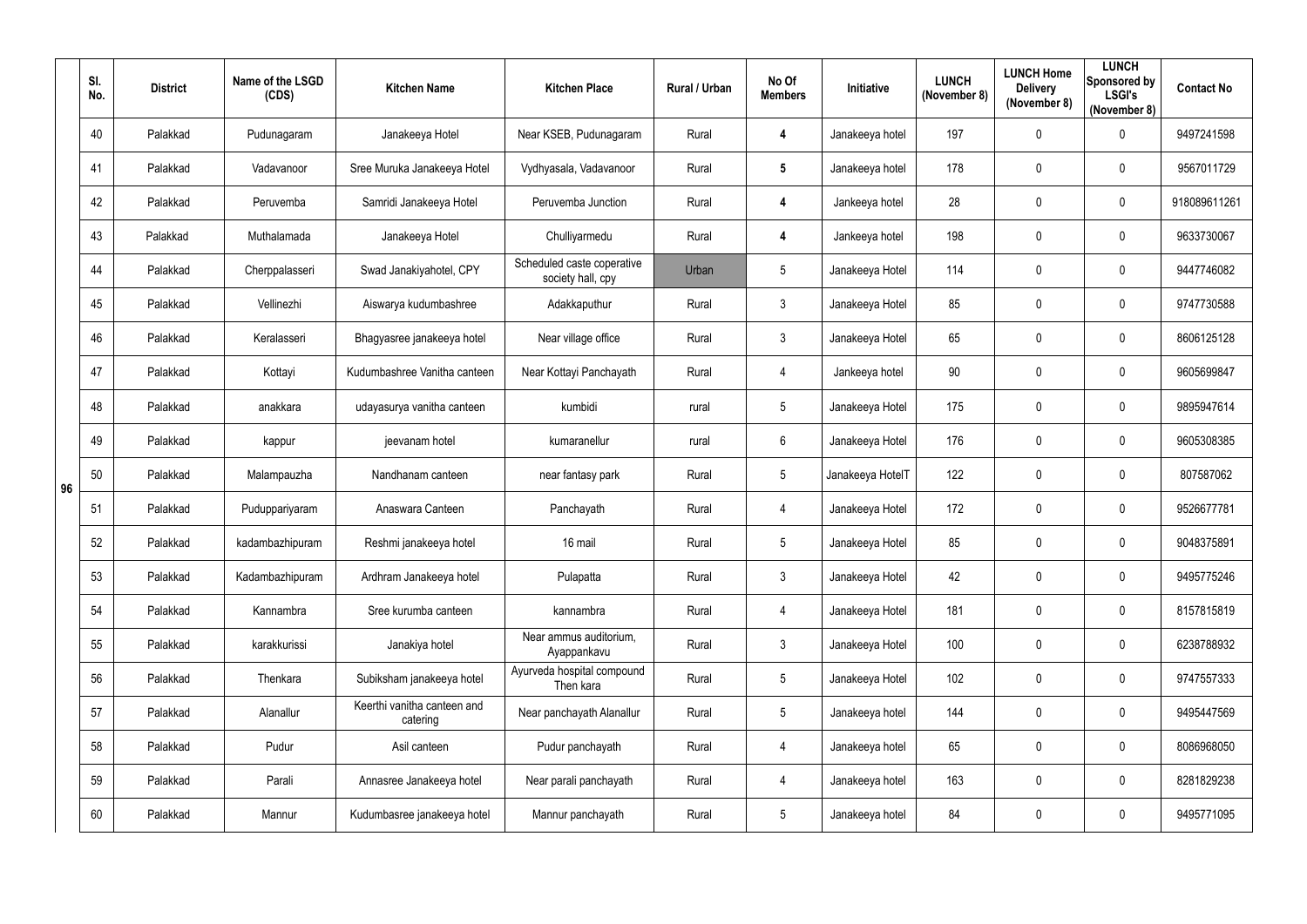| SI.<br>No. | <b>District</b> | Name of the LSGD<br>(CDS) | <b>Kitchen Name</b>                         | <b>Kitchen Place</b>                       | Rural / Urban | No Of<br><b>Members</b> | Initiative       | <b>LUNCH</b><br>(November 8) | <b>LUNCH Home</b><br><b>Delivery</b><br>(November 8) | <b>LUNCH</b><br>Sponsored by<br><b>LSGI's</b><br>(November 8) | <b>Contact No</b> |
|------------|-----------------|---------------------------|---------------------------------------------|--------------------------------------------|---------------|-------------------------|------------------|------------------------------|------------------------------------------------------|---------------------------------------------------------------|-------------------|
| 61         | Palakkad        | Kuzhalmannam              | Janasree jankeeya hotel                     | Kuzhalmannam block<br>panchayth            | Rural         | $\mathbf{3}$            | Jankeeya hotel   | 130                          | 5                                                    | $\overline{0}$                                                | 9847364980        |
| 62         | Palakkad        | Kavassery                 | samridhi Janakeeya Hotel                    | Alathur road, kavasheery                   | Rural         | $6^{\circ}$             | Janakeeya hotel  | 98                           | $\mathbf 0$                                          | $\overline{0}$                                                | 9747570761        |
| 63         | palakkad        | chalissery                | Thanal janakeeya hotel                      | chalissery panchayath building             | Rural         | $\mathbf{3}$            | Janakeeya hotel  | 50                           | $\mathbf 0$                                          | $\overline{0}$                                                | 9562702284        |
| 64         | palakkad        | Kottopadam                | Iva canteen and catering janakeeya<br>hotel | Block building, Near<br>aryambavu junction | Rural         | $\overline{4}$          | Janakeeya hotel  | 135                          | $\mathbf 0$                                          | $\overline{0}$                                                | 9074818126        |
| 65         | palakkad        | kumaramputhur             | Ruchi cafe janakeeya hotel                  | Panchayath kumaramputhur                   | Rural         | $\mathbf{3}$            | Janakeeya hotel  | 275                          | $\overline{0}$                                       | $\overline{0}$                                                | 8589968705        |
| 66         | palakkad        | Malampuzha                | Amma janakeeya hotel                        | kadukkamkunnu, Malampuzha                  | Rural         | $3\phantom{a}$          | Janakeeya hotel. | 345                          | $\mathbf 0$                                          | $\mathbf 0$                                                   | 9446521664        |
| 67         | palakkad        | Alathur                   | Rich Janakeeya hotel                        | Near bus stand, Alathur                    | Rural         | 4                       | Janakeeya hotel  | 218                          | $\mathbf 0$                                          | $\overline{7}$                                                | 9947030779        |
| 68         | palakkad        | Karimpuzha                | Janakeeya hotel                             | Karimpuzha panchayath                      | Rural         | $\mathbf{3}$            | Janakeeya hotel  | 63                           | $\overline{0}$                                       | $\overline{0}$                                                | 9961502739        |
| 69         | Palakkad        | Thenkurissi               | Eyeshee janakeeya hotel                     | Panchayth building,<br>Thenkurissi         | Rural         | $\overline{\mathbf{4}}$ | Jankeeya hotel   | 77                           | $\mathbf 0$                                          | $\overline{0}$                                                | 9995662723        |
| 70         | Palakkad        | Agali                     | Janakeeya Hotel                             | Block Panchayath building,<br>Agali        | Rural         | $5\phantom{.0}$         | Jankeeya hotel   | 143                          | $\mathbf 0$                                          | $\overline{0}$                                                | 9037878897        |
| 71         | Palakkad        | Sholayur                  | Powrnami janakeeya hotel                    | anakkatty bus stand                        | Rural         | 4                       | Jankeeya hotel   | $\mathbf 0$                  | $\overline{0}$                                       | $\overline{0}$                                                | 9159556404        |
| 72         | Palakkad        | Puthushery                | Janakeeya hotel                             | Puthushery panchayath                      | Rural         | $5\phantom{.0}$         | Janakeeya hotel. | 129                          | $\mathbf 0$                                          | $\mathbf 0$                                                   | 9562772723        |
| 73         | Palakkad        | Karimba                   | Janakeeya hotel                             | Panchayath premise                         | Rural         | $\mathbf{3}$            | Janakeeya Hotel  | 93                           | $\mathbf 0$                                          | $\boldsymbol{0}$                                              | 9562163979        |
| 74         | Palakkad        | Nagalasseri               | Janakeeya hotel                             | near koottanad bus stand                   | Rural         | $5\phantom{.0}$         | Janakeeya hotel  | 217                          | $\mathbf 0$                                          | $\mathbf 0$                                                   | 8921928291        |
| 75         | Palakkad        | Mathur                    | Nila janakeeya Hotel                        | Near Panchayth, Mathur                     | Rural         | 4                       | Jankeeya hotel   | $\pmb{0}$                    | $\overline{0}$                                       | $\mathbf 0$                                                   | 9562356483        |
| 76         | Palakkad        | Chalavara                 | Janakeeya hotel                             | Chalavara panchayath                       | Rural         | $5\overline{)}$         | Janakeeya hotel  | 105                          | $\mathbf 0$                                          | $\mathbf 0$                                                   | 9544659942        |
| 77         | Palakkad        | Ananganadi                | vanitha cateen                              | near Ananganadi panchayath                 | Rural         | $\mathbf{3}$            | Janakeeya Hotel  | 63                           | $\mathbf 0$                                          | $\mathbf 0$                                                   | 8921410495        |
| 78         | Palakkad        | Lakkidiperur              | Janakeeya hotel                             | Lekkidi perur panchayath                   | Rural         | $5\phantom{.0}$         | Jankeeya hotel   | 110                          | $\mathbf 0$                                          | $\mathbf 0$                                                   | 6238921903        |
| 79         | Palakkad        | Nellaya                   | Janakeeya hotel                             | Nellaya panchayath                         | Rural         | $\overline{\mathbf{4}}$ | Janakeeya hotel  | 61                           | $\mathbf 0$                                          | $\mathbf 0$                                                   | 9562432883        |
| 80         | Palakkad        | Shornur                   | Oottupura Janakeeya hotel                   | near bus stand, Shoranur                   | Urban         | $5\phantom{.0}$         | Janakeeya hotel  | 245                          | $\mathbf 0$                                          | $\mathbf 0$                                                   | 9747102377        |
| 81         | Palakkad        | Shornur                   | Snehadeepam Janakeeya hotel                 | Shoranur municipality                      | Urban         | 4                       | Janakeeya hotel  | 162                          | $\mathbf 0$                                          | $\boldsymbol{0}$                                              | 6238755729        |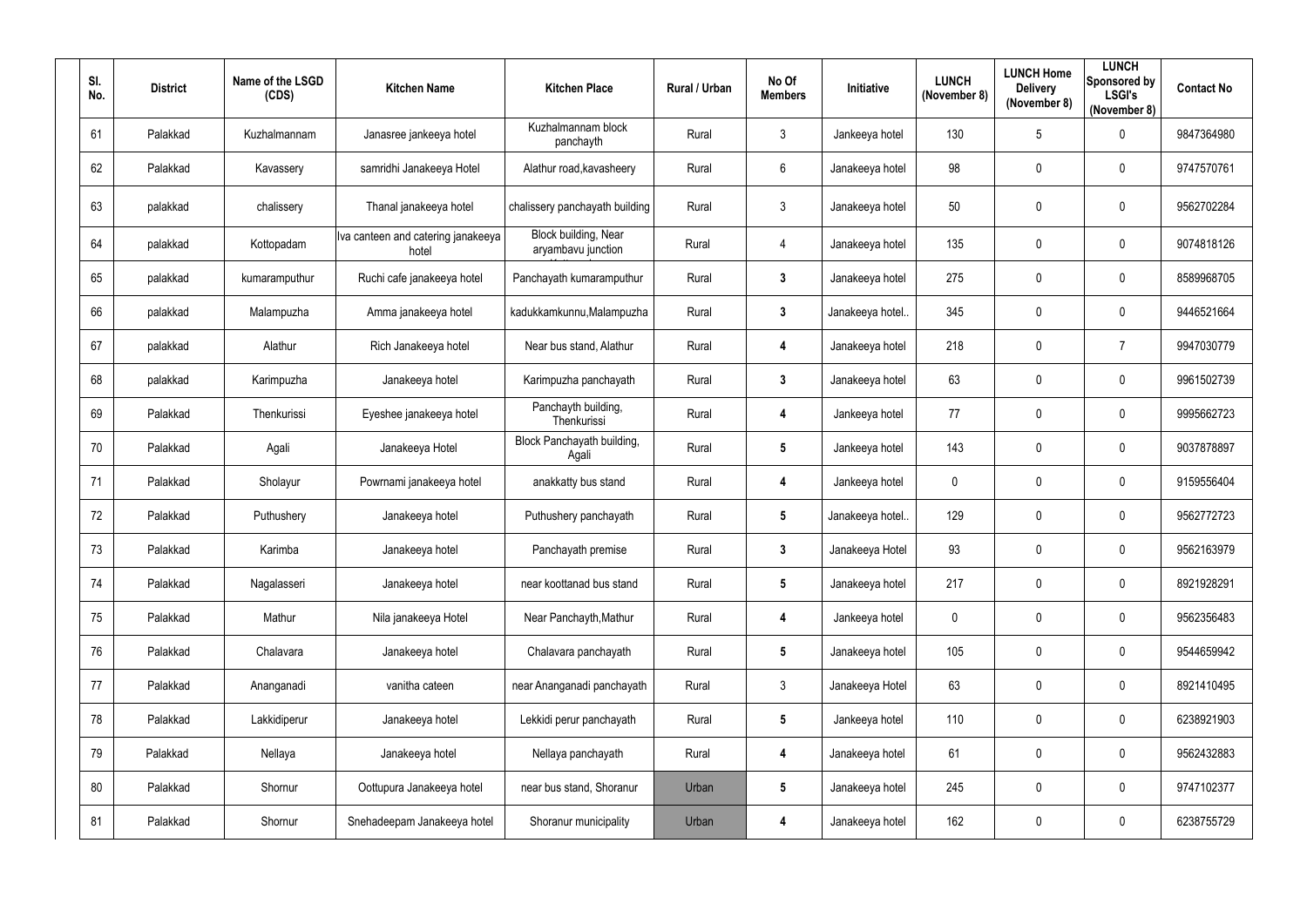| SI.<br>No. | <b>District</b> | Name of the LSGD<br>(CDS) | <b>Kitchen Name</b>             | <b>Kitchen Place</b>                       | Rural / Urban | No Of<br><b>Members</b> | <b>Initiative</b> | <b>LUNCH</b><br>(November 8) | <b>LUNCH Home</b><br><b>Delivery</b><br>(November 8) | <b>LUNCH</b><br><b>Sponsored by</b><br><b>LSGI's</b><br>(November 8) | <b>Contact No</b> |
|------------|-----------------|---------------------------|---------------------------------|--------------------------------------------|---------------|-------------------------|-------------------|------------------------------|------------------------------------------------------|----------------------------------------------------------------------|-------------------|
| 82         | Palakkad        | Thrikkadiri               | Janakeeya hotel                 | Samskarika nilayam                         | Rural         | 4                       | Janakeeya hotel   | 44                           | $\mathbf 0$                                          | $\mathbf 0$                                                          | 9544806032        |
| 83         | palakkad        | Vaniyamkulam              | Janakeeya hotel                 | near PK DAS hospital                       | Rural         | $3\phantom{a}$          | Janakeeya hotel   | 256                          | $\mathbf 0$                                          | $\mathbf{3}$                                                         | 9947408415        |
| 84         | Palakkad        | Ambalappara               | Janakiya hotel                  | ambalappara<br>kalyanamandapam             | Rural         | $5\phantom{.0}$         | Janakeeya Hotel   | 68                           | $\mathbf 0$                                          | $\mathbf 0$                                                          | 8129562289        |
| 85         | Palakkad        | Vallappuzha               | Janakeeya hotel                 | Hayath Complex, Vallappuzha                | Rural         | $5\phantom{.0}$         | Janakeeya Hotel   | 267                          | $\mathbf 0$                                          | $\mathbf 0$                                                          | 8086406897        |
| 86         | Palakkad        | Shoranur                  | Ela janakeeya hotel             | Vpc market, kulappully                     | Urban         | $\mathbf{3}$            | Janakeeya hotel   | 137                          | $\mathbf 0$                                          | $\mathbf 0$                                                          | 8129769113        |
| 87         | Palakkad        | Mankara                   | Subiksha Janakeeya hotel        | Near Mankara Panchayath                    | Rural         | $5\phantom{.0}$         | Janakeeya hotel   | 90                           | 0                                                    | $\mathbf 0$                                                          | 8549045637        |
| 88         | Palakkad        | Kanjirapuzha              | Surya Janakeeya hotel           | Kanjirapuzha, panchayath                   | Rural         | $5\phantom{.0}$         | Janakeeya hotel   | 86                           | 0                                                    | $\mathbf 0$                                                          | 9048698194        |
| 89         | Palakkad        | Thachanattukara           | Haritham janakeeya hotel        | 53 mile, Thachanattukara                   | Rural         | $\mathbf{3}$            | Janakeeya hotel   | 77                           | $\mathbf 0$                                          | $\mathbf 0$                                                          | 9605097810        |
| 90         | Palakkad        | Puthukode                 | Puthuma jankeeya hotel          | Thachanadi junction                        | Rural         | $6\phantom{a}$          | Janakeeya hotel   | 223                          | $\pmb{0}$                                            | $\mathbf 0$                                                          | 9744459080        |
| 91         | Palakkad        | Tarur                     | Jankeeya Hotel                  | Infront of vilage office, Tarurk           | Rural         | 4                       | Janakeeya hotel   | 67                           | $\mathbf 0$                                          | $\mathbf 0$                                                          | 8606780959        |
| 92         | Palakkad        | Pirayiri                  | Janakeeya hotel                 | Near Panchayath office                     | Rural         | $5\phantom{.0}$         | Janakeeya hotel   | 90                           | 0                                                    | $\mathbf 0$                                                          | 9037495586        |
| 93         | Palakkad        | Palakkad ulb              | Ruchi                           | Near Balaji hospital, Fort<br>Maidan       | Urban         | 4                       | Janakeeya hotel   | 275                          | $\mathbf 0$                                          | $\mathbf 0$                                                          | 7994185687        |
| 94         | Palakkad        | Pookkottukavu             | Punya                           | Pookkottukavu Centre                       | Rural         | 4                       | Janakeeya Hotel   | 60                           | 0                                                    | $\mathbf 0$                                                          | 9745511432        |
| 95         | Palakkad        | Kuthanoor                 | Suryodayam jankeeya hotel       | Kalapara, kuthanoor                        | Rural         | $5\phantom{.0}$         | Jankeeya hotel    | 20                           | $\pmb{0}$                                            | $\overline{0}$                                                       | 9995159738        |
| 96         | Palakkad        | Thiruvegappura            | Janakeeya Hotel                 | Kaippuram                                  | Rural         | $5\phantom{.0}$         | Jankeeya hotel    | 126                          | 0                                                    | $\overline{0}$                                                       | 8921882903        |
| 97         | Palakkad        | Thachampara               | Vanitha canteen Janakeeya Hotel | Thachampara town                           | Rural         | 4                       | Jankeeya hotel    | 93                           | $\pmb{0}$                                            | $\overline{0}$                                                       | 9497826216        |
| 98         | Palakkad        | Kannadi                   | Sweet jankeeya hotel            | Yakkara junction                           | Rural         | $\mathbf{3}$            | Jankeeya hotel    | 64                           | $\pmb{0}$                                            | $\overline{0}$                                                       | 9846918028        |
| 99         | Palakkad        | Pattithara                | Bavana janakeeya hotel          | kottappadam                                | Rural         | $5\phantom{.0}$         | Janakeeya hotel   | $\pmb{0}$                    | $\pmb{0}$                                            | $\overline{0}$                                                       | 9074163402        |
| 100        | Palakkad        | Mannarkkad                | Janakeeya Hotel                 | muncipal building, busstand,<br>mannarkkad | Urban         | 4                       | Janakeeya hotel   | 126                          | $\pmb{0}$                                            | $\mathbf 0$                                                          |                   |
| 101        | Palakkad        | Pirayiri                  | Kudumbashree janakeeya hotel    | Kallekkad Block Panchayath                 | Rural         | $5\phantom{.0}$         | janakeeya hotel   | 92                           | $\pmb{0}$                                            | $\mathbf 0$                                                          | 8137940343        |
| 102        | Palakkad        | Marutharoad               | Sreelakshmi janakeeya hotel     | Pirivusala                                 | Rural         | 4                       | janakeeya hotel   | 187                          | $\pmb{0}$                                            | $\overline{0}$                                                       | 9048636162        |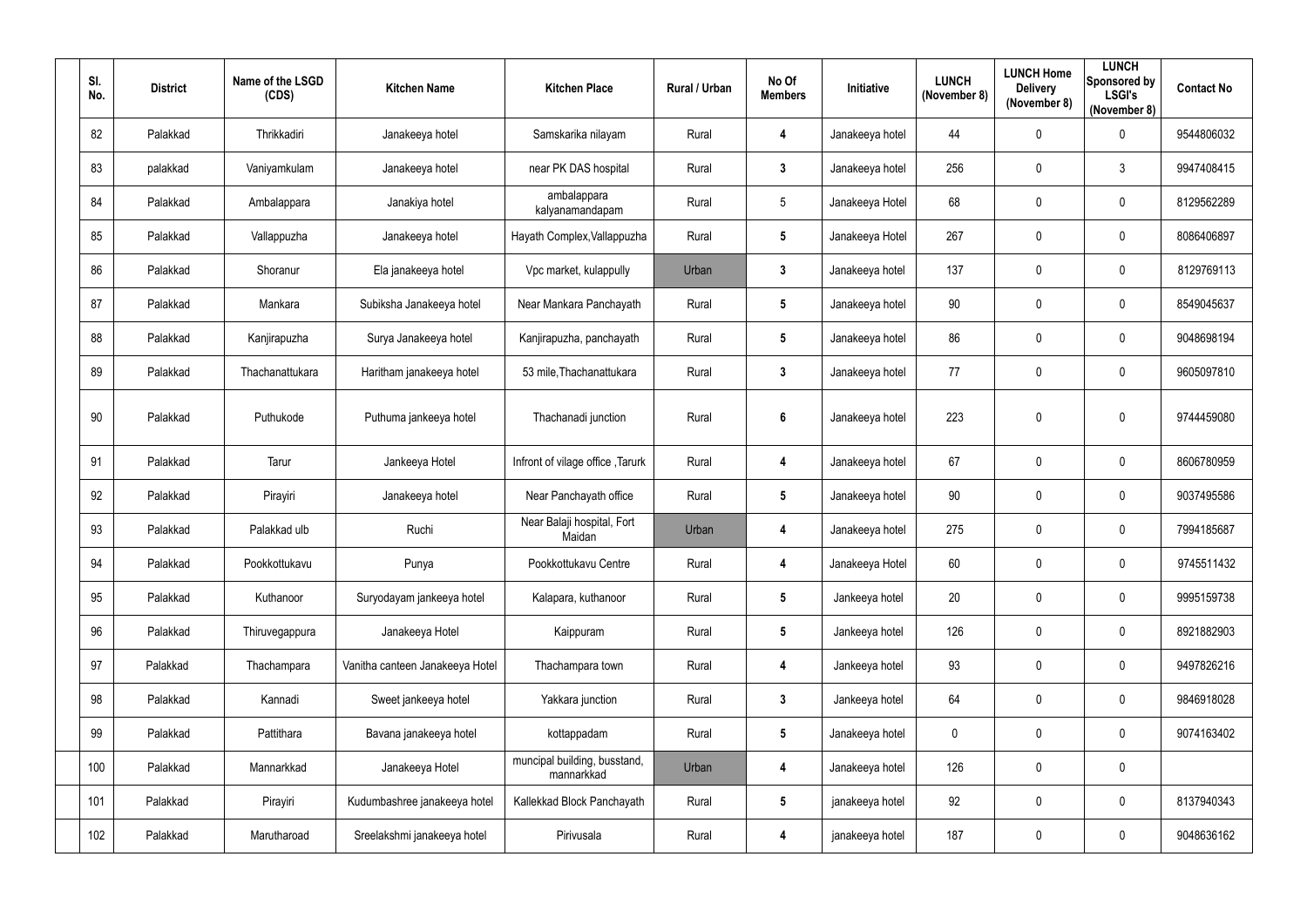|    | SI.<br>No.        | <b>District</b> | Name of the LSGD<br>(CDS) | <b>Kitchen Name</b>             | <b>Kitchen Place</b>        | Rural / Urban | No Of<br><b>Members</b> | <b>Initiative</b> | <b>LUNCH</b><br>(November 8) | <b>LUNCH Home</b><br><b>Delivery</b><br>(November 8) | <b>LUNCH</b><br>Sponsored by<br><b>LSGI's</b><br>(November 8) | <b>Contact No</b> |
|----|-------------------|-----------------|---------------------------|---------------------------------|-----------------------------|---------------|-------------------------|-------------------|------------------------------|------------------------------------------------------|---------------------------------------------------------------|-------------------|
| 99 |                   |                 |                           |                                 |                             |               | 434                     |                   | 12518                        | 5 <sub>5</sub>                                       | 16                                                            |                   |
|    | $\mathbf{1}$      | Pathanamthitta  | Anicadu                   | Janatha janakeeya hotel         | Nooromave                   | Rural         | $\mathbf{3}$            | Janakeeya Hotel   | $\mathbf 0$                  | 122                                                  | $\mathbf 0$                                                   | 6282875679        |
|    | $\overline{2}$    | Pathanamthitta  | Kaviyoor                  | Janakeeya Hotel                 | Manakkachira                | Rural         | 4                       | Janakeeya Hotel   | $\mathbf 0$                  | 148                                                  | $\mathbf 0$                                                   | 9747886172        |
|    | $\mathfrak{Z}$    | Pathanamthitta  | Kottanadu                 | Janakeeya Hotel                 | Kottanadu                   | Rural         | 4                       | Janakeeya Hotel   | $\mathbf 0$                  | 190                                                  | $\mathbf 0$                                                   | 6282382608        |
|    | 4                 | Pathanamthitta  | Kalloopara                | Janakeeya Hotel                 | Kalloopara                  | Rural         | $5\phantom{.0}$         | Janakeeya Hotel   | $\mathbf 0$                  | 69                                                   | $\mathbf 0$                                                   | 9947471024        |
|    | 5                 | Pathanamthitta  | Kunnamthanam              | <b>Thripthi Hotel</b>           | Kunnamthanam                | Rural         | $\mathbf{3}$            | Janakeeya Hotel   | $\boldsymbol{0}$             | 40                                                   | $\mathbf 0$                                                   | 6235908328        |
|    | $6\phantom{.}$    | pathanamthitta  | mallappally               | janakeeya hotel                 | mallappally                 | Rural         | $\mathbf{3}$            | janakeeya hotel   | $\mathbf 0$                  | 118                                                  | $\mathbf 0$                                                   | 9744194830        |
|    | $\overline{7}$    | Pathanamthitta  | kottangal                 | janakeeya hotel                 | kottangal                   | Rural         | 3                       | Janakeeya Hotel   | $\mathbf 0$                  | 197                                                  | $\mathbf 0$                                                   | 9526690541        |
|    | 8                 | Pathanamthitta  | Nedumpuram                | Nedumpram Janakeeya Hotel       | Podiyadi                    | Rural         | $5\overline{)}$         | Janakeeya Hotel   | $\mathbf 0$                  | 76                                                   | $\mathbf 0$                                                   | 919188291409      |
|    | 9                 | Pathanamthitta  | Niranam                   | Sakhi cafe                      | Niranam                     | Rural         | $\mathbf{3}$            | Janakeeya Hotel   | $\mathbf 0$                  | 61                                                   | $\mathbf 0$                                                   | 919526423710      |
|    | 10                | Pathanamthitta  | Peringara                 | Haritha samrudhi Catering       | <b>PMVHS Pringara</b>       | Rural         | 4                       | Janakeeya Hotel   | $\mathbf 0$                  | 103                                                  | $\mathbf 0$                                                   | 919961219550      |
|    | 11                | Pathanamthitta  | Peringara                 | Pulari janakeeya Hotel          | swamipalam                  | Rural         | 4                       | Janakeeya hotel   | $\mathbf 0$                  | 55                                                   | $\mathbf 0$                                                   | 919656132036      |
|    | $12 \overline{ }$ | Pathanamthitta  | Kuttor                    | Nanma Catering                  | <b>GHS Kuttoor</b>          | Rural         | $\mathfrak{Z}$          | Janakeeya Hotel   | $\boldsymbol{0}$             | 140                                                  | $\mathbf 0$                                                   | 919526323212      |
|    | 13                | Pathanamthitta  | Kadapra                   | Niradeepam janakeeya hotel      | Kadapra                     | Rural         | $\overline{4}$          | Janakeeya Hotel   | $\mathbf 0$                  | 40                                                   | $\mathbf 0$                                                   | 9656512066        |
|    | 14                | Pathanamthitta  | Eraviperoor               | Avi cafe                        | Avi cafe                    | Rural         | $\mathbf{3}$            | Janakeeya Hotel   | $\mathbf 0$                  | 99                                                   | $\mathbf 0$                                                   | 6238013293        |
|    | 15 <sub>15</sub>  | Pathanamthitta  | Koipuram                  | Ammas kudumbashree cafe         | Muttamon                    | Rural         | $5\overline{)}$         | Janakeeya Hotel   | $\mathbf 0$                  | 82                                                   | $\mathbf 0$                                                   | 9961485931        |
|    | 16                | Pathanamthitta  | Thottappuzhassery         | Thottapuzhassery Jankeeya Hotel | Thottapuzhassery            | Rural         | $\overline{4}$          | Janakeeya Hotel   | $\boldsymbol{0}$             | 0                                                    | $\mathbf 0$                                                   | 9656403054        |
|    | 17                | Pathanamthitta  | Puramattom                | Top N Taste                     | Puramattom                  | Rural         | $\mathbf{3}$            | Janakeeya Hotel   | $\mathbf 0$                  | 30                                                   | $\mathbf 0$                                                   | 9526728230        |
|    | 18                | Pathanamthitta  | Ayroor                    | Janakeeya Hotel                 | Ayroor                      | Rural         | $6\overline{6}$         | Janakeeya Hotel   | $\boldsymbol{0}$             | $\mathbf 0$                                          | $\mathbf 0$                                                   | 8086653951        |
|    | 19                | Pathanamthitta  | Ezhumattor                | Swad Hotel                      | Thadiyoor                   | Rural         | 3                       | Janakeeya Hotel   | $\mathbf 0$                  | 125                                                  | $\mathbf 0$                                                   | 9526857335        |
|    | 20                | Pathanamthitta  | Kozhencherry              | Ruchi Janakeeya hotel           | Community hall, kozhenchery | Rural         | $\overline{4}$          | Janakeeya Hotel   | $\mathbf 0$                  | 89                                                   | $\mathbf 0$                                                   | 9947387912        |
|    | 21                | Pathanamthitta  | Mallappuzhassery          | Snehadeepam                     | Paramootil                  | Rural         | $6\overline{6}$         | Janakeeya Hotel   | $\boldsymbol{0}$             | 52                                                   | $\mathbf 0$                                                   | 9847170052        |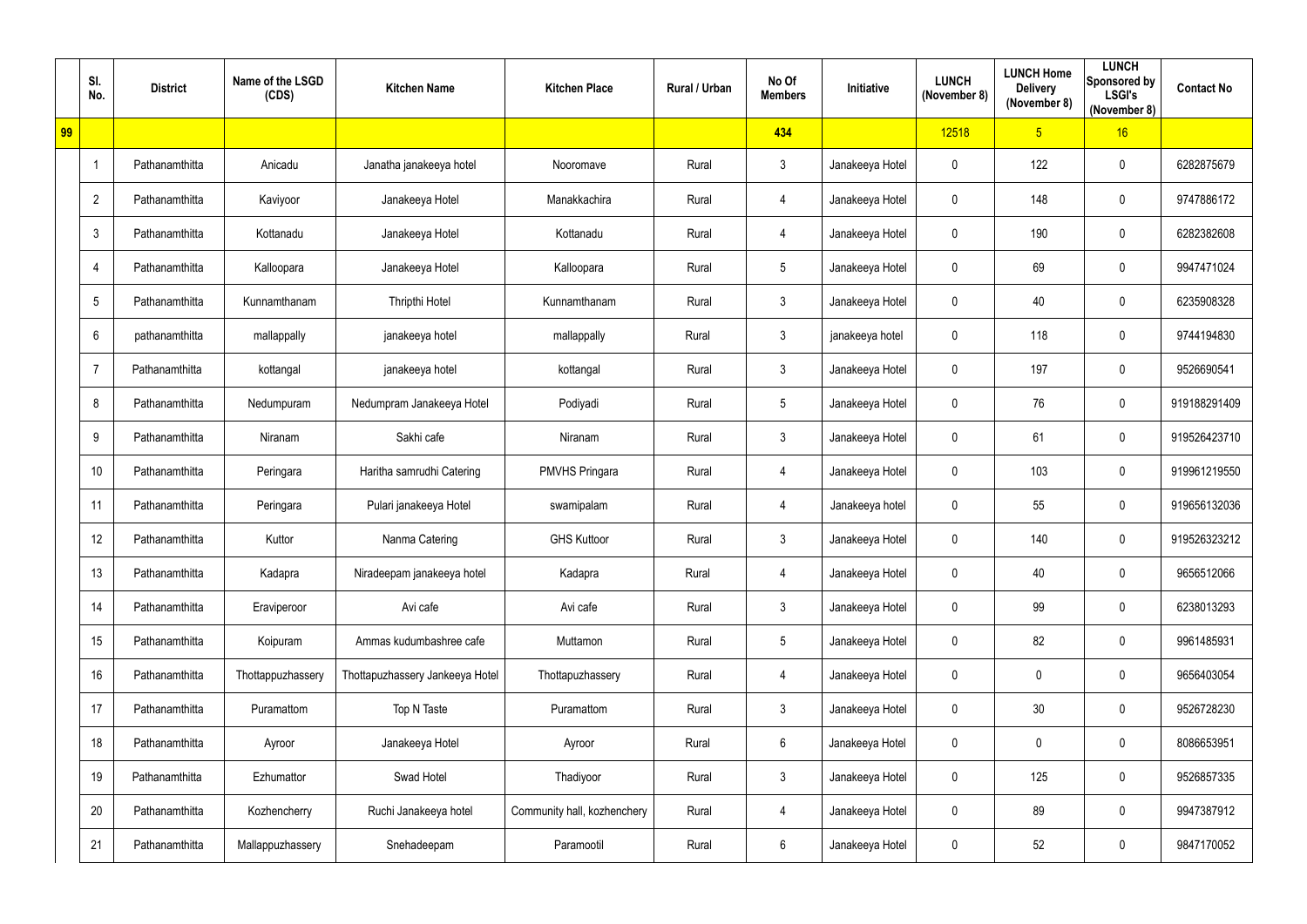|    | SI.<br>No. | <b>District</b> | Name of the LSGD<br>(CDS) | <b>Kitchen Name</b>       | <b>Kitchen Place</b>   | Rural / Urban | No Of<br><b>Members</b> | Initiative      | <b>LUNCH</b><br>(November 8) | <b>LUNCH Home</b><br><b>Delivery</b><br>(November 8) | <b>LUNCH</b><br>Sponsored by<br><b>LSGI's</b><br>(November 8) | <b>Contact No</b> |
|----|------------|-----------------|---------------------------|---------------------------|------------------------|---------------|-------------------------|-----------------|------------------------------|------------------------------------------------------|---------------------------------------------------------------|-------------------|
|    | 22         | Pathanamthitta  | Chennerkara               | Thanal Kudumbasree Cafe   | Nallanikunnu           | Rural         | $5\overline{)}$         | Janakeeya Hotel | $\overline{0}$               | 30                                                   | $\overline{0}$                                                | 9747469562        |
|    | 23         | Pathanamthitta  | Cherukole                 | Janakeeya Hotel           | Cherukole              | Rural         | $3\overline{3}$         | Janakeeya Hotel | $\overline{0}$               | 56                                                   | $\mathbf 0$                                                   | 7907811728        |
|    | 24         | Pathanamthitta  | Elanthoor                 | Janakeeya Hotel           | Vary                   | Rural         | 4                       | Janakeeya Hotel | $\mathbf 0$                  | 60                                                   | $\overline{0}$                                                | 9946047385        |
|    | 25         | Pathanamthitta  | naranganam                | janakeeya hotel           | kadammanitta           | Rural         | $\mathfrak{Z}$          | janakeeya hotel | $\boldsymbol{0}$             | 40                                                   | $\mathbf 0$                                                   | 9744478962        |
|    | 26         | Pathanamthitta  | Omalloor                  | Janakeeya Hotel           | Omalloor               | Rural         |                         | Janakeeya Hotel | $\mathbf 0$                  | 82                                                   | $\mathbf 0$                                                   |                   |
|    | 27         | Pathanamthitta  | Chittar                   | Chittar janakiya hotel    | Koothattukulam         | Rural         | $3\overline{3}$         | Janakeeya Hotel | $\overline{0}$               | 210                                                  | $\overline{0}$                                                | 9072374618        |
|    | 28         | Pathanamthitta  | Naranammoozhi             | Thanima                   | Arakkamon              | Rural         | $3\overline{3}$         | Janakeeya Hotel | $\mathbf 0$                  | 0                                                    | $\mathbf 0$                                                   | 9605021278        |
| 58 | 29         | Pathanamthitta  | Perunadu                  | Perunadu Janakeeya Hotel  | Perunadu               | Rural         | $5\overline{)}$         | Janakeeya Hotel | $\mathbf 0$                  | 0                                                    | $\mathbf 0$                                                   |                   |
|    | 30         | Pathanamthitta  | Ranni-Angadi              | Angadi Janakeeya Hotel    | Thoodathil church hall | Rural         | $5\overline{)}$         | Janakeeya Hotel | $\mathbf 0$                  | 106                                                  | $\overline{0}$                                                | 9961190622        |
|    | 31         | Pathanamthitta  | Ranni-Pazhavangadi        | Navami Hotel              | Makkappuzha            | Rural         | 4                       | Janakeeya Hotel | $\bm{0}$                     | 132                                                  | $\mathbf 0$                                                   | 9562135824        |
|    | 32         | Pathanamthitta  | Seethathodu               | Thanima catering unit     | Seethathodu            | Rural         | $5\overline{)}$         | Janakeeya Hotel | 48                           | 69                                                   | $\overline{0}$                                                | 9747622310        |
|    | 33         | Pathanamthitta  | Ranni                     | Janakeeya Hotel           | Ranni                  | Rural         | 4                       | Janakeeya Hotel | $\overline{0}$               | 56                                                   | $\mathbf 0$                                                   | 99462338752       |
|    | 34         | Pathanamthitta  | Vechhoochira              | Annapoorneswary hotel     | Venkurinji             | Rural         | 4                       | Janakeeya Hotel | 0                            | 185                                                  | $\mathbf 0$                                                   | 8547264134        |
|    | 35         | Pathanamthitta  | Vadasserikara             | Thannal Janakeeya Hotel   | Vadasserikara          | Rural         | $5\phantom{.0}$         | Janakeeya Hotel | $\mathbf 0$                  | 88                                                   | $\overline{0}$                                                | 8590107684        |
|    | 36         | Pathanamthitta  | Vallickodu                | Janakeeya Hotel           | Vallicodu              | Rural         | $5\phantom{.0}$         | Janakeeya Hotel | $\mathbf 0$                  | 124                                                  | $\overline{0}$                                                | 8547121591        |
|    | 37         | Pathanamthitta  | Pramadom                  | Aishwarya Janakeeya Hotel | Pramadom               | Rural         | $\mathbf{3}$            | Janakeeya Hotel | $\mathbf 0$                  | 65                                                   | $\overline{0}$                                                | 9495312020        |
|    | 38         | Pathanamthitta  | Aruvappulam               | Janakeeya Hotel           | Kallely                | Rural         | $\mathbf{3}$            | Janakeeya Hotel | $\mathbf 0$                  | 67                                                   | $\overline{0}$                                                | 9656700499        |
|    | 39         | Pathanamthitta  | mylapra                   | Manna janakeeya hotel     | mylapra                | Rural         | $\mathbf{3}$            | janakeeya hotel | $\mathbf 0$                  | 22                                                   | $\overline{0}$                                                | 9961750470        |
|    | 40         | Pathanamthitta  | Thannithodu               | Flowers janakeeya hotel   | Thannithodu            | Rural         | $\mathbf{3}$            | Janakeeya hotel | $\mathbf 0$                  | 136                                                  | $\overline{0}$                                                | 9061295035        |
|    | 40         | Pathanamthitta  | Malayappuzha              | Janakeeya Hotel           | Malayappuzha           | Rural         | $\mathbf{3}$            | Janakeeya Hotel | $\mathbf 0$                  | 198                                                  | $\overline{0}$                                                |                   |
|    | 41         | Pathanamthitta  | Konni                     | Janakeeya Hotel           | Konni                  | Rural         | 3 <sup>1</sup>          | Janakeeya Hotel | $\bm{0}$                     | 167                                                  | $\mathbf 0$                                                   |                   |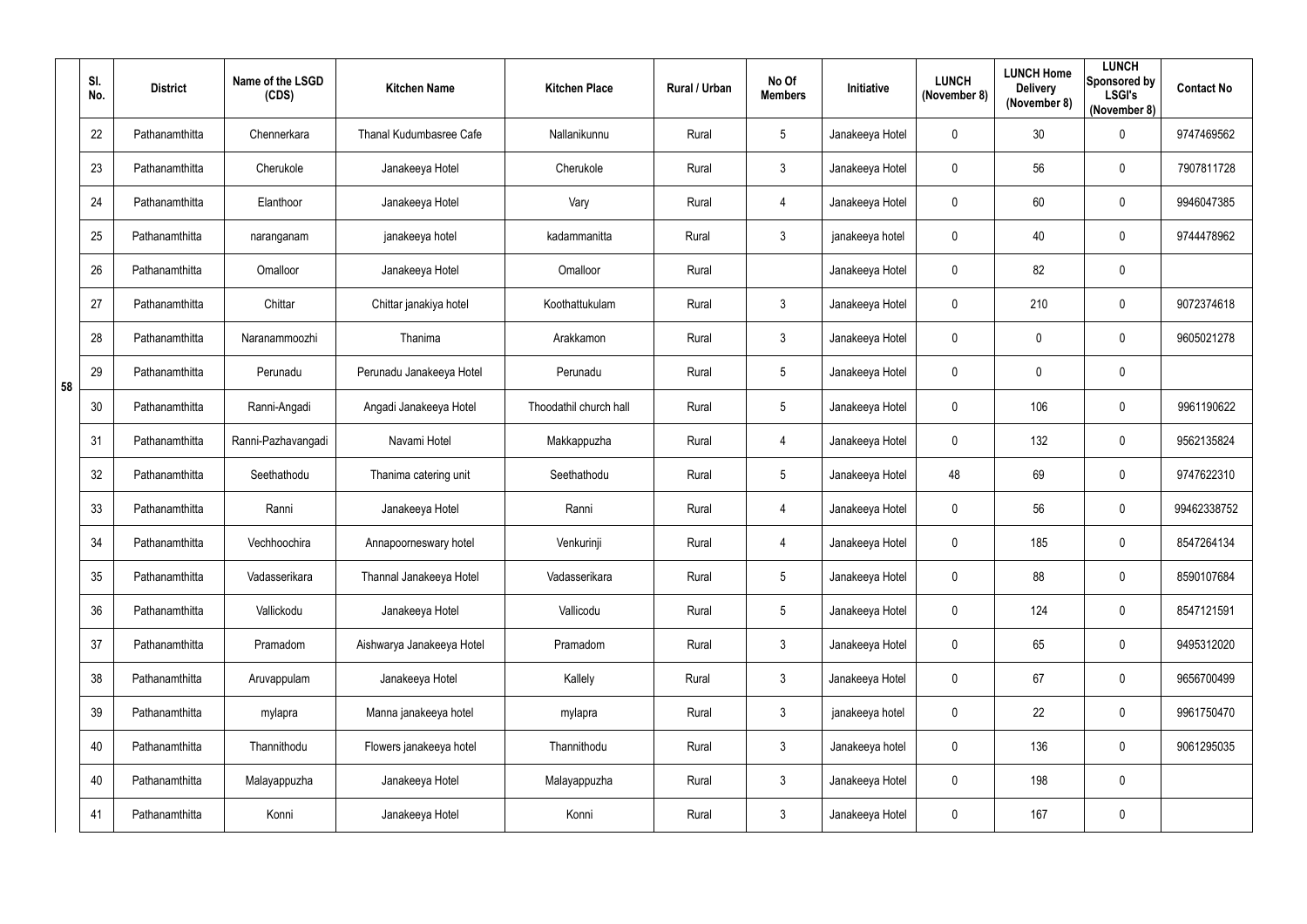|    | SI.<br>No.     | <b>District</b>    | Name of the LSGD<br>(CDS) | <b>Kitchen Name</b>           | <b>Kitchen Place</b>                 | Rural / Urban | No Of<br><b>Members</b> | Initiative      | <b>LUNCH</b><br>(November 8) | <b>LUNCH Home</b><br><b>Delivery</b><br>(November 8) | <b>LUNCH</b><br>Sponsored by<br><b>LSGI's</b><br>(November 8) | <b>Contact No</b> |
|----|----------------|--------------------|---------------------------|-------------------------------|--------------------------------------|---------------|-------------------------|-----------------|------------------------------|------------------------------------------------------|---------------------------------------------------------------|-------------------|
|    | 43             | Pathanamthitta     | Kalanjoor                 | Kalanjoor janakeeya Hotel     | Kalanjoor                            | Rural         | $\overline{4}$          | Janakeeya Hotel | $\mathbf 0$                  | 158                                                  | $\mathbf 0$                                                   | 6238045066        |
|    | 44             | Pathanamthitta     | Ezhamkulam                | Swad Catering Unit            | Enathu                               | Rural         | $5\phantom{.0}$         | Janakeeya Hotel | $\mathbf 0$                  | 145                                                  | $\mathbf 0$                                                   | 9747243317        |
|    | 45             | Pathanamthitta     | Kodumon                   | Ruchiyidam Janakeeya Hotel    | Kodumon                              | Rural         | $\overline{7}$          | Janakeeya Hotel | $\mathbf 0$                  | 57                                                   | $\mathbf 0$                                                   | 75611017112       |
|    | 46             | Pathanamthitta     | Erathu                    | Janakeeya Hotel               | Erathu                               | Rural         | $\overline{4}$          | Janakeeya Hotel | 0                            | 160                                                  | $\mathbf 0$                                                   | 9645102262        |
|    | 47             | Pathanamthitta     | Enadimangalam             | Janakeeya Hotel               | Elamannoor                           | Rural         | $\overline{4}$          | Janakeeya Hotel | $\mathbf 0$                  | 114                                                  | $\mathbf 0$                                                   |                   |
|    | 48             | Pathanamthitta     | Kadampanadu               | Janakeeya Hotel               | Mannady                              | Rural         | $\mathfrak{Z}$          | Janakeeya Hotel | $\mathbf 0$                  | 77                                                   | $\overline{0}$                                                |                   |
|    | 49             | Pathanamthitta     | Thumpamon                 | Ruchi Cafe                    | Mampilali                            | Rural         | $5\phantom{.0}$         | Janakeeya Hotel | $\mathbf 0$                  | 180                                                  | $\mathbf 0$                                                   | 9188300026        |
|    | 50             | Pathanamthitta     | Kulanada                  | Bhagyalekshmi cafe unit       | Kaipuzha                             | Rural         | $\mathfrak{Z}$          | Janakeeya Hotel | $\mathbf 0$                  | 75                                                   | $\mathbf 0$                                                   |                   |
|    | 51             | Pathanamthitta     | Pandalam Thekkekara       | Pandalam Thekkekara           | Thatta                               | Rural         | $\mathfrak{Z}$          | Janakeeya Hotel | $\mathbf 0$                  | 139                                                  | $\mathbf 0$                                                   | 9526224922        |
|    | 52             | Pathanamthitta     | Aranmula                  | Janakeeya Hotel               | Aranmula                             | Rural         | 5                       | Janakeeya Hotel | $\mathbf 0$                  | 68                                                   | $\mathbf 0$                                                   | 9656296503        |
|    | 53             | Pathanamthitta     | Mezhuveli                 | Thripthi Janakeeya Hotel      | Mezhuveli                            | Rural         | $\mathfrak{Z}$          | Janakeeya Hotel | $\mathbf 0$                  | 40                                                   | $\mathbf 0$                                                   | 9495265971        |
|    | 54             | Pathanamthitta     | Adoor                     | Amma Catering Unit            | Adoor                                | Urban         | $5\phantom{.0}$         | Janakeeya Hotel | $\mathbf 0$                  | $\pmb{0}$                                            | $\mathbf 0$                                                   | 8606887490        |
|    | 55             | Pathanamthitta     | Pandalam                  | Ruchi catering                | Sivarenjini Auditorium               | Urban         | 5                       | Janakeeya Hotel | $\mathbf 0$                  | 0                                                    | $\mathbf 0$                                                   | 9846212739        |
|    | 56             | Pathanamthitta     | Thiruvalla East           | janakeeya hotel               | near private bus stand<br>thiruvalla | Urban         | $5\phantom{.0}$         | Janakeeya Hotel | $\mathbf 0$                  | 345                                                  | $\overline{0}$                                                | 919847729416      |
|    | 57             | Pathanamthitta     | Thiruvalla West           | janakeeya hotel               | kizhakkan muthoor                    | Urban         | 5                       | Janakeeya Hotel | $\mathbf 0$                  | 80                                                   | $\overline{0}$                                                | 919656132036      |
|    | 58             | Pathanamthitta     | Pathanamthitta            | Janakeeya Hotel               | Near Municipality Office             | Urban         | $5\phantom{.0}$         | Janakeeya Hotel | $\mathbf 0$                  | 45                                                   | $\overline{0}$                                                |                   |
| 58 |                |                    |                           |                               |                                      |               | 229                     |                 | 48                           | 5412                                                 | $\bullet$                                                     |                   |
|    |                | Thiruvananthapuram | Parassala                 | Bhagyalekshmi janakeeya hotel | Mundaplavila                         | Rural         | $5\phantom{.0}$         | Janakeeya Hotel | 388                          | $\pmb{0}$                                            | $\overline{0}$                                                | 9895463718        |
|    | $\overline{2}$ | Thiruvananthapuram | Karode                    | Karode janakeeya hotel        | Paavaara,<br>pazhaya uchakkada       | Rural         | $5\phantom{.0}$         | Janakeeya Hotel | 256                          | 0                                                    | $\overline{0}$                                                | 9605122139        |
|    | $\mathbf{3}$   | Thiruvananthapuram | Thirupuram                | Thirupuram janakeeya hotel    | Pazhayakada                          | Rural         | $5\phantom{.0}$         | Janakeeya Hotel | 127                          | 0                                                    | $\overline{0}$                                                | 7034723987        |
|    | 4              | Thiruvananthapuram | Chenkal                   | Karuna janakeeya hotel        | Udiyankulangara                      | Rural         | 5                       | Janakeeya Hotel | 350                          | 0                                                    | $\overline{0}$                                                | 9746726109        |
|    | $\sqrt{5}$     | Thiruvananthapuram | Kulathoor                 | Nakshatra janakeeya hotel     | Attapuram                            | Rural         | $5\phantom{.0}$         | Janakeeya Hotel | 432                          | 0                                                    | $\overline{0}$                                                | 8301924221        |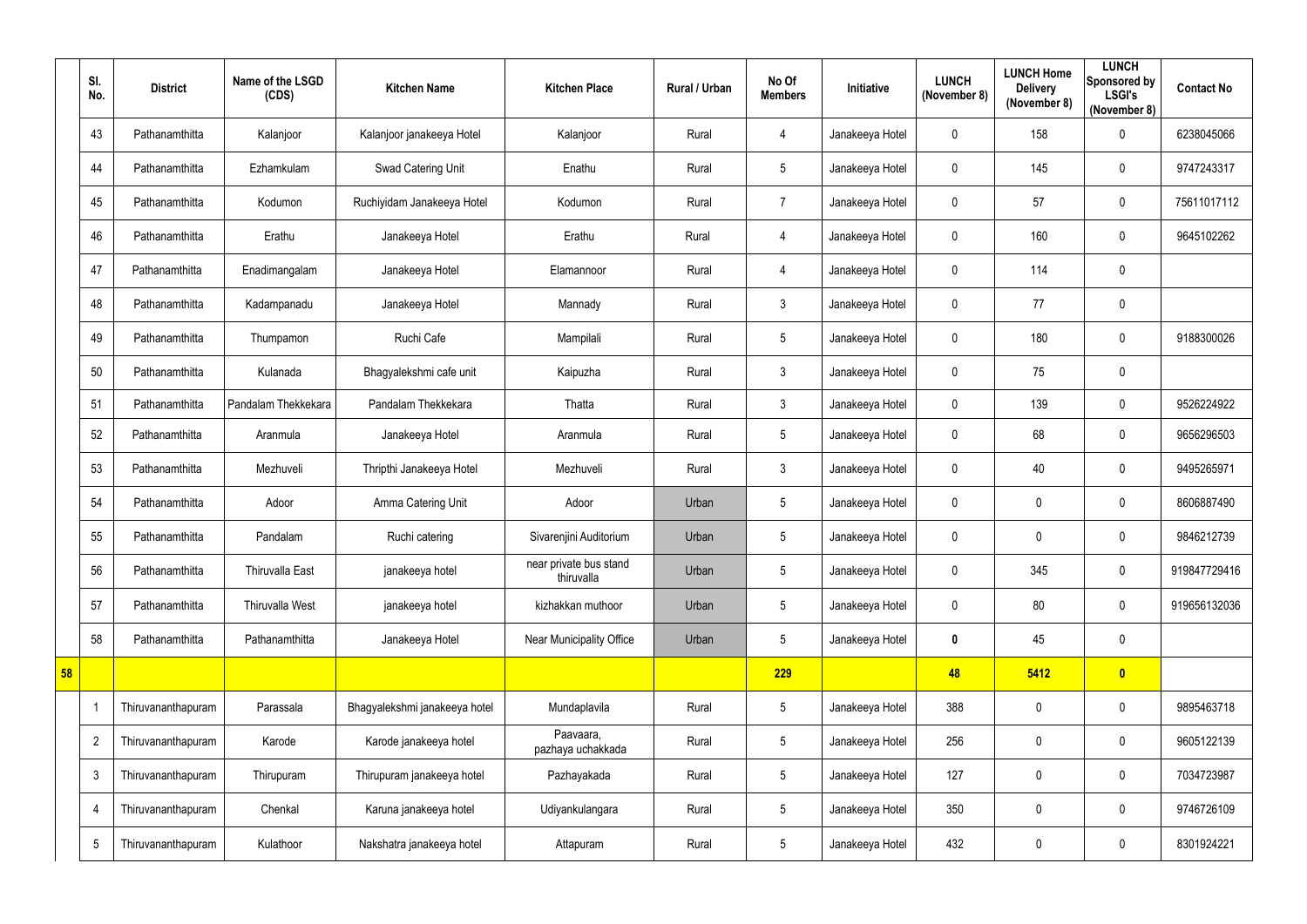| SI.<br>No.      | <b>District</b>    | Name of the LSGD<br>(CDS) | <b>Kitchen Name</b>                       | <b>Kitchen Place</b>                       | Rural / Urban | No Of<br><b>Members</b> | Initiative      | <b>LUNCH</b><br>(November 8) | <b>LUNCH Home</b><br><b>Delivery</b><br>(November 8) | <b>LUNCH</b><br>Sponsored by<br><b>LSGI's</b><br>(November 8) | <b>Contact No</b> |
|-----------------|--------------------|---------------------------|-------------------------------------------|--------------------------------------------|---------------|-------------------------|-----------------|------------------------------|------------------------------------------------------|---------------------------------------------------------------|-------------------|
| $6\phantom{.}6$ | Thiruvananthapuram | Neyyattinkara 1           | Oottupura                                 | Neyyattinkara                              | Urban         | $5\phantom{.0}$         | Janakeeya Hotel | 650                          | $\mathbf 0$                                          | $\mathbf 0$                                                   | 8129192485        |
| $\overline{7}$  | Thiruvananthapuram | Neyyattinkara 1           | Cafesree Janakeeya Hotel                  | Vazhimukku                                 | Urban         | $5\phantom{.0}$         | Janakeeya Hotel | 465                          | 0                                                    | $\mathbf 0$                                                   | 9995604997        |
| 8               | Thiruvananthapuram | Neyyattinkara 1           | Thripthi janakeeya Hotel                  | perumpazhuthoor                            | urban         | $\overline{4}$          | janakeeya Hotel | 200                          | $\mathbf 0$                                          | $\mathbf 0$                                                   | 6282944199        |
| 9               | Thiruvananthapuram | Neyyattinkara 2           | Harsha catering unit                      | Neyyattinkara                              | Urban         | 5                       | Janakeeya Hotel | 425                          | 0                                                    | $\mathbf 0$                                                   | 9048822770        |
| 10              | Thiruvananthapuram | Neyyattinkara 2           | Devarose Janakeeya Hotel                  | Amaravila                                  | Urban         | $5\phantom{.0}$         | Janakeeya Hotel | 178                          | 0                                                    | $\mathbf 0$                                                   | 9995028659        |
| 11              | Thiruvananthapuram | Kollayil                  | Kaveri janakeeya hotel                    | Kavuvila, kottamam,<br>Dhanuvachapuram     | Rural         | $5\phantom{.0}$         | Janakeeya Hotel | $\boldsymbol{0}$             | 0                                                    | $\mathbf 0$                                                   | 9656815322        |
| 12              | Thiruvananthapuram | Kunnathukal               | Aiswarya Janakeeya Hotel -<br>Kunnathukal | Kuruwad, paliyodu                          | Rural         | $\mathbf{3}$            | Janakeeya Hotel | 144                          | 0                                                    | $\mathbf 0$                                                   | 9539549507        |
| 13              | Thiruvananthapuram | Vellarada                 | Eden Janakeeya Hotel                      | Panachamoodu, Vellarada                    | Rural         | $5\phantom{.0}$         | Janakeeya Hotel | $\mathbf 0$                  | $\mathbf 0$                                          | $\mathbf 0$                                                   | 8547973305        |
| 14              | Thiruvananthapuram | Vellarada                 | Chandrika Janakeeya Hotel -<br>Vellarada  | Vellarada                                  | Rural         | $6\phantom{.}6$         | Janakeeya Hotel | 162                          | 112                                                  | $\mathbf 0$                                                   | 9539366295        |
| 15              | Thiruvananthapuram | Aryankode                 | Aryan Janakeeya Hotel -<br>Aryankode      | Aryankode                                  | Rural         | $5\overline{)}$         | Janakeeya Hotel | 180                          | 0                                                    | $\boldsymbol{0}$                                              | 9746905408        |
| 16              | Thiruvananthapuram | Ottashekharamangala<br>m  | Minnaram Janakeeya Hotel                  | Kuravara, Near<br>Ottashekharamangalam UPS | Rural         | 4                       | Janakeeya Hotel | 80                           | 0                                                    | $\mathbf 0$                                                   | 9567553161        |
| 17              | Thiruvananthapuram | Kollayil                  | Janakeeya Hotel                           | Mylakkara                                  | Rural         | $5\phantom{.0}$         | Janakeeya Hotel | $\mathbf 0$                  | 0                                                    | $\mathbf 0$                                                   | 9605076268        |
| 18              | Thiruvananthapuram | perunkadavila             | shankholi janakeeya hotel                 | perunkadavila                              | rural         | 3                       | Janakeeya Hotel | $\mathbf 0$                  | 0                                                    | $\mathbf 0$                                                   |                   |
| 19              | Thiruvananthapuram | Amboori                   | Janakeeya Hotel                           | Amboori                                    | Rural         | $5\overline{)}$         | Janakeeya Hotel | $\pmb{0}$                    | $\mathbf 0$                                          | $\mathbf 0$                                                   | 9747169098        |
| 20              | Thiruvananthapuram | Athiyanoor                | Kudumbashree janakeeya hotel              | Venpakal                                   | Rural         | $\overline{4}$          | Janakeeya Hotel | 282                          | 0                                                    | $\mathbf 0$                                                   | 919562752580      |
| 21              | Thiruvananthapuram | Kottukal                  | Vismaya janakeeya hotel                   | Uchakkada                                  | Rural         | $5\phantom{.0}$         | Janakeeya Hotel | 390                          | 0                                                    | $\mathbf 0$                                                   | 6282447041        |
| 22              | Thiruvananthapuram | Kanjiramkulam             | Padaswaram unit                           | Kanjiramkulam                              | Rural         | 4                       | Janakeeya Hotel | $\boldsymbol{0}$             | $\mathbf 0$                                          | $\mathbf 0$                                                   | 919072899432      |
| 23              | Thiruvananthapuram | Karumkulam                | Alil Janakeeya Hotel                      | Pallam                                     | Rural         | $5\overline{)}$         | Janakeeya Hotel | 105                          | $\mathbf 0$                                          | $\mathbf 0$                                                   | 917736513673      |
| 24              | Thiruvananthapuram | Venganoor                 | Venganoor Ruchi janakeeya hotel           | Peringamala                                | Rural         | 10                      | Janakeeya Hotel | 98                           | $\mathbf 0$                                          | $\boldsymbol{0}$                                              | 9656309710        |
| 25              | Thiruvananthapuram | Vilavoorkkal              | Priyam Janakeeya Hotel                    | Chanthamukku, Peyadu Jn                    | Rural         | $5\phantom{.0}$         | Janakeeya Hotel | 291                          | 0                                                    | $\mathbf 0$                                                   | 7902504494        |
| 26              | Thiruvananthapuram | Vilavoorkal               | Vilavoorkal janakeeya hotel               | Pottayil                                   | Rural         | $5\phantom{.0}$         | Janakeeya Hotel | 293                          | 0                                                    | $\bm{0}$                                                      | 9497883130        |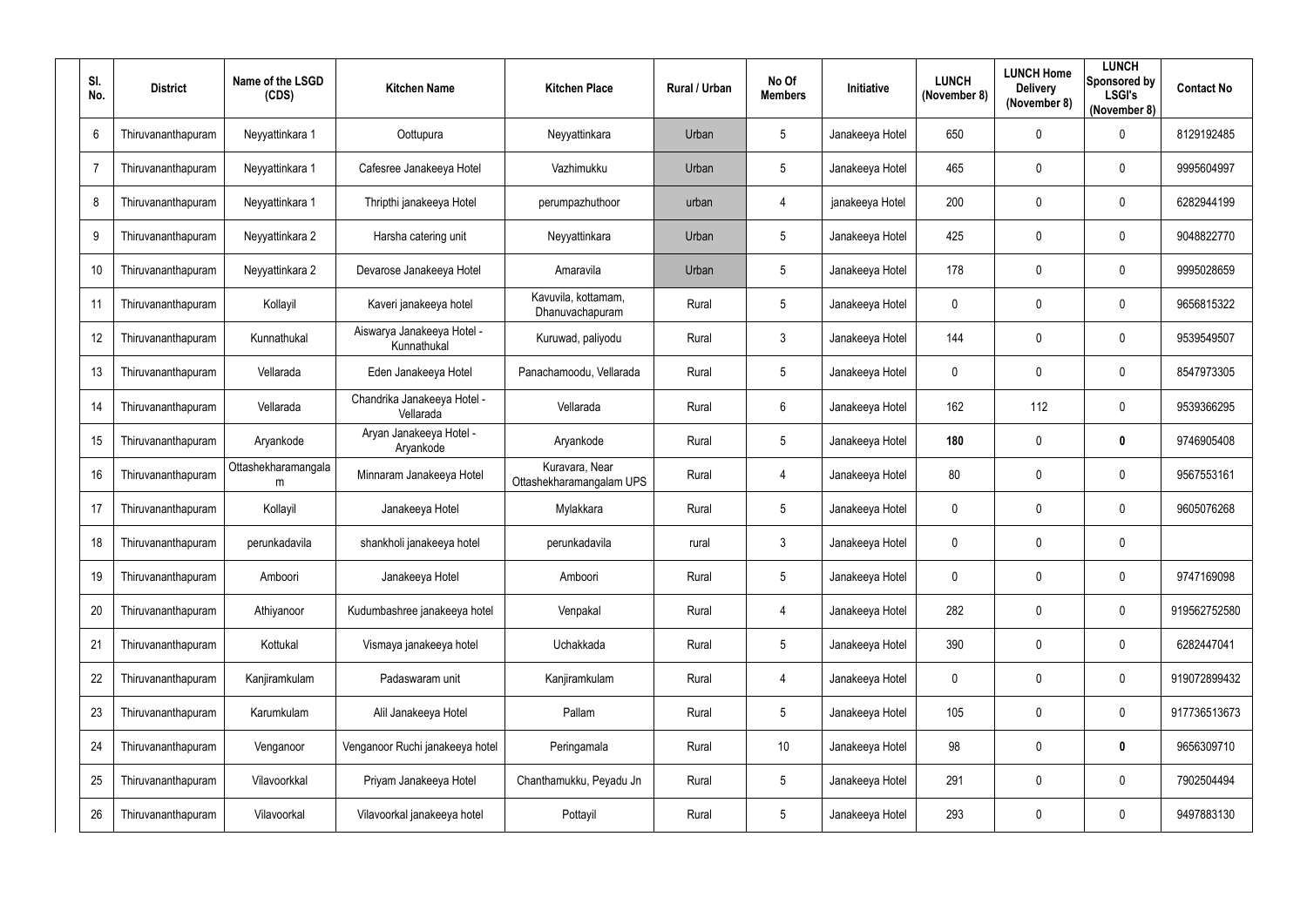| SI.<br>No. | <b>District</b>    | Name of the LSGD<br>(CDS)  | <b>Kitchen Name</b>                           | <b>Kitchen Place</b>                              | <b>Rural / Urban</b> | No Of<br><b>Members</b> | <b>Initiative</b> | <b>LUNCH</b><br>(November 8) | <b>LUNCH Home</b><br><b>Delivery</b><br>(November 8) | <b>LUNCH</b><br>Sponsored by<br><b>LSGI's</b><br>(November 8) | <b>Contact No</b> |
|------------|--------------------|----------------------------|-----------------------------------------------|---------------------------------------------------|----------------------|-------------------------|-------------------|------------------------------|------------------------------------------------------|---------------------------------------------------------------|-------------------|
| 27         | Thiruvananthapuram | Kalliyoor                  | Stree Shakthi Janakeeya Hotel                 | Kalliyoor                                         | Rural                | $5\phantom{.0}$         | Janakeeya Hotel   | $\mathbf 0$                  | 0                                                    | $\mathbf 0$                                                   | 9074998782        |
| 28         | Thiruvananthapuram | Maranalloor                | Mayooram Janakeeya Hotel                      | Mannadikkonam                                     | Rural                | 4                       | Janakeeya Hotel   | 165                          | $\mathbf 0$                                          | $\mathbf 0$                                                   | 9847371025        |
| 29         | Thiruvananthapuram | Pallichal                  | Vandhanam Janakeeya hotel                     | Naruvamoodu                                       | Rural                | $\overline{4}$          | Janakeeya Hotel   | 190                          | $\mathbf 0$                                          | $\mathbf 0$                                                   | 9562636222        |
| 30         | Thiruvananthapuram | Vilappil                   | Sreebhadra janakeey a hotel                   | peyad                                             | Rural                | $5\phantom{.0}$         | Janakeeya Hotel   | 283                          | $\mathbf 0$                                          | $\mathbf 0$                                                   | 919496194745      |
| 31         | Thiruvananthapuram | Malayinkeezhu              | Thapasya janakeeya hotel                      | Aruvacode                                         | Rural                | $5\phantom{.0}$         | Janakeeya Hotel   | 132                          | $\mathbf 0$                                          | $\boldsymbol{0}$                                              | 9074329707        |
| 32         | Thiruvananthapuram | Andoorkonam                | Thiruvathira janakeeya hotel                  | Kaniyapuram                                       | Rural                | $\mathfrak{Z}$          | Janakeeya Hotel   | 180                          | $\boldsymbol{0}$                                     | $\mathbf 0$                                                   | 8921698989        |
| 3,3        | Thiruvananthapuram | Kadinamkulam               | Sabarmathi janakeeya hotel                    | Chitattumukku                                     | Rural                | 4                       | Janakeeya Hotel   | 150                          | $\mathbf 0$                                          | $\mathbf 0$                                                   |                   |
| 34         | Thiruvananthapuram | Azhoor                     | Kudumbadsree janakeeya hotel                  | Azhoor                                            | Rural                | $\overline{4}$          | Janakeeya Hotel   | 62                           | $\mathbf 0$                                          | $\mathbf 0$                                                   | 8129060294        |
| 35         | Thiruvanathapuram  | Pothencode                 | Pothencode Kudumbashree<br>Janakeeya hotel    | Pothencode ayiroorppara<br>Farmers centre         | Rural                | $5\phantom{.0}$         | Janakeeya Hotel   | 150                          | $\boldsymbol{0}$                                     | $\mathbf 0$                                                   | 9037832338        |
| 36         | Thiruvananthapuram | Mangalapuram               | Mangalapuram Kudumbashree<br>Janakeeya Hotel  | Managalapuram Junction,<br>Near Panchayath Office | Rural                | $5\phantom{.0}$         | Janakeeya Hotel   | 220                          | $\mathbf 0$                                          | $\mathbf 0$                                                   | 9995459534        |
| 37         | Thiruvananthapuram | Mangalapuram               | Swad Kudumbashree Janakeeya<br>hotel          | Murukkumpuzha                                     | Rural                | $\mathbf{3}$            | Janakeeya Hotel   | 210                          | $\boldsymbol{0}$                                     | $\mathbf 0$                                                   | 8281624670        |
| 38         | Thiruvananthapuram | Mangalapuram               | Ruchisagaram Kudumbashree<br>Janakeeya Hotel  | Chembakamangalam                                  | Rural                | $5\overline{)}$         | Janakeeya Hotel   | 310                          | $\boldsymbol{0}$                                     | $\mathbf 0$                                                   | 8139079929        |
| 39         | Thiruvanathapuram  | <b>TVM Corporation CDS</b> | Krishnakripa Janakeeya hotel                  | Anayara                                           | Urban                | 5                       | Janakeeya Hotel   | 420                          | 0                                                    | $\mathbf 0$                                                   | 9745823832        |
| 40         | Thiruvanathapuram  | <b>TVM Corporation CDS</b> | Vanitha Janakeeya Hotel                       | Manvila                                           | Urban                | 4                       | Janakeeya Hotel   | 480                          | $\boldsymbol{0}$                                     | $\mathbf 0$                                                   | 8129412369        |
| 41         | Thiruvanathapuram  | <b>TVM Corporation CDS</b> | Bhagyalekshmi Kudumbashree<br>Janakeeya Hotel | <b>EK Nayanar Trust, Medical</b><br>College       | Urban                | $6\overline{6}$         | Janakeeya Hotel   | 223                          | $\boldsymbol{0}$                                     | $\mathbf 0$                                                   |                   |
| 42         | Thiruvanathapuram  | <b>TVM Corporation CDS</b> | Tripthi Janakeeya Hotel                       | Pallithura                                        | Urban                | $\mathbf{3}$            | Janakeeya Hotel   | 420                          | $\boldsymbol{0}$                                     | $\boldsymbol{0}$                                              | 9387738568        |
| 43         | Thiruvanathapuram  | <b>TVM Corporation CDS</b> | soubhagya janakeeya Hotel                     | kazhakoottam                                      | Urban                | $\mathbf{3}$            | janakeeya Hotel   | 350                          | $\boldsymbol{0}$                                     | $\boldsymbol{0}$                                              | 8921555192        |
| 44         | Thiruvanathapuram  | <b>TVM Corporation CDS</b> | Uthradam Janakeeya Hotel                      | Pattom                                            | Urban                | $\mathfrak{Z}$          | janakeeya Hotel   | 900                          | $\boldsymbol{0}$                                     | $\mathbf 0$                                                   | 8281062575        |
| 45         | Thiruvananthapuram | <b>TVM Corporation CDS</b> | Janakeeya hotel                               | Mannarakonam                                      | Urban                | $\mathbf{3}$            | Janakeeya Hotel   | 600                          | $\boldsymbol{0}$                                     | $\mathbf 0$                                                   | 8281088923        |
| 46         | Thiruvananthapuram | <b>TVM Corporation CDS</b> | Kismath Janakeeya Hotel                       | Pottakuzhi                                        | Urban                | $\mathbf{3}$            | Janakeeya Hotel   | 372                          | $\boldsymbol{0}$                                     | $\mathbf 0$                                                   | 8129179622        |
| 47         | Thiruvananthapuram | <b>TVM Corporation CDS</b> | Salt and Pepper                               | Poomalliyoorkkonam                                | Urban                | $\mathbf{3}$            | Janakeeya Hotel   | 289                          | $\boldsymbol{0}$                                     | $\boldsymbol{0}$                                              | 8593986935        |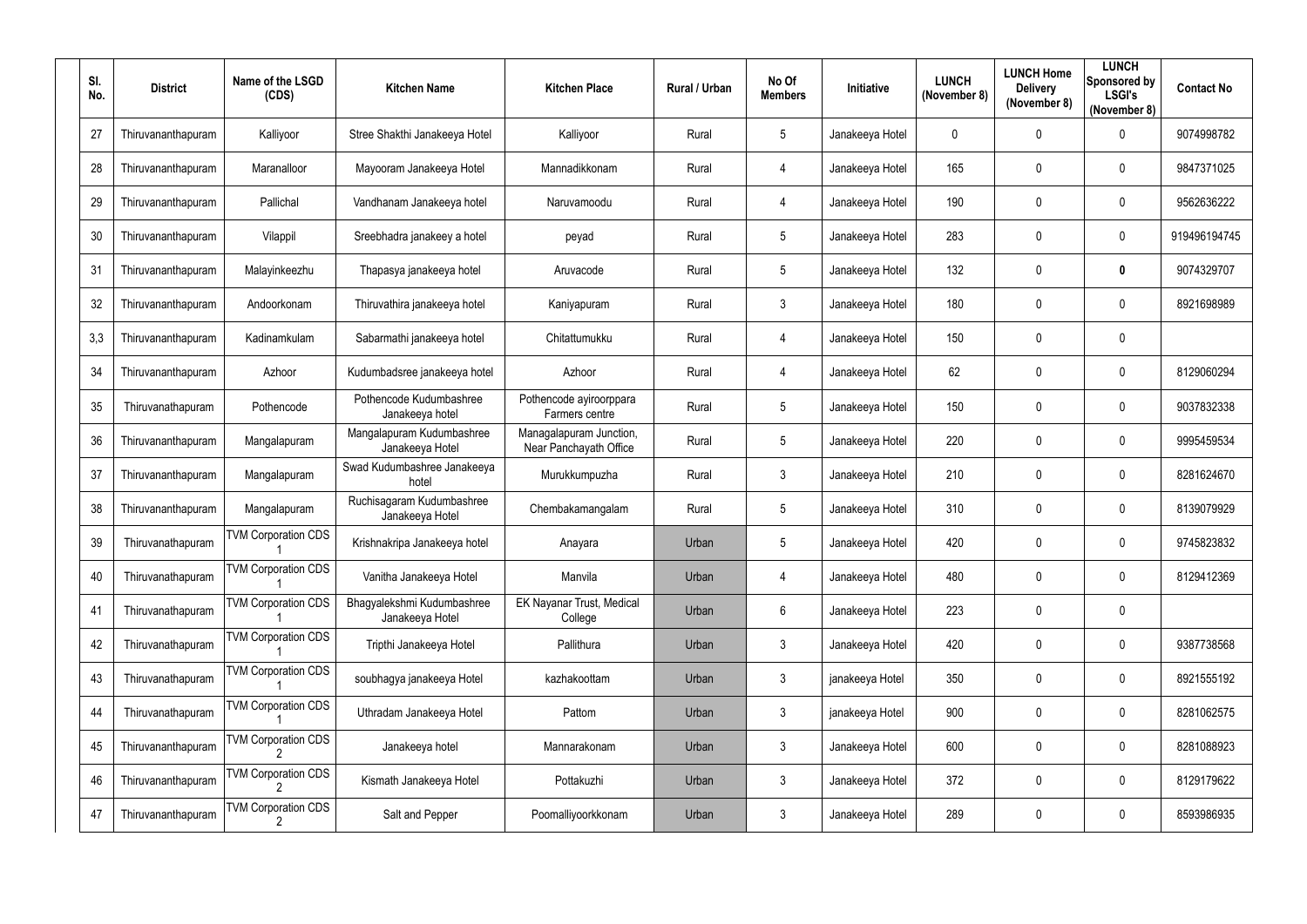|     | SI.<br>No. | <b>District</b>    | Name of the LSGD<br>(CDS)  | <b>Kitchen Name</b>                     | <b>Kitchen Place</b>                              | <b>Rural / Urban</b> | No Of<br><b>Members</b> | Initiative      | <b>LUNCH</b><br>(November 8) | <b>LUNCH Home</b><br><b>Delivery</b><br>(November 8) | <b>LUNCH</b><br>Sponsored by<br><b>LSGI's</b><br>(November 8) | <b>Contact No</b> |
|-----|------------|--------------------|----------------------------|-----------------------------------------|---------------------------------------------------|----------------------|-------------------------|-----------------|------------------------------|------------------------------------------------------|---------------------------------------------------------------|-------------------|
|     | 48         | Thiruvananthapuram | <b>TVM Corporation CDS</b> | Sreebhadra Janakeeya Hotel              | Pettah                                            | Urban                | 4                       | Janakeeya Hotel | 342                          | 0                                                    | $\overline{0}$                                                | 9847227647        |
|     | 49         | Thiruvananthapuram | <b>TVM Corporation CDS</b> | kalavara Janakeeya Hotel                | vattiyoorkavu                                     | Urban                | $\mathfrak{Z}$          | Janakeeya Hotel | 295                          | 0                                                    | $\overline{0}$                                                | 9847655426        |
|     | 50         | Thiruvananthapuram | <b>TVM Corporation CDS</b> | punartham kudumbashree                  | kudappanakunnu                                    | Urban                | $\mathfrak{Z}$          | Janakeeya Hotel | $\mathbf 0$                  | 0                                                    | $\overline{0}$                                                | 9747115789        |
|     | 51         | Thiruvananthapuram | <b>TVM Corporation CDS</b> | peroor JH                               | Palayam                                           | Urban                | $\mathfrak{Z}$          | Janakeeya Hotel | 372                          | 0                                                    | $\mathbf 0$                                                   | 8086119633        |
|     | 52         | Thiruvananthapuram | Aryanadu                   | Aryanad Janakeeya Hotel                 | Aryanad                                           | Rural                | $6\phantom{.}$          | Janakeeya Hotel | 288                          | 0                                                    | $\overline{0}$                                                | 9207447839        |
|     | 53         | Thiruvananthapuram | Kuttichal                  | Kutichal Janakeeya Hotel                | Kuttichal                                         | Rural                | $5\phantom{.0}$         | Janakeeya Hotel | 278                          | 0                                                    | $\overline{0}$                                                | 9446331479        |
| 113 | 54         | Thiruvananthapuram | Poovachal                  | Poovachal Janakeeya Hotel               | Poovachal Panchayath                              | Rural                | 5                       | Janakeeya Hotel | 96                           | 0                                                    | $\overline{0}$                                                | 9495225046        |
|     | 55         | Thiruvananthapuram | Vithura                    | Navodaya Janakeeya hotel                | Koppam, Vithura                                   | Rural                | 4                       | Janakeeya Hotel | $\mathbf 0$                  | 0                                                    | $\overline{0}$                                                | 9946837014        |
|     | 56         | Thiruvananthapuram | Tholicode                  | Tholicode Janakeeya Hotel               | Pulimoodu, Near Bharath<br>Petrol Pump, Tholicode | Rural                | 4                       | Janakeeya Hotel | $\mathbf 0$                  | 0                                                    | $\overline{0}$                                                | 9539995862        |
|     | 57         | Thiruvananthapuram | Vellanad                   | vellanad JH                             | kulacode vellanad                                 | Rural                | $\mathfrak{Z}$          | Janakeeya Hotel | $\mathbf 0$                  | $\boldsymbol{0}$                                     | $\overline{0}$                                                | 9048295005        |
|     | 58         | Thiruvananthapuram | uzhamalackal               | mazhavil jh                             | Puthukulangara                                    | Rural                | 5                       | Janakeeya Hotel | 0                            | 0                                                    | $\overline{0}$                                                | 96457 54988       |
|     | 59         | Thiruvananthapuram | <b>TVPM Corpn CDS 4</b>    | Maithri Janakeeya Hotel                 | Poozhyakkunnu, Nemom, TVM                         | Urban                | $5\phantom{.0}$         | Janakeeya Hotel | $\mathbf 0$                  | 0                                                    | $\overline{0}$                                                | 9846905594        |
|     | 60         | Thiruvananthapuram | TVPM. Corpn. CDS III       | Janatha hotel                           | Over bridge                                       | Urban                | 9                       | Janakeeya Hotel | 0                            | 0                                                    | $\mathbf 0$                                                   | 919746149160      |
|     | 61         | Thiruvananthapuram | TVPM. Corpn. CDS III       | Asraya Janakeeya Hotel                  | <b>DPI</b>                                        | Urban                | 4                       | Janakeeya Hotel | 765                          | 0                                                    | $\mathbf 0$                                                   | 918113008306      |
|     | 62         | Thiruvananthapuram | TVPM. Corpn. CDS III       | Ruchikkoott                             | Mudavanmukal                                      | Urban                | 4                       | Janakeeya Hotel | 105                          | 0                                                    | $\overline{0}$                                                | 917907579424      |
|     | 63         | Thiruvananthapuram | TVPM. Corpn. CDS IV        | Janakeeya hotel tvm corporation<br>cds4 | Vallakkadavu                                      | Urban                | $5\phantom{.0}$         | Janakeeya Hotel | 296                          | 0                                                    | $\overline{0}$                                                | 8129795072        |
|     | 64         | Thiruvananthapuram | TVPM. Corpn. CDS IV        | Karuna Janakeeya Hotel                  | Avaduthura                                        | Urban                | $5\phantom{.0}$         | Janakeeya Hotel | 248                          | 0                                                    | $\mathbf 0$                                                   | 9567523799        |
|     | 65         | Thiruvananthapuram | Anadu                      | Nanma anad                              | Govt LPS Anad                                     | Rural                | $\overline{4}$          | Janakeeya Hotel | $\mathbf 0$                  | 0                                                    | $\overline{0}$                                                | 9645709754        |
|     | 66         | Thiruvananthapuram | Vembayam                   | Liya canteen                            | Perumboor near panchayath<br>office               | Rural                | $5\phantom{.0}$         | Janakeeya Hotel | 278                          | 0                                                    | $\mathbf 0$                                                   | 9544337362        |
|     | 67         | Thiruvananthapuram | Vembayam                   | Four's Janakeeya Hotel                  | Naduveli Konchira                                 | Rural                | 4                       | Janakeeya Hotel | $\mathbf 0$                  | 0                                                    | $\mathbf 0$                                                   | 9526253578        |
|     | 68         | Thiruvananthapuram | Nedumangad 1               | Subhiksham                              | Irinjayam                                         | Urban                | 4                       | Janakeeya Hotel | 275                          | 0                                                    | $\mathbf 0$                                                   | 9745606588        |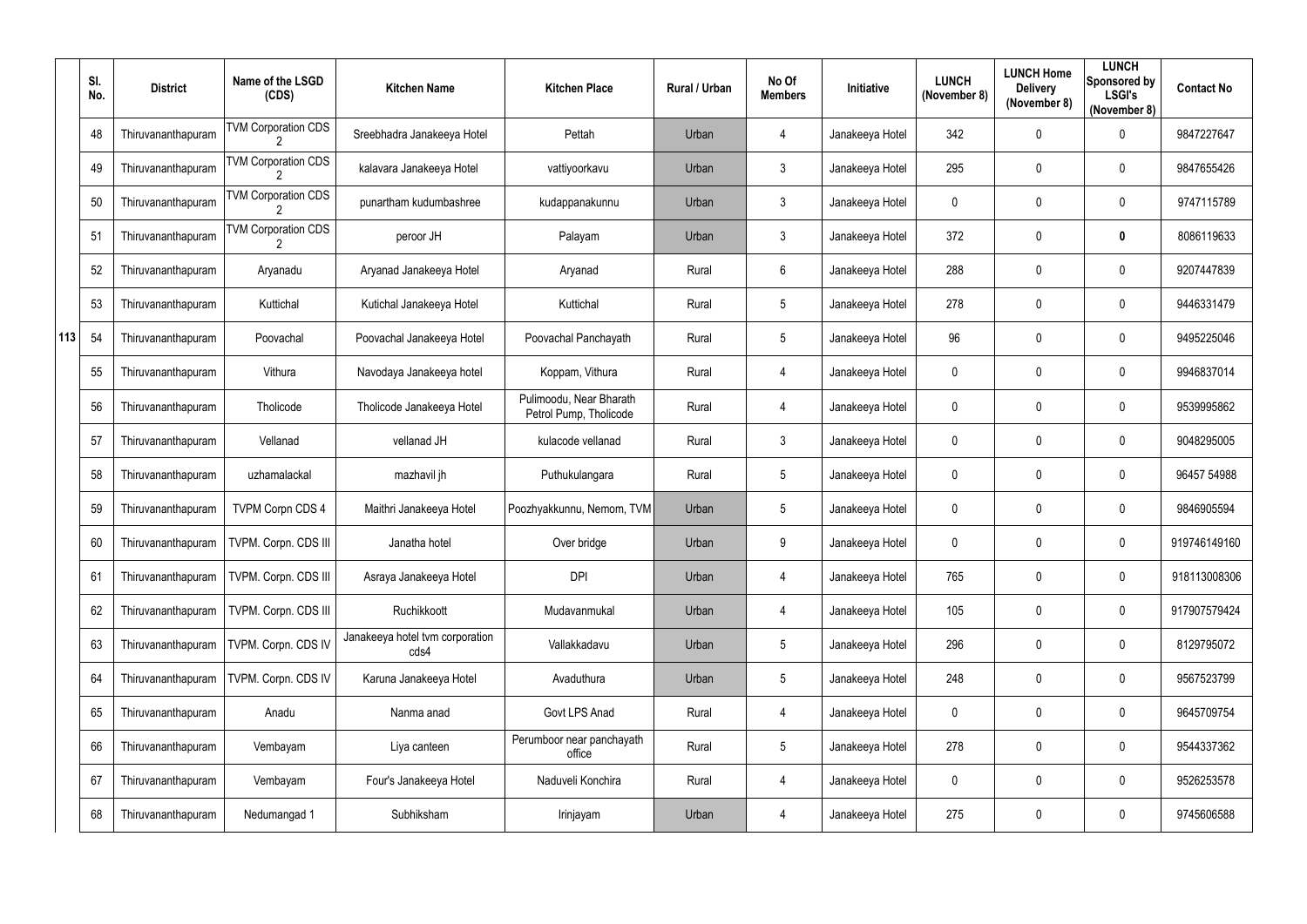| SI.<br>No. | <b>District</b>    | Name of the LSGD<br>(CDS) | <b>Kitchen Name</b>                    | <b>Kitchen Place</b>                      | <b>Rural / Urban</b> | No Of<br><b>Members</b> | <b>Initiative</b> | <b>LUNCH</b><br>(November 8) | <b>LUNCH Home</b><br><b>Delivery</b><br>(November 8) | <b>LUNCH</b><br>Sponsored by<br><b>LSGI's</b><br>(November 8) | <b>Contact No</b> |
|------------|--------------------|---------------------------|----------------------------------------|-------------------------------------------|----------------------|-------------------------|-------------------|------------------------------|------------------------------------------------------|---------------------------------------------------------------|-------------------|
| 69         | Thiruvananthapuram | Nedumangad 1              | Ootupura                               | Pazhakutty                                | Urban                | $6\phantom{.}6$         | Janakeeya Hotel   | 452                          | $\boldsymbol{0}$                                     | $\mathbf 0$                                                   | 7510910614        |
| 70         | Thiruvananthapuram | Nedumangad 2              | Niravu                                 | Near ksrtc bus stand                      | Urban                | 4                       | Janakeeya Hotel   | 409                          | $\boldsymbol{0}$                                     | $\mathbf 0$                                                   | 9645958207        |
| 71         | Thiruvananthapuram | Nedumangad 2              | Ruchiyidam                             | <b>Near Municipality</b>                  | Urban                | $\mathbf 0$             | Janakeeya Hotel   | 396                          | $\mathbf 0$                                          | $\boldsymbol{0}$                                              | 9846371353        |
| 72         | Thiruvananthapuram | Karakulam                 | Karakulam Vanitha hotel                | Karakulam Junction                        | Rural                | $\overline{4}$          | Janakeeya Hotel   | 322                          | $\boldsymbol{0}$                                     | $\mathbf 0$                                                   | 9747176668        |
| 73         | Thiruvananthapuram | Panavoor                  | Kudumbashree vanitha hotel             | HI auditorium near panavoor<br>panchayath | Rural                | $6\overline{6}$         | Janakeeya Hotel   | 237                          | $\boldsymbol{0}$                                     | $\overline{5}$                                                | 9526740817        |
| 74         | Thiruvananthapuram | Aruvikara                 | Nanma                                  | Aruvikara junction                        | Rural                | $\mathbf{3}$            | Janakeeya hotel   | 44                           | $\boldsymbol{0}$                                     | $\mathbf 0$                                                   | 8606524464        |
| 75         | Thiruvananthapuram | Pullampara                | Janakeeya Hotel                        | Kalumkinmukham                            | Rural                | $5\phantom{.0}$         | Janakeeya Hotel   | 317                          | $\boldsymbol{0}$                                     | $\mathbf 0$                                                   |                   |
| 76         | Thiruvananthapuram | Pangode                   | Bhagyalekshmi janakeeya hotel          | Pangodu Panchayath Hall                   | Rural                | $5\overline{)}$         | Janakeeya Hotel   | 321                          | $\mathbf 0$                                          | $\mathbf 0$                                                   |                   |
| 77         | Thiruvananthapuram | Manickal                  | Janakeeya hotel                        | Pirappancode                              | Rural                | $6\phantom{.}6$         | Janakeeya Hotel   | 165                          | $\boldsymbol{0}$                                     | $\mathbf 0$                                                   | 9745874522        |
| 78         | Thiruvananthapuram | Vamanapuram               | Pournami Kalamachal                    | Kalamachal                                | Rural                | $5\phantom{.0}$         | Janakeeya Hotel   | 176                          | $\mathbf 0$                                          | $\mathbf 0$                                                   | 9846825964        |
| 79         | Thiruvananthapuram | kallara                   | Amma janakeeya hotel                   | kallara                                   | rural                | 4                       | Janakeeya Hotel   | $\boldsymbol{0}$             | $\boldsymbol{0}$                                     | $\boldsymbol{0}$                                              | 8111891405        |
| 80         | Thiruvananthapuram | nellanad                  | Nellanad janakeeya hotel               | keezhayikkonam                            | rural                | 6                       | Janakeeya Hotel   | $\mathbf 0$                  | $\boldsymbol{0}$                                     | $\mathbf 0$                                                   | 9946994811        |
| 81         | Thiruvananthapuram | Pazhayakunnummel          | Chaitanya janakeeya hotel              | Pazhayakunnumel                           | Rural                | $5\overline{)}$         | Janakeeya Hotel   | 78                           | 0                                                    | $\mathbf 0$                                                   | 9496997201        |
| 82         | Thiruvananthapuram | Karavaram                 | Takkolam, Karavaram janakeeya<br>hotel | Pullurmukk, kallambalam                   | Rural                | $5\overline{)}$         | Janakeeya Hotel   | 65                           | $\boldsymbol{0}$                                     | $\mathbf 0$                                                   | 9539723288        |
| 83         | Thiruvananthapuram | Kilimanoor                | Tanima vanitha canteen                 | Kilimanoor                                | Rural                | $\overline{4}$          | Janakeeya Hotel   | 92                           | $\boldsymbol{0}$                                     | $\mathbf 0$                                                   | 9846657166        |
| 84         | Thiruvananthapuram | Pulimath                  | Iswarya catering unit                  | Pulimath, Karet                           | Rural                | 4                       | Janakeeya Hotel   | 105                          | $\boldsymbol{0}$                                     | $\boldsymbol{0}$                                              | 9645514593        |
| 85         | Thiruvananthapuram | Navaikkulam               | Kudumbashree janakeeya hotel           | Kadambaattukonam                          | Rural                | 5 <sub>5</sub>          | Janakeeya Hotel   | 69                           | $\boldsymbol{0}$                                     | $\boldsymbol{0}$                                              | 9400619476        |
| 86         | Thiruvananthapuram | Nagaroor                  | Janakeeya Hotel                        | Altharamoodu                              | Rural                | $5\phantom{.0}$         | Janakeeya Hotel   | 75                           | $\pmb{0}$                                            | $\boldsymbol{0}$                                              | 7034964806        |
| 87         | Thiruvananthapuram | Pallikal                  | pallikkal janakeeya hotel              | pakalkkuri                                | rural                | 4                       | Janakeeya Hotel   | 52                           | 0                                                    | $\mathbf 0$                                                   | 9447886364        |
| 88         | Thiruvananthapuram | Madavoor                  | Madavoor janakeeya hotel               | madavoor                                  | rural                | $5\phantom{.0}$         | Janakeeya Hotel   | 141                          | 0                                                    | $\boldsymbol{0}$                                              | 9526206002        |
| 89         | Thiruvananthapuram | Chirayinkeezh             | Sevenstar Janakeeya Hotel              | Sarkkara                                  | Rural                | $5\phantom{.0}$         | Janakeeya Hotel   | 250                          | $\boldsymbol{0}$                                     | $\boldsymbol{0}$                                              | 8921556636        |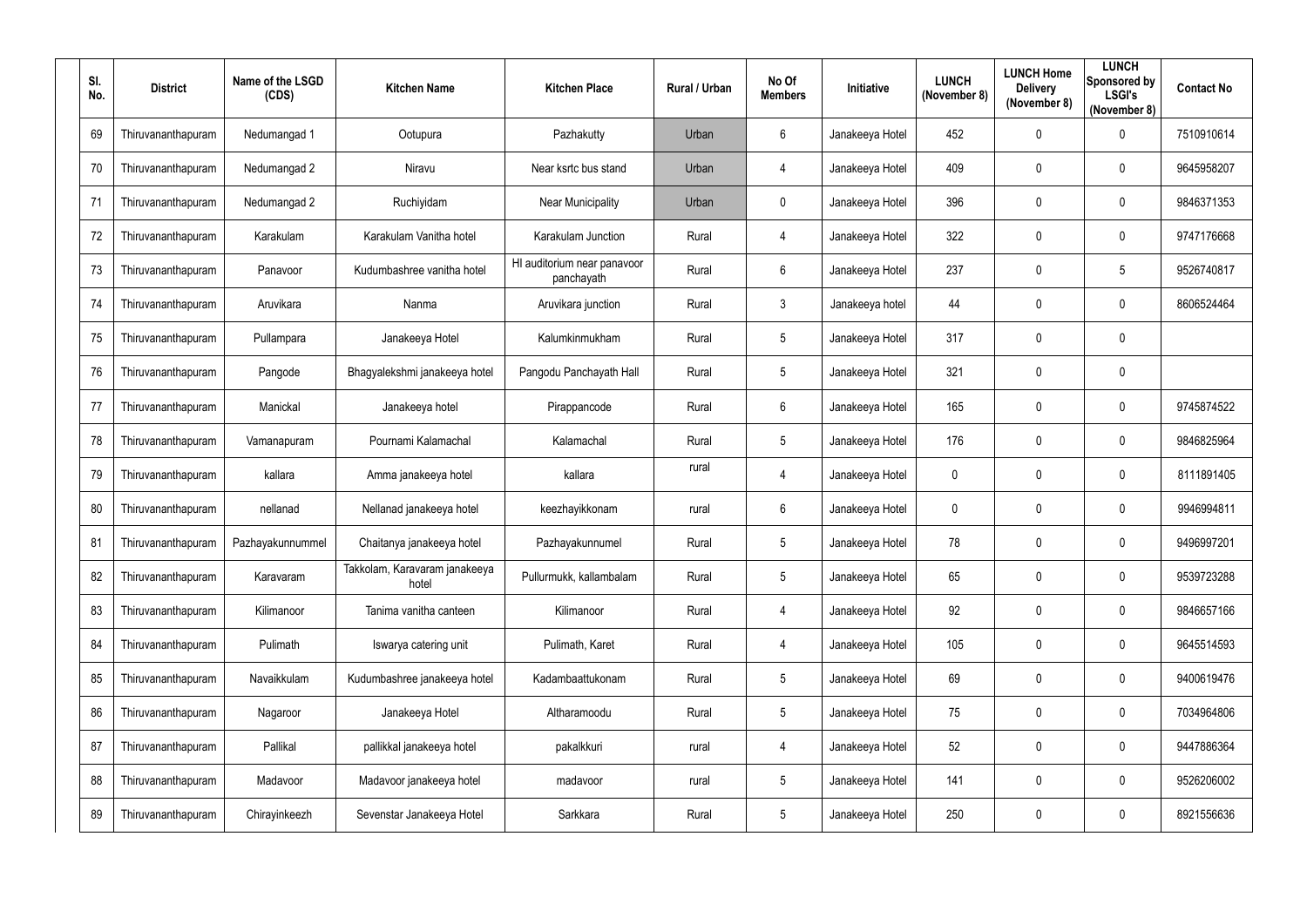|     | SI.<br>No.     | <b>District</b>    | Name of the LSGD<br>(CDS) | <b>Kitchen Name</b>                   | <b>Kitchen Place</b>     | Rural / Urban | No Of<br><b>Members</b> | Initiative      | <b>LUNCH</b><br>(November 8) | <b>LUNCH Home</b><br><b>Delivery</b><br>(November 8) | <b>LUNCH</b><br>Sponsored by<br><b>LSGI's</b><br>(November 8) | <b>Contact No</b> |
|-----|----------------|--------------------|---------------------------|---------------------------------------|--------------------------|---------------|-------------------------|-----------------|------------------------------|------------------------------------------------------|---------------------------------------------------------------|-------------------|
|     | 90             | Thiruvananthapuram | Kadaykkavoor              | Karmalamatha Janakeeya Hotel          | Kadakkavoor              | Rural         | 5                       | Janakeeya Hotel | 120                          | 0                                                    | $\mathbf 0$                                                   | 9645405591        |
|     | 91             | Thiruvananthapuram | Mudakkal                  | Sarovaram Janakeeya Hotel             | Valakkadu                | Rural         | $\mathfrak{Z}$          | Janakeeya Hotel | 220                          |                                                      |                                                               | 8086240900        |
|     | 92             | Thiruvananthapuram | Vakkom                    | Jananai Janakeeya Hotel               | SN Junction, Jeeva Dhara | Rural         | 5                       | Janakeeya Hotel | 288                          | $\mathbf 0$                                          | $\mathbf 0$                                                   | 8137014724        |
|     | 93             | Thiruvananthapuram | Vakkom                    | Diya Janakeeya Hotel                  | Panayile Kadavu          | Rural         | 5                       | Janakeeya Hotel | 165                          | 0                                                    | $\mathbf 0$                                                   | 8590439391        |
|     | 94             | Thiruvananthapuram | Kizhuvilam                | Kudumbashree vanitha canteen          | Kizhuvillam              | Rural         | $\overline{4}$          | Janakeeya Hotel | 121                          | $\mathbf 0$                                          | $\mathbf 0$                                                   | 9747361312        |
|     | 95             | Thiruvananthapuram | Anchuthengu               | Swad Janakeeya Hotel                  | Anchuthengu              | Rural         | 5                       | Janakeeya Hotel | 220                          | 0                                                    | $\mathbf 0$                                                   |                   |
|     | 96             | Thiruvananthapuram | Attingal                  | Bhagyashree janakeeya hotel           | Attingal                 | Urban         | 5                       | Janakeeya Hotel | 121                          | $\boldsymbol{0}$                                     | $\mathbf 0$                                                   | 9539968503        |
|     | 97             | Thiruvananthapuram | Cherunniyoor              | Lekshmi janakeeya hotel               | Dhalavapuram             | Rural         | 3                       | Janakeeya Hotel | 60                           | $\mathbf 0$                                          | $\overline{2}$                                                | 9995391999        |
|     | 98             | Thiruvananthapuram | Chemmaruthi               | Dreams janakeeya hotel                | Mavinmoodu, muthana      | Rural         | 5                       | Janakeeya Hotel | 286                          | 0                                                    | $\mathbf 0$                                                   | 8129240185        |
|     | 99             | Thiruvananthapuram | Chemmaruthi               | Natturuchi janakeeya hotel            | Panayara&sivapuram       | Rural         | 5                       | Janakeeya Hotel | 156                          | $\boldsymbol{0}$                                     | $\mathbf 0$                                                   | 8129240185        |
|     | 100            | Thiruvananthapuram | Chemmaruthi               | Bhanusree                             | Chavadimukku             | Rural         | $\overline{4}$          | Janakeeya Hotel | 175                          | 0                                                    | $\mathbf 0$                                                   | 8129240185        |
|     | 101            | Thiruvananthapuram | Manamboor                 | Manamboor janakeeya hotel             | Kavalayoor               | Rural         | $\overline{4}$          | Janakeeya Hotel | 91                           | 30                                                   | 2\$                                                           | 9074388684        |
|     | 102            | Thiruvananthapuram | Edava                     | Sreenandha janakeeyahotel             | Kaappil                  | Rural         | 5                       | Janakeeya Hotel | 25                           | 0                                                    | $\mathbf 0$                                                   | 9895337334        |
|     | 103            | Thiruvananthapuram | Elakamon                  | Sreenarayana janakeeya hotel          | Elakamon                 | Rural         | $\overline{7}$          | Janakeeya Hotel | 38                           | 0                                                    | $\overline{0}$                                                | 8086637798        |
|     | 104            | Thiruvananthapuram | Elakamon                  | kudumbashree janakeeya hotel          | Elakamon                 | Rural         | 5                       | janakeeya hotel | 55                           | 0                                                    | $\overline{0}$                                                | 8590725126        |
|     | 105            | Thiruvananthapuram | Vettoor                   | Kashi janakeeya hotel                 | Vettoor                  | Rural         | $\overline{4}$          | Janakeeya Hotel | 35                           | $\pmb{0}$                                            | $\overline{0}$                                                | 9061547396        |
|     | 106            | Thiruvananthapuram | Ottoor                    | Kudumbashree Janakeeya hotel          | ottoor                   | rural         | $\mathfrak{Z}$          | Janakeeya Hotel | 48                           | $\pmb{0}$                                            | $\overline{0}$                                                | 8590570561        |
|     | 107            | Thiruvanathapuram  | Varkala                   | Janakeeya hotel                       | Varkala municipality     | Urban         | 5                       | Janakeeya Hotel | $\mathbf 0$                  | $\pmb{0}$                                            | $\overline{0}$                                                | 8943261611        |
| 107 |                |                    |                           |                                       |                          |               | 485                     |                 | 21230                        | 142                                                  | 9                                                             |                   |
|     |                | Thrissur           | Kadangodu                 | Janakeeya Hotel Kadangod              | Kadangod                 | Rural         | $\overline{4}$          | Janakeeya Hotel | $\mathbf 0$                  | 87                                                   | $\overline{7}$                                                |                   |
|     | $\overline{2}$ | Thrissur           | Chalakudy                 | Thripthy Janakeeya Hotel<br>Chalakudy | North Busstand Chalakudy | Urban         | 4                       | Janakeeya Hotel | 230                          | 125                                                  | $\overline{0}$                                                | 9544048190        |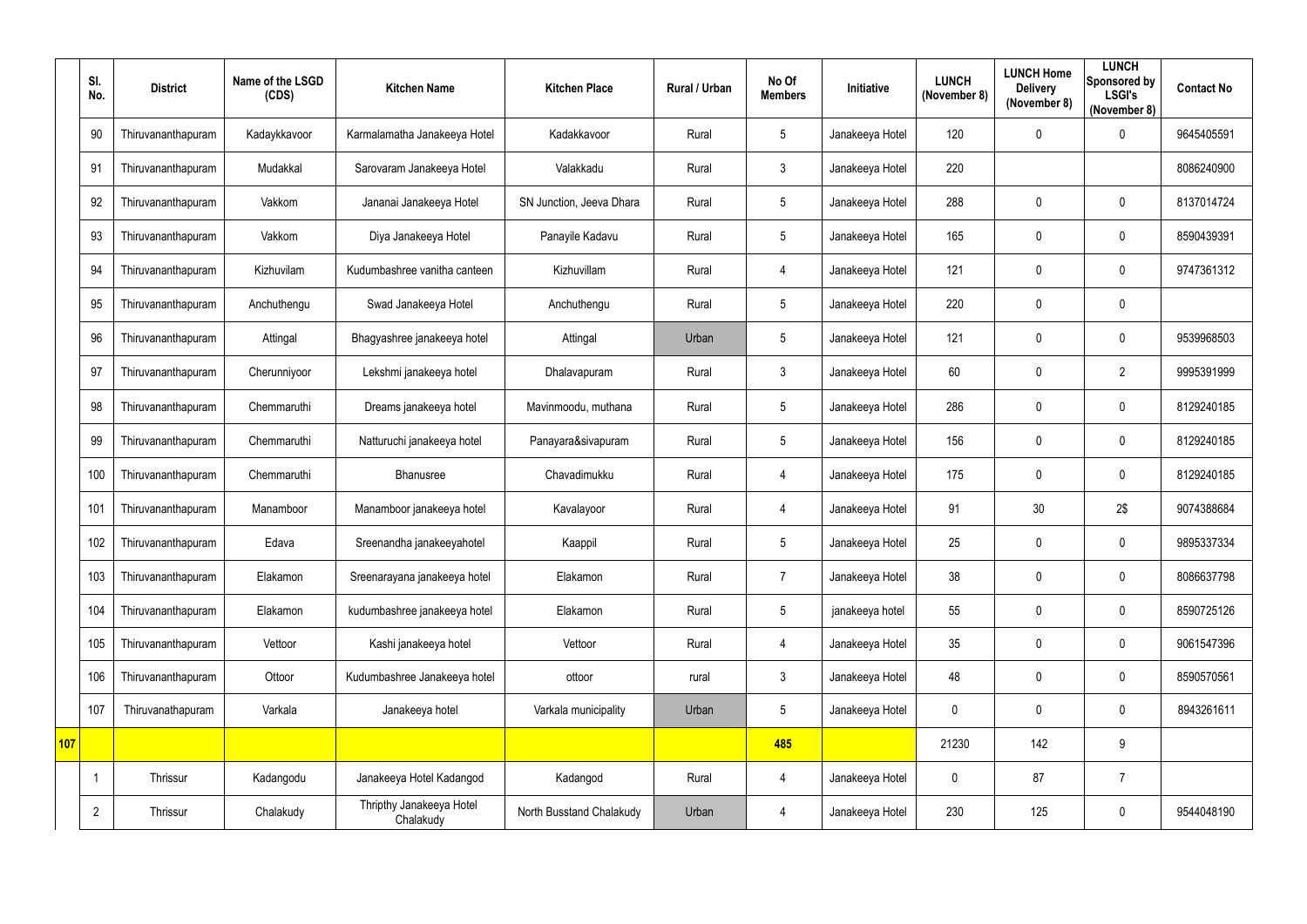| SI.<br>No.     | <b>District</b> | Name of the LSGD<br>(CDS) | <b>Kitchen Name</b>                             | <b>Kitchen Place</b>                             | Rural / Urban | No Of<br><b>Members</b> | Initiative      | <b>LUNCH</b><br>(November 8) | <b>LUNCH Home</b><br><b>Delivery</b><br>(November 8) | <b>LUNCH</b><br>Sponsored by<br><b>LSGI's</b><br>(November 8) | <b>Contact No</b> |
|----------------|-----------------|---------------------------|-------------------------------------------------|--------------------------------------------------|---------------|-------------------------|-----------------|------------------------------|------------------------------------------------------|---------------------------------------------------------------|-------------------|
| $\mathbf{3}$   | Thrissur        | Pananchery                | Pananchery Janakeeya Hotel                      | Pattikkad                                        | Rural         | $5\phantom{.0}$         | Janakeeya Hotel | 49                           | 77                                                   | $\mathbf 0$                                                   | 9746354118        |
| $\overline{4}$ | Thrissur        | Kadavallur                | Janakeeya Hotel Kadavalloor                     | Panjayath Compound                               | Rural         | 4                       | Janakeeya Hotel | 57                           | 138                                                  | $\mathbf 0$                                                   |                   |
| 5              | Thrissur        | Kattoor                   | Janakeeya Hotel Kattoor                         | Kudumbashree Vipanana<br>Kendram, Katoor Bazzar, | Rural         | 5                       | Janakeeya Hotel | $\mathbf 0$                  | 0                                                    | $\mathbf 0$                                                   | 8606248967        |
| 6              | Thrissur        | Elavally                  | Janakeeya Hotel Elavally                        | Elavally Panchayath<br>Compound                  | Rural         | 4                       | Janakeeya Hotel | 132                          | 0                                                    | $\mathbf 0$                                                   | 9744738247        |
|                | Thrissur        | Paralam                   | Paralam Janakeeya Hotel                         | Nanma Kudumbashree<br>canteen                    | Rural         | $\mathbf{3}$            | Janakeeya Hotel | 27                           | 31                                                   | $\mathbf 0$                                                   | 9744441594        |
| 8              | Thrissur        | Kadukutty                 | Uppum Mulakum Janakeeya Hotel<br>Kadukutty      | Kottamuri Junction                               | Rural         | $5\phantom{.0}$         | Janakeeya Hotel | $\mathbf 0$                  | 69                                                   | $\overline{0}$                                                | 9846634710        |
| 9              | Thrissur        | Thrissur 2                | Kuttanellur Janakeeya Hotel                     | Kuttanellur                                      | Urban         | $5\phantom{.0}$         | Janakeeya Hotel | 50                           | 0                                                    | $\mathbf 0$                                                   | 8330800498        |
| 10             | Thrissur        | Pazhayannur               | Janakeeya Hotel, Pazhayanoor                    | Pazhayannur Panchayath                           | Rural         | 4                       | Janakeeya Hotel | $\mathbf 0$                  | 0                                                    | $\mathbf 0$                                                   | 9400257329        |
| 11             | Thrissur        | Aloor                     | Aloor Janakeeya Hotel                           | Aloor                                            | Rural         | $5\phantom{.0}$         | Janakeeya Hotel | $\overline{0}$               | 130                                                  | $\mathbf 0$                                                   | 9946922936        |
| 12             | Thrissur        | Muriyad                   | Jankeeya Hotel, Muriyad                         | Karuna Canteen, Muriyad                          | Rural         | $5\phantom{.0}$         | Janakeeya Hotel | $\mathbf 0$                  | 76                                                   | $\mathbf 0$                                                   | 9961920358        |
| 13             | Thrissur        | Valapad                   | Janakeeya Hotel Valapad                         | Valapad Chanthapadi                              | Rural         | $6\overline{6}$         | Janakeeya Hotel | 124                          | 0                                                    | $\boldsymbol{0}$                                              |                   |
| 14             | Thrissur        | Kaipamangalam             | Kaipamngalam Janakeeya Hotel                    | Kaipamangalam Panchayath                         | Rural         | $\mathbf{3}$            | Janakeeya Hotel | 182                          | 0                                                    | $\overline{2}$                                                |                   |
| 15             | Thrissur        | Annamanada                | Snehitha Catering                               | Annamanada                                       | Rural         | 5                       | Janakeeya Hotel | $\mathbf 0$                  | 24                                                   | $\mathbf 0$                                                   | 9747712615        |
| 16             | Thrissur        | Vellangallur              | Janakeeya Hotel Vellangallur                    | Panchayath Community Hall                        | Rural         | $6\phantom{.}$          | Janakeeya Hotel | 55                           | 47                                                   | $\overline{0}$                                                | 9947462258        |
| 17             | Thrissur        | Pavaratty                 | Janakeeya Hotel Pavaratty                       | Akashaya Vanitha Canteen                         | Rural         | $\mathbf{3}$            | Janakeeya Hotel | $\mathbf 0$                  | 169                                                  | $\overline{0}$                                                |                   |
| 18             | Thrissur        | Edathiruthy               | Janakeeya Hotel Edathuruthi<br>(Nalinam Stores) | Opposite of GLPS,<br>Chenthrappinni Centre       | Rural         | $\overline{4}$          | Janakeeya Hotel | 98                           | 0                                                    | $\mathbf 0$                                                   |                   |
| 19             | Thrissur        | Adatt                     | Janakeeya Hotel Adat                            | Muthuvara                                        | Rural         | $\overline{7}$          | Janakeeya Hotel | 94                           | 87                                                   | $\overline{0}$                                                | 6235203703        |
| 20             | Thrissur        | Irinjalakuda 1            | Janakeeya Hotel Irinjalakuda Cds1               | Irinjalakuda Muncipality                         | Urban         | 4                       | Janakeeya Hotel | 61                           | 0                                                    | $\overline{0}$                                                | 9526912506        |
| 21             | Thrissur        | Parapookkara              | Janakeeya Hotel, Parapookkara                   | Panchayath Canteen                               | Rural         | $5\phantom{.0}$         | Janakeeya Hotel | $\mathbf 0$                  | 50                                                   | $\overline{0}$                                                | 9605428611        |
| 22             | Thrissur        | Puthanchira               | Annapoorna Janakeeya Hotel<br>Puthenchira       | Panchayath Community Hall                        | Rural         | $5\phantom{.0}$         | Janakeeya Hotel | 25                           | 20                                                   | $\overline{0}$                                                | 9383421350        |
| 23             | Thrissur        | SreeNarayanapuram         | Sree Narayana Puram Janakeeya<br>Hotel          | Sreenarayanapuram<br>Panchayath                  | Rural         | 5                       | Janakeeya Hotel | 145                          | 0                                                    | $1\$                                                          |                   |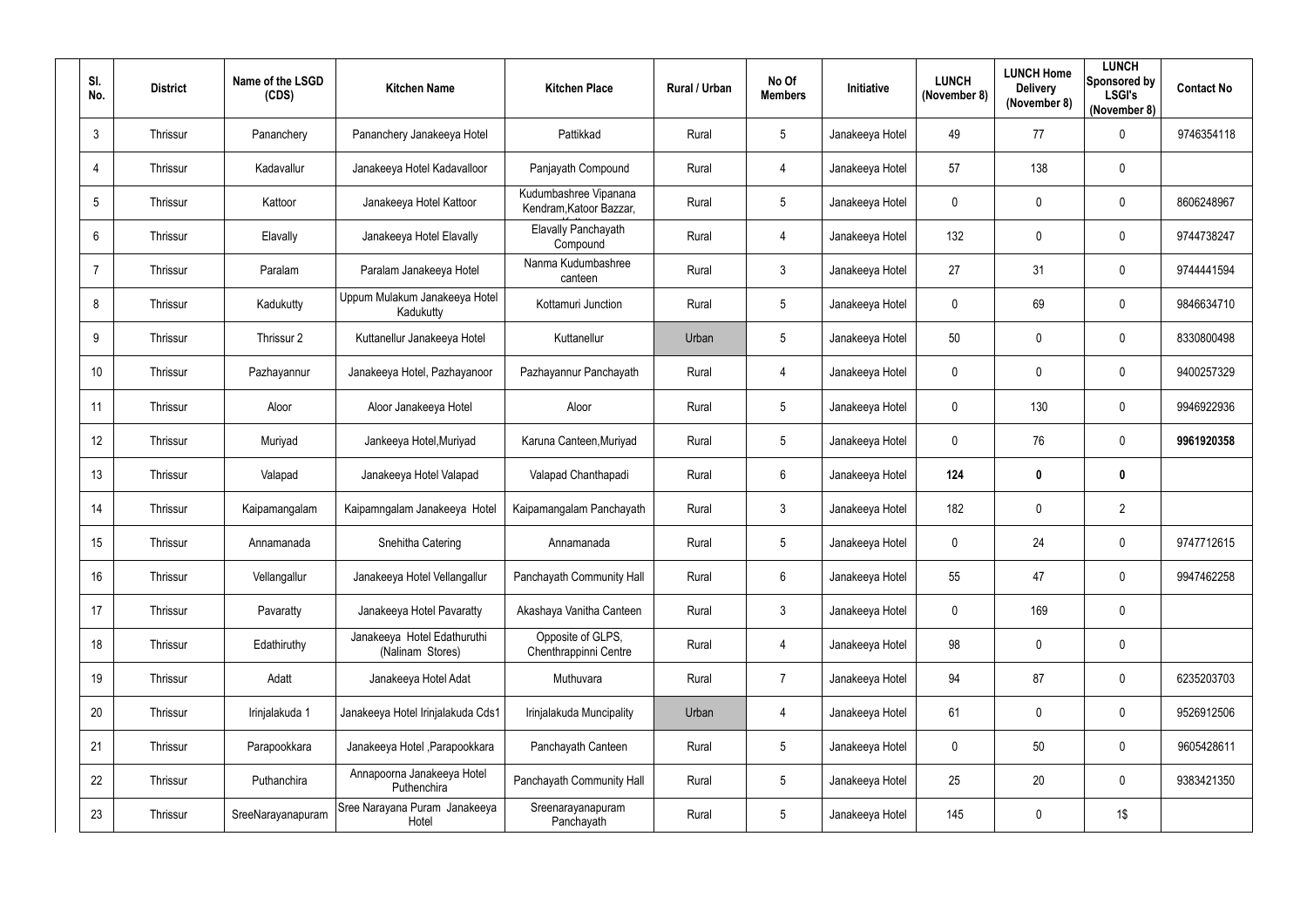| SI.<br>No. | <b>District</b> | Name of the LSGD<br>(CDS) | <b>Kitchen Name</b>                        | <b>Kitchen Place</b>                         | Rural / Urban | No Of<br><b>Members</b> | <b>Initiative</b> | <b>LUNCH</b><br>(November 8) | <b>LUNCH Home</b><br><b>Delivery</b><br>(November 8) | <b>LUNCH</b><br>Sponsored by<br><b>LSGI's</b><br>(November 8) | <b>Contact No</b> |
|------------|-----------------|---------------------------|--------------------------------------------|----------------------------------------------|---------------|-------------------------|-------------------|------------------------------|------------------------------------------------------|---------------------------------------------------------------|-------------------|
| 24         | Thrissur        | Nadathara                 | Nadathara Janakeeya Hotel                  | Moorkanikkara                                | Rural         | $5\overline{)}$         | Janakeeya Hotel   | 43                           | 64                                                   | -4                                                            | 9744611176        |
| 25         | Thrissur        | Vallachira                | Vallachira Janakeeya Hotel                 | Vallachira Gramapanchayath                   | Rural         | 4                       | Janakeeya Hotel   | $\mathbf 0$                  | 28                                                   | $\overline{0}$                                                | 9744804256        |
| 26         | Thrissur        | Poyya                     | Janakeeya Hotel, Poyya                     | Poyya Junction                               | Rural         | $5\phantom{.0}$         | Janakeeya Hotel   | $\mathbf 0$                  | $\mathbf 0$                                          | $\overline{0}$                                                | 7902318250        |
| 27         | Thrissur        | Wadakanchery 1            | Vrindavan Janakeeya Hotel                  | Ottupara                                     | Urban         | $5\phantom{.0}$         | Janakeeya Hotel   | 211                          | $\mathbf 0$                                          | $\mathbf 0$                                                   |                   |
| 28         | Thrissur        | Varandarappilly           | Janakeeya Hotel                            | Varandarappilly Panchayath                   | Rural         | $5\overline{)}$         | Janakeeya Hotel   | 44                           | 23                                                   | $\overline{0}$                                                | 9048283463        |
| 29         | Thrissur        | Nenmanikkara              | Vanitha Janakeeya Hotel                    | Paliyekkara, Nenmanikkara<br>Gramapanchayath | Rural         | $5\phantom{.0}$         | Janakeeya Hotel   | 69                           | 26                                                   | $\overline{4}$                                                | 9747494386        |
| 30         | Thrissur        | Kodakara                  | Nanma Janakeeya Hotel                      | Kodakara Bus Stand                           | Rural         | $5\phantom{.0}$         | Janakeeya Hotel   | 210                          | 229                                                  | -4                                                            | 9946283762        |
| 31         | Thrissur        | Thekkumkkara              | Janakeeya Hotel Thekkumkara                | Vanitha Canteen, Thekkumkara                 | Rural         | 4                       | Janakeeya Hotel   | 65                           | $\mathbf 0$                                          | $\mathbf 0$                                                   |                   |
| 32         | Thrissur        | Alagappa Ngar             | Janakeeya Hotel                            | Amballur                                     | Rural         | $5\overline{)}$         | Janakeeya Hotel   | 110                          | 63                                                   | 5                                                             | 8606553521        |
| 33         | Thrissur        | Kolazhy                   | Janakeeya Hotel Kolazhy                    | <b>ZMLP School</b>                           | Rural         | 4                       | Janakeeya Hotel   | $\mathbf 0$                  | 80                                                   | $\mathbf 0$                                                   | 9645535725        |
| 34         | Thrissur        | Manalur                   | Janakeeya Hotel Manalur                    | Govt High School, Manaloor                   | Rural         | $6\phantom{.}6$         | Janakeeya Hotel   | $\mathbf 0$                  | $\mathbf 0$                                          | $\overline{0}$                                                | 9446619441        |
| 35         | Thrissur        | Arimpur                   | Janakeeya Hotel Arimbur                    | Kudumbashree Vanitha<br>Canteen , Arimbur    | Rural         | $5\overline{)}$         | Janakeeya Hotel   | 275                          | $\overline{0}$                                       | $\overline{0}$                                                | 9946789338        |
| 36         | Thrissur        | Thanniyam                 | Thannyam Janakeeya Hotel                   | Peringottukara                               | Rural         | 4                       | Janakeeya Hotel   | 53                           | 27                                                   | $\overline{0}$                                                | 9048570194        |
| 37         | Thrissur        | Madakkathara              | Madakkathara Annapoorna<br>Janakeeya Hotel | Madakkathara                                 | Rural         | $6\overline{6}$         | Janakeeya Hotel   | $\mathbf 0$                  | 59                                                   | $\mathfrak{Z}$                                                | 9388431507        |
| 38         | Thrissur        | Athirappilly              | Panchayath Kudumbashree<br>Canteen         | Athirappilly                                 | Rural         | $3\overline{3}$         | Janakeeya Hotel   | $\pmb{0}$                    | 55                                                   | $\mathbf 0$                                                   | 9496151187        |
| 39         | Thrissur        | Kodassery                 | Five Star Janakeeya Hotel                  | Kodassery                                    | Rural         | $\overline{4}$          | Janakeeya Hotel   | $\mathbf 0$                  | 155                                                  | $\mathbf 0$                                                   | 9846464927        |
| 40         | Thrissur        | Mattathur                 | Karunya<br>kudumbShree                     | Vellikkulangara                              | Rural         | $\overline{4}$          | Janakeeya Hotel   | 189                          | 112                                                  | $\mathbf 0$                                                   | 8086449102        |
| 41         | Thrissur        | Koratty                   | Ruchi Janakeeya Hotel                      | Koratty                                      | Rural         | $\overline{4}$          | Janakeeya Hotel   | 119                          | 98                                                   | 0.00\$                                                        | 9496527583        |
| 42         | Thrissur        | Thrikkoor                 | Susthira Janakeeya Hotel                   | Alengaad                                     | Rural         | $3\phantom{.0}$         | Janakeeya Hotel   | 145                          | 47                                                   | $\mathbf 0$                                                   | 8111847055        |
| 43         | Thrissur        | Venkitangu                | Ottupura<br>Janakeeya Hotel Vengidangu     | Vengidangu Panchayath                        | Rural         | $3\phantom{.0}$         | Janakeeya Hotel   | 132                          | 79                                                   | $\pmb{0}$                                                     | 8156981840        |
| 44         | Thrissur        | Padiyoor                  | Padiyoor<br>Janakeya Hotel                 | HDC School, Kakkathuruthy                    | Rural         | $\mathfrak{Z}$          | Janakeeya Hotel   | $\pmb{0}$                    | $\mathbf 0$                                          | $\bm{0}$                                                      | 9048817359        |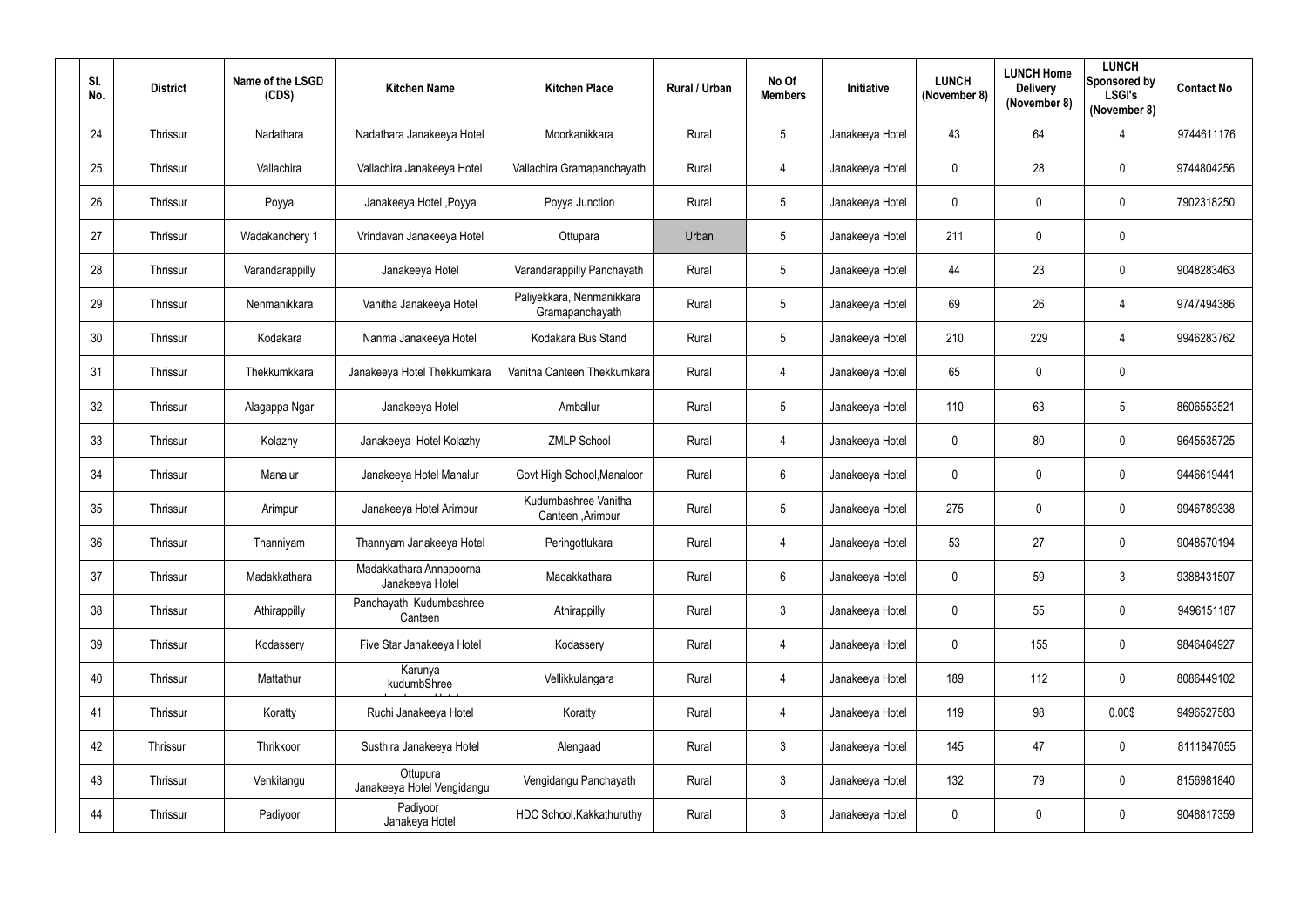|    | SI.<br>No. | <b>District</b> | Name of the LSGD<br>(CDS) | <b>Kitchen Name</b>                   | <b>Kitchen Place</b>               | Rural / Urban | No Of<br><b>Members</b> | Initiative      | <b>LUNCH</b><br>(November 8) | <b>LUNCH Home</b><br><b>Delivery</b><br>(November 8) | <b>LUNCH</b><br>Sponsored by<br><b>LSGI's</b><br>(November 8) | <b>Contact No</b> |
|----|------------|-----------------|---------------------------|---------------------------------------|------------------------------------|---------------|-------------------------|-----------------|------------------------------|------------------------------------------------------|---------------------------------------------------------------|-------------------|
|    | 45         | Thrissur        | Pariyaram                 | Samridhi Janakeeya Hotel              | Pariyaram                          | Rural         | 5                       | Janakeeya Hotel | 97                           | 71                                                   | $\mathbf 0$                                                   | 7025950795        |
|    | 46         | Thrissur        | Wadakanchery cds2         | Janakeeya Hotel, Wadakanchery<br>cds2 | Minaloor                           | Urban         | 3                       | Janakeeya Hotel | 128                          | 0                                                    | $\mathbf 0$                                                   |                   |
|    | 47         | Thrissur        | Kodungaloor cds2          | Jathikka Janakeeya Hotel              | Arakkulam                          | Urban         | $\overline{4}$          | Janakeeya Hotel | 72                           | 0                                                    | $\mathbf 0$                                                   | 9745397171        |
|    | 48         | Thrissur        | Punnayur                  | Kaipunnyam Janakeeya Hotel            | Edakazhiyur                        | Rural         | 5                       | Janakeeya Hotel | 54                           | 74                                                   | $\mathbf 0$                                                   | 9744680885        |
| 95 | 49         | Thrissur        | Velookkara                | Velookkara Janakeeya Hotel            | Panchayath shopping complex        | Rural         | 3                       | Janakeeya Hotel | 70                           | 0                                                    | $\mathbf 0$                                                   | 9048756685        |
|    | 50         | Thrissur        | Meloor                    | Thanima Janakeeya Hotel Meloor        | Meloor centre                      | Rural         | $\overline{4}$          | Janakeeya Hotel | $\overline{0}$               | 182                                                  | $\mathbf 0$                                                   | 7902354039        |
|    | 51         | Thrissur        | Vallathol Nagar           | Janakeeya Hotel, Vallathol Nagar      | near youth welfare center          | rural         | 5                       | Janakeeya Hotel | 53                           | 180                                                  | $\mathbf 0$                                                   | 9961296574        |
|    | 52         | Thrissur        | Eriyad                    | janakeeya Hotel, eriyad               | community hall                     | Rural         | $\overline{4}$          | Janakeeya Hotel | 44                           | 0                                                    | $\mathbf 0$                                                   |                   |
|    | 53         | Thrissur        | Edavilangu                | Janakeeya Hotel, Edavilangu           | Edavilangu Center                  | Rural         | $\overline{4}$          | Janakeeya Hotel | 275                          | 0                                                    | $\mathbf 0$                                                   |                   |
|    | 54         | Thrissur        | Avanoor                   | Janakeeya Hotel, Avanoor              | near panchayath office,<br>Avanoor | Rural         | 5                       | Janakeeya Hotel | 49                           | 68                                                   | $\boldsymbol{0}$                                              | 9447343516        |
|    | 55         | Thrissur        | Mala                      | Janakeeya hotel Mala                  | Near panchayath office, Mala       | Rural         | $\overline{4}$          | Janakeeya Hotel | $\mathbf 0$                  | 147                                                  | $\mathbf 0$                                                   | 9946442260        |
|    | 56         | Thrissur        | Guruvayur1                | Guruvayur Janakeeya Hotel             | Guruvayur                          | Urban         | $\mathfrak{Z}$          | Janakeeya Hotel | 390                          | 265                                                  | $\mathbf 0$                                                   | 9961227858        |
|    | 57         | Thrissur        | Vadakkekad                | Kudumbasree janakeeya hotel           | Nalam kallu                        | Rural         | 4                       | Janakeeya Hotel | 65                           | 60                                                   | 0                                                             | 9645190166        |
|    | 58         | Thrissur        | Kadappuram                | Kadappuram janakeeya hotel            | Kadappuram panchayath<br>building  | Rural         | $\overline{4}$          | Janakeeya Hotel | $\overline{0}$               | 71                                                   | $\overline{0}$                                                | 8156984319        |
|    | 59         | Thrissur        | Chavakkad                 | Chavakkad Janakeeya hotel             | Chavakkad, near bus stand          | Urban         | 5                       | Janakeeya Hotel | 130                          | 54                                                   | $\mathbf 0$                                                   | 7560874804        |
|    | 60         | Thrissur        | Engadiyoor                | pavithra janikeeya hotel              | Pokulangara                        | Rural         | 5                       | Janakeeya Hotel | $\mathbf 0$                  | 0                                                    | $\mathbf 0$                                                   | 9562239618        |
|    | 61         | Thrissur        | Varavoor                  | Friends janakeeya hotel, Varavoor     | Thichur                            | Rural         | $\mathfrak{Z}$          | Janakeeya Hotel | 74                           | 0                                                    | $\mathbf 0$                                                   |                   |
|    | 62         | Thrisssur       | Punnayurkulam             | Punnayurkkulam janakeeya hotel        | Althara centre                     | Rural         | $5\overline{)}$         | Janakeeya Hotel | 124                          | 51                                                   | $\mathbf 0$                                                   | 8086093454        |
|    | 63         | Thrissur        | Thiruwilamala             | Villuadry Janakeeya hotel             | Thiruwilamala                      | Rural         | 5                       | Janakeeya Hotel | $\mathbf 0$                  | 113                                                  | $\mathbf 0$                                                   | 9846174729        |
|    | 64         | Thrissur        | Kattakampal               | Janakeeya Hotel Kattakampal           | Chirakkal                          | Rural         | $\overline{4}$          | Janakeeya Hotel | $\mathbf 0$                  | 40                                                   | $\overline{4}$                                                |                   |
|    | 65         | Thrissur        | Kandanassery              | kandanassery janakeeya hotel          | kandanassery                       | Rural         | 5                       | Janakeeya Hotel | 63                           | 47                                                   | $\mathbf 0$                                                   |                   |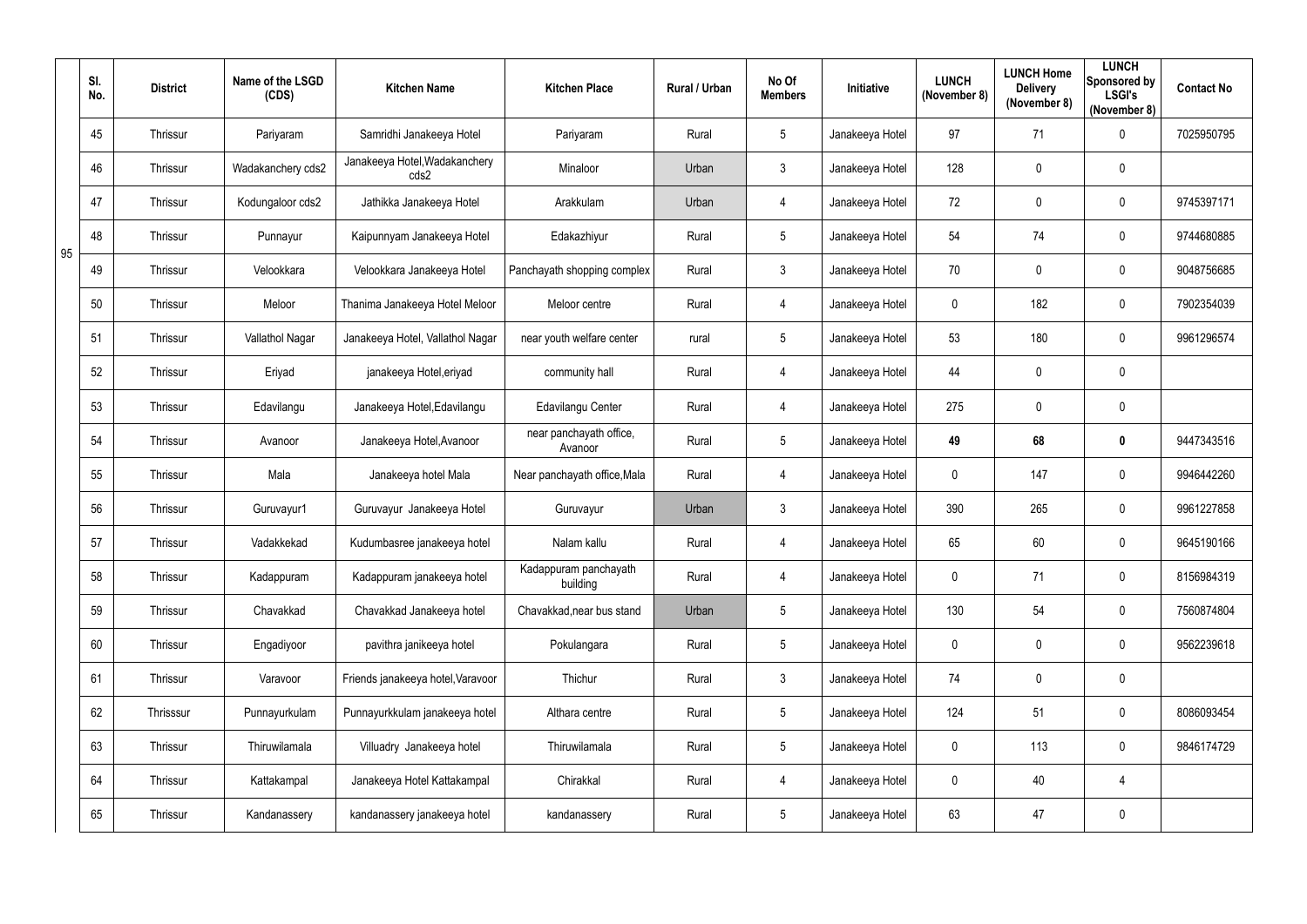| SI.<br>No. | <b>District</b> | Name of the LSGD<br>(CDS) | <b>Kitchen Name</b>           | <b>Kitchen Place</b>                   | Rural / Urban | No Of<br><b>Members</b> | Initiative      | <b>LUNCH</b><br>(November 8) | <b>LUNCH Home</b><br><b>Delivery</b><br>(November 8) | <b>LUNCH</b><br>Sponsored by<br><b>LSGI's</b><br>(November 8) | <b>Contact No</b> |
|------------|-----------------|---------------------------|-------------------------------|----------------------------------------|---------------|-------------------------|-----------------|------------------------------|------------------------------------------------------|---------------------------------------------------------------|-------------------|
| 66         | Thrissur        | Kaiparambu                | Janakeeya Hotel Kaiparambu    | Near mundoor health center             | Rural         | $5\phantom{.0}$         | janakeeya hotel | 95                           | 21                                                   | $\mathbf 0$                                                   | 9645828069        |
| 67         | Thrissur        | Thrissur 2(new)           | kitchen girls janakeeya hotel | Olari                                  | urban         | 4                       | janakeeya hotel | 101                          | 83                                                   | $\overline{0}$                                                | 9388828112        |
| 68         | Thrissur        | Kuzhur                    |                               | kuzhur                                 | Rural         | $\overline{4}$          | janakeeya hotel | $\mathbf 0$                  | 0                                                    | $\overline{0}$                                                | 9526566073        |
| 69         | Thrissur        | Chazhur                   | Chazur Janakeeya Hotel        | Pazhuvil Center                        | Rural         | 4                       | janakeeya hotel | 95                           | 0                                                    | $\mathbf 0$                                                   | 9061946216        |
| 70         | Thrissur        | Nattika                   | uttupura                      | Thriprayar                             | Rural         | $5\phantom{.0}$         | janakeeya hotel | 176                          | 0                                                    | $\overline{0}$                                                | 9544055637        |
| 71         | Thrissur        | Thalikulam                | Nidhi janakeeya hotel         | Puthenthodu                            | Rural         | $5\overline{)}$         |                 | 214                          | 0                                                    | $\overline{0}$                                                | 8606213960        |
| 72         | Thrissur        | Vadanapilly               | vadanappilly janakeeya hotel  | vadanapilly                            | Rural         | $5\phantom{.0}$         | janakeeya hotel | 200                          | 0                                                    | $\mathbf 0$                                                   | 9947728948        |
| 73         | Thrissur        | orumanayur                | orumanayur janakeeya hotel    | orumanayur                             | rural         | $5\phantom{.0}$         | janakeeya hotel | $\mathbf 0$                  | 0                                                    | $\overline{0}$                                                | 9995588758        |
| 74         | Thrissur        | Panjal                    | Five-star Janakeeya hotel     | Panjal                                 | Rural         | $5\phantom{.0}$         | janakeeya hotel | $\mathbf 0$                  | 123                                                  | $\overline{0}$                                                | 9746847353        |
| 75         | Thrissur        | veloor                    | Veloor Janakeeya hotel        | veloor                                 | Rural         | $5\phantom{.0}$         | janakeeya hotel | 47                           | 33                                                   | $\mathbf{3}$                                                  | 9447724685        |
| 76         | Thrissur        | Chowanoor                 | Chowanoor Janakeeya hotel     | Chowanoor                              | Rural         | $\mathbf{3}$            | janakeeya hotel | 77                           | 50                                                   | $\overline{0}$                                                | 9,526,340,307     |
| 77         | Thrissur        | Puthur                    | Puthur janakeeyahotel         | puthur                                 | Rural         | $5\phantom{.0}$         | janakeeya hotel | 65                           | 58                                                   | $\overline{0}$                                                | 6238101595        |
| 78         | Thrissur        | Erumapetty                | subhiksha janakeeya hotel     | Erumapetty                             | Rural         | 5                       | janakeeya hotel | 126                          | 25                                                   | $\mathbf 0$                                                   | 9207201880        |
| 79         | Thrissur        | Kondazhy                  | Santhwanam Janakeeya Hotel    | Kondazhy                               | Rural         | $\overline{4}$          | janakeeya hotel | 30 <sub>o</sub>              | 0                                                    | $\overline{0}$                                                | 9526401759        |
| 80         | Thrissur        | Mullurkkara               | Kaniv Janakeeya Hotel         | Atoor                                  | Rural         | $\overline{4}$          | janakeeya hotel | 97                           | 13                                                   | $\overline{0}$                                                |                   |
| 81         | Thrissur        | Porkkulam                 | Porkulam janakeeya hotel      | Parempadam                             | Rural         | $5\phantom{.0}$         | Janakeeya hotel | $\mathbf 0$                  | 45                                                   | $\overline{0}$                                                | 8129017841        |
| 82         | Thrissur        | Puthukkad                 | Puthukkad Janakeeya Hotel     | Puthukkad                              | Rural         | 5 <sub>5</sub>          | Janakeeya hotel | 80                           | 48                                                   | $\overline{0}$                                                |                   |
| 83         | Thrissur        | Choondal                  | Choondal Janakeeya Hotel      | <b>Kechery Centre</b>                  | Rural         | 8                       | Janakeeya Hotel | 72                           | 25                                                   | $\overline{0}$                                                |                   |
| 84         | Thrissur        | Cherpu                    | Cherpu Janakeeya Hotel        | Cherpu                                 | Rural         | $\mathbf{3}$            | Janakeeya Hotel | $\mathbf 0$                  | 75                                                   | $\overline{0}$                                                | 9605375648        |
| 85         | Thrissur        | Mathilakam                | Mathilakam Janakeeya hotel    | Mathilakam gramapanchayath<br>compound | Rural         | 3 <sup>1</sup>          | Janakeeya hotel | 15                           | 0                                                    | $\mathbf 0$                                                   | 9995986808        |
| 86         | Thrissur        | Anthikad                  | Anthikad Janakeeya hotel      | Anthikad                               | Rural         | $\overline{4}$          | Janakeeya hotel | $\boldsymbol{0}$             | 0                                                    | $\overline{0}$                                                |                   |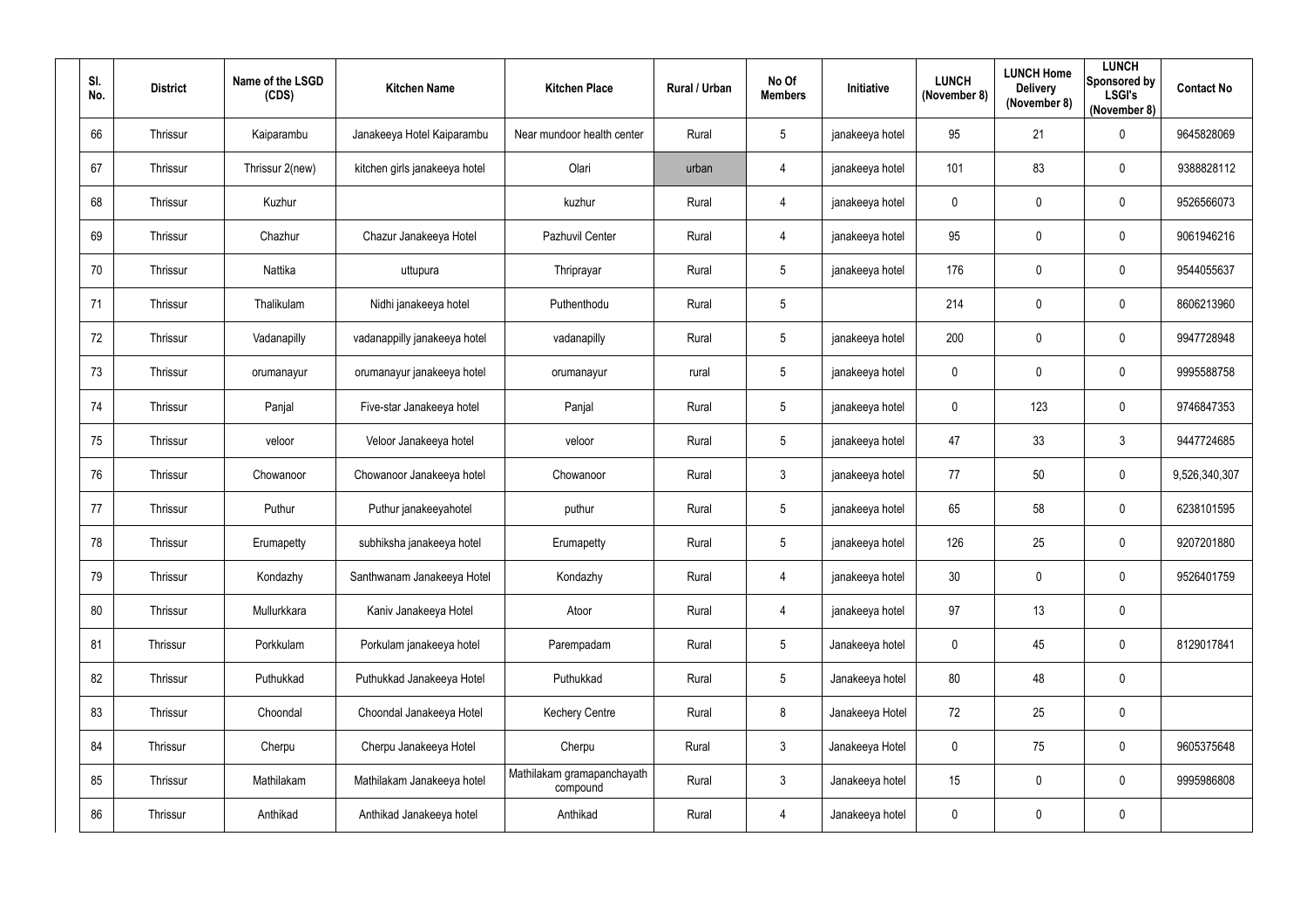| SI.<br>No.      | <b>District</b> | Name of the LSGD<br>(CDS) | <b>Kitchen Name</b>                 | <b>Kitchen Place</b>                   | Rural / Urban | No Of<br><b>Members</b> | Initiative      | <b>LUNCH</b><br>(November 8) | <b>LUNCH Home</b><br><b>Delivery</b><br>(November 8) | <b>LUNCH</b><br>Sponsored by<br><b>LSGI's</b><br>(November 8) | <b>Contact No</b> |
|-----------------|-----------------|---------------------------|-------------------------------------|----------------------------------------|---------------|-------------------------|-----------------|------------------------------|------------------------------------------------------|---------------------------------------------------------------|-------------------|
| 87              | Thrissur        | Mullassery                | Mullassery Janakeeya Hotel          | Mullassery centre                      | Rural         | $5\overline{)}$         | Janakeeya hotel | 62                           | 48                                                   | $\mathbf 0$                                                   |                   |
| 88              | Thrissur        | Karalam                   | Karalam Janakeeya Hotel             |                                        | Rural         | $\overline{4}$          | Janakeeya hotel | $\overline{0}$               | 44                                                   | $\overline{0}$                                                | 6282924636        |
| 89              | Thrissur        | Poomangalam               | Poomangalam Janakeeya Hotel         | Edakkulam                              | Rural         | $\mathbf{3}$            | Janakeeya hotel | $\overline{0}$               | 67                                                   | $\mathbf 0$                                                   |                   |
| 90              | Thrissur        | MG Kavu                   | Annapoorna Janakeeya Hotel          | <b>MG Kavu</b>                         | Rural         | $\overline{4}$          | Janakeeya hotel | 144                          | 45                                                   | $\mathbf 0$                                                   |                   |
| 91              | Thrissur        | chelakkara                | Nila janakeeya hotel                | chelakkara                             | rural         | $5\overline{)}$         | janakeeya hotel | $\overline{0}$               | 102                                                  | $\mathbf 0$                                                   |                   |
| 92              | Thrissur        | Avinissery                | Avinissery Janakeeya Hotel          | Palakkal                               | Rural         | 4                       | janakeeya hotel | $\overline{0}$               | 78                                                   | $\mathbf 0$                                                   |                   |
| 93              | Thrissur        | Nadathara 2               | Grandmaas Janakeeya hotel           | Nadathara                              | Rural         | $5\phantom{.0}$         | Janakeeya Hotel | 140                          | 164                                                  | $\mathbf 0$                                                   |                   |
| 94              | Thrissur        | Chavakkad                 | Janakeeya hotel                     | Chavakkad                              | Urban         | $5\phantom{.0}$         | Janakeeya hotel | 128                          | 32                                                   | $\mathbf 0$                                                   | 7034752180        |
| 95              | Thrissur        | Mala 2                    | Janakeeya hotel                     |                                        | Rural         | $5\phantom{.0}$         | janakeeya hotel | $\overline{0}$               | 115                                                  | $\mathbf 0$                                                   |                   |
| 95              |                 |                           |                                     |                                        |               | 423                     |                 | 6646                         | 4992                                                 | 37                                                            |                   |
|                 | Wayanad         | Vellamunda                | Thanima mess                        | 8/4 vellamuda                          | Rural         | 4                       | janakeeya Hotel | 135                          | $\mathbf 0$                                          | $\boldsymbol{0}$                                              | 7025659685        |
| $\overline{2}$  | Wayanad         | Thavinjal                 | Sobhagya Vanitha mess               | Thalappuzha<br>chungam                 | Rural         | $\overline{4}$          | janakeeya Hotel | 121                          | $\mathbf 0$                                          | $\overline{0}$                                                | 9497247541        |
| 3               | Wayanad         | Vythiri                   | Dharshana catering                  | Vythiri                                | Rural         | 4                       | janakeeya Hotel | 171                          | 0                                                    | $\overline{0}$                                                | 9074598184        |
| $\overline{4}$  | Wayanad         | Mullankolly               | Kairali catering group              | Mullankolli                            | Rural         | $3\phantom{.0}$         | janakeeya Hotel | 120                          | $\mathbf 0$                                          | $\pmb{0}$                                                     | 9526706627        |
| $5\phantom{.0}$ | Wayanad         | Poothadi                  | Mary matha mess                     | Kenichira                              | Rural         | $5\phantom{.0}$         | janakeeya Hotel | 158                          | $\mathbf 0$                                          | $\mathbf 0$                                                   | 9526376970        |
| 6               | Wayanad         | Meppadi                   | Cafe Kudumbashree                   | Meppadi                                | Rural         | $5\phantom{.0}$         | janakeeya Hotel | 226                          | $\mathbf 0$                                          | $\mathbf 0$                                                   | 9207935764        |
| $\overline{7}$  | Wayanad         | Pozhuthana                | Dhanya mess                         | Pozhuthana                             | Rural         | $\mathbf{3}$            | janakeeya Hotel | 177                          | $\mathbf 0$                                          | $\pmb{0}$                                                     | 8111838165        |
| 8               | Wayanad         | Thondernad                | Thanima canteen                     | Korom                                  | Rural         | $\mathbf{3}$            | janakeeya Hotel | 88                           | $\mathbf 0$                                          | $\mathbf 0$                                                   | 8943476943        |
| 9               | Wayanad         | Meenangady                | Haritham Janakeeya Hotel            | Opposite police station,<br>Meenangadi | Rural         | $6\overline{6}$         | janakeeya Hotel | 205                          | $\mathbf 0$                                          | $\mathbf 0$                                                   | 9526895975        |
| 10              | Wayanad         | Nenmeni                   | Minnaram Mess and Chappathi<br>Unit | Cheeral                                | Rural         | $5\phantom{.0}$         | janakeeya Hotel | 124                          | $\mathbf 0$                                          | $\mathbf 0$                                                   | 8086835886        |
| 11              | Wayanad         | Thirunelli                | Adigamanai Mess and Catering        | Kartikulam                             | Rural         | $5\phantom{.0}$         | janakeeya Hotel | 168                          | $\mathbf 0$                                          | $\mathbf 0$                                                   | 9207406211        |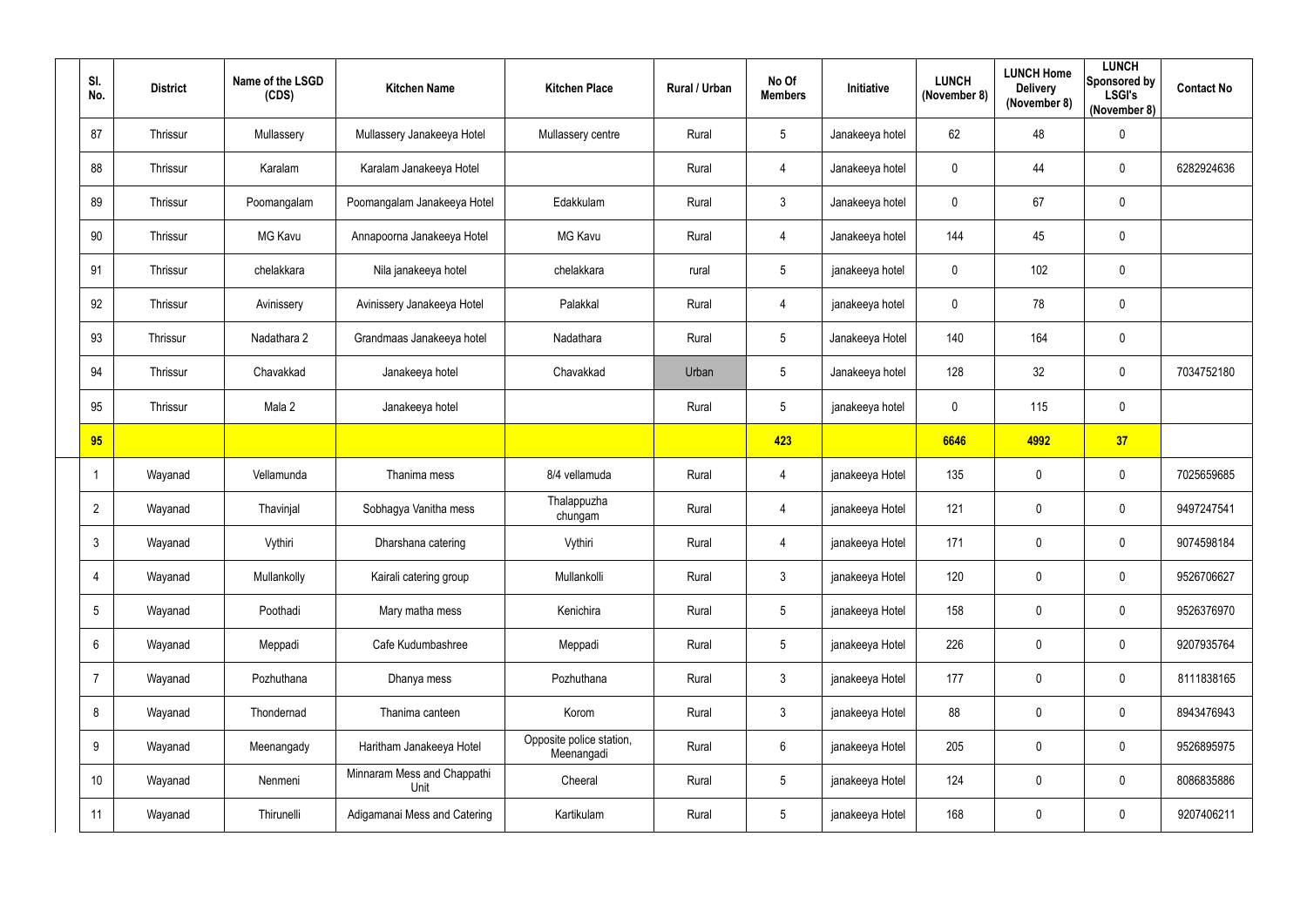|    | SI.<br>No. | <b>District</b> | Name of the LSGD<br>(CDS) | <b>Kitchen Name</b>   | <b>Kitchen Place</b>            | Rural / Urban | No Of<br><b>Members</b> | Initiative      | <b>LUNCH</b><br>(November 8) | <b>LUNCH Home</b><br><b>Delivery</b><br>(November 8) | <b>LUNCH</b><br><b>Sponsored by</b><br><b>LSGI's</b><br>(November 8) | <b>Contact No</b> |
|----|------------|-----------------|---------------------------|-----------------------|---------------------------------|---------------|-------------------------|-----------------|------------------------------|------------------------------------------------------|----------------------------------------------------------------------|-------------------|
|    | 12         | Wayanad         | Mananthavady              | Dhanasree canteen     | Mananthavadi                    | Urban         | $5\phantom{.0}$         | janakeeya Hotel | 271                          | $\pmb{0}$                                            | $\overline{0}$                                                       | 9496997382        |
|    | 13         | Wayanad         | Ambalavayal               | <b>Ruchi Catering</b> | kalathuvayal                    | Rural         | $5\phantom{.0}$         | janakeeya Hotel | 254                          | 0                                                    | $\mathbf 0$                                                          | 9495084437        |
| 28 | 14         | Wayanad         | Kaniyambetta              | sree Vinayaka         | millumukk                       | rural         | $5\phantom{.0}$         | janakeeya Hotel | 202                          | 0                                                    | $\overline{0}$                                                       | 9061486938        |
|    | 15         | Wayanad         | Pulpally                  | Vinayaka catering     | Pulpally                        | Rural         | $5\phantom{.0}$         | janakeeya Hotel | 270                          | $\pmb{0}$                                            | $\overline{0}$                                                       | 9947319307        |
|    | 16         | Wayanad         | Noolpuzha                 | Friends catering      | Naikketty                       | Rural         | $5\phantom{.0}$         | janakeeya Hotel | 185                          | $\pmb{0}$                                            | $\overline{0}$                                                       | 7558019388        |
|    | 17         | Wayanad         | Panamaram                 | Testy mess            | Panamaram                       | Rural         | 4                       | janakeeya Hotel | 206                          | 0                                                    | $\overline{0}$                                                       | 9605814620        |
|    | 18         | wayanad         | Moopainad                 | vanitha mess          | vaduvanchal                     | Rural         | $\sqrt{5}$              | janakeeya Hotel | 202                          | $\pmb{0}$                                            | $\mathbf 0$                                                          | 974596708         |
|    | 19         | wayanad         | Edavaka                   | <b>Teasty Mess</b>    | Irumbupalam                     | Rural         | 4                       | janakeeya Hotel | 121                          | $\pmb{0}$                                            | $\overline{0}$                                                       | 9847842390        |
|    | 20         | wayanad         | kalpetta                  | shiya catering        | pallithazhe, kalpetta town      | urban         | $\mathfrak{Z}$          | janakeeya Hotel | 385                          | $\pmb{0}$                                            | $\overline{0}$                                                       | 6282822890        |
|    | 21         | wayanad         | sulthan bathery           | preethis              | near telephone exchange         | urban         | $5\phantom{.0}$         | janakeeya Hotel | $\mathbf 0$                  | $\pmb{0}$                                            | $\mathbf 0$                                                          | 9961088393        |
|    | 22         | wayanad         | Muttil                    | swad cattering        | Muttil bus stand                | Rural         | $5\phantom{.0}$         | janakeeya Hotel | 270                          | $\pmb{0}$                                            | $\mathbf 0$                                                          | 9074461322        |
|    | 23         | wayanad         | padinjarathara            | oruma                 | padinjarathara town             | Rural         | $5\phantom{.0}$         | janakeeya Hotel | 294                          | 0                                                    | $\mathbf 0$                                                          | 9495814542        |
|    | 24         | wayanad         | kalpetta                  | Anjuse cattering      | kalpetta town                   | Urban         | $5\phantom{.0}$         | janakeeya Hotel | 284                          | $\mathbf 0$                                          | $\mathbf 0$                                                          | 9745883809        |
|    | 25         | wayanad         | Thariyode                 | Haritham              | kavumadham town                 | Rural         | $\mathfrak{Z}$          | janakeeya Hotel | 88                           | 0                                                    | $\mathbf 0$                                                          | 9074095457        |
|    | 26         | wayanad         | Mananthavady              | chothis mess          | Kozhikode road,<br>Mananthavady | Urban         | $\mathfrak{Z}$          | janakeeya Hotel | $\mathbf 0$                  | $\pmb{0}$                                            | $\overline{0}$                                                       | 9947376596        |
|    | 27         | wayanad         | vengapalli                | Annapoorna            | vengapalli town                 | Rural         | $5\phantom{.0}$         | janakeeya Hotel | 309                          | $\pmb{0}$                                            | $\mathbf 0$                                                          | 7592831851        |
|    | 28         | Wayanad         | Kottathara                | Jyothi vanitha mess   | Venniyod                        | Rural         | $\mathfrak{Z}$          | janakeeya Hotel | 210                          | $\pmb{0}$                                            | $\mathbf 0$                                                          | 9961844026        |
| 28 |            |                 |                           | 900                   |                                 |               | 122                     |                 | 5244                         | $\boldsymbol{0}$                                     | 197                                                                  |                   |
|    |            |                 |                           |                       |                                 | <b>TOTAL</b>  | 4638                    |                 |                              | 20919                                                |                                                                      |                   |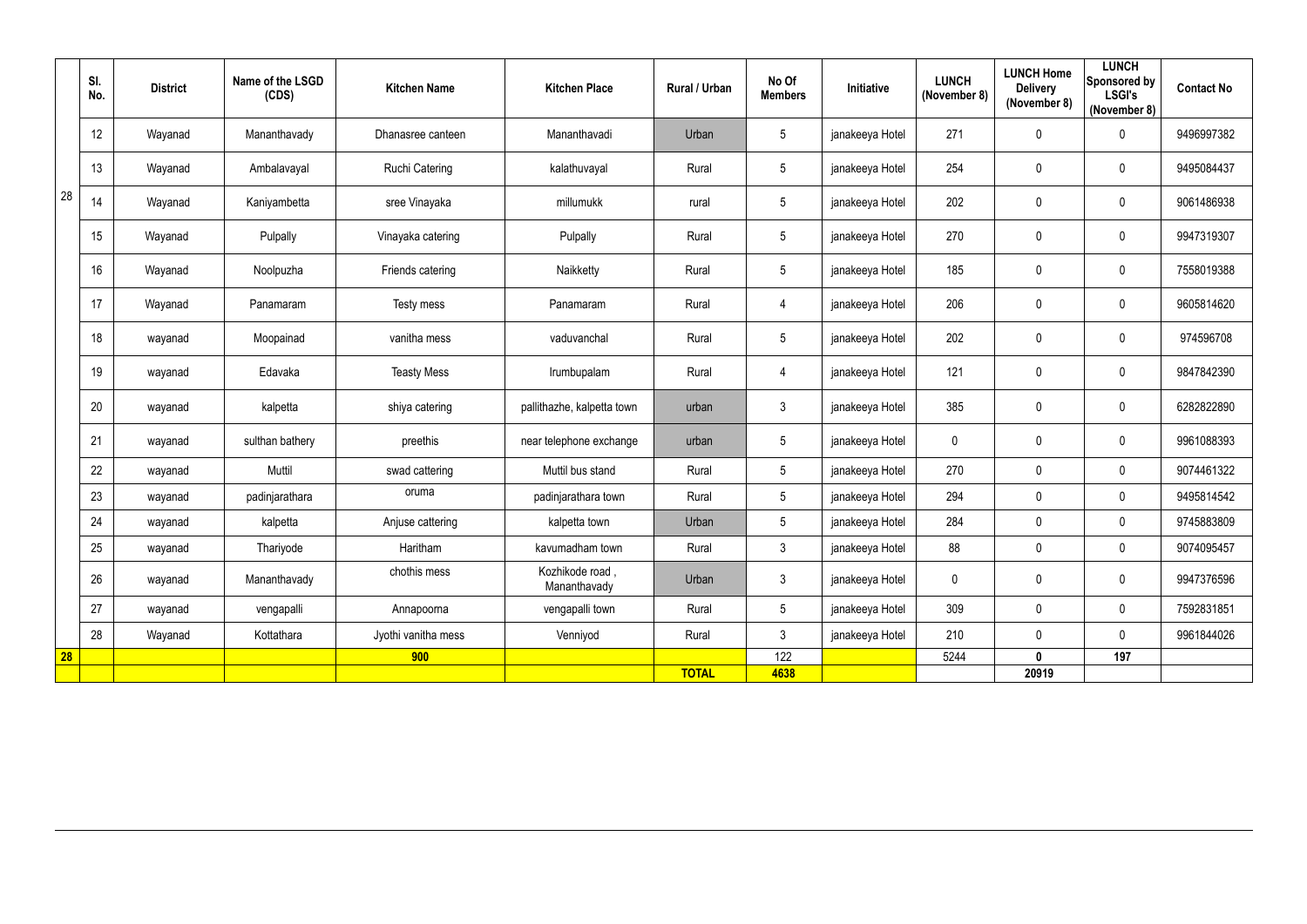| SI.<br>No. | <b>District</b> | Name of the LSGD<br>(CDS)        | <b>Kitchen Name</b>                                                       | <b>Kitchen Place</b>  | <b>Rural / Urban</b>           | No Of<br><b>Members</b> | Initiative                                   | <b>LUNCH</b><br>(November 8)                                         | <b>LUNCH Home</b><br><b>Delivery</b><br>(November 8) | <b>LUNCH</b><br>Sponsored by<br><b>LSGI's</b><br>(November 8) | <b>Contact No</b> |
|------------|-----------------|----------------------------------|---------------------------------------------------------------------------|-----------------------|--------------------------------|-------------------------|----------------------------------------------|----------------------------------------------------------------------|------------------------------------------------------|---------------------------------------------------------------|-------------------|
|            |                 |                                  | STATUS OF JANAKEEYA HOTELS FUNCTIONING IN DISTRICT                        |                       |                                |                         |                                              | STATUS OF FOOD DISTRIBUTED THROUGH JANAKEEYA HOTELS AS ON 08.11.2021 |                                                      |                                                               |                   |
|            | <b>District</b> | <b>Total</b><br>Janakeeya Hotels | <b>Rural Units</b>                                                        | <b>Urban</b><br>units | <b>Parcel</b>                  | Home<br><b>Delviery</b> | Food Sponsored<br>by LSGIs                   | <b>TOTAL Meals</b><br><b>Distributed</b>                             |                                                      |                                                               |                   |
|            | <b>TVM</b>      | 107                              | 77                                                                        | 30                    | 21,230                         | 142                     | 9                                            | 21,381                                                               |                                                      |                                                               |                   |
|            | <b>KLM</b>      | 81                               | 71                                                                        | 10                    | 11051                          | $\overline{0}$          | $\boldsymbol{8}$                             | 11,059                                                               |                                                      |                                                               |                   |
|            | PTA             | 58                               | 53                                                                        | $5\overline{)}$       | 48                             | 5412                    | $\overline{0}$                               | 5,460                                                                |                                                      |                                                               |                   |
|            | <b>ALP</b>      | 87                               | 78                                                                        | 9                     | 5,322                          | 7041                    | 46                                           | 12,409                                                               |                                                      |                                                               |                   |
|            | <b>KTM</b>      | 80                               | 72                                                                        | 8 <sup>°</sup>        | 8330                           | 209                     | 24                                           | 8,563                                                                |                                                      |                                                               |                   |
|            | <b>IDK</b>      | 46                               | 45                                                                        |                       | 5577                           | $\overline{0}$          | 15                                           | 5,592                                                                |                                                      |                                                               |                   |
|            | <b>EKM</b>      | 111                              | 80                                                                        | 31                    | 18980                          | 1634                    | 2 <sup>1</sup>                               | 20,616                                                               |                                                      |                                                               |                   |
|            | <b>TSR</b>      | 95                               | 85                                                                        | 10                    | 6,646                          | 4,992                   | 37                                           | 11,675                                                               |                                                      |                                                               |                   |
|            | <b>PGT</b>      | 102                              | 92                                                                        | 10                    | 12,518                         | 5 <sup>5</sup>          | 16                                           | 12,539                                                               |                                                      |                                                               |                   |
|            | <b>MLP</b>      | 113                              | 95                                                                        | 18                    | 17,129                         | 5075                    | 14                                           | 22,218                                                               |                                                      |                                                               |                   |
|            | <b>WYD</b>      | 28                               | 23                                                                        | $5\phantom{.0}$       | 5244                           | $\overline{0}$          | 197                                          | 5,441                                                                |                                                      |                                                               |                   |
|            | <b>KKD</b>      | 104                              | 75                                                                        | 29                    | 29,719                         | 1401                    | 11                                           | 31,131                                                               |                                                      |                                                               |                   |
|            | <b>KNR</b>      | 87                               | 73                                                                        | 14                    | 16,573                         | $\pmb{0}$               | 15 <sub>15</sub>                             | 16,588                                                               |                                                      |                                                               |                   |
|            | KSG             | 41                               | 35                                                                        | $6\phantom{.}$        | 6225                           | $\pmb{0}$               | $\overline{0}$                               | 6,225                                                                |                                                      |                                                               |                   |
|            | <b>Total</b>    | 1140                             | 954                                                                       | 186                   | 164,592                        | 25,911                  | 394                                          | 190,897                                                              |                                                      |                                                               |                   |
|            |                 |                                  | Grand Total of meals Distributed through Janakeeya hotel as on 08.11.2021 |                       |                                | 190,897                 |                                              |                                                                      |                                                      |                                                               |                   |
|            | <b>Date</b>     |                                  | Urban<br>units                                                            | <b>Total</b><br>units | Rs. 20 /Lunch<br><b>Parcel</b> | Home<br><b>Delivery</b> | <b>LUNCH</b><br>sponsored by<br><b>LSGIs</b> | <b>Total Meals</b>                                                   |                                                      |                                                               |                   |
|            | 08.11.2021      | 954                              | 186                                                                       | 1140                  | 164,592                        | 25,911                  | 394                                          | 190,897                                                              |                                                      |                                                               |                   |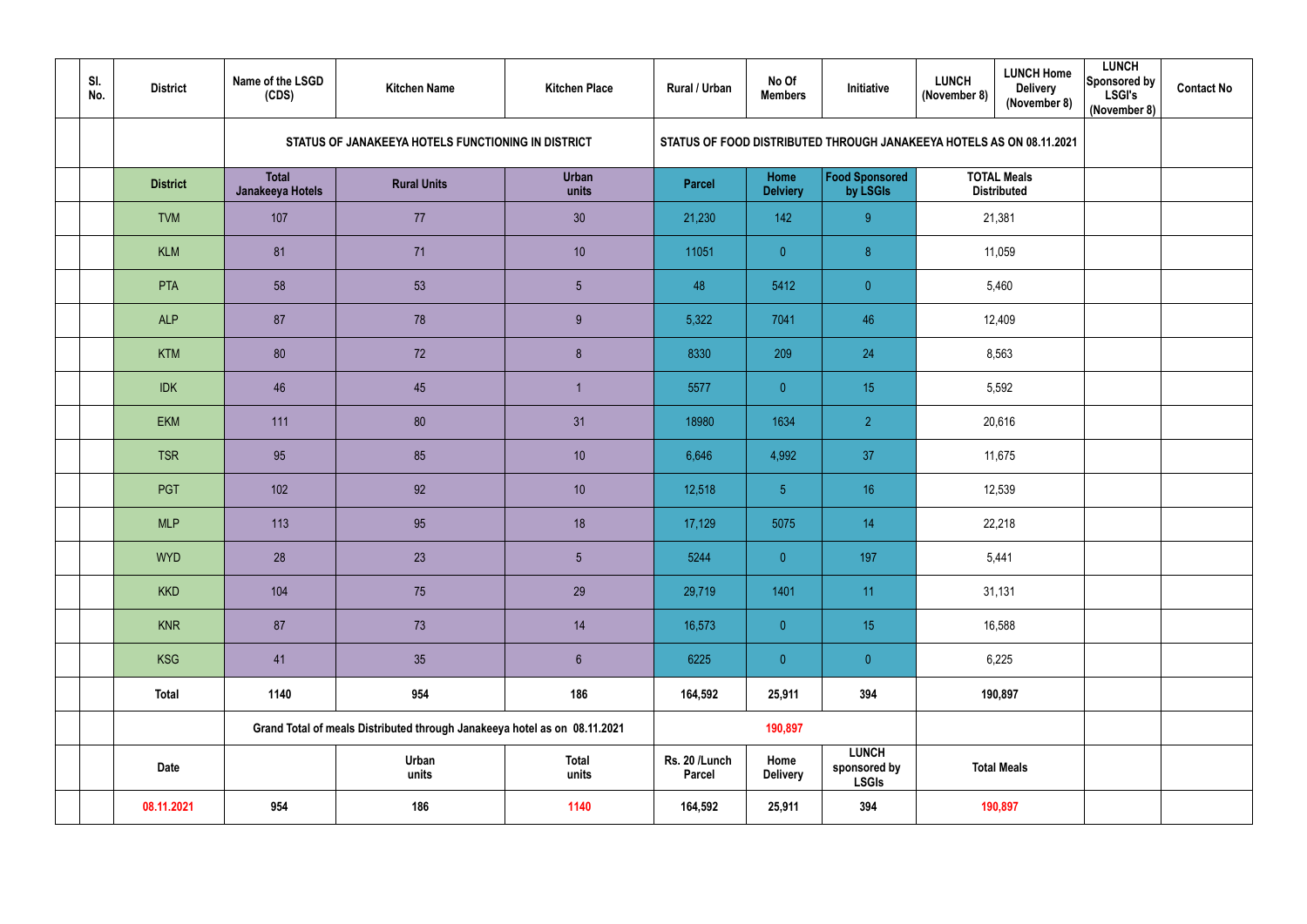| וט.<br>No. | <b>District</b> | Name of the LSGD<br>(CDS) | <b>Kitchen Name</b> | <b>Kitchen Place</b> | <b>Rural / Urban</b> | No Of<br><b>Members</b> | Initiative | <b>LUNCH</b><br>(November 8) | <b>LUNCH Home</b><br><b>Delivery</b><br>(November 8) | <b>LUNCH</b><br>Sponsored by<br><b>LSGI's</b><br>(November 8) | <b>Contact No</b> |
|------------|-----------------|---------------------------|---------------------|----------------------|----------------------|-------------------------|------------|------------------------------|------------------------------------------------------|---------------------------------------------------------------|-------------------|
|------------|-----------------|---------------------------|---------------------|----------------------|----------------------|-------------------------|------------|------------------------------|------------------------------------------------------|---------------------------------------------------------------|-------------------|

| Districts with same number of hotels                         | tvm                                                                                                                                                                                                                                                                                                                                                                                                                                                                                                                                                                  | <b>Idukki</b>                                                                     | Alappuzha                                                                                                                                           | Kollam                                  | Kozhikode                                   | Kannur        | Thrissur       |  |  |  |  |
|--------------------------------------------------------------|----------------------------------------------------------------------------------------------------------------------------------------------------------------------------------------------------------------------------------------------------------------------------------------------------------------------------------------------------------------------------------------------------------------------------------------------------------------------------------------------------------------------------------------------------------------------|-----------------------------------------------------------------------------------|-----------------------------------------------------------------------------------------------------------------------------------------------------|-----------------------------------------|---------------------------------------------|---------------|----------------|--|--|--|--|
| (Each district use seperate cell for filling the<br>details) | Ernakulam                                                                                                                                                                                                                                                                                                                                                                                                                                                                                                                                                            | Wayanad                                                                           | malappuram                                                                                                                                          | Kasaragod                               | Kottayam                                    | Palakkad      | Pathanamthitta |  |  |  |  |
| Districts with number of hotels increased                    |                                                                                                                                                                                                                                                                                                                                                                                                                                                                                                                                                                      |                                                                                   |                                                                                                                                                     |                                         |                                             |               |                |  |  |  |  |
| (Each district use seperate cell for filling the<br>details) |                                                                                                                                                                                                                                                                                                                                                                                                                                                                                                                                                                      |                                                                                   |                                                                                                                                                     |                                         |                                             |               |                |  |  |  |  |
| Districts with number of hotels with zero entry of<br>meals  | Thrissur(7)                                                                                                                                                                                                                                                                                                                                                                                                                                                                                                                                                          | Kasargod (4)                                                                      | Kottayam(8)                                                                                                                                         | Alappuzha (27)                          | malappuram(4)                               | Kozhikode (3) | Kannur- (3)    |  |  |  |  |
| (Each district use seperate cell for filling the<br>details) | pathanamthitta(6)                                                                                                                                                                                                                                                                                                                                                                                                                                                                                                                                                    | Trivandrum(19)                                                                    | ERNAKULAM (9)                                                                                                                                       | Palakkad(7)                             | Wayanad -(2)                                | Idukki(5)     | Kollam(17)     |  |  |  |  |
| New hotels started (numbers)                                 |                                                                                                                                                                                                                                                                                                                                                                                                                                                                                                                                                                      |                                                                                   |                                                                                                                                                     |                                         |                                             |               |                |  |  |  |  |
| New hotels started at (location)                             |                                                                                                                                                                                                                                                                                                                                                                                                                                                                                                                                                                      |                                                                                   |                                                                                                                                                     |                                         |                                             |               |                |  |  |  |  |
|                                                              |                                                                                                                                                                                                                                                                                                                                                                                                                                                                                                                                                                      |                                                                                   | TVM-Tholicode, Vithura, Vellanad, Uzhamalakkal, Tvm cds 4II<br>tvm cds 2kanjiramkulam janathaKallara Amma, NellanadAnad, vembayam four's, kalliyoor |                                         |                                             |               |                |  |  |  |  |
|                                                              | Kottayam- Chempu, Kottyam North (1), Kozhuvanal, Madappally, Manjoor (1), Melukavu, Teekoy, Thalanad                                                                                                                                                                                                                                                                                                                                                                                                                                                                 |                                                                                   |                                                                                                                                                     |                                         |                                             |               |                |  |  |  |  |
|                                                              | Alappuzha - Alappuzha South Ambalappuzha North Arattupuzha Aroor Chettikulangara Ezhupunna Harippad Kadakkarappally Kanjikuzhy Kavalam Kodamthurath Krishnapuram Kumarapuram<br>Kuthiyathode Mavelikkara Thekkekara Muttar Neelamperoor Pattanakkad Pulincunnu Punnapra North Punnapra South Purakad Purakad Ramankary Thuravoor Vayalar Veliyanad                                                                                                                                                                                                                   |                                                                                   |                                                                                                                                                     |                                         |                                             |               |                |  |  |  |  |
|                                                              | Ernakulam:CheranalloorChittattukaraKochi EastKuzhippilly<br>ManjapraParakkadaveThrikkakkara EastVadakkekkaraKumblam                                                                                                                                                                                                                                                                                                                                                                                                                                                  |                                                                                   |                                                                                                                                                     |                                         |                                             |               |                |  |  |  |  |
|                                                              |                                                                                                                                                                                                                                                                                                                                                                                                                                                                                                                                                                      |                                                                                   |                                                                                                                                                     | Wayanad-manathavady(1), sulthan bathery |                                             |               |                |  |  |  |  |
|                                                              |                                                                                                                                                                                                                                                                                                                                                                                                                                                                                                                                                                      |                                                                                   | Pathanamthitta: Thottappuzhassery, ayiroor, naranamoozhi, Perunadu, adoor, pandalam                                                                 |                                         |                                             |               |                |  |  |  |  |
|                                                              | Idukki-Alackode, Devikulam, Karunapuram, Senapathy, Vattavada (Today off)<br>THRISSUR-Poyya, Padiyur, Anthikkad, Kuzhur, Orumanayur, Engandiyur, Manalur (holiday)                                                                                                                                                                                                                                                                                                                                                                                                   |                                                                                   |                                                                                                                                                     |                                         |                                             |               |                |  |  |  |  |
|                                                              | Kozhikode-Ayanchery, Kunnamangalam, Changaroth (Today off)                                                                                                                                                                                                                                                                                                                                                                                                                                                                                                           |                                                                                   |                                                                                                                                                     |                                         |                                             |               |                |  |  |  |  |
|                                                              |                                                                                                                                                                                                                                                                                                                                                                                                                                                                                                                                                                      |                                                                                   |                                                                                                                                                     |                                         | Kannur - Malappattam, Valapattanam, Mattool |               |                |  |  |  |  |
| <b>Remarks</b>                                               | Pathanamthitta :kaviyoor,kunnamthanam, Mallappally, nedumbram, niranam, peringara, peringara, kadapra,koipuram, thottapuzhacherry, purmuttam,ayiroor, kozhencherry, Mallappuzhassery,<br>chenneerkara, Cherukole, Elanthoor, naranganam, omalloor,naranamoozhi,Perunadu, Angadi, pazhavangadi, seethathode,Rani, vechuchira,vadasserikkara, vallicodu, aruvappulam, mylapra,<br>kalanjoor, ezhamkulam, kodumon, erathu, Enadhimangalam, Kadambanadu, Thumpamon, kulanada, pandalam thekkekara, aranmula, Mezhuveli, adoor, pandalam, thiruvalla east, Pathanamthitta |                                                                                   |                                                                                                                                                     |                                         |                                             |               |                |  |  |  |  |
|                                                              | "Kollam:-Ittiva,Kulashekarapuram, Oachira,Sasthamcottah, Karunagapally, Perayam, Adichanalloor, Panmana, ,Piravanthoor, Karavaloor, Kalluvathukkal, Thalavoor, Poothakkulam, Kottamkara,                                                                                                                                                                                                                                                                                                                                                                             | Pooyappally, Panayam, Clappana-Vijayashree, Pattazhy North JHs not opened today." |                                                                                                                                                     |                                         |                                             |               |                |  |  |  |  |